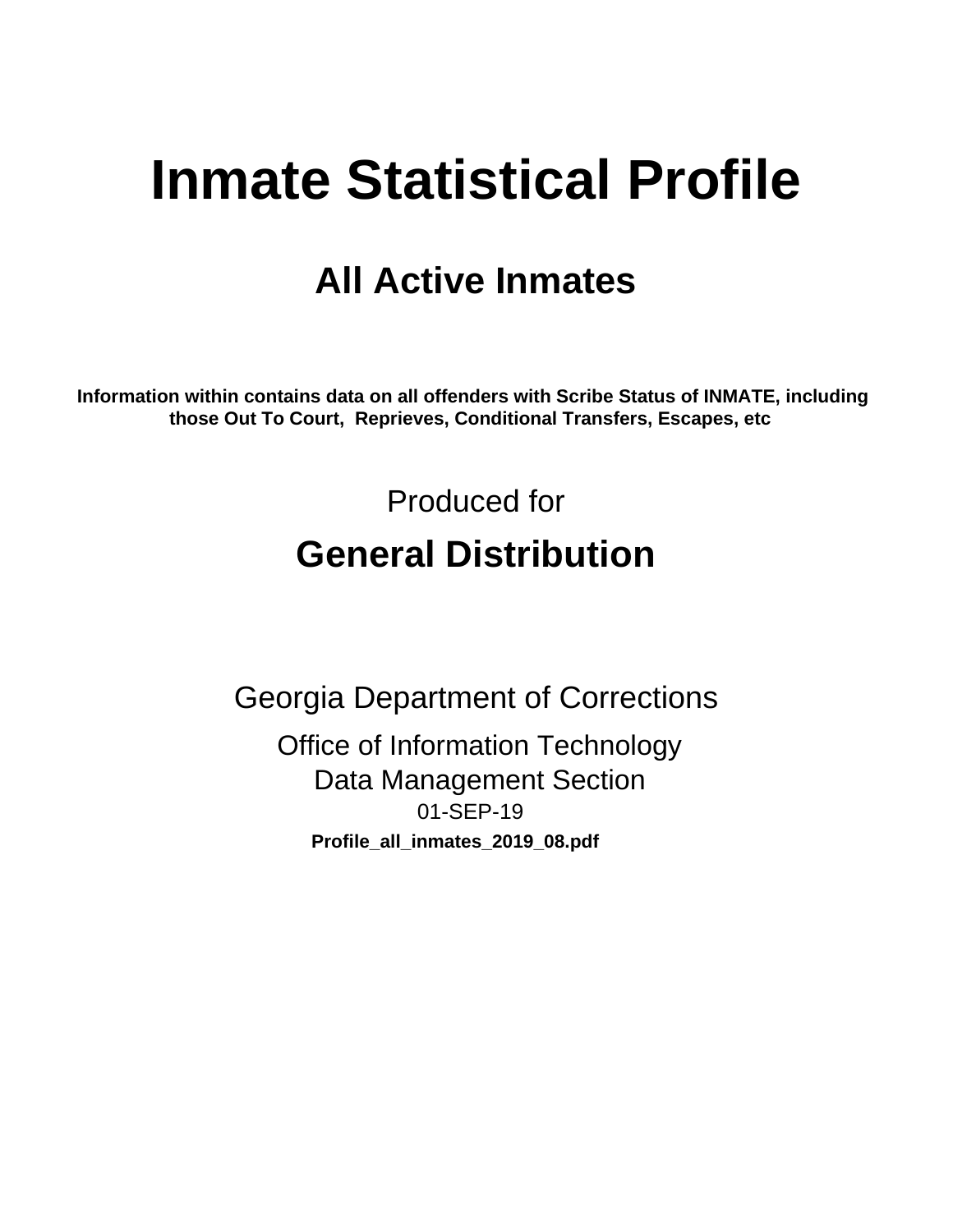#### **Inmate Statistical Profile 01-SEP-19** Contents

**All Active Inmates** 

Produced for General Distribution

## **Table of Contents**

| <b>Demographic information</b>                                        |
|-----------------------------------------------------------------------|
| 4 Current age, broken out in ten year age groups                      |
| 5 Race group                                                          |
| 6 Marital status, self-reported at entry to prison                    |
| 7 Number of Inmates with Dependents, self-reported at entry to prison |
| 8 Religious affiliation, self-reported at entry to prison             |
| 9 Home county - self-reported at entry to prison                      |
| 14 Employment status before prison, self-reported at entry to prison  |
| 15 Age at admission                                                   |
| 17 Age at admission                                                   |
| 20 Height, measured at entry to prison                                |
| 22 Weight, measured at entry to prison                                |
| 23 Military service                                                   |
| <b>Correctional information</b>                                       |
| 24 Type of admission to prison                                        |
| 25 Current / last supervision level                                   |
| 26 Current / last institution type                                    |
| 27 Institution type - transitional centers                            |
| 28 Institution type - county prisons                                  |
| 30 Institution type - state prisons                                   |
| 32 Institution type - private prisons                                 |
| 33 Institution type - inmate boot camp                                |
| 34 Number of disciplinary reports                                     |
| 35 Number of transfers                                                |
| 36 Number of escapes                                                  |
| 37 Split sentence - Probation to follow                               |
| 38 Probable future release type of still active inmates               |
| 39 Time served in current (or last) institution                       |
| Educational, psychological and physical information                   |
| 40 Highest grade level attained                                       |
| 41 Culture fair IQ scores                                             |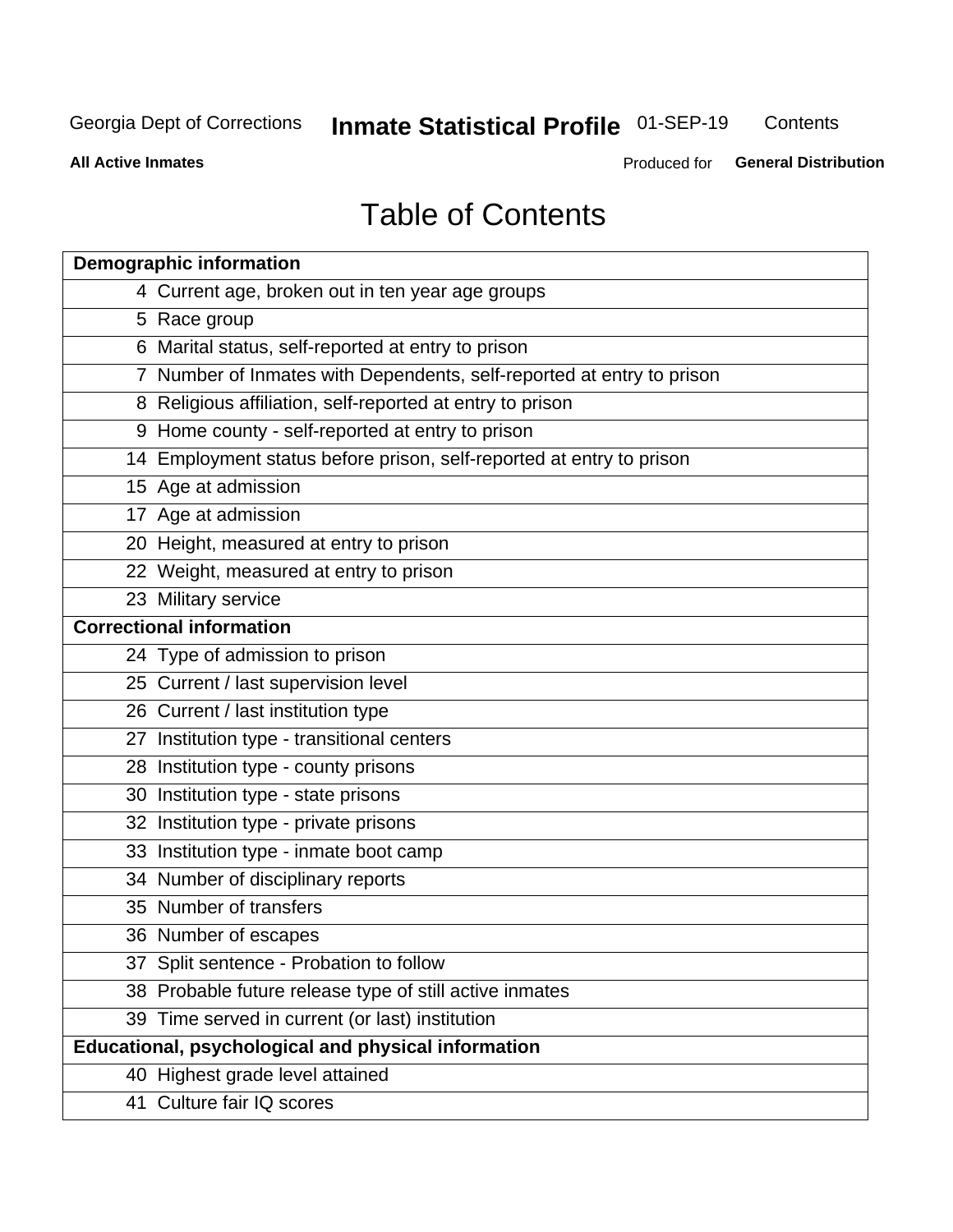## **Inmate Statistical Profile 01-SEP-19**

Contents

**All Active Inmates** 

Produced for General Distribution

## **Table of Contents**

| Educational, psychological and physical information              |
|------------------------------------------------------------------|
| 42 Wide Range Achievement Test (WRAT) reading score              |
| 43 Wide Range Achievement Test (WRAT) math score                 |
| 44 Wide Range Achievement Test (WRAT) spelling score             |
| 45 Current / last mental health treatment level                  |
| 46 PULHESDWIT medical scale - 'P' overall condition ('P'hysical) |
| 47 PULHESDWIT medical scale - 'U' upper body                     |
| 48 PULHESDWIT medical scale - 'L' lower body                     |
| 49 PULHESDWIT medical scale - 'H' hearing                        |
| 50 PULHESDWIT medical scale - 'E' vision                         |
| 51 PULHESDWIT medical scale -'S' psychiatric                     |
| 52 PULHESDWIT medical scale - 'D' dental                         |
| 53 PULHESDWIT medical scale - 'W' work ability                   |
| 54 PULHESDWIT medical scale - 'I' impairment                     |
| 55 PULHESDWIT medical scale - 'T' transportability               |
| <b>Crimes and criminal history information</b>                   |
| 56 Number of prior Georgia incarcerations                        |
| 57 Prison sentence in years                                      |
| 58 Primary offense, broken out into felonies vs misdemeanors     |
| 59 Primary offense, broken out into six broad crime categories   |
| 60 Primary offense, detailed offense code                        |
| 69 County of conviction of primary offense                       |
| 74 Circuit of conviction of primary offense                      |
| 76 Years served (jail + prison) in this incarceration            |
| <b>Medical information</b>                                       |
| 77 Results of most recent HIV test                               |
| 78 Results of most recent tuberculosis test                      |
| 79 Results of most recent syphilis test                          |
| 80 Results of most recent Hepatitis-C test                       |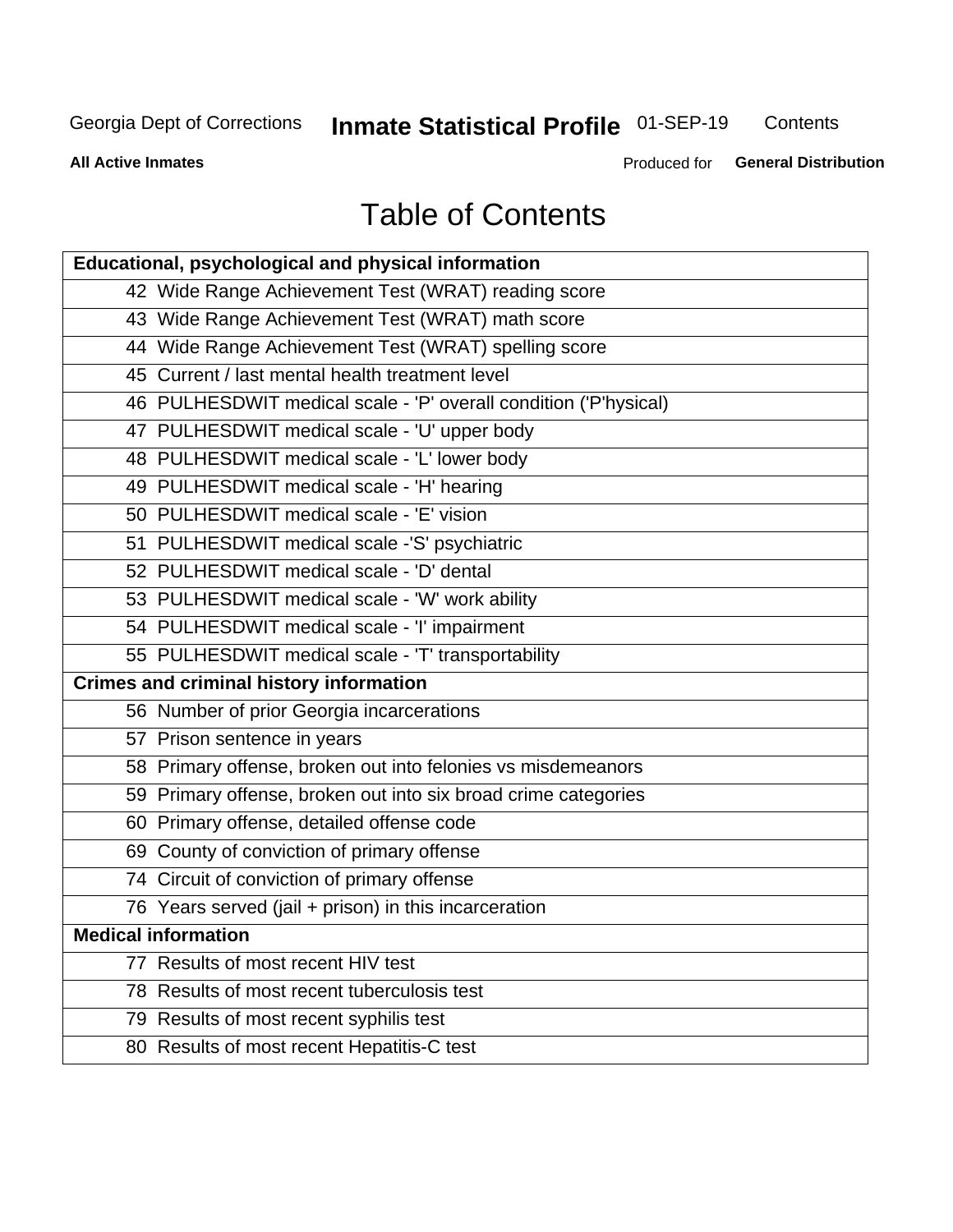#### Inmate Statistical Profile 01-SEP-19 Page 4

#### **All Active Inmates**

#### Produced for General Distribution

### Current age, broken out in ten-year age groups

COL % - percent each COUNT is of its particular column

|                          | <b>Male</b>  |          |        | <b>Female</b> |        |       | <b>Total</b> |        |
|--------------------------|--------------|----------|--------|---------------|--------|-------|--------------|--------|
| <b>Current Age</b>       | <b>Count</b> | Col %    | Row %  | <b>Count</b>  | Col %  | Row % | <b>Total</b> | Col %  |
| <b>Teens (1-19)</b>      | 633          | 1.25%    | 94.34% | 38            | 0.94%  | 5.66% | 671          | 1.22%  |
| <b>Twenties (20-29)</b>  | 13,433       | 26.45%   | 92.95% | 1,019         | 25.31% | 7.05% | 14,452       | 26.37% |
| <b>Thirties (30-39)</b>  | 15,552       | 30.63%   | 91.48% | 1,448         | 35.97% | 8.52% | 17,000       | 31.02% |
| <b>Forties (40-49)</b>   | 10,865       | 21.40%   | 92.32% | 904           | 22.45% | 7.68% | 11,769       | 21.47% |
| <b>Fifties (50-59)</b>   | 6,989        | 13.76%   | 93.76% | 465           | 11.55% | 6.24% | 7,454        | 13.60% |
| <b>Sixties (60-69)</b>   | 2.647        | 5.21%    | 95.32% | 130           | 3.23%  | 4.68% | 2,777        | 5.07%  |
| Seventy + (70 and above) | 660          | $1.30\%$ | 96.77% | 221           | 0.55%  | 3.23% | 682          | 1.24%  |
| <b>Total Reported</b>    | 50,779       | 100%     | 92.65% | 4,026         | 100%   | 7.35% | 54,805       | 100%   |

| <b>Not Repo</b><br><b>ported</b> | 290  |      | 291    |
|----------------------------------|------|------|--------|
| <b>Fotal</b>                     | .069 | ,027 | ,5,09F |

| <b>Mean</b><br>(average)       | 38.62         | 37.56 | 38.54 |
|--------------------------------|---------------|-------|-------|
| Median (middle)                | $\sim$<br>ا پ | 36    | ົ     |
| <b>Mode</b><br>(most frequent) | 28            | 28    | 28    |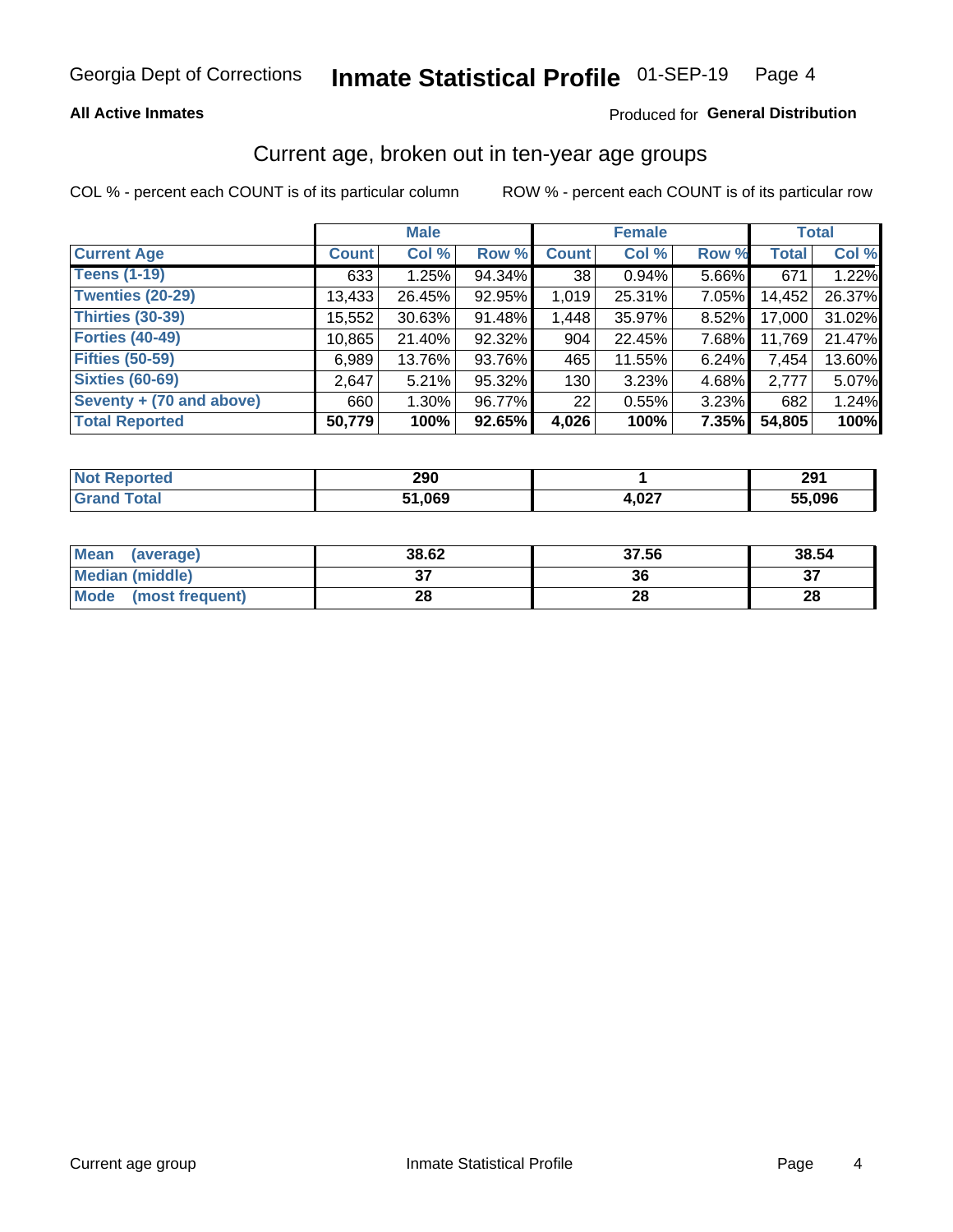#### Inmate Statistical Profile 01-SEP-19 Page 5

#### **All Active Inmates**

#### Produced for General Distribution

#### Race group

COL % - percent each COUNT is of its particular column

|                   |                        | <b>Male</b>     |         |         | <b>Female</b> |         |        | <b>Total</b> |        |
|-------------------|------------------------|-----------------|---------|---------|---------------|---------|--------|--------------|--------|
|                   | <b>Race Group</b>      | <b>Count</b>    | Col %   |         | Row % Count   | Col %   | Row %  | <b>Total</b> | Col %  |
|                   | <b>White</b>           | 17,497          | 34.26%  | 87.98%  | 2,390         | 59.35%  | 12.02% | 19,887       | 36.10% |
| 2                 | <b>Black</b>           | 31,258          | 61.21%  | 95.27%  | ,551          | 38.52%  | 4.73%  | 32,809       | 59.55% |
| 5                 | <b>Other</b>           | 58 <sup>1</sup> | .11%    | 90.63%  | 6             | .15%    | 9.38%  | 64           | .12%   |
| 6                 | <b>Asian</b>           | 179             | .35%    | 94.71%  | 10            | .25%    | 5.29%  | 189          | .34%   |
| 9                 | <b>Unknown</b>         | 15              | $.03\%$ | 100.00% |               |         |        | 15           | .03%   |
| 10                | <b>Hispanic</b>        | 2,037           | 3.99%   | 96.72%  | 69            | 1.71%   | 3.28%  | 2,106        | 3.82%  |
| $12 \overline{ }$ | <b>Native American</b> | 24              | $.05\%$ | 96.00%  |               | $.02\%$ | 4.00%  | 25           | .05%   |
| 13                | <b>Native Hawaiian</b> |                 | $.01\%$ | 100.00% |               |         |        |              | .01%   |
|                   | <b>Total Reported</b>  | 51,069          | 100%    | 92.69%  | 4,027         | 100%    | 7.31%  | 55,096       | 100%   |

| วrted<br>N  |        |       |        |
|-------------|--------|-------|--------|
| <b>otal</b> | 51,069 | 4,027 | 55.096 |

| <b>Mode</b><br>uent)<br>most treo | 3lack | White | Black |
|-----------------------------------|-------|-------|-------|
|                                   |       |       |       |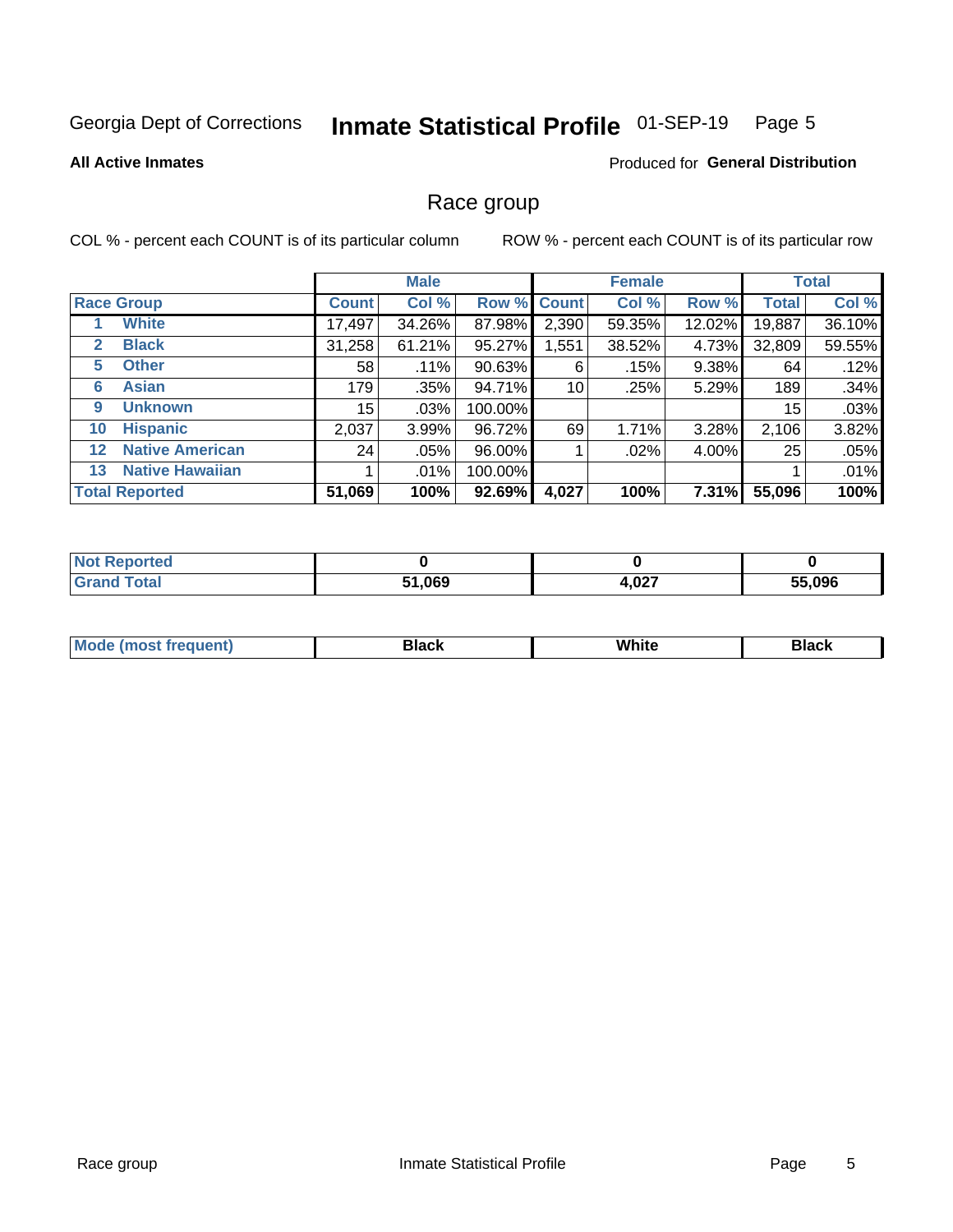#### Inmate Statistical Profile 01-SEP-19 Page 6

**All Active Inmates** 

#### Produced for General Distribution

### Marital status, self-reported at entry to prison

COL % - percent each COUNT is of its particular column

|                            | <b>Male</b>  |          |        |              | <b>Female</b> | <b>Total</b> |              |        |
|----------------------------|--------------|----------|--------|--------------|---------------|--------------|--------------|--------|
| <b>Marital Status</b>      | <b>Count</b> | Col %    | Row %  | <b>Count</b> | Col %         | Row %        | <b>Total</b> | Col %  |
| <b>Unknown</b><br>$\bf{0}$ | 1,614        | 3.16%    | 90.27% | 174          | 4.32%         | 9.73%        | 1,788        | 3.25%  |
| <b>Divorced</b><br>D       | 4,784        | $9.37\%$ | 89.19% | 580          | 14.40%        | 10.81%       | 5,364        | 9.74%  |
| <b>Married</b><br>М        | 6,701        | 13.12%   | 91.03% | 660          | 16.39%        | 8.97%        | 7,361        | 13.36% |
| <b>Separated</b><br>S.     | 1,748        | 3.42%    | 85.43% | 298          | 7.40%         | 14.57%       | 2,046        | 3.71%  |
| <b>Unmarried</b><br>U      | 35,627       | 69.76%   | 94.23% | 2,183        | 54.21%        | 5.77%        | 37,810       | 68.63% |
| <b>Widow</b><br>W          | 595          | 1.17%    | 81.84% | 132          | 3.28%         | 18.16%       | 727          | 1.32%  |
| <b>Total Reported</b>      | 51,069       | 100%     | 92.69% | 4,027        | 100%          | 7.31%        | 55,096       | 100%   |

| orted<br><b>NOT</b> |                           |                 |        |
|---------------------|---------------------------|-----------------|--------|
| $\sim$              | $\sim$ 000 $\sim$<br>יטט, | $\sim$<br>T,VLI | 55.096 |

|--|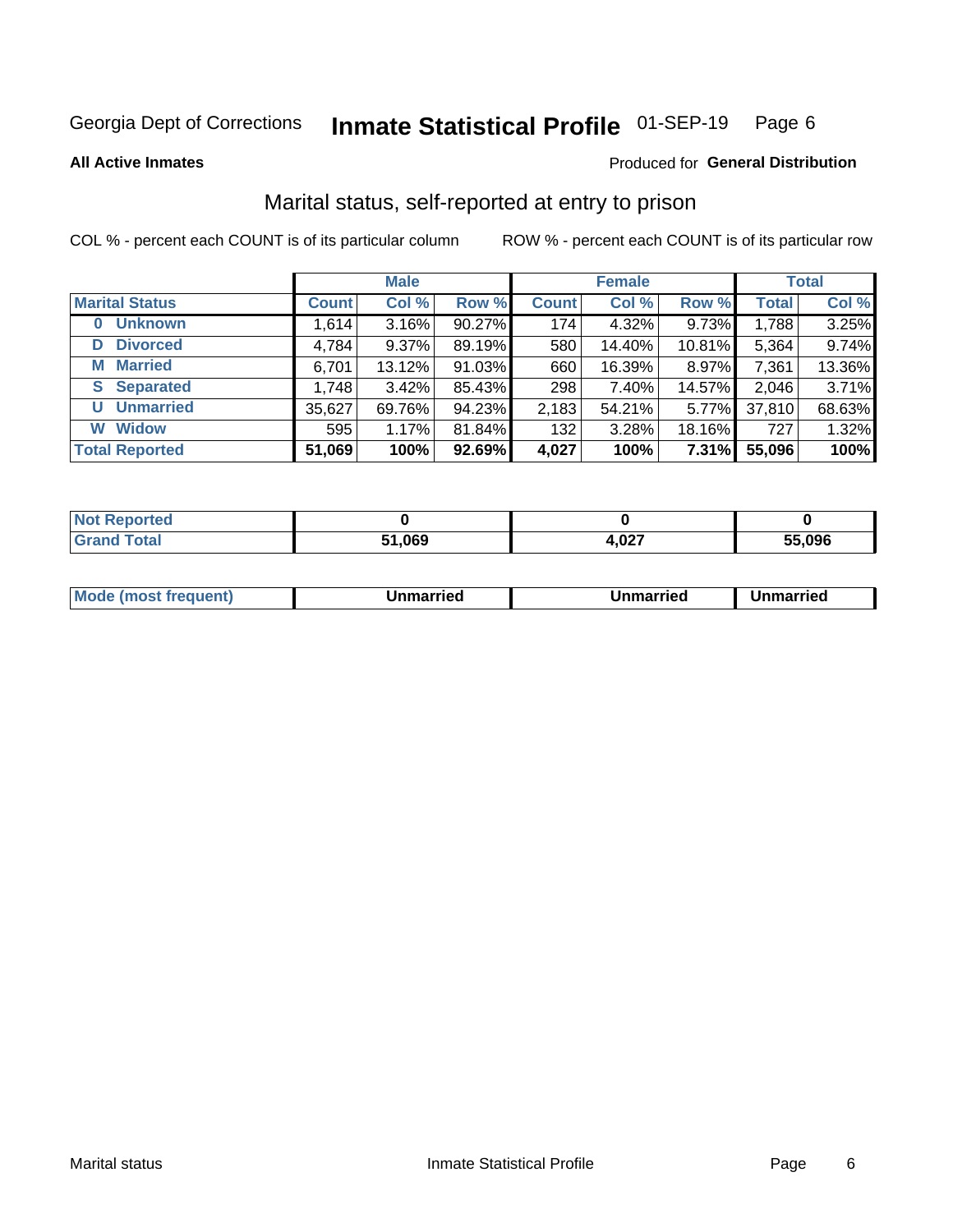#### Inmate Statistical Profile 01-SEP-19 Page 7

#### **All Active Inmates**

#### Produced for General Distribution

### Number of Inmates with Dependents, Self-Reported at Entry to Prison

COL % - percent each COUNT is of its particular column

|                             |              | <b>Male</b> |        |              | <b>Female</b> |       |              | <b>Total</b> |
|-----------------------------|--------------|-------------|--------|--------------|---------------|-------|--------------|--------------|
| <b>Number of dependents</b> | <b>Count</b> | Col %       | Row %  | <b>Count</b> | Col %         | Row % | <b>Total</b> | Col %        |
| l 0                         | 15,606       | 36.71%      | 92.52% | 1,262        | 36.07%        | 7.48% | 16,868       | 36.67%       |
|                             | 9,792        | 23.04%      | 93.41% | 691          | 19.75%        | 6.59% | 10,483       | 22.79%       |
| $\overline{2}$              | 7,456        | 17.54%      | 91.69% | 676          | 19.32%        | 8.31% | 8,132        | 17.68%       |
| $\mathbf{3}$                | 4,553        | 10.71%      | 90.57% | 474          | 13.55%        | 9.43% | 5,027        | 10.93%       |
| $\overline{\mathbf{4}}$     | 2,406        | 5.66%       | 91.27% | 230          | 6.57%         | 8.73% | 2,636        | 5.73%        |
| 5                           | 1,239        | 2.91%       | 93.02% | 93           | 2.66%         | 6.98% | 1,332        | 2.90%        |
| 6                           | 659          | 1.55%       | 94.55% | 38           | 1.09%         | 5.45% | 697          | 1.52%        |
| 7                           | 321          | 0.76%       | 95.25% | 16           | 0.46%         | 4.75% | 337          | 0.73%        |
| 8                           | 181          | 0.43%       | 94.27% | 11           | 0.31%         | 5.73% | 192          | 0.42%        |
| 9                           | 95           | 0.22%       | 96.94% | 3            | 0.09%         | 3.06% | 98           | 0.21%        |
| 10                          | 85           | 0.20%       | 96.59% | 3            | 0.09%         | 3.41% | 88           | 0.19%        |
| Over 10                     | 113          | 0.27%       | 98.26% | 2            | 0.06%         | 1.74% | 115          | 0.25%        |
| <b>Total Reported</b>       | 42,506       | 100%        | 92.39% | 3,499        | 100%          | 7.61% | 46,005       | 100.0%       |

| 8.563  | 528<br>- -   | .091   |
|--------|--------------|--------|
| 51.069 | ሰን7<br>H.VZT | 55.096 |

| Mean (average)          | l.53 | 1.54 | l.53 |
|-------------------------|------|------|------|
| <b>Median (middle)</b>  |      |      |      |
| Mode<br>(most frequent) |      |      |      |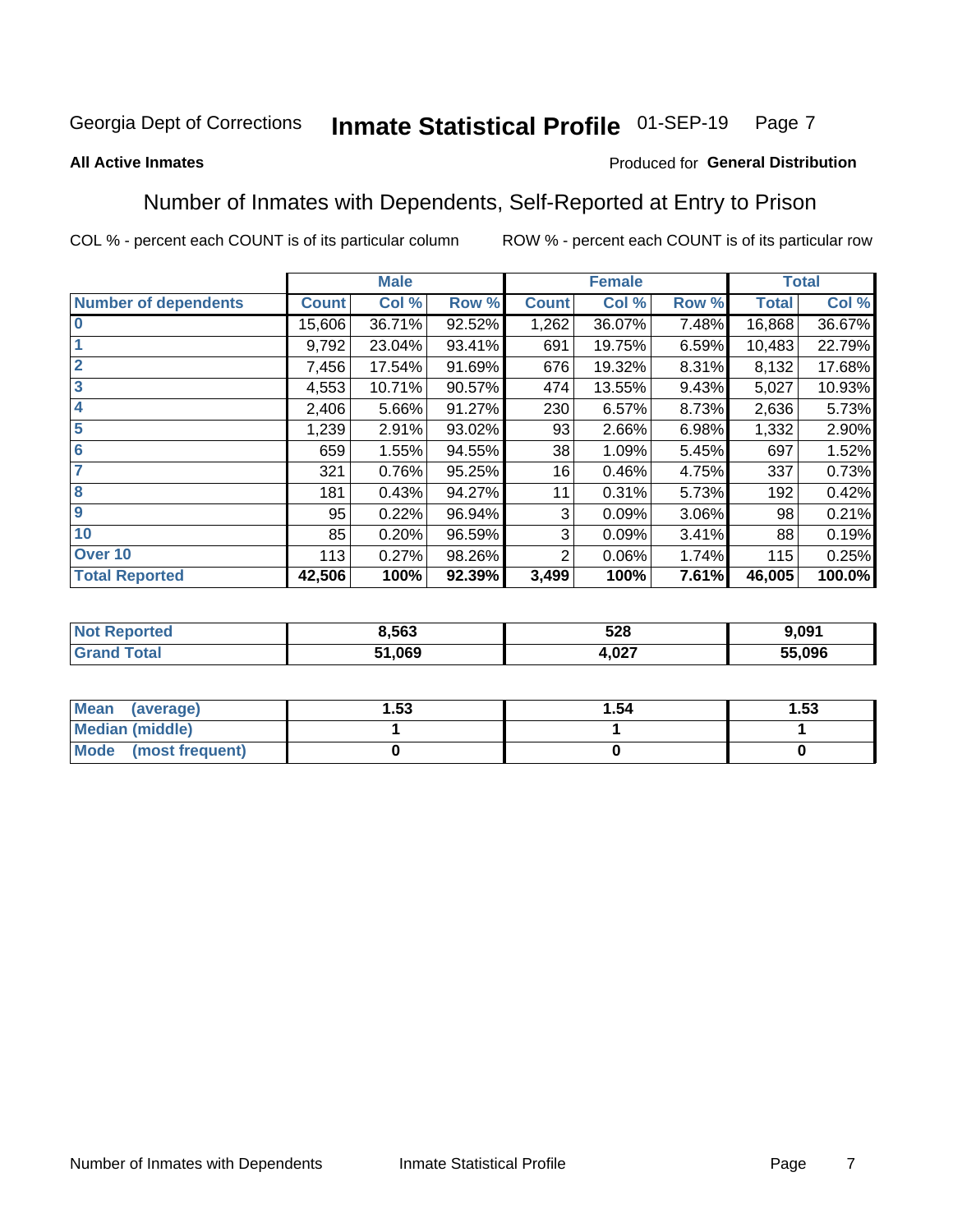#### Inmate Statistical Profile 01-SEP-19 Page 8

#### **All Active Inmates**

#### Produced for General Distribution

### Religious affiliation, self-reported at entry to prison

COL % - percent each COUNT is of its particular column

|                         |                              |                 | <b>Male</b> |                  |                         | <b>Female</b> |                  |                 | <b>Total</b> |
|-------------------------|------------------------------|-----------------|-------------|------------------|-------------------------|---------------|------------------|-----------------|--------------|
|                         | <b>Religious Affiliation</b> | <b>Count</b>    | Col %       | Row <sup>%</sup> | <b>Count</b>            | Col %         | Row <sup>%</sup> | <b>Total</b>    | Col %        |
| $\overline{1}$          | <b>Islam</b>                 | 1,992           | 7.70%       | 96.70%           | 68                      | 2.13%         | 3.30%            | 2,060           | 7.08%        |
| $\overline{\mathbf{2}}$ | <b>Catholic</b>              | 1,196           | 4.62%       | 86.35%           | 189                     | 5.91%         | 13.65%           | 1,385           | 4.76%        |
| $\overline{3}$          | <b>Baptist</b>               | 13,246          | 51.18%      | 87.88%           | 1,827                   | 57.15%        | 12.12%           | 15,073          | 51.84%       |
| 4                       | <b>Methodist</b>             | 390             | 1.51%       | 85.53%           | 66                      | 2.06%         | 14.47%           | 456             | 1.57%        |
| 5                       | <b>Episcopal</b>             | 38              | .15%        | 86.36%           | 6                       | .19%          | 13.64%           | 44              | .15%         |
| $6\phantom{a}$          | <b>Presbyterian</b>          | 67              | .26%        | 90.54%           | $\overline{7}$          | .22%          | 9.46%            | 74              | .25%         |
| 7                       | <b>Church Of God</b>         | 385             | 1.49%       | 91.67%           | 35                      | 1.09%         | 8.33%            | 420             | 1.44%        |
| 8                       | <b>Holiness</b>              | 486             | 1.88%       | 84.23%           | 91                      | 2.85%         | 15.77%           | 577             | 1.98%        |
| $\overline{9}$          | <b>Jewish</b>                | 86              | .33%        | 85.15%           | 15                      | .47%          | 14.85%           | 101             | .35%         |
| 10                      | <b>Anglican</b>              | 36              | .14%        | 94.74%           | $\overline{2}$          | .06%          | 5.26%            | 38              | .13%         |
| $\overline{11}$         | <b>Greek Orthodox</b>        | $6\phantom{1}6$ | .02%        | 75.00%           | $\overline{2}$          | .06%          | 25.00%           | 8               | .03%         |
| 12                      | <b>Hindu</b>                 | $\overline{20}$ | .08%        | 95.24%           | $\overline{1}$          | .03%          | 4.76%            | $\overline{21}$ | .07%         |
| 13                      | <b>Buddhist</b>              | 67              | .26%        | 90.54%           | $\overline{7}$          | .22%          | 9.46%            | 74              | .25%         |
| $\overline{14}$         | <b>Taoist</b>                | $\overline{4}$  | .02%        | 100.00%          |                         |               |                  | $\overline{4}$  | .01%         |
| 15                      | <b>Shintoist</b>             | $\overline{2}$  | .01%        | 100.00%          |                         |               |                  | $\overline{2}$  | .01%         |
| 16                      | <b>Seventh Day Adventist</b> | 69              | .27%        | 89.61%           | 8                       | .25%          | 10.39%           | 77              | .26%         |
| 17                      | <b>Jehovah Witness</b>       | 273             | 1.05%       | 86.12%           | 44                      | 1.38%         | 13.88%           | 317             | 1.09%        |
| 18                      | <b>Latter Day Saints</b>     | 28              | .11%        | 87.50%           | $\overline{\mathbf{4}}$ | .13%          | 12.50%           | 32              | .11%         |
| 19                      | Quaker                       | $\overline{2}$  | .01%        | 100.00%          |                         |               |                  | $\overline{2}$  | .01%         |
| 20                      | <b>Other Prot</b>            | 1,516           | 5.86%       | 96.01%           | 63                      | 1.97%         | 3.99%            | 1,579           | 5.43%        |
| 21                      | <b>Messianic Judaism</b>     | 37              | .14%        | 77.08%           | 11                      | .34%          | 22.92%           | 48              | .17%         |
| 23                      | <b>Hebrew Israelite</b>      | 47              | .18%        | 97.92%           | $\mathbf{1}$            | .03%          | 2.08%            | 48              | .17%         |
| 24                      | <b>Nation Of Islam</b>       | 32              | .12%        | 84.21%           | $\,6$                   | .19%          | 15.79%           | 38              | .13%         |
| 25                      | <b>Native American</b>       | 19              | .07%        | 95.00%           | $\mathbf{1}$            | .03%          | 5.00%            | 20              | .07%         |
| 26                      | Pagan                        | $\overline{7}$  | .03%        | 70.00%           | $\overline{3}$          | .09%          | 30.00%           | $\overline{10}$ | .03%         |
| $\overline{27}$         | <b>Pentecostal</b>           | 86              | .33%        | 72.27%           | 33                      | 1.03%         | 27.73%           | 119             | .41%         |
| 28                      | <b>Rastafari</b>             | 9               | .03%        | 69.23%           | $\overline{4}$          | .13%          | 30.77%           | 13              | .04%         |
| 29                      | <b>Wiccan</b>                | 26              | .10%        | 86.67%           | $\overline{4}$          | .13%          | 13.33%           | 30              | .10%         |
| 30                      | <b>No Religion</b>           | 1,351           | 5.22%       | 90.37%           | 144                     | 4.50%         | 9.63%            | 1,495           | 5.14%        |
| 31                      | Christian -                  | 2,993           | 11.57%      | 84.50%           | 549                     | 17.17%        | 15.50%           | 3,542           | 12.18%       |
|                         | <b>Unspecified</b>           |                 |             |                  |                         |               |                  |                 |              |
| 96                      | <b>None</b>                  | 1,363           | 5.27%       | 99.56%           | 6                       | .19%          | .44%             | 1,369           | 4.71%        |
|                         | <b>Total Reported</b>        | 25,879          | 100%        | 89%              | 3,197                   | 100%          | 11%              | 29,076          | 100%         |

| 25,190     | 830   | 26,020 |
|------------|-------|--------|
| .069<br>51 | 4,027 | 55.096 |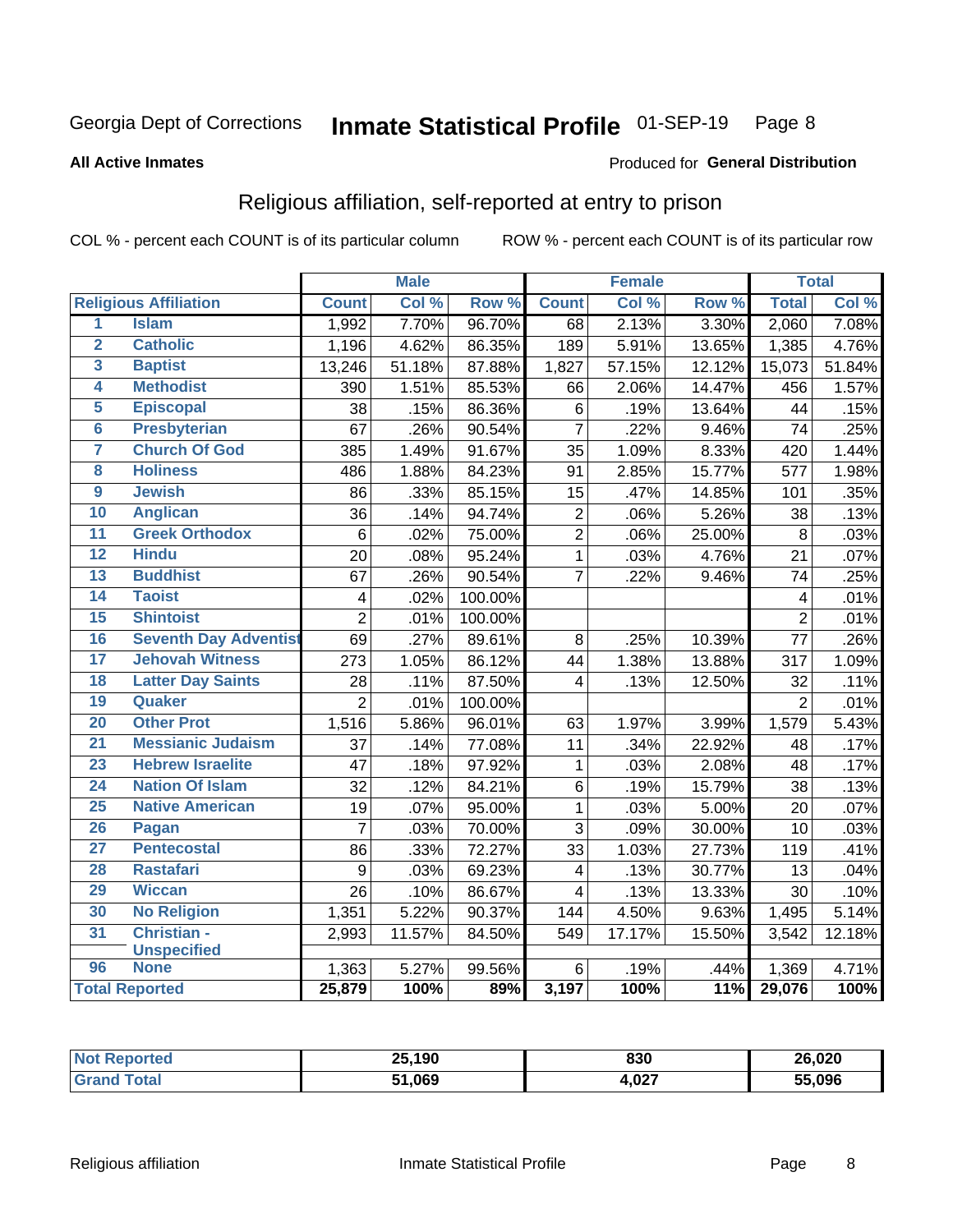#### Inmate Statistical Profile 01-SEP-19 Georgia Dept of Corrections Page 9

#### **All Active Inmates**

#### Produced for General Distribution

### Religious affiliation, self-reported at entry to prison

COL % - percent each COUNT is of its particular column ROW % - percent each COUNT is of its particular row

| <b>Mode (most frequent)</b> | 3aptist | aptist | Baptist |
|-----------------------------|---------|--------|---------|
|-----------------------------|---------|--------|---------|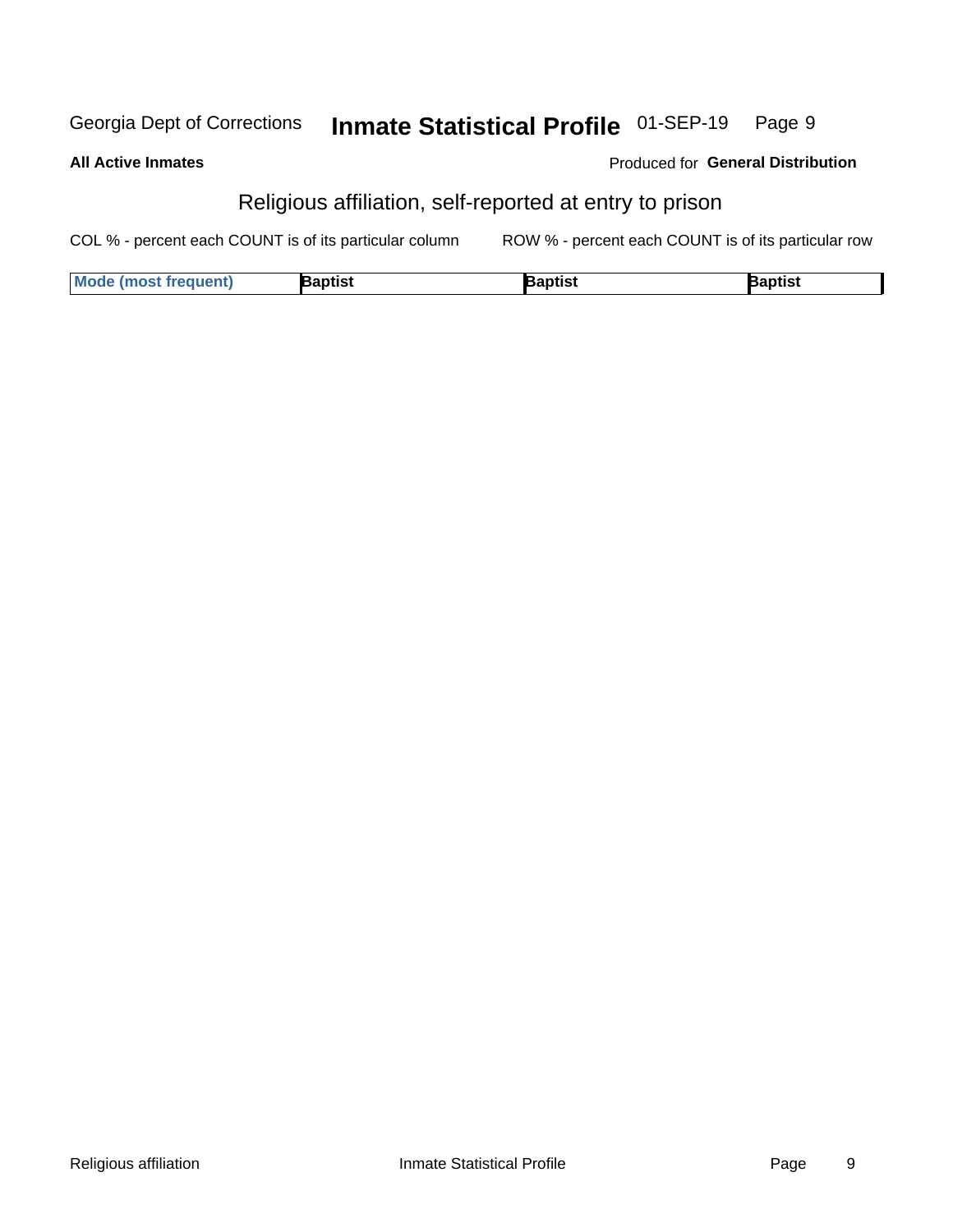#### Inmate Statistical Profile 01-SEP-19 Page 9

#### **All Active Inmates**

#### Produced for General Distribution

### Home county, self-reported at entry to prison

COL % - percent each COUNT is of its particular column

|     |                             |              | <b>Male</b> |         |                | <b>Female</b> |        | <b>Total</b> |        |
|-----|-----------------------------|--------------|-------------|---------|----------------|---------------|--------|--------------|--------|
|     | <b>Home County</b>          | <b>Count</b> | Col %       | Row %   | <b>Count</b>   | Col %         | Row %  | <b>Total</b> | Col %  |
| 000 | <b>Unknown</b>              | 7,660        | 15.00%      | 92.49%  | 622            | 15.45%        | 7.51%  | 8,282        | 15.03% |
| 001 | <b>Appling County</b>       | 130          | .25%        | 94.89%  | $\overline{7}$ | .17%          | 5.11%  | 137          | .25%   |
| 002 | <b>Atkinson County</b>      | 48           | .09%        | 92.31%  | 4              | .10%          | 7.69%  | 52           | .09%   |
| 003 | <b>Bacon County</b>         | 96           | .19%        | 93.20%  | $\overline{7}$ | .17%          | 6.80%  | 103          | .19%   |
| 004 | <b>Baker County</b>         | 19           | .04%        | 90.48%  | $\mathbf 2$    | .05%          | 9.52%  | 21           | .04%   |
| 005 | <b>Baldwin County</b>       | 270          | .53%        | 92.15%  | 23             | .57%          | 7.85%  | 293          | .53%   |
| 006 | <b>Banks County</b>         | 87           | .17%        | 91.58%  | 8              | .20%          | 8.42%  | 95           | .17%   |
| 007 | <b>Barrow County</b>        | 327          | .64%        | 90.08%  | 36             | .89%          | 9.92%  | 363          | .66%   |
| 008 | <b>Bartow County</b>        | 522          | 1.02%       | 85.15%  | 91             | 2.26%         | 14.85% | 613          | 1.11%  |
| 009 | <b>Ben Hill County</b>      | 187          | .37%        | 96.39%  | $\overline{7}$ | .17%          | 3.61%  | 194          | .35%   |
| 010 | <b>Berrien County</b>       | 78           | .15%        | 96.30%  | 3              | .07%          | 3.70%  | 81           | .15%   |
| 011 | <b>Bibb County</b>          | 1,147        | 2.25%       | 94.79%  | 63             | 1.56%         | 5.21%  | 1,210        | 2.20%  |
| 012 | <b>Bleckley County</b>      | 81           | .16%        | 92.05%  | $\overline{7}$ | .17%          | 7.95%  | 88           | .16%   |
| 013 | <b>Brantley County</b>      | 74           | .14%        | 82.22%  | 16             | .40%          | 17.78% | 90           | .16%   |
| 014 | <b>Brooks County</b>        | 184          | .36%        | 98.92%  | $\mathbf 2$    | .05%          | 1.08%  | 186          | .34%   |
| 015 | <b>Bryan County</b>         | 80           | .16%        | 91.95%  | $\overline{7}$ | .17%          | 8.05%  | 87           | .16%   |
| 016 | <b>Bulloch County</b>       | 332          | .65%        | 91.21%  | 32             | .79%          | 8.79%  | 364          | .66%   |
| 017 | <b>Burke County</b>         | 220          | .43%        | 96.49%  | $\bf 8$        | .20%          | 3.51%  | 228          | .41%   |
| 018 | <b>Butts County</b>         | 137          | .27%        | 96.48%  | $\sqrt{5}$     | .12%          | 3.52%  | 142          | .26%   |
| 019 | <b>Calhoun County</b>       | 64           | .13%        | 91.43%  | $\,6$          | .15%          | 8.57%  | 70           | .13%   |
| 020 | <b>Camden County</b>        | 137          | .27%        | 93.20%  | 10             | .25%          | 6.80%  | 147          | .27%   |
| 021 | <b>Candler County</b>       | 103          | .20%        | 95.37%  | 5              | .12%          | 4.63%  | 108          | .20%   |
| 022 | <b>Carroll County</b>       | 546          | 1.07%       | 89.51%  | 64             | 1.59%         | 10.49% | 610          | 1.11%  |
| 023 | <b>Catoosa County</b>       | 217          | .42%        | 87.50%  | 31             | .77%          | 12.50% | 248          | .45%   |
| 024 | <b>Charlton County</b>      | 45           | .09%        | 95.74%  | $\overline{2}$ | .05%          | 4.26%  | 47           | .09%   |
| 025 | <b>Chatham County</b>       | 1,622        | 3.18%       | 94.96%  | 86             | 2.14%         | 5.04%  | 1,708        | 3.10%  |
| 026 | <b>Chattahoochee County</b> | 23           | .05%        | 100.00% |                |               |        | 23           | .04%   |
| 027 | <b>Chattooga County</b>     | 210          | .41%        | 85.71%  | 35             | .87%          | 14.29% | 245          | .44%   |
| 028 | <b>Cherokee County</b>      | 397          | .78%        | 89.01%  | 49             | 1.22%         | 10.99% | 446          | .81%   |
| 029 | <b>Clarke County</b>        | 480          | .94%        | 92.13%  | 41             | 1.02%         | 7.87%  | 521          | .95%   |
| 030 | <b>Clay County</b>          | 37           | .07%        | 92.50%  | 3              | .07%          | 7.50%  | 40           | .07%   |
| 031 | <b>Clayton County</b>       | 1,482        | 2.90%       | 93.09%  | 110            | 2.73%         | 6.91%  | 1,592        | 2.89%  |
| 032 | <b>Clinch County</b>        | 50           | .10%        | 89.29%  | 6              | .15%          | 10.71% | 56           | .10%   |
| 033 | <b>Cobb County</b>          | 1,679        | 3.29%       | 92.30%  | 140            | 3.48%         | 7.70%  | 1,819        | 3.30%  |
| 034 | <b>Coffee County</b>        | 271          | .53%        | 93.77%  | 18             | .45%          | 6.23%  | 289          | .52%   |
| 035 | <b>Colquitt County</b>      | 212          | .42%        | 95.93%  | 9              | .22%          | 4.07%  | 221          | .40%   |
| 036 | <b>Columbia County</b>      | 300          | .59%        | 88.76%  | 38             | .94%          | 11.24% | 338          | .61%   |
| 037 | <b>Cook County</b>          | 126          | .25%        | 95.45%  | $\,6$          | .15%          | 4.55%  | 132          | .24%   |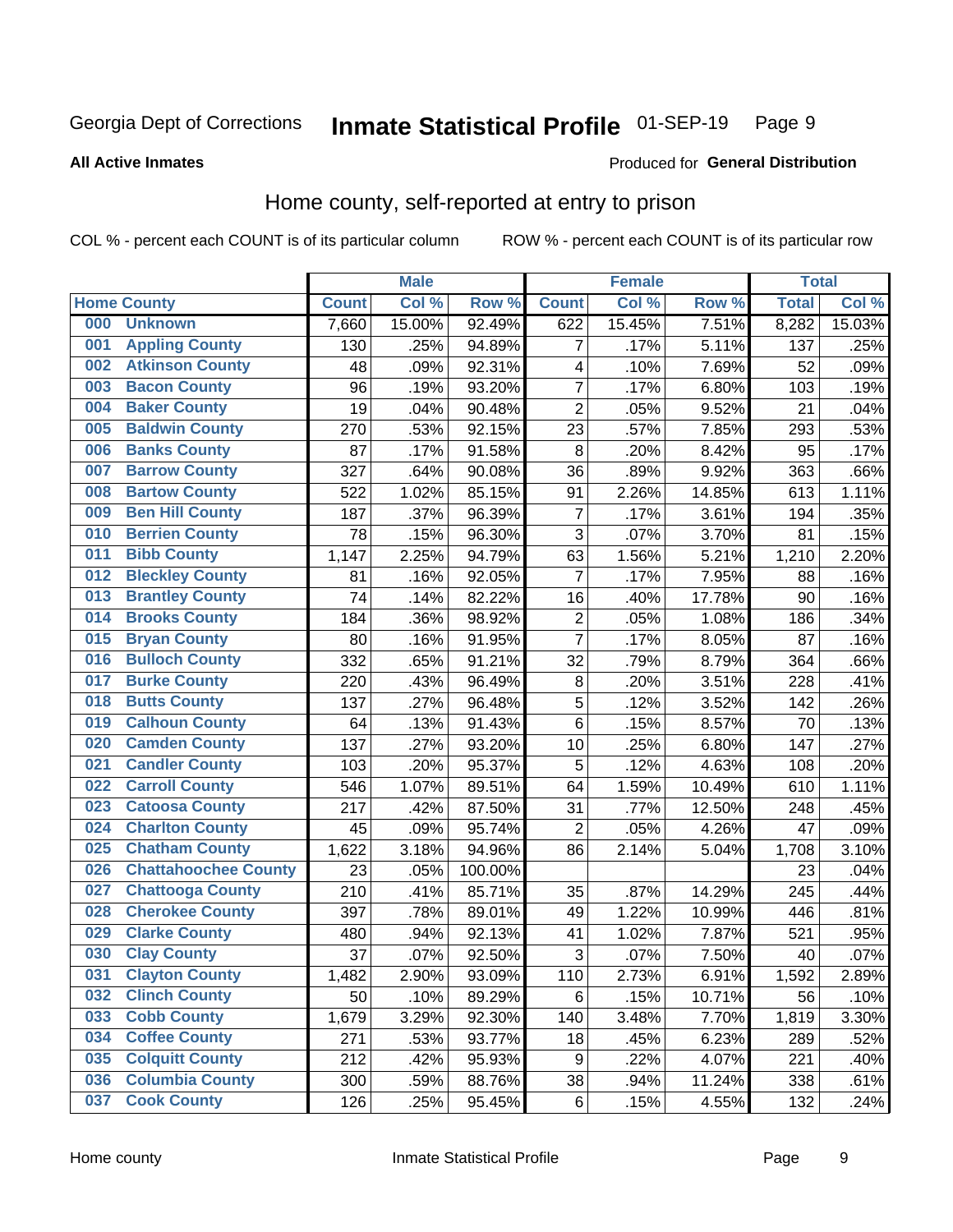#### Inmate Statistical Profile 01-SEP-19 Page 10

**All Active Inmates** 

#### Produced for General Distribution

#### Home county, self-reported at entry to prison

COL % - percent each COUNT is of its particular column

|     |                         |              | <b>Male</b> |                  |                | <b>Female</b> |                  | <b>Total</b>   |         |
|-----|-------------------------|--------------|-------------|------------------|----------------|---------------|------------------|----------------|---------|
|     | <b>Home County</b>      | <b>Count</b> | Col %       | Row <sup>%</sup> | <b>Count</b>   | Col %         | Row <sup>%</sup> | <b>Total</b>   | Col %   |
| 038 | <b>Coweta County</b>    | 505          | .99%        | 93.69%           | 34             | .84%          | 6.31%            | 539            | .98%    |
| 039 | <b>Crawford County</b>  | 41           | .08%        | 95.35%           | $\overline{2}$ | .05%          | 4.65%            | 43             | .08%    |
| 040 | <b>Crisp County</b>     | 250          | .49%        | 95.42%           | 12             | .30%          | 4.58%            | 262            | .48%    |
| 041 | <b>Dade County</b>      | 57           | .11%        | 91.94%           | 5              | .12%          | 8.06%            | 62             | .11%    |
| 042 | <b>Dawson County</b>    | 80           | .16%        | 91.95%           | $\overline{7}$ | .17%          | 8.05%            | 87             | .16%    |
| 043 | <b>Decatur County</b>   | 223          | .44%        | 94.49%           | 13             | .32%          | 5.51%            | 236            | .43%    |
| 044 | <b>Dekalb County</b>    | 2,775        | 5.43%       | 94.65%           | 157            | 3.90%         | 5.35%            | 2,932          | 5.32%   |
| 045 | <b>Dodge County</b>     | 127          | .25%        | 93.38%           | 9              | .22%          | 6.62%            | 136            | .25%    |
| 046 | <b>Dooly County</b>     | 117          | .23%        | 97.50%           | 3              | .07%          | 2.50%            | 120            | .22%    |
| 047 | <b>Dougherty County</b> | 699          | 1.37%       | 95.10%           | 36             | .89%          | 4.90%            | 735            | 1.33%   |
| 048 | <b>Douglas County</b>   | 541          | 1.06%       | 92.32%           | 45             | 1.12%         | 7.68%            | 586            | 1.06%   |
| 049 | <b>Early County</b>     | 68           | .13%        | 90.67%           | $\overline{7}$ | .17%          | 9.33%            | 75             | .14%    |
| 050 | <b>Echols County</b>    | 7            | .01%        | 100.00%          |                |               |                  | $\overline{7}$ | .01%    |
| 051 | <b>Effingham County</b> | 214          | .42%        | 89.92%           | 24             | .60%          | 10.08%           | 238            | .43%    |
| 052 | <b>Elbert County</b>    | 116          | .23%        | 88.55%           | 15             | .37%          | 11.45%           | 131            | .24%    |
| 053 | <b>Emanuel County</b>   | 178          | .35%        | 94.68%           | 10             | .25%          | 5.32%            | 188            | .34%    |
| 054 | <b>Evans County</b>     | 66           | .13%        | 84.62%           | 12             | .30%          | 15.38%           | 78             | .14%    |
| 055 | <b>Fannin County</b>    | 87           | .17%        | 88.78%           | 11             | .27%          | 11.22%           | 98             | .18%    |
| 056 | <b>Fayette County</b>   | 152          | .30%        | 91.02%           | 15             | .37%          | 8.98%            | 167            | $.30\%$ |
| 057 | <b>Floyd County</b>     | 660          | 1.29%       | 88.71%           | 84             | 2.09%         | 11.29%           | 744            | 1.35%   |
| 058 | <b>Forsyth County</b>   | 210          | .41%        | 92.11%           | 18             | .45%          | 7.89%            | 228            | .41%    |
| 059 | <b>Franklin County</b>  | 121          | .24%        | 86.43%           | 19             | .47%          | 13.57%           | 140            | .25%    |
| 060 | <b>Fulton County</b>    | 4,592        | 8.99%       | 95.25%           | 229            | 5.69%         | 4.75%            | 4,821          | 8.75%   |
| 061 | <b>Gilmer County</b>    | 101          | .20%        | 84.87%           | 18             | .45%          | 15.13%           | 119            | .22%    |
| 062 | <b>Glascock County</b>  | 10           | .02%        | 76.92%           | 3              | .07%          | 23.08%           | 13             | .02%    |
| 063 | <b>Glynn County</b>     | 391          | .77%        | 93.54%           | 27             | .67%          | 6.46%            | 418            | .76%    |
| 064 | <b>Gordon County</b>    | 317          | .62%        | $90.31\%$        | 34             | .84%          | 9.69%            | 351            | .64%    |
| 065 | <b>Grady County</b>     | 107          | .21%        | 94.69%           | 6              | .15%          | 5.31%            | 113            | .21%    |
| 066 | <b>Greene County</b>    | 107          | .21%        | 91.45%           | 10             | .25%          | 8.55%            | 117            | .21%    |
| 067 | <b>Gwinnett County</b>  | 1,771        | 3.47%       | 92.97%           | 134            | 3.33%         | 7.03%            | 1,905          | 3.46%   |
| 068 | <b>Habersham County</b> | 98           | .19%        | 77.17%           | 29             | .72%          | 22.83%           | 127            | .23%    |
| 069 | <b>Hall County</b>      | 595          | 1.17%       | 91.82%           | 53             | 1.32%         | 8.18%            | 648            | 1.18%   |
| 070 | <b>Hancock County</b>   | 58           | .11%        | 92.06%           | 5              | .12%          | 7.94%            | 63             | .11%    |
| 071 | <b>Haralson County</b>  | 103          | .20%        | 87.29%           | 15             | .37%          | 12.71%           | 118            | .21%    |
| 072 | <b>Harris County</b>    | 106          | .21%        | 94.64%           | 6              | .15%          | 5.36%            | 112            | .20%    |
| 073 | <b>Hart County</b>      | 140          | .27%        | 92.11%           | 12             | .30%          | 7.89%            | 152            | .28%    |
| 074 | <b>Heard County</b>     | 54           | .11%        | 88.52%           | $\overline{7}$ | .17%          | 11.48%           | 61             | .11%    |
| 075 | <b>Henry County</b>     | 673          | 1.32%       | 92.19%           | 57             | 1.42%         | 7.81%            | 730            | 1.32%   |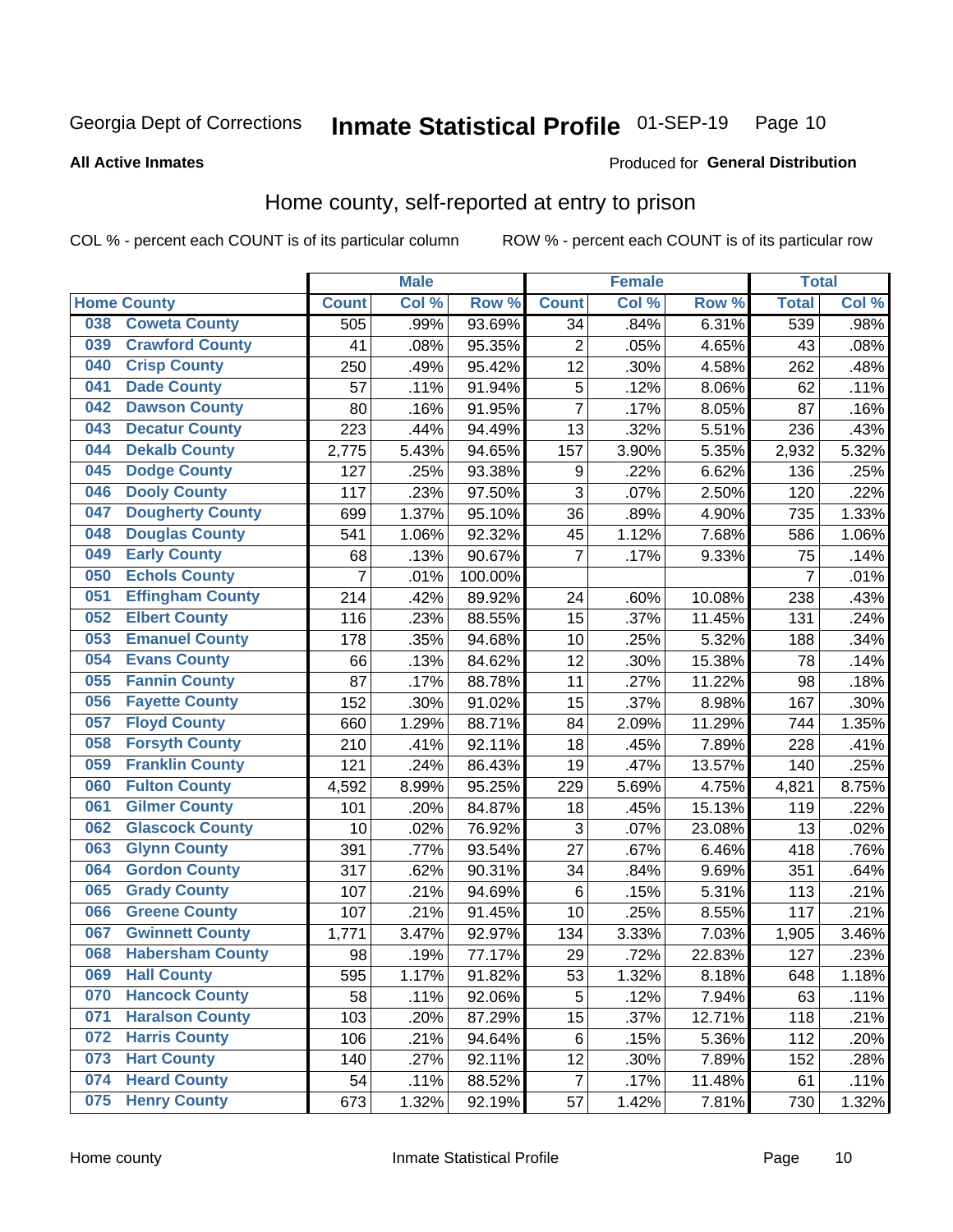#### Inmate Statistical Profile 01-SEP-19 Page 11

**All Active Inmates** 

#### Produced for General Distribution

### Home county, self-reported at entry to prison

COL % - percent each COUNT is of its particular column

|     |                          |                  | <b>Male</b> |         |                         | <b>Female</b> |        | <b>Total</b> |       |
|-----|--------------------------|------------------|-------------|---------|-------------------------|---------------|--------|--------------|-------|
|     | <b>Home County</b>       | <b>Count</b>     | Col %       | Row %   | <b>Count</b>            | Col %         | Row %  | <b>Total</b> | Col % |
| 076 | <b>Houston County</b>    | $\overline{547}$ | 1.07%       | 91.78%  | 49                      | 1.22%         | 8.22%  | 596          | 1.08% |
| 077 | <b>Irwin County</b>      | 62               | .12%        | 92.54%  | 5                       | .12%          | 7.46%  | 67           | .12%  |
| 078 | <b>Jackson County</b>    | 252              | .49%        | 93.68%  | 17                      | .42%          | 6.32%  | 269          | .49%  |
| 079 | <b>Jasper County</b>     | 91               | .18%        | 91.00%  | 9                       | .22%          | 9.00%  | 100          | .18%  |
| 080 | <b>Jeff Davis County</b> | 74               | .14%        | 93.67%  | 5                       | .12%          | 6.33%  | 79           | .14%  |
| 081 | <b>Jefferson County</b>  | 181              | .35%        | 93.78%  | 12                      | .30%          | 6.22%  | 193          | .35%  |
| 082 | <b>Jenkins County</b>    | 68               | .13%        | 94.44%  | $\overline{\mathbf{4}}$ | .10%          | 5.56%  | 72           | .13%  |
| 083 | <b>Johnson County</b>    | 32               | .06%        | 88.89%  | 4                       | .10%          | 11.11% | 36           | .07%  |
| 084 | <b>Jones County</b>      | 117              | .23%        | 89.31%  | 14                      | .35%          | 10.69% | 131          | .24%  |
| 085 | <b>Lamar County</b>      | 55               | .11%        | 91.67%  | 5                       | .12%          | 8.33%  | 60           | .11%  |
| 086 | <b>Lanier County</b>     | 71               | .14%        | 94.67%  | $\overline{\mathbf{4}}$ | .10%          | 5.33%  | 75           | .14%  |
| 087 | <b>Laurens County</b>    | 258              | .51%        | 90.85%  | 26                      | .65%          | 9.15%  | 284          | .52%  |
| 088 | <b>Lee County</b>        | 105              | .21%        | 94.59%  | 6                       | .15%          | 5.41%  | 111          | .20%  |
| 089 | <b>Liberty County</b>    | 209              | .41%        | 95.00%  | 11                      | .27%          | 5.00%  | 220          | .40%  |
| 090 | <b>Lincoln County</b>    | 34               | .07%        | 91.89%  | 3                       | .07%          | 8.11%  | 37           | .07%  |
| 091 | <b>Long County</b>       | 48               | .09%        | 87.27%  | 7                       | .17%          | 12.73% | 55           | .10%  |
| 092 | <b>Lowndes County</b>    | 395              | .77%        | 96.34%  | 15                      | .37%          | 3.66%  | 410          | .74%  |
| 093 | <b>Lumpkin County</b>    | 78               | .15%        | 89.66%  | $\boldsymbol{9}$        | .22%          | 10.34% | 87           | .16%  |
| 094 | <b>Macon County</b>      | 66               | .13%        | 88.00%  | $\boldsymbol{9}$        | .22%          | 12.00% | 75           | .14%  |
| 095 | <b>Madison County</b>    | 172              | .34%        | 93.48%  | 12                      | .30%          | 6.52%  | 184          | .33%  |
| 096 | <b>Marion County</b>     | 58               | .11%        | 92.06%  | $\mathbf 5$             | .12%          | 7.94%  | 63           | .11%  |
| 097 | <b>Mcduffie County</b>   | 148              | .29%        | 96.10%  | $\,6$                   | .15%          | 3.90%  | 154          | .28%  |
| 098 | <b>Mcintosh County</b>   | 54               | .11%        | 94.74%  | $\overline{3}$          | .07%          | 5.26%  | 57           | .10%  |
| 099 | <b>Meriwether County</b> | 181              | .35%        | 92.82%  | 14                      | .35%          | 7.18%  | 195          | .35%  |
| 100 | <b>Miller County</b>     | 32               | .06%        | 100.00% |                         |               |        | 32           | .06%  |
| 101 | <b>Mitchell County</b>   | 160              | .31%        | 94.67%  | $\boldsymbol{9}$        | .22%          | 5.33%  | 169          | .31%  |
| 102 | <b>Monroe County</b>     | 111              | .22%        | 93.28%  | 8                       | .20%          | 6.72%  | 119          | .22%  |
| 103 | <b>Montgomery County</b> | 74               | .14%        | 88.10%  | 10                      | .25%          | 11.90% | 84           | .15%  |
| 104 | <b>Morgan County</b>     | 117              | .23%        | 94.35%  | $\overline{7}$          | .17%          | 5.65%  | 124          | .23%  |
| 105 | <b>Murray County</b>     | 206              | .40%        | 88.03%  | 28                      | .70%          | 11.97% | 234          | .42%  |
| 106 | <b>Muscogee County</b>   | 1,060            | 2.08%       | 94.06%  | 67                      | 1.66%         | 5.94%  | 1,127        | 2.05% |
| 107 | <b>Newton County</b>     | 579              | 1.13%       | 90.47%  | 61                      | 1.51%         | 9.53%  | 640          | 1.16% |
| 108 | <b>Oconee County</b>     | 58               | .11%        | 87.88%  | 8                       | .20%          | 12.12% | 66           | .12%  |
| 109 | <b>Oglethorpe County</b> | 59               | .12%        | 89.39%  | $\overline{7}$          | .17%          | 10.61% | 66           | .12%  |
| 110 | <b>Paulding County</b>   | 308              | .60%        | 90.32%  | 33                      | .82%          | 9.68%  | 341          | .62%  |
| 111 | <b>Peach County</b>      | 113              | .22%        | 94.96%  | 6                       | .15%          | 5.04%  | 119          | .22%  |
| 112 | <b>Pickens County</b>    | 116              | .23%        | 85.29%  | 20                      | .50%          | 14.71% | 136          | .25%  |
| 113 | <b>Pierce County</b>     | 94               | .18%        | 93.07%  | $\overline{7}$          | .17%          | 6.93%  | 101          | .18%  |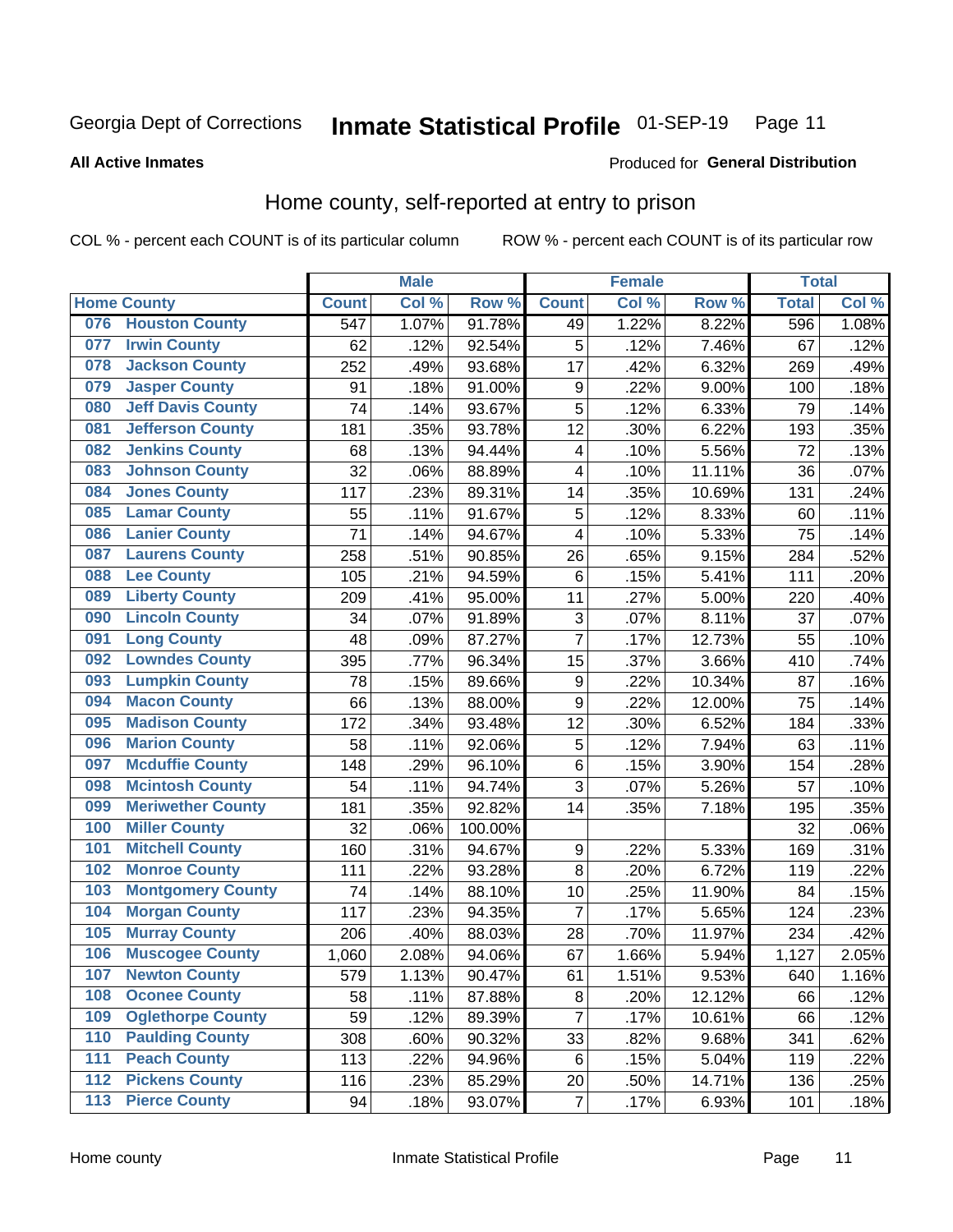#### Inmate Statistical Profile 01-SEP-19 Page 12

#### **All Active Inmates**

### Produced for General Distribution

### Home county, self-reported at entry to prison

COL % - percent each COUNT is of its particular column

|     |                          |                  | <b>Male</b> |                  |                         | <b>Female</b> |        | <b>Total</b> |         |
|-----|--------------------------|------------------|-------------|------------------|-------------------------|---------------|--------|--------------|---------|
|     | <b>Home County</b>       | <b>Count</b>     | Col %       | Row <sup>%</sup> | <b>Count</b>            | Col %         | Row %  | <b>Total</b> | Col %   |
| 114 | <b>Pike County</b>       | 34               | .07%        | 87.18%           | 5                       | .12%          | 12.82% | 39           | .07%    |
| 115 | <b>Polk County</b>       | 214              | .42%        | 86.64%           | 33                      | .82%          | 13.36% | 247          | .45%    |
| 116 | <b>Pulaski County</b>    | 49               | .10%        | 87.50%           | 7                       | .17%          | 12.50% | 56           | .10%    |
| 117 | <b>Putnam County</b>     | 127              | .25%        | 92.03%           | 11                      | .27%          | 7.97%  | 138          | .25%    |
| 118 | <b>Quitman County</b>    | 15               | .03%        | 100.00%          |                         |               |        | 15           | .03%    |
| 119 | <b>Rabun County</b>      | 48               | .09%        | 78.69%           | 13                      | .32%          | 21.31% | 61           | .11%    |
| 120 | <b>Randolph County</b>   | 60               | .12%        | 93.75%           | 4                       | .10%          | 6.25%  | 64           | .12%    |
| 121 | <b>Richmond County</b>   | 1,714            | 3.36%       | 93.87%           | 112                     | 2.78%         | 6.13%  | 1,826        | 3.31%   |
| 122 | <b>Rockdale County</b>   | 375              | .73%        | 92.82%           | 29                      | .72%          | 7.18%  | 404          | .73%    |
| 123 | <b>Schley County</b>     | 19               | .04%        | 90.48%           | $\mathbf 2$             | .05%          | 9.52%  | 21           | .04%    |
| 124 | <b>Screven County</b>    | 110              | .22%        | 97.35%           | $\overline{3}$          | .07%          | 2.65%  | 113          | .21%    |
| 125 | <b>Seminole County</b>   | 72               | .14%        | 91.14%           | $\overline{7}$          | .17%          | 8.86%  | 79           | .14%    |
| 126 | <b>Spalding County</b>   | 442              | .87%        | 92.86%           | 34                      | .84%          | 7.14%  | 476          | .86%    |
| 127 | <b>Stephens County</b>   | 135              | .26%        | 88.82%           | 17                      | .42%          | 11.18% | 152          | .28%    |
| 128 | <b>Stewart County</b>    | 30               | .06%        | 100.00%          |                         |               |        | 30           | .05%    |
| 129 | <b>Sumter County</b>     | 182              | .36%        | 96.81%           | 6                       | .15%          | 3.19%  | 188          | .34%    |
| 130 | <b>Talbot County</b>     | 40               | .08%        | 93.02%           | 3                       | .07%          | 6.98%  | 43           | .08%    |
| 131 | <b>Taliaferro County</b> | $\boldsymbol{9}$ | .02%        | 90.00%           | $\mathbf{1}$            | .02%          | 10.00% | 10           | .02%    |
| 132 | <b>Tattnall County</b>   | 176              | .34%        | 90.26%           | 19                      | .47%          | 9.74%  | 195          | .35%    |
| 133 | <b>Taylor County</b>     | 63               | .12%        | 92.65%           | 5                       | .12%          | 7.35%  | 68           | .12%    |
| 134 | <b>Telfair County</b>    | 99               | .19%        | 96.12%           | $\overline{\mathbf{4}}$ | .10%          | 3.88%  | 103          | .19%    |
| 135 | <b>Terrell County</b>    | 68               | .13%        | 97.14%           | $\overline{c}$          | .05%          | 2.86%  | 70           | .13%    |
| 136 | <b>Thomas County</b>     | 188              | .37%        | 97.92%           | $\overline{\mathbf{4}}$ | .10%          | 2.08%  | 192          | .35%    |
| 137 | <b>Tift County</b>       | 282              | .55%        | 95.59%           | 13                      | .32%          | 4.41%  | 295          | .54%    |
| 138 | <b>Toombs County</b>     | 274              | .54%        | 91.03%           | 27                      | .67%          | 8.97%  | 301          | .55%    |
| 139 | <b>Towns County</b>      | 22               | .04%        | 84.62%           | 4                       | .10%          | 15.38% | 26           | .05%    |
| 140 | <b>Treutlen County</b>   | 53               | .10%        | 85.48%           | $\boldsymbol{9}$        | .22%          | 14.52% | 62           | .11%    |
| 141 | <b>Troup County</b>      | 525              | 1.03%       | 92.92%           | 40                      | .99%          | 7.08%  | 565          | 1.03%   |
| 142 | <b>Turner County</b>     | 66               | .13%        | 97.06%           | $\mathbf 2$             | .05%          | 2.94%  | 68           | .12%    |
| 143 | <b>Twiggs County</b>     | 55               | .11%        | 93.22%           | $\overline{\mathbf{4}}$ | .10%          | 6.78%  | 59           | .11%    |
| 144 | <b>Union County</b>      | 99               | .19%        | 83.19%           | 20                      | .50%          | 16.81% | 119          | .22%    |
| 145 | <b>Upson County</b>      | 157              | .31%        | 93.45%           | 11                      | .27%          | 6.55%  | 168          | .30%    |
| 146 | <b>Walker County</b>     | 360              | .70%        | 87.80%           | 50                      | 1.24%         | 12.20% | 410          | .74%    |
| 147 | <b>Walton County</b>     | 455              | .89%        | 91.73%           | 41                      | 1.02%         | 8.27%  | 496          | .90%    |
| 148 | <b>Ware County</b>       | 263              | .51%        | 94.95%           | 14                      | .35%          | 5.05%  | 277          | .50%    |
| 149 | <b>Warren County</b>     | 35               | .07%        | 89.74%           | $\overline{\mathbf{4}}$ | .10%          | 10.26% | 39           | .07%    |
| 150 | <b>Washington County</b> | 175              | .34%        | 90.67%           | 18                      | .45%          | 9.33%  | 193          | .35%    |
| 151 | <b>Wayne County</b>      | 184              | .36%        | 92.46%           | 15                      | .37%          | 7.54%  | 199          | $.36\%$ |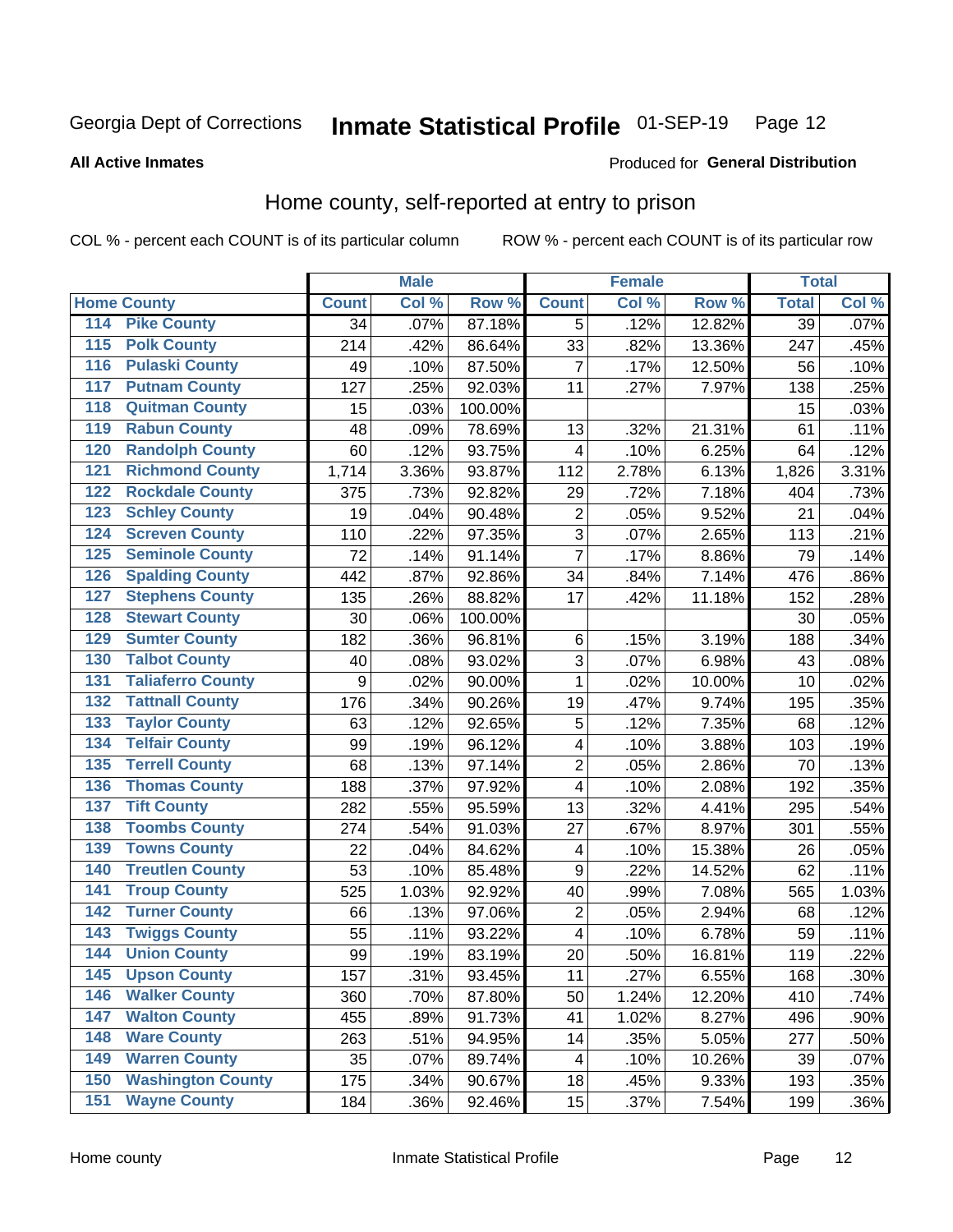#### Inmate Statistical Profile 01-SEP-19 Page 13

**All Active Inmates** 

#### Produced for General Distribution

#### Home county, self-reported at entry to prison

COL % - percent each COUNT is of its particular column

|     |                             |              | <b>Male</b> |        |              | <b>Female</b> |           | <b>Total</b> |       |
|-----|-----------------------------|--------------|-------------|--------|--------------|---------------|-----------|--------------|-------|
|     | <b>Home County</b>          | <b>Count</b> | Col %       | Row %  | <b>Count</b> | Col %         | Row %     | <b>Total</b> | Col % |
| 152 | <b>Webster County</b>       |              | .01%        | 70.00% | 3            | .07%          | 30.00%    | 10           | .02%  |
| 153 | <b>Wheeler County</b>       | 82           | .16%        | 94.25% | 5            | .12%          | 5.75%     | 87           | .16%  |
| 154 | <b>White County</b>         | 88           | $.17\%$     | 88.00% | 12           | .30%          | 12.00%    | 100          | .18%  |
| 155 | <b>Whitfield County</b>     | 561          | 1.10%       | 89.76% | 64           | 1.59%         | $10.24\%$ | 625          | 1.13% |
| 156 | <b>Wilcox County</b>        | 64           | .13%        | 91.43% | 6            | .15%          | 8.57%     | 70           | .13%  |
| 157 | <b>Wilkes County</b>        | 59           | .12%        | 86.76% | 9            | .22%          | 13.24%    | 68           | .12%  |
| 158 | <b>Wilkinson County</b>     | 57           | $.11\%$     | 98.28% |              | .02%          | 1.72%     | 58           | .11%  |
| 159 | <b>Worth County</b>         | 119          | .23%        | 89.47% | 14           | .35%          | 10.53%    | 133          | .24%  |
| 999 | <b>Other Custody/Out Of</b> | 118          | .23%        | 97.52% | 3            | .07%          | 2.48%     | 121          | .22%  |
|     | <b>State</b>                |              |             |        |              |               |           |              |       |
|     | <b>Total Rported</b>        | 51,069       | 100%        | 92.69% | 4,027        | 100%          | 7.31%     | 55,096       | 100%  |

| ueo |            |              |        |
|-----|------------|--------------|--------|
|     | .069<br>51 | ሰን7<br>، UZ. | 55.096 |

| Mode (most frequent) | <b>Fulton County</b> | <b>Fulton County</b> | <b>Fulton County</b> |
|----------------------|----------------------|----------------------|----------------------|
|                      |                      |                      |                      |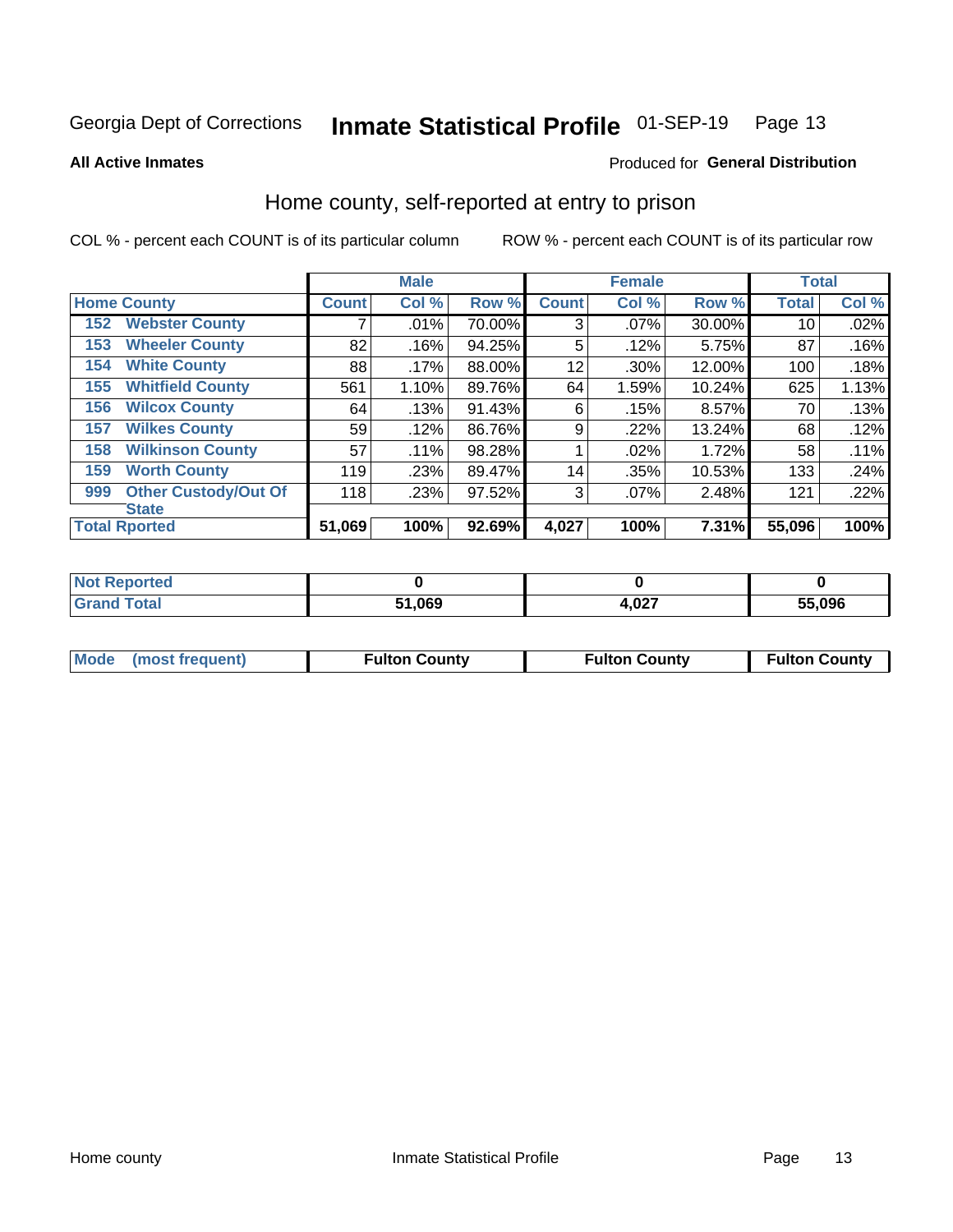#### Inmate Statistical Profile 01-SEP-19 Page 14

#### **All Active Inmates**

#### Produced for General Distribution

### Employment status before prison, self-reported at entry to prison

COL % - percent each COUNT is of its particular column

|                           | <b>Male</b> |        |        |              | <b>Female</b> |        | <b>Total</b> |        |
|---------------------------|-------------|--------|--------|--------------|---------------|--------|--------------|--------|
| <b>Employment Status</b>  | Count l     | Col %  | Row %  | <b>Count</b> | Col %         | Row %  | <b>Total</b> | Col %  |
| <b>Full Time</b><br>01    | 14,574      | 45.52% | 94.35% | 872          | 35.59%        | 5.65%  | 15,446       | 44.81% |
| <b>Part Time</b><br>02    | 2,216       | 6.92%  | 91.42% | 208          | 8.49%         | 8.58%  | 2,424        | 7.03%  |
| Unempl $<$ 6M<br>03       | 1,982       | 6.19%  | 98.07% | 39           | 1.59%         | 1.93%  | 2,021        | 5.86%  |
| Unempl > 6M<br>04         | 7,647       | 23.88% | 90.23% | 828          | 33.80%        | 9.77%  | 8,475        | 24.59% |
| <b>Never Worked</b><br>05 | 3,337       | 10.42% | 94.83% | 182          | 7.43%         | 5.17%  | 3,519        | 10.21% |
| <b>Student</b><br>06      | 858         | 2.68%  | 95.65% | 39           | 1.59%         | 4.35%  | 897          | 2.60%  |
| <b>Incapable</b><br>07    | 1,406       | 4.39%  | 83.29% | 282          | 11.51%        | 16.71% | 1,688        | 4.90%  |
| <b>Total Reported</b>     | 32,020      | 100%   | 92.89% | 2,450        | 100%          | 7.11%  | 34,470       | 100%   |

| <b>orted</b><br><b>NOT</b> | 19,049 | ---<br>∽     | 20,626 |
|----------------------------|--------|--------------|--------|
| $T$ ofol $T$               | 51,069 | 027<br>H.VZI | 55.096 |

| Mc | ∴ull | ----<br>ıme<br>w |
|----|------|------------------|
|    |      |                  |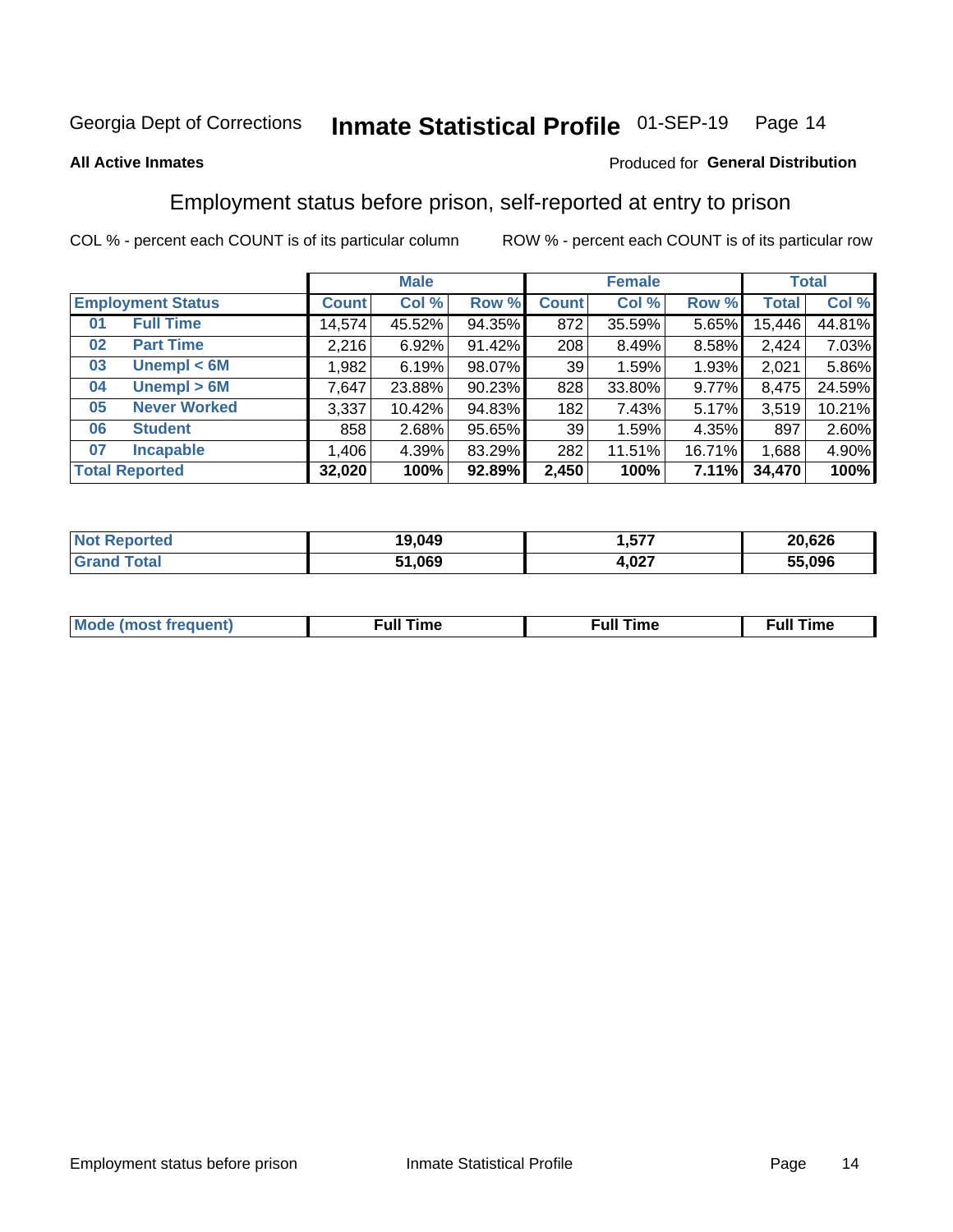## Inmate Statistical Profile 01-SEP-19 Page 15

#### **All Active Inmates**

Produced for General Distribution

#### Age at admission

COL % - percent each COUNT is of its particular column

|                         |              | <b>Male</b> |         |              | <b>Female</b> |        |              | <b>Total</b> |
|-------------------------|--------------|-------------|---------|--------------|---------------|--------|--------------|--------------|
| <b>Age At Admission</b> | <b>Count</b> | Col %       | Row %   | <b>Count</b> | Col %         | Row %  | <b>Total</b> | Col %        |
| 14                      | 8            | 0.02%       | 88.89%  | 1            | 0.02%         | 11.11% | 9            | 0.02%        |
| 15                      | 42           | 0.08%       | 100.00% |              |               |        | 42           | 0.08%        |
| 16                      | 124          | 0.24%       | 98.41%  | $\mathbf 2$  | 0.05%         | 1.59%  | 126          | 0.23%        |
| $\overline{17}$         | 638          | 1.25%       | 95.37%  | 31           | 0.77%         | 4.63%  | 669          | 1.21%        |
| $\overline{18}$         | 1,279        | 2.50%       | 96.38%  | 48           | 1.19%         | 3.62%  | 1,327        | 2.41%        |
| 19                      | 1,778        | 3.48%       | 96.37%  | 67           | 1.66%         | 3.63%  | 1,845        | 3.35%        |
| 20                      | 2,034        | 3.98%       | 95.54%  | 95           | 2.36%         | 4.46%  | 2,129        | 3.86%        |
| $\overline{21}$         | 1,992        | 3.90%       | 95.27%  | 99           | 2.46%         | 4.73%  | 2,091        | 3.80%        |
| $\overline{22}$         | 2,060        | 4.03%       | 94.71%  | 115          | 2.86%         | 5.29%  | 2,175        | 3.95%        |
| 23                      | 1,975        | 3.87%       | 94.36%  | 118          | 2.93%         | 5.64%  | 2,093        | 3.80%        |
| 24                      | 1,949        | 3.82%       | 92.24%  | 164          | 4.07%         | 7.76%  | 2,113        | 3.84%        |
| $\overline{25}$         | 1,942        | 3.80%       | 92.65%  | 154          | 3.82%         | 7.35%  | 2,096        | 3.80%        |
| $\overline{26}$         | 1,944        | 3.81%       | 93.10%  | 144          | 3.58%         | 6.90%  | 2,088        | 3.79%        |
| $\overline{27}$         | 1,926        | 3.77%       | 93.09%  | 143          | 3.55%         | 6.91%  | 2,069        | 3.76%        |
| 28                      | 1,828        | 3.58%       | 92.46%  | 149          | 3.70%         | 7.54%  | 1,977        | 3.59%        |
| 29                      | 1,772        | 3.47%       | 91.43%  | 166          | 4.12%         | 8.57%  | 1,938        | 3.52%        |
| 30                      | 1,673        | 3.28%       | 91.97%  | 146          | 3.63%         | 8.03%  | 1,819        | 3.30%        |
| 31                      | 1,608        | 3.15%       | 91.36%  | 152          | 3.77%         | 8.64%  | 1,760        | 3.19%        |
| 32                      | 1,513        | 2.96%       | 90.65%  | 156          | 3.87%         | 9.35%  | 1,669        | 3.03%        |
| 33                      | 1,575        | 3.08%       | 92.00%  | 137          | 3.40%         | 8.00%  | 1,712        | 3.11%        |
| 34                      | 1,409        | 2.76%       | 89.86%  | 159          | 3.95%         | 10.14% | 1,568        | 2.85%        |
| 35                      | 1,408        | 2.76%       | 91.43%  | 132          | 3.28%         | 8.57%  | 1,540        | 2.80%        |
| 36                      | 1,348        | 2.64%       | 92.27%  | 113          | 2.81%         | 7.73%  | 1,461        | 2.65%        |
| $\overline{37}$         | 1,318        | 2.58%       | 91.40%  | 124          | 3.08%         | 8.60%  | 1,442        | 2.62%        |
| 38                      | 1,254        | 2.46%       | 91.94%  | 110          | 2.73%         | 8.06%  | 1,364        | 2.48%        |
| 39                      | 1,186        | 2.32%       | 92.08%  | 102          | 2.53%         | 7.92%  | 1,288        | 2.34%        |
| 40                      | 1,141        | 2.23%       | 90.34%  | 122          | 3.03%         | 9.66%  | 1,263        | 2.29%        |
| 41                      | 1,040        | 2.04%       | 91.15%  | 101          | 2.51%         | 8.85%  | 1,141        | 2.07%        |
| 42                      | 905          | 1.77%       | 92.25%  | 76           | 1.89%         | 7.75%  | 981          | 1.78%        |
| 43                      | 819          | 1.60%       | 90.20%  | 89           | 2.21%         | 9.80%  | 908          | 1.65%        |
| 44                      | 747          | 1.46%       | 91.66%  | 68           | 1.69%         | 8.34%  | 815          | 1.48%        |
| 45                      | 795          | 1.56%       | 91.59%  | 73           | 1.81%         | 8.41%  | 868          | 1.58%        |
| 46                      | 763          | 1.49%       | 90.51%  | 80           | 1.99%         | 9.49%  | 843          | 1.53%        |
| 47                      | 730          | 1.43%       | 91.14%  | 71           | 1.76%         | 8.86%  | 801          | 1.45%        |
| 48                      | 715          | 1.40%       | 91.55%  | 66           | 1.64%         | 8.45%  | 781          | 1.42%        |
| 49                      | 631          | 1.24%       | 91.05%  | 62           | 1.54%         | 8.95%  | 693          | 1.26%        |
| 50                      | 579          | 1.13%       | 92.05%  | 50           | 1.24%         | 7.95%  | 629          | 1.14%        |
| 51                      | 485          | 0.95%       | 92.21%  | 41           | 1.02%         | 7.79%  | 526          | 0.95%        |
| 52                      | 530          | 1.04%       | 92.66%  | 42           | 1.04%         | 7.34%  | 572          | 1.04%        |
| 53                      | 489          | 0.96%       | 90.56%  | 51           | 1.27%         | 9.44%  | 540          | 0.98%        |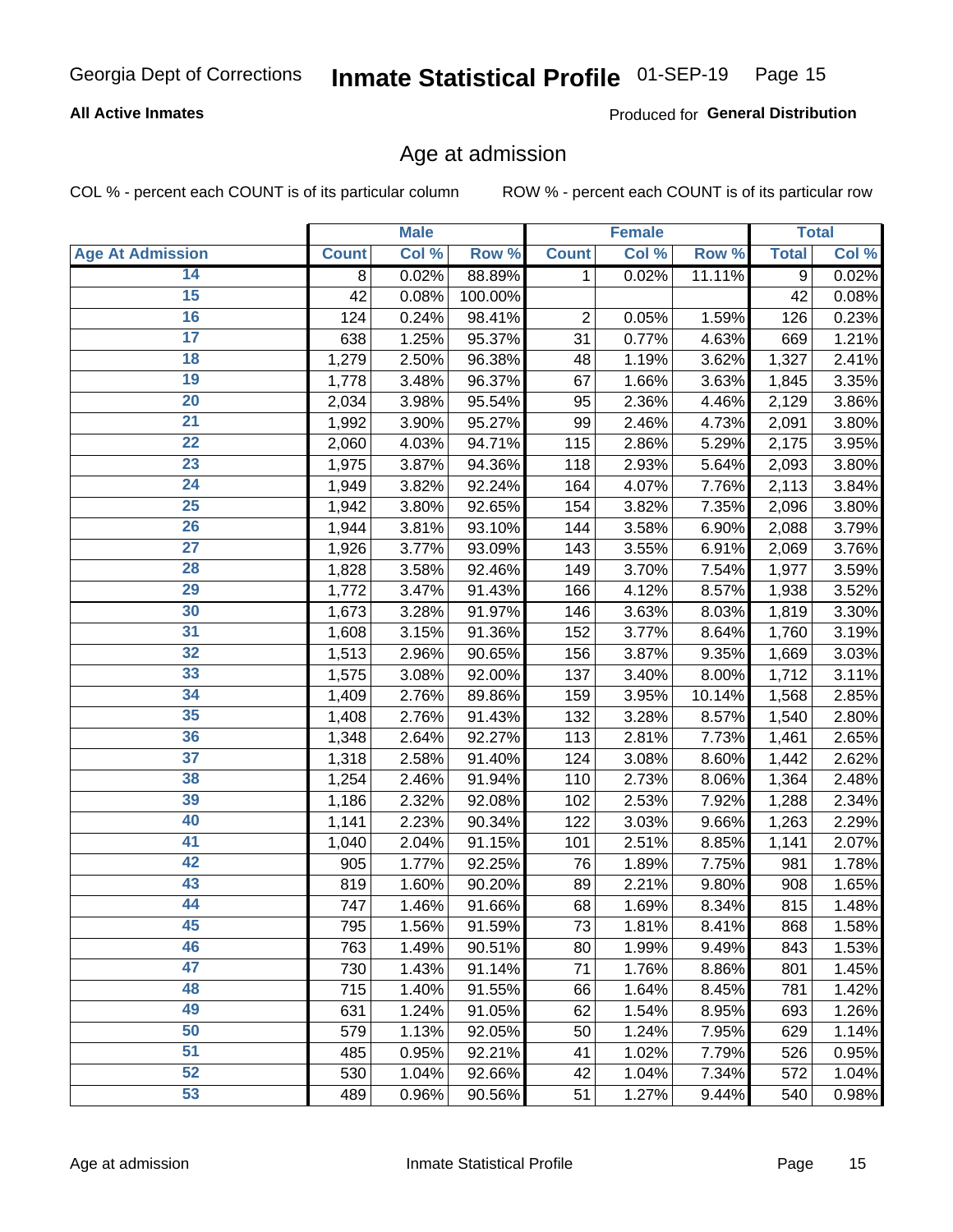## Inmate Statistical Profile 01-SEP-19 Page 16

#### **All Active Inmates**

Produced for General Distribution

#### Age at admission

COL % - percent each COUNT is of its particular column

|                         |                         | <b>Male</b> |         |                | <b>Female</b> |        |                | <b>Total</b> |
|-------------------------|-------------------------|-------------|---------|----------------|---------------|--------|----------------|--------------|
| <b>Age At Admission</b> | <b>Count</b>            | Col %       | Row %   | <b>Count</b>   | Col %         | Row %  | <b>Total</b>   | Col %        |
| 54                      | 437                     | 0.86%       | 92.19%  | 37             | 0.92%         | 7.81%  | 474            | 0.86%        |
| 55                      | 406                     | 0.80%       | 94.64%  | 23             | 0.57%         | 5.36%  | 429            | 0.78%        |
| 56                      | 335                     | 0.66%       | 91.53%  | 31             | 0.77%         | 8.47%  | 366            | 0.66%        |
| $\overline{57}$         | 317                     | 0.62%       | 94.35%  | 19             | 0.47%         | 5.65%  | 336            | 0.61%        |
| 58                      | 257                     | 0.50%       | 93.80%  | 17             | 0.42%         | 6.20%  | 274            | 0.50%        |
| 59                      | $\overline{2}21$        | 0.43%       | 92.47%  | 18             | 0.45%         | 7.53%  | 239            | 0.43%        |
| 60                      | 198                     | 0.39%       | 92.96%  | 15             | 0.37%         | 7.04%  | 213            | 0.39%        |
| 61                      | 182                     | 0.36%       | 94.30%  | 11             | 0.27%         | 5.70%  | 193            | 0.35%        |
| 62                      | 126                     | 0.25%       | 92.65%  | 10             | 0.25%         | 7.35%  | 136            | 0.25%        |
| 63                      | 121                     | 0.24%       | 95.28%  | $\,6$          | 0.15%         | 4.72%  | 127            | 0.23%        |
| 64                      | 103                     | 0.20%       | 97.17%  | 3              | 0.07%         | 2.83%  | 106            | 0.19%        |
| 65                      | 67                      | 0.13%       | 97.10%  | $\overline{c}$ | 0.05%         | 2.90%  | 69             | 0.13%        |
| 66                      | 58                      | 0.11%       | 96.67%  | $\overline{2}$ | 0.05%         | 3.33%  | 60             | 0.11%        |
| 67                      | 55                      | 0.11%       | 98.21%  | $\mathbf 1$    | 0.02%         | 1.79%  | 56             | 0.10%        |
| 68                      | 44                      | 0.09%       | 91.67%  | 4              | 0.10%         | 8.33%  | 48             | 0.09%        |
| 69                      | 36                      | 0.07%       | 97.30%  | 1              | 0.02%         | 2.70%  | 37             | 0.07%        |
| 70                      | 34                      | 0.07%       | 100.00% |                |               |        | 34             | 0.06%        |
| $\overline{71}$         | 17                      | 0.03%       | 89.47%  | $\overline{2}$ | 0.05%         | 10.53% | 19             | 0.03%        |
| $\overline{72}$         | 21                      | 0.04%       | 87.50%  | 3              | 0.07%         | 12.50% | 24             | 0.04%        |
| 73                      | 16                      | 0.03%       | 100.00% |                |               |        | 16             | 0.03%        |
| 74                      | $\overline{7}$          | 0.01%       | 87.50%  | $\mathbf{1}$   | 0.02%         | 12.50% | 8              | 0.01%        |
| 75                      | 12                      | 0.02%       | 92.31%  | 1              | 0.02%         | 7.69%  | 13             | 0.02%        |
| 76                      | 12                      | 0.02%       | 100.00% |                |               |        | 12             | 0.02%        |
| $\overline{77}$         | $\,6$                   | 0.01%       | 100.00% |                |               |        | $\,6$          | 0.01%        |
| 78                      | $\overline{5}$          | 0.01%       | 100.00% |                |               |        | $\overline{5}$ | 0.01%        |
| 79                      | $\overline{3}$          | 0.01%       | 100.00% |                |               |        | $\overline{3}$ | 0.01%        |
| 80                      | $\overline{3}$          | 0.01%       | 75.00%  | 1              | 0.02%         | 25.00% | 4              | 0.01%        |
| 81                      | $\overline{3}$          | 0.01%       | 100.00% |                |               |        | 3              | 0.01%        |
| 82                      | 6                       | 0.01%       | 100.00% |                |               |        | 6              | 0.01%        |
| 83                      | $\overline{c}$          | 0.01%       | 100.00% |                |               |        | $\overline{2}$ | 0.01%        |
| 84                      | $\overline{\mathbf{4}}$ | 0.01%       | 100.00% |                |               |        | 4              | 0.01%        |
| 86                      | $\mathbf 1$             | 0.01%       | 100.00% |                |               |        | 1              | 0.01%        |
| 87                      | $\mathbf{1}$            | 0.01%       | 100.00% |                |               |        | $\mathbf{1}$   | 0.01%        |
| <b>Total Reported</b>   | 51,068                  | 100%        | 92.69%  | 4,027          | 100%          | 7.31%  | 55,095         | 100%         |

| <b>orted</b><br>NO: |        |       |        |
|---------------------|--------|-------|--------|
| <b>Total</b>        | 51,069 | 4,027 | 55,096 |

| чин.<br>JJ.UU | <b>Mear</b> | 23 UB | 34.50 | :18 |
|---------------|-------------|-------|-------|-----|
|---------------|-------------|-------|-------|-----|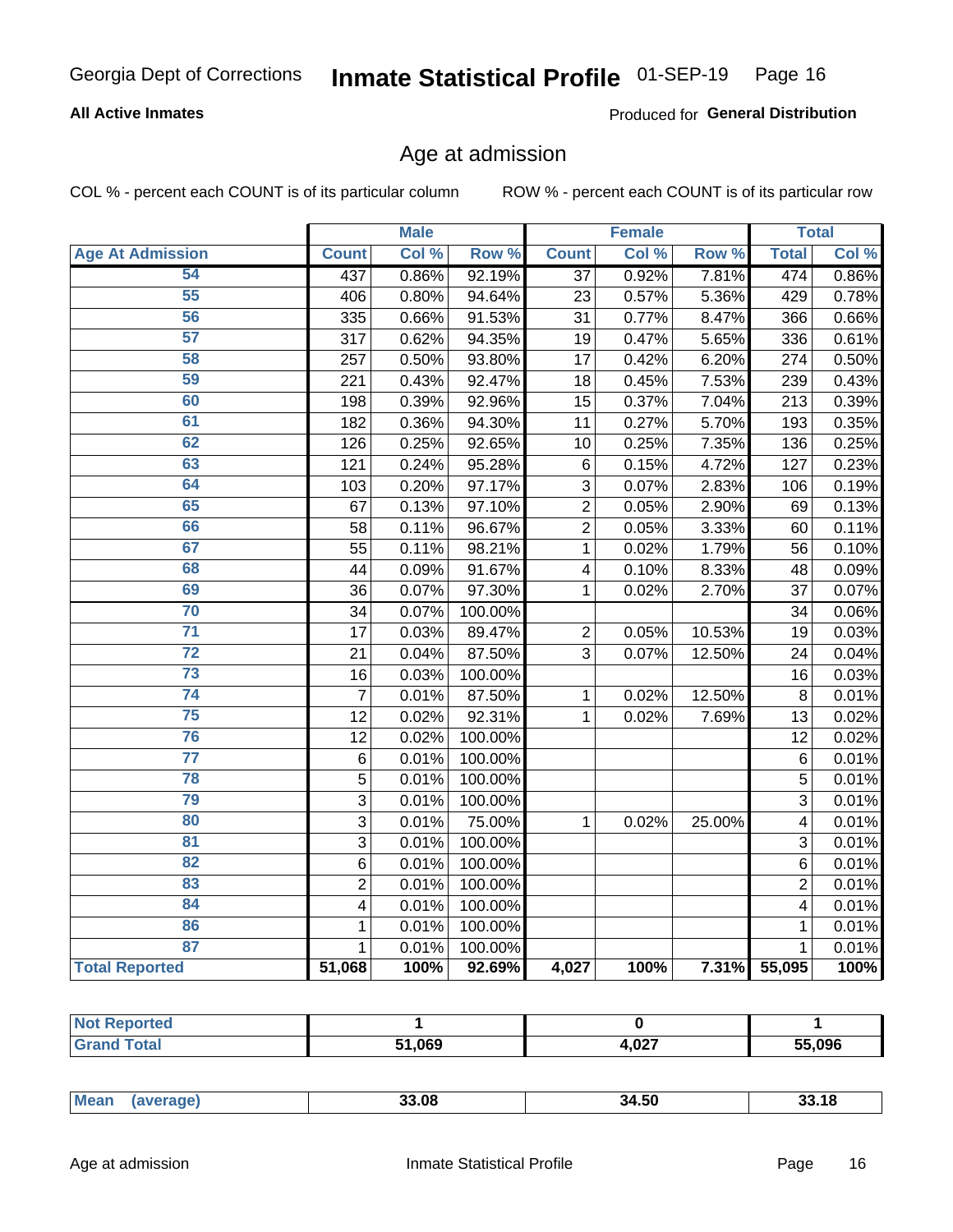#### **All Active Inmates**

Inmate Statistical Profile 01-SEP-19 Page 17

Produced for General Distribution

## Age at admission

COL % - percent each COUNT is of its particular column

|                                  | <b>Male</b> | <b>Female</b> | <b>Total</b>   |
|----------------------------------|-------------|---------------|----------------|
| MetiRep(anieldig)                |             | 33            | 3 <sub>1</sub> |
| <b>Micaded Totadst frequent)</b> | n n         | 29            | n.<br>44       |
|                                  |             |               |                |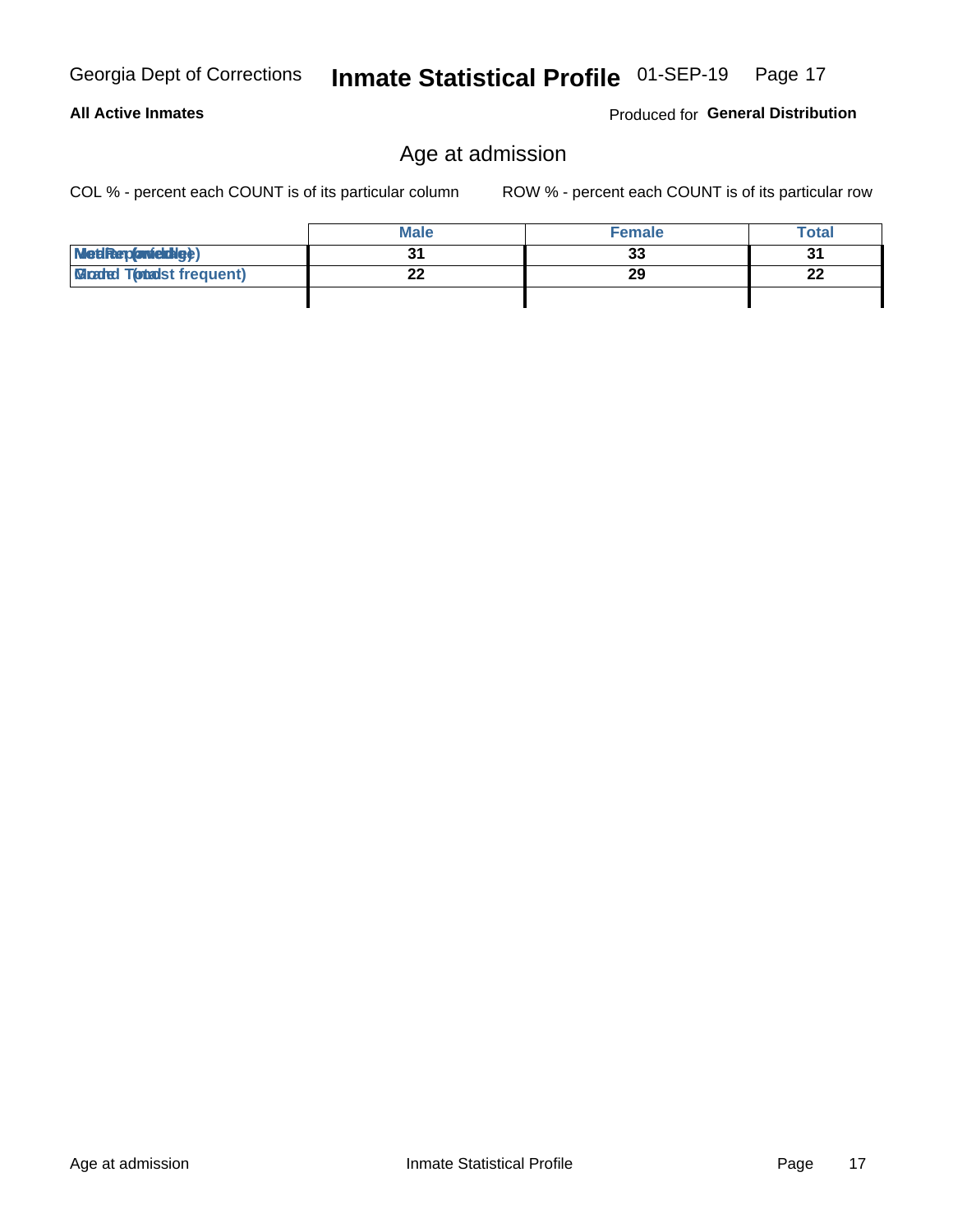## Inmate Statistical Profile 01-SEP-19 Page 20

#### **All Active Inmates**

#### Produced for General Distribution

#### Height, measured at entry to prison

COL % - percent each COUNT is of its particular column

|                         |                | <b>Male</b> |         |              | <b>Female</b> |         |                | <b>Total</b> |
|-------------------------|----------------|-------------|---------|--------------|---------------|---------|----------------|--------------|
| <b>Height</b>           | <b>Count</b>   | Col %       | Row %   | <b>Count</b> | Col %         | Row %   | <b>Total</b>   | Col %        |
| $\overline{\mathbf{0}}$ | 589            | 1.15%       | 96.24%  | 23           | 0.57%         | 3.76%   | 612            | 1.11%        |
| 4'00"                   |                |             |         | 1            | 0.02%         | 100.00% | 1              | 0.01%        |
| 4'02"                   | 1              | 0.01%       | 50.00%  | 1            | 0.02%         | 50.00%  | 2              | 0.01%        |
| 4'03''                  | 4              | 0.01%       | 100.00% |              |               |         | 4              | 0.01%        |
| 4'04"                   | 1              | 0.01%       | 100.00% |              |               |         | 1              | 0.01%        |
| 4'05"                   | 1              | 0.01%       | 50.00%  | 1            | 0.02%         | 50.00%  | $\overline{2}$ | 0.01%        |
| 4'06"                   | 1              | 0.01%       | 50.00%  | 1            | 0.02%         | 50.00%  | 2              | 0.01%        |
| 4'07"                   | 1              | 0.01%       | 25.00%  | 3            | 0.07%         | 75.00%  | 4              | 0.01%        |
| 4'08"                   | 7              | 0.01%       | 63.64%  | 4            | 0.10%         | 36.36%  | 11             | 0.02%        |
| 4'09"                   | $\overline{2}$ | 0.01%       | 16.67%  | 10           | 0.25%         | 83.33%  | 12             | 0.02%        |
| 4'10''                  | 5              | 0.01%       | 22.73%  | 17           | 0.42%         | 77.27%  | 22             | 0.04%        |
| 4'11''                  | 21             | 0.04%       | 18.42%  | 93           | 2.31%         | 81.58%  | 114            | 0.21%        |
| 5'00''                  | 97             | 0.19%       | 38.04%  | 158          | 3.92%         | 61.96%  | 255            | 0.46%        |
| 5'01"                   | 106            | 0.21%       | 29.53%  | 253          | 6.28%         | 70.47%  | 359            | 0.65%        |
| 5'02"                   | 273            | 0.53%       | 38.72%  | 432          | 10.73%        | 61.28%  | 705            | 1.28%        |
| 5'03''                  | 389            | 0.76%       | 44.20%  | 491          | 12.19%        | 55.80%  | 880            | 1.60%        |
| 5'04"                   | 939            | 1.84%       | 61.05%  | 599          | 14.87%        | 38.95%  | 1,538          | 2.79%        |
| 5'05"                   | 1,755          | 3.44%       | 78.56%  | 479          | 11.89%        | 21.44%  | 2,234          | 4.05%        |
| 5'06''                  | 3,525          | 6.90%       | 88.15%  | 474          | 11.77%        | 11.85%  | 3,999          | 7.26%        |
| 5'07''                  | 4,126          | 8.08%       | 90.84%  | 416          | 10.33%        | 9.16%   | 4,542          | 8.24%        |
| 5'08''                  | 4,975          | 9.74%       | 96.08%  | 203          | 5.04%         | 3.92%   | 5,178          | 9.40%        |
| 5'09''                  | 6,437          | 12.60%      | 97.27%  | 181          | 4.49%         | 2.73%   | 6,618          | 12.01%       |
| 5'10''                  | 5,549          | 10.87%      | 98.49%  | 85           | 2.11%         | 1.51%   | 5,634          | 10.23%       |
| 5'11"                   | 6,109          | 11.96%      | 99.01%  | 61           | 1.51%         | 0.99%   | 6,170          | 11.20%       |
| 6'00''                  | 5,704          | 11.17%      | 99.70%  | 17           | 0.42%         | 0.30%   | 5,721          | 10.38%       |
| 6'01''                  | 4,151          | 8.13%       | 99.62%  | 16           | 0.40%         | 0.38%   | 4,167          | 7.56%        |
| 6'02"                   | 3,053          | 5.98%       | 99.90%  | 3            | 0.07%         | 0.10%   | 3,056          | 5.55%        |
| 6'03''                  | 1,645          | 3.22%       | 99.76%  | 4            | 0.10%         | 0.24%   | 1,649          | 2.99%        |
| 6'04"                   | 926            | 1.81%       | 99.89%  | 1            | 0.02%         | 0.11%   | 927            | 1.68%        |
| 6'05"                   | 367            | 0.72%       | 100.00% |              |               |         | 367            | 0.67%        |
| 6'06''                  | 170            | 0.33%       | 100.00% |              |               |         | 170            | 0.31%        |
| 6'07"                   | 53             | 0.10%       | 100.00% |              |               |         | 53             | 0.10%        |
| 6'08"                   | 37             | 0.07%       | 100.00% |              |               |         | 37             | 0.07%        |
| 6'09''                  | 28             | 0.05%       | 100.00% |              |               |         | 28             | 0.05%        |
| 6'10''                  | $\overline{7}$ | 0.01%       | 100.00% |              |               |         | $\overline{7}$ | 0.01%        |
| 6'11''                  | 8              | 0.02%       | 100.00% |              |               |         | $\bf 8$        | 0.01%        |
| 7'00"                   | 5              | 0.01%       | 100.00% |              |               |         | 5              | 0.01%        |
| 7'02"                   | 1              | 0.01%       | 100.00% |              |               |         | 1              | 0.01%        |
| 7'03''                  | 1              | 0.01%       | 100.00% |              |               |         | 1              | 0.01%        |
| <b>Total Reported</b>   | 51,069         | 100%        | 92.69%  | 4,027        | 100%          | 7.31%   | 55,096         | 100%         |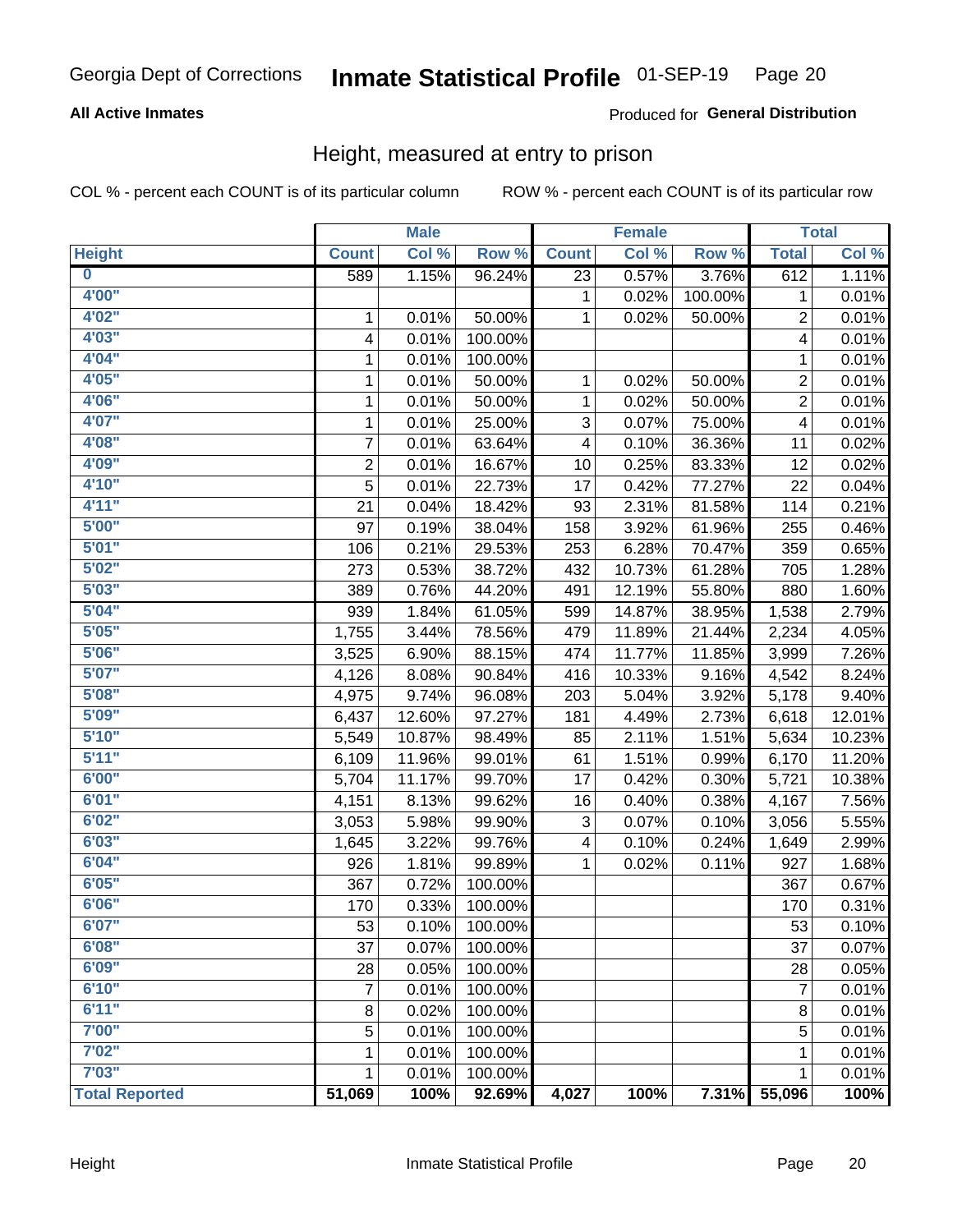## Inmate Statistical Profile 01-SEP-19 Page 21

#### **All Active Inmates**

Produced for General Distribution

#### Height, measured at entry to prison

COL % - percent each COUNT is of its particular column

|                     | <b>Male</b> | <b>Female</b> | Total  |
|---------------------|-------------|---------------|--------|
| <b>Not Reported</b> |             |               |        |
| <b>Grand Total</b>  | 51,069      | 4,027         | 55,096 |

| <b>Mean</b> | erage) | 5'10" | 5'05" | <b>CIA AIL</b><br>. . |
|-------------|--------|-------|-------|-----------------------|
|             |        |       |       |                       |
| <b>Mode</b> |        | 5'09" | 5'04" | 5'09"                 |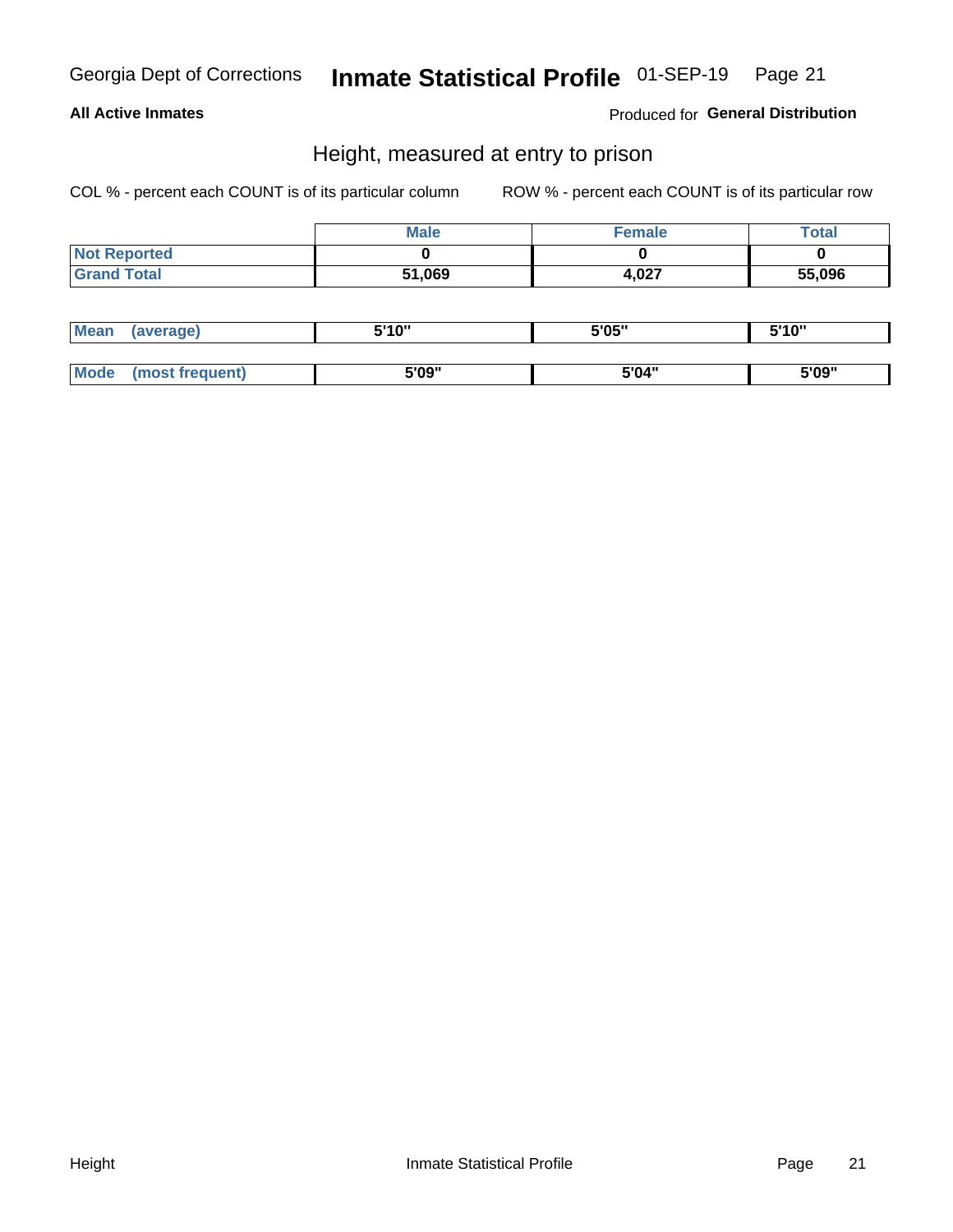#### Inmate Statistical Profile 01-SEP-19 Page 22

**All Active Inmates** 

Produced for General Distribution

### Weight, measured at entry to prison

COL % - percent each COUNT is of its particular column ROW % - percent each COUNT is of its particular row

|                                |                  | <b>Male</b> |         |                | <b>Female</b>   |        |              | <b>Total</b> |
|--------------------------------|------------------|-------------|---------|----------------|-----------------|--------|--------------|--------------|
| Weight                         | <b>Count</b>     | Col %       | Row %   | <b>Count</b>   | Col %           | Row %  | <b>Total</b> | Col %        |
| <b>Under 80 pounds</b>         | $\overline{7}$   | 0.01%       | 77.78%  | $\overline{2}$ | 0.05%           | 22.22% | 9            | 0.02%        |
| 90 - 99 pounds                 | 4                | 0.01%       | 30.77%  | 9              | 0.23%           | 69.23% | 13           | 0.02%        |
| 100 - 109 pounds               | 32               | 0.06%       | 49.23%  | 33             | 0.83%           | 50.77% | 65           | 0.12%        |
| 110 - 119 pounds               | 132              | 0.26%       | 58.15%  | 95             | 2.38%           | 41.85% | 227          | 0.42%        |
| 120 - 129 pounds               | 590              | 1.17%       | 72.75%  | 221            | 5.53%           | 27.25% | 811          | 1.49%        |
| 130 - 139 pounds               | 1,774            | 3.51%       | 83.17%  | 359            | 8.98%           | 16.83% | 2,133        | 3.91%        |
| 140 - 149 pounds               | 3,433            | 6.80%       | 89.68%  | 395            | 9.88%           | 10.32% | 3,828        | 7.02%        |
| 150 - 159 pounds               | 5,170            | 10.24%      | 92.24%  | 435            | 10.88%          | 7.76%  | 5,605        | 10.29%       |
| 160 - 169 pounds               | 6,724            | 13.32%      | 93.58%  | 461            | 11.53%          | 6.42%  | 7,185        | 13.18%       |
| 170 - 179 pounds               | 6,255            | 12.39%      | 94.32%  | 377            | 9.43%           | 5.68%  | 6,632        | 12.17%       |
| 180 - 189 pounds               | 6,468            | 12.81%      | 94.22%  | 397            | 9.93%           | 5.78%  | 6,865        | 12.60%       |
| 190 - 199 pounds               | 4,396            | 8.71%       | 94.42%  | 260            | 6.50%           | 5.58%  | 4,656        | 8.54%        |
| 200 - 209 pounds               | 4,144            | 8.21%       | 93.88%  | 270            | 6.75%           | 6.12%  | 4,414        | 8.10%        |
| 210 - 219 pounds               | 2,976            | 5.89%       | 95.78%  | 131            | 3.28%           | 4.22%  | 3,107        | 5.70%        |
| 220 - 229 pounds               | 2,479            | 4.91%       | 94.94%  | 132            | 3.30%           | 5.06%  | 2,611        | 4.79%        |
| 230 - 239 pounds               | 1,622            | 3.21%       | 94.30%  | 98             | 2.45%           | 5.70%  | 1,720        | 3.16%        |
| 240 - 249 pounds               | 1,299            | 2.57%       | 94.40%  | 77             | 1.93%           | 5.60%  | 1,376        | 2.52%        |
| 250 - 259 pounds               | 946              | 1.87%       | 93.76%  | 63             | 1.58%           | 6.24%  | 1,009        | 1.85%        |
| 260 - 269 pounds               | 596              | 1.18%       | 91.41%  | 56             | 1.40%           | 8.59%  | 652          | 1.20%        |
| 270 - 279 pounds               | 391              | 0.77%       | 92.43%  | 32             | 0.80%           | 7.57%  | 423          | 0.78%        |
| 280 - 289 pounds               | 334              | 0.66%       | 92.52%  | 27             | 0.68%           | 7.48%  | 361          | 0.66%        |
| 290 - 299 pounds               | 180              | 0.36%       | 92.31%  | 15             | 0.38%           | 7.69%  | 195          | 0.36%        |
| 300 - 309 pounds               | 177              | 0.35%       | 88.94%  | 22             | 0.55%           | 11.06% | 199          | 0.37%        |
| 310 - 319 pounds               | 77               | 0.15%       | 91.67%  | $\overline{7}$ | 0.18%           | 8.33%  | 84           | 0.15%        |
| 320 - 329 pounds               | 92               | 0.18%       | 92.93%  | $\overline{7}$ | 0.18%           | 7.07%  | 99           | 0.18%        |
| 330 - 339 pounds               | 48               | 0.10%       | 94.12%  | 3              | 0.08%           | 5.88%  | 51           | 0.09%        |
| 340 - 349 pounds               | 40               | 0.08%       | 90.91%  | 4              | 0.10%           | 9.09%  | 44           | 0.08%        |
| 350 - 359 pounds               | 34               | 0.07%       | 87.18%  | 5              | 0.13%           | 12.82% | 39           | 0.07%        |
| 360 - 369 pounds               | 16               | 0.03%       | 100.00% |                |                 |        | 16           | 0.03%        |
| 370 - 379 pounds               | 15               | 0.03%       | 93.75%  | $\mathbf 1$    | 0.03%           | 6.25%  | 16           | 0.03%        |
| 380 - 389 pounds               | $\boldsymbol{9}$ | 0.02%       | 90.00%  | 1              | 0.03%           | 10.00% | 10           | 0.02%        |
| 390 - 399 pounds               | 8                | 0.02%       | 88.89%  | 1              | 0.03%           | 11.11% | 9            | 0.02%        |
| 400 pounds and over            | 30               | 0.06%       | 93.75%  | $\overline{2}$ | 0.05%           | 6.25%  | 32           | 0.06%        |
| <b>Total Reported</b>          | 50,498           | 100%        | 92.66%  | 3,998          | 100%            | 7.34%  | 54,496       | 100%         |
|                                |                  |             |         |                |                 |        |              |              |
| <b>Not Reported</b>            |                  | 571         |         |                | $\overline{29}$ |        |              | 600          |
| <b>Grand Total</b>             |                  | 51,069      |         |                | 4,027           |        |              | 55,096       |
| <b>Mean</b><br>(average)       |                  | 185         |         |                | 174             |        |              | 184          |
| <b>Median (middle)</b>         |                  | 180         |         |                | 169             |        |              | 180          |
| <b>Mode</b><br>(most frequent) |                  | 160         |         |                | 150             |        |              | 160          |
|                                |                  |             |         |                |                 |        |              |              |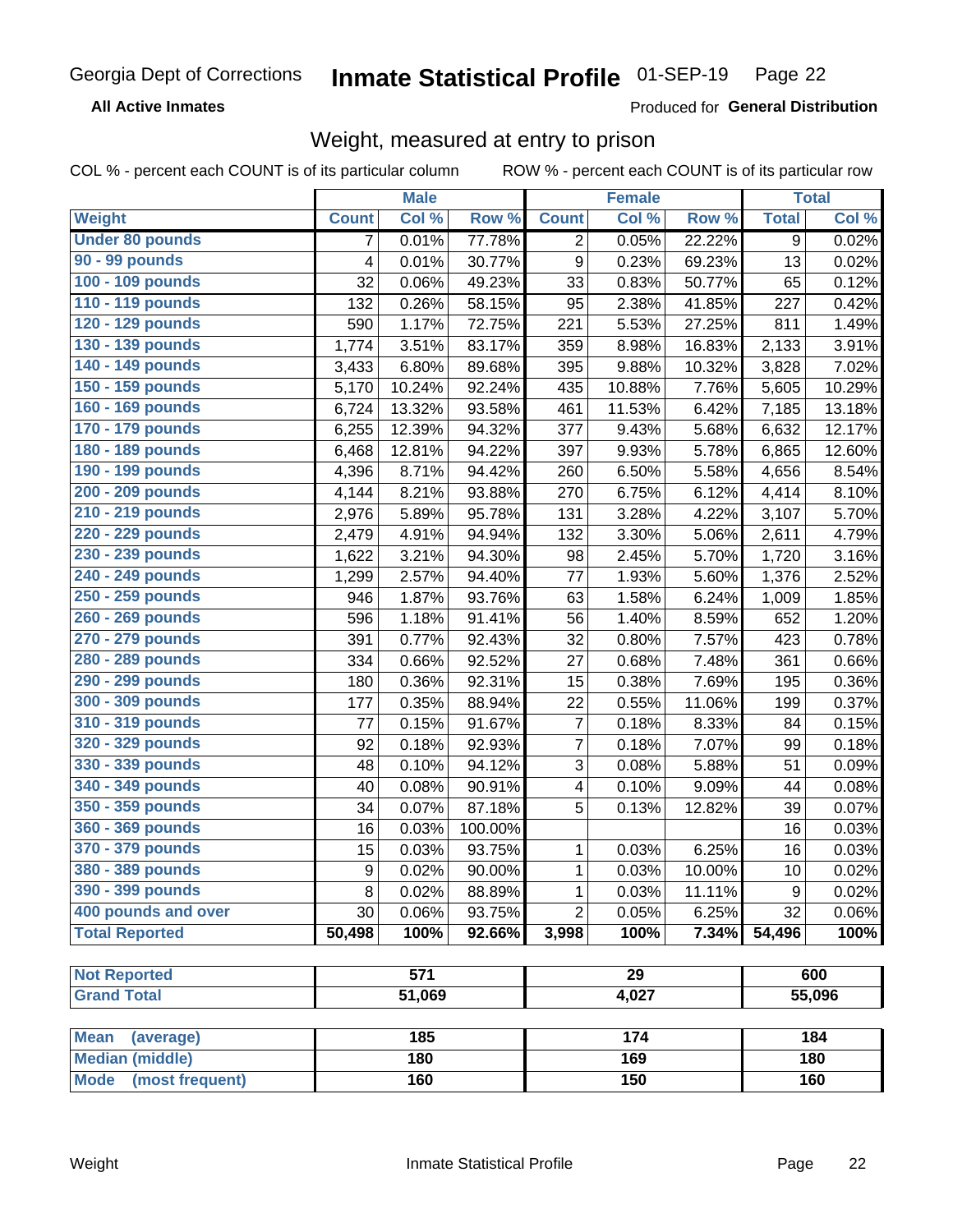#### Inmate Statistical Profile 01-SEP-19 Page 23

**All Active Inmates** 

#### Produced for General Distribution

### Veterans validated by Veteran's Administration

COL % - percent each COUNT is of its particular column

|                          |              | <b>Male</b> |                    |    | <b>Female</b> |       |              | <b>Total</b> |
|--------------------------|--------------|-------------|--------------------|----|---------------|-------|--------------|--------------|
| <b>Military service</b>  | <b>Count</b> | Col %       | <b>Row % Count</b> |    | Col %         | Row % | <b>Total</b> | Col %        |
| <b>Others</b><br>0       | 794          | 29.66%      | 96.36%             | 30 | 51.72%        | 3.64% | 824          | 30.13%       |
| <b>Air Force</b>         | 1.094        | 40.87%      | 98.47%             | 17 | 29.31%        | 1.53% | 1,111        | 40.62%       |
| <b>Army</b><br>2         | 148          | 5.53%       | 98.67%             | 2  | 3.45%         | 1.33% | 150          | 5.48%        |
| <b>Navy</b><br>3         | 363          | 13.56%      | 98.91%             | 4  | 6.90%         | 1.09% | 367          | 13.42%       |
| <b>Marines</b><br>4      | 15           | .56%        | 100.00%            |    |               |       | 15           | .55%         |
| <b>Coast Guard</b><br>5. | 263          | 9.82%       | 98.13%             | 5  | 8.62%         | 1.87% | 268          | 9.80%        |
| <b>Total Reported</b>    | 2,677        | 100%        | 97.88%             | 58 | 100%          | 2.12% | 2,735        | 100%         |

| <b>ported</b><br><b>NOT</b> | 48,391 | 3,969 | 52,360 |
|-----------------------------|--------|-------|--------|
| <b>ota</b>                  | 51,068 | 4,027 | 55.095 |

|  |  | <b>Mode (most frequent)</b> | <b>Force</b><br>Aır | วthers | orce |
|--|--|-----------------------------|---------------------|--------|------|
|--|--|-----------------------------|---------------------|--------|------|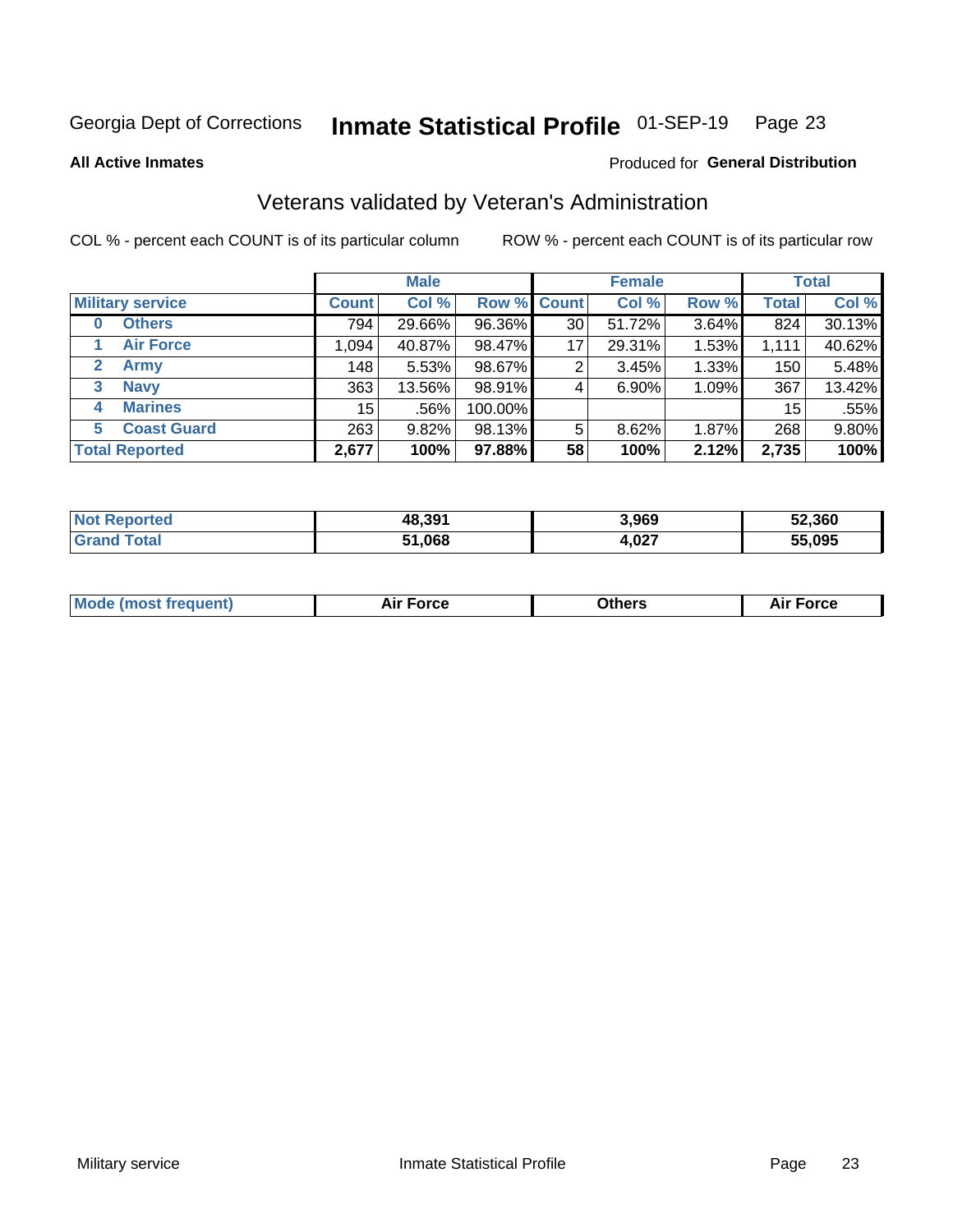#### Inmate Statistical Profile 01-SEP-19 Page 24

**All Active Inmates** 

#### Produced for General Distribution

### Type of admission to prison

COL % - percent each COUNT is of its particular column

|    |                                  |              | <b>Male</b> |                    |     | <b>Female</b> |          |              | <b>Total</b> |
|----|----------------------------------|--------------|-------------|--------------------|-----|---------------|----------|--------------|--------------|
|    | <b>Type of Admission</b>         | <b>Count</b> | Col %       | <b>Row % Count</b> |     | Col %         | Row %    | <b>Total</b> | Col %        |
| 4  | <b>Completed Diagnostics</b>     |              | .01%        | 100.00%            |     |               |          |              | .01%         |
| 16 | <b>Population Redistribution</b> | 5            | .01%        | 100.00%            |     |               |          | 5            | .01%         |
| 27 | <b>Boot Camp Plus</b>            |              | .01%        | 100.00%            |     |               |          |              | .01%         |
| 28 | <b>Initial Assignment</b>        | 10           | .02%        | 100.00%            |     |               |          | 10           | .02%         |
| 52 | <b>New Sentence</b>              | 40,042       | 78.42%      | 92.37% 3,307       |     | 82.12%        | 7.63%    | 43,349       | 78.69%       |
| 53 | <b>Probation Rev Partial</b>     | 2,584        | 5.06%       | 93.29%             | 186 | 4.62%         | 6.71%    | 2,770        | 5.03%        |
| 54 | <b>Probation Rev Remainder</b>   | 3,713        | 7.27%       | 92.83%             | 287 | 7.13%         | 7.18%    | 4,000        | 7.26%        |
| 55 | <b>Parole Rev New Sentence</b>   | 2,875        | 5.63%       | 94.82%             | 157 | 3.90%         | 5.18%    | 3,032        | 5.50%        |
| 56 | <b>Parole Rev No New</b>         | 1,762        | 3.45%       | 95.14%             | 90  | 2.23%         | 4.86%    | 1,852        | 3.36%        |
|    | <b>Sentence</b>                  |              |             |                    |     |               |          |              |              |
| 57 | <b>Released In Error</b>         | 13           | .03%        | 100.00%            |     |               |          | 13           | .02%         |
| 65 | <b>Return Appeal/Bond</b>        | 2            | .01%        | 100.00%            |     |               |          | 2            | .01%         |
| 67 | <b>Admit Fm Other Cust</b>       | 4            | .01%        | 100.00%            |     |               |          | 4            | .01%         |
| 69 | <b>New Sent/Par Rev Pnd</b>      | 3            | .01%        | 100.00%            |     |               |          | 3            | .01%         |
| 70 | <b>Life W/O Parole</b>           | 14           | .03%        | 100.00%            |     |               |          | 14           | .03%         |
| 72 | <b>Par Rev/Rsn Unknown</b>       | 22           | .04%        | 100.00%            |     |               |          | 22           | .04%         |
| 76 | <b>Par Rev/Revoc Center</b>      |              | .01%        | 100.00%            |     |               |          |              | .01%         |
| 82 | <b>Unknown</b>                   | 6            | .01%        | 100.00%            |     |               |          | 6            | .01%         |
|    | <b>Total Reported</b>            | 51,058       | 100%        | 92.69% 4,027       |     | 100%          | $7.31\%$ | 55,085       | 100%         |

| <b>Not</b><br><b>rted</b> |      |               |        |
|---------------------------|------|---------------|--------|
| $n+n$                     | .069 | דרח<br>4,0Z I | 55.096 |

| <b>Mode (most frequent)</b> | New Sentence | <b>New Sentence</b> | <b>New Sentence</b> |
|-----------------------------|--------------|---------------------|---------------------|
|                             |              |                     |                     |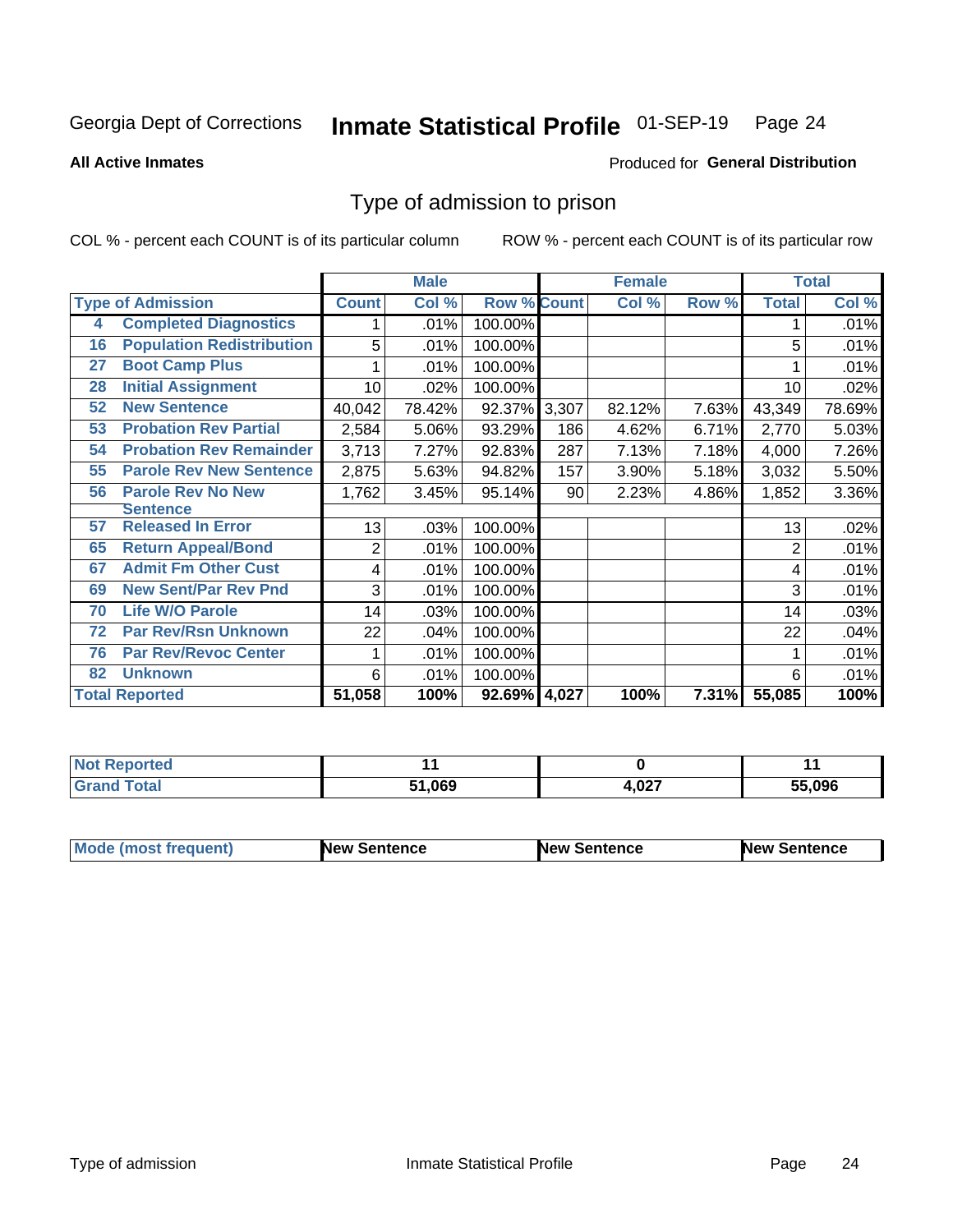## Inmate Statistical Profile 01-SEP-19 Page 25

**All Active Inmates** 

#### Produced for General Distribution

## Current / last supervision level

COL % - percent each COUNT is of its particular column

|                        |              | <b>Male</b> |                    |       | <b>Female</b> |           |        | <b>Total</b> |
|------------------------|--------------|-------------|--------------------|-------|---------------|-----------|--------|--------------|
| <b>Security Status</b> | <b>Count</b> | Col %       | <b>Row % Count</b> |       | Col %         | Row %     | Total  | Col %        |
| 3 Minimum              | 3.894        | 7.63%       | 69.95%             | 1,673 | 41.55%        | $30.05\%$ | 5,567  | 10.11%       |
| 4 Medium               | 36,935       | 72.34%      | 94.46%             | 2,167 | 53.83%        | $5.54\%$  | 39,102 | 70.99%       |
| 5 Close                | 10,229       | 20.03%      | 98.21%             | 186   | 4.62%         | 1.79%     | 10,415 | 18.91%       |
| <b>Total Reported</b>  | 51,058       | 100%        | 92.69%             | 4,026 | 100%          | $7.31\%$  | 55,084 | 100%         |

| <b>Still being diagnosed</b> |        |       |        |
|------------------------------|--------|-------|--------|
| <b>Not Reported</b>          |        |       |        |
| <b>Grand Total</b>           | 51,069 | 4.027 | 55,096 |

| М | Мє<br>dium<br>_____ | Me<br>dium<br>____ | Med<br>dıum<br>$  -$ |
|---|---------------------|--------------------|----------------------|
|   |                     |                    |                      |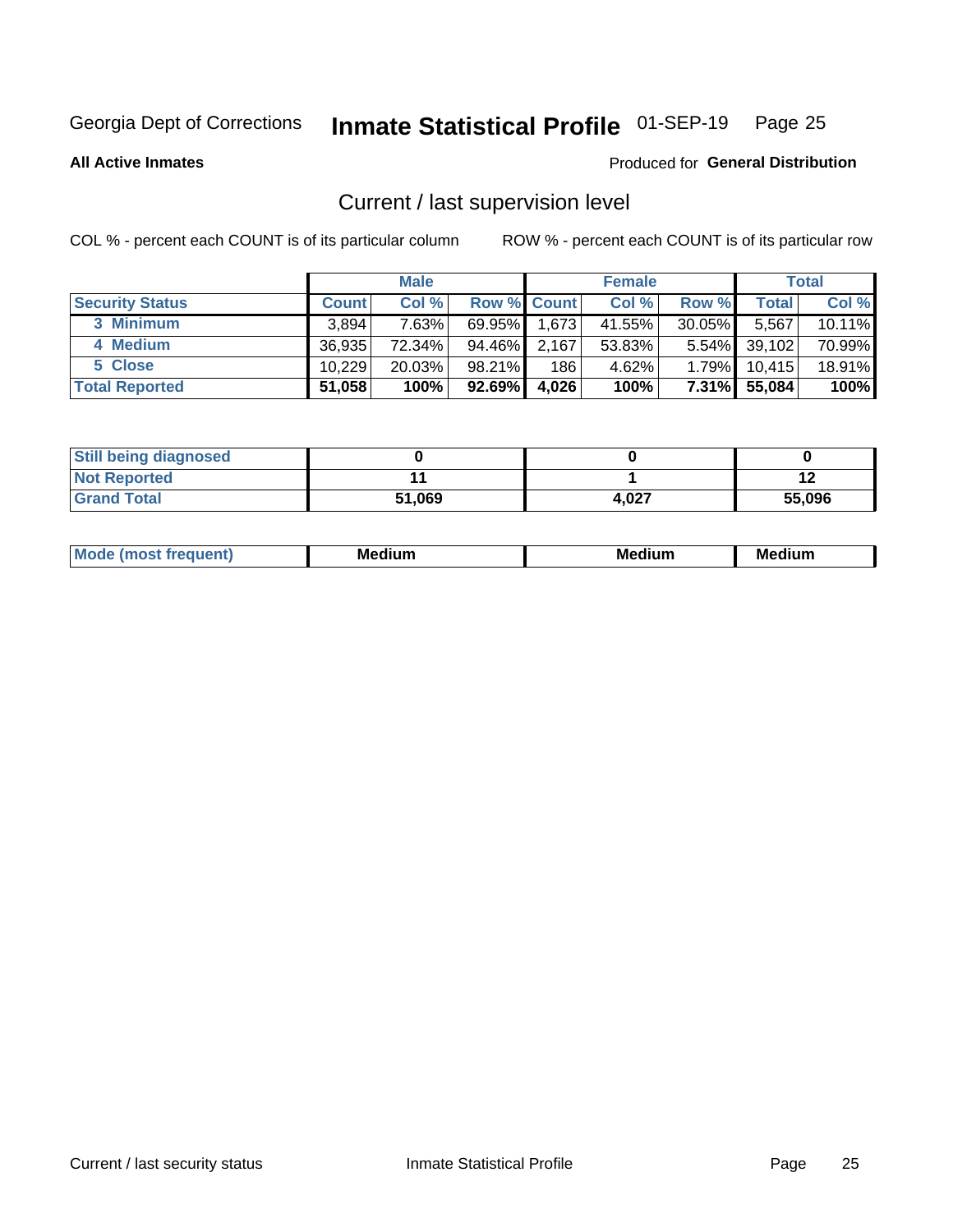#### Inmate Statistical Profile 01-SEP-19 Page 26

**All Active Inmates** 

#### Produced for General Distribution

## Current / last type of institution

COL % - percent each COUNT is of its particular column

|                                   |              | <b>Male</b> |             |       | <b>Female</b> |         |              | <b>Total</b> |
|-----------------------------------|--------------|-------------|-------------|-------|---------------|---------|--------------|--------------|
| <b>Type of Institution</b>        | <b>Count</b> | Col %       | Row % Count |       | Col %         | Row %   | <b>Total</b> | Col %        |
| <b>County Ci</b>                  | 4,983        | 9.82%       | 99.98%      |       | $.02\%$       | .02%    | 4,984        | 9.10%        |
| <b>Probation Detention Center</b> |              | .01%        | 100.00%     |       |               |         |              | .01%         |
| <b>State Prison</b>               | 35,627       | 70.18%      | 90.49%      | 3,744 | 93.00%        | 9.51%   | 39,371       | 71.86%       |
| <b>Transitional Center</b>        | 2,125        | 4.19%       | 89.93%      | 238   | 5.91%         | 10.07%  | 2,363        | 4.31%        |
| <b>Private Prison</b>             | 8,017        | 15.79%      | 100.00%     |       |               |         | 8,017        | 14.63%       |
| <b>County Jail</b>                | 6            | .01%        | 100.00%     |       |               |         | 6            | .01%         |
| <b>Rsat - Center</b>              |              |             |             | 42    | 1.04%         | 100.00% | 42           | .08%         |
| <b>State Hospital</b>             | 3            | .01%        | 75.00%      |       | $.02\%$       | 25.00%  | 4            | .01%         |
| <b>Total Reported</b>             | 50,762       | 100%        | 92.65%      | 4,026 | 100%          | 7.35%   | 54,788       | 100%         |

| $^{\mathrm{H}}$ Not.<br>Reported |        |       |        |
|----------------------------------|--------|-------|--------|
| <b>Total</b>                     | 50,762 | 4,026 | 54,788 |

| Mode (most frequent) | <b>State Prison</b> | <b>State Prison</b> | <b>State Prisonl</b> |
|----------------------|---------------------|---------------------|----------------------|
|                      |                     |                     |                      |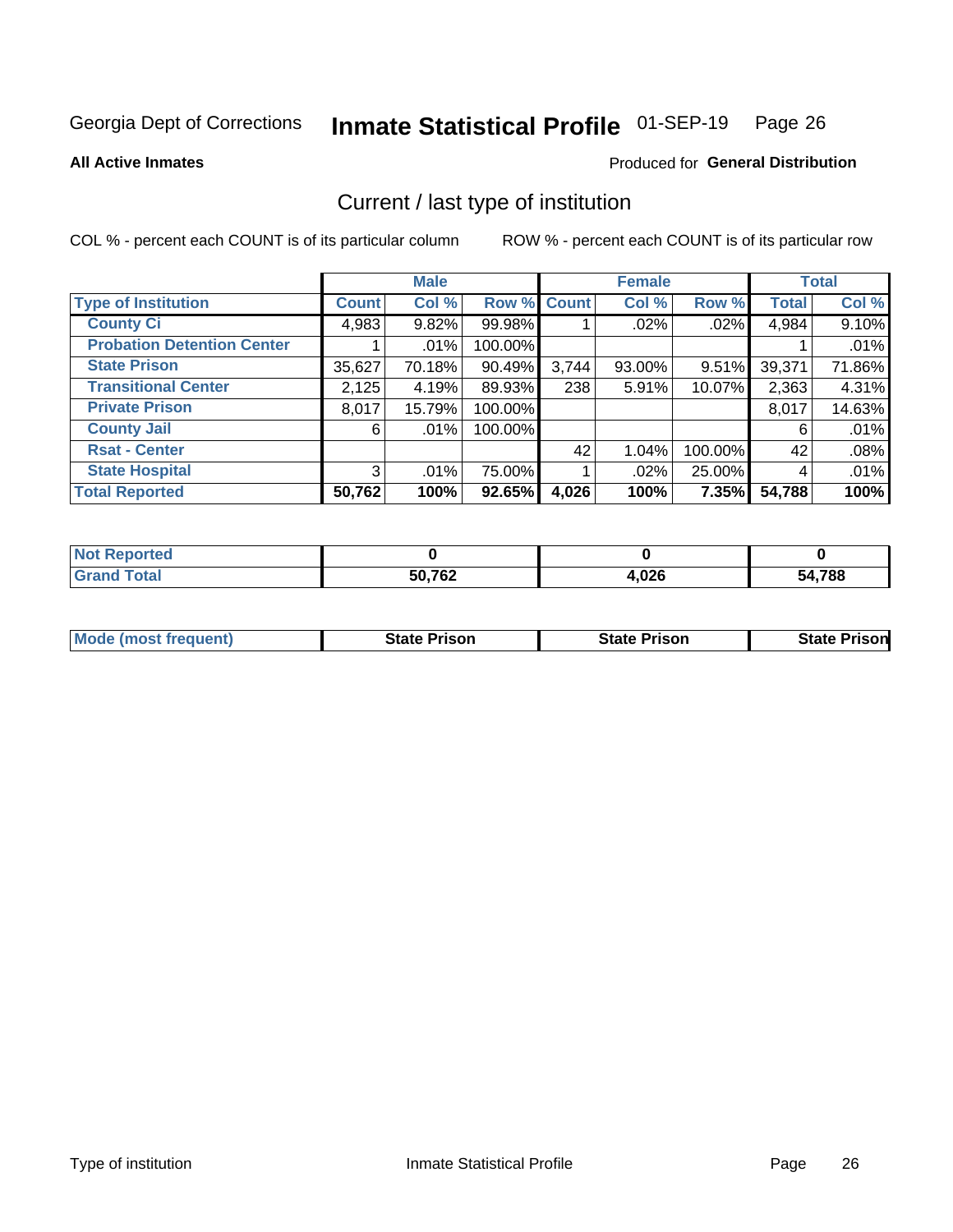#### Inmate Statistical Profile 01-SEP-19 Page 27

Produced for General Distribution

#### **All Active Inmates**

## Institution type - transitional centers

COL % - percent each COUNT is of its particular column

|                                          |              | <b>Male</b> |         |                | <b>Female</b> |         |              | <b>Total</b> |
|------------------------------------------|--------------|-------------|---------|----------------|---------------|---------|--------------|--------------|
| <b>Institution Type - Trans. Centers</b> | <b>Count</b> | Col %       | Row %   | <b>Count</b>   | Col %         | Row %   | <b>Total</b> | Col %        |
| <b>Albany Tc</b>                         | 124          | 5.37%       | 100.00% |                |               |         | 124          | 4.63%        |
| <b>Arrendale State Prison</b>            |              |             |         | 128            | 34.97%        | 100.00% | 128          | 4.78%        |
| <b>Atlanta Tc</b>                        | 271          | 11.73%      | 100.00% |                |               |         | 271          | 10.12%       |
| <b>Augusta Tc</b>                        | 224          | 9.69%       | 100.00% |                |               |         | 224          | 8.37%        |
| <b>Bacon Tc</b>                          | 50           | 2.16%       | 100.00% |                |               |         | 50           | 1.87%        |
| <b>Charles D. Hudson Tc</b>              | 153          | 6.62%       | 100.00% |                |               |         | 153          | 5.72%        |
| <b>Clayton Tc</b>                        | 379          | 16.40%      | 100.00% |                |               |         | 379          | 14.16%       |
| <b>Coastal Tc</b>                        | 258          | 11.16%      | 100.00% |                |               |         | 258          | 9.64%        |
| <b>Columbus Tc</b>                       | 136          | 5.88%       | 100.00% |                |               |         | 136          | 5.08%        |
| <b>Macon Tc</b>                          | 157          | 6.79%       | 100.00% |                |               |         | 157          | 5.86%        |
| <b>Macon Womens Tc</b>                   |              |             |         | $\overline{2}$ | .55%          | 100.00% | 2            | .07%         |
| <b>Metro Tc</b>                          |              |             |         | 236            | 64.48%        | 100.00% | 236          | 8.82%        |
| <b>Phillips State Prison</b>             | 186          | 8.05%       | 100.00% |                |               |         | 186          | 6.95%        |
| <b>Savannah Mens Tc</b>                  | 1            | .04%        | 100.00% |                |               |         |              | .04%         |
| <b>Smith Tc</b>                          | 210          | 9.09%       | 100.00% |                |               |         | 210          | 7.84%        |
| <b>Valdosta Tc</b>                       | 162          | 7.01%       | 100.00% |                |               |         | 162          | 6.05%        |
| <b>Total Reported</b>                    | 2,311        | 100%        | 86.33%  | 366            | 100%          | 13.67%  | 2,677        | 100%         |

| portea       |                |     |              |
|--------------|----------------|-----|--------------|
| <b>Total</b> | 0. 94.4<br>2.V | 366 | 277<br>2,077 |

| Mode (most frequent) | <b>Clayton Tc</b> | Metro Tc | <b>Clayton Tc</b> |
|----------------------|-------------------|----------|-------------------|
|                      |                   |          |                   |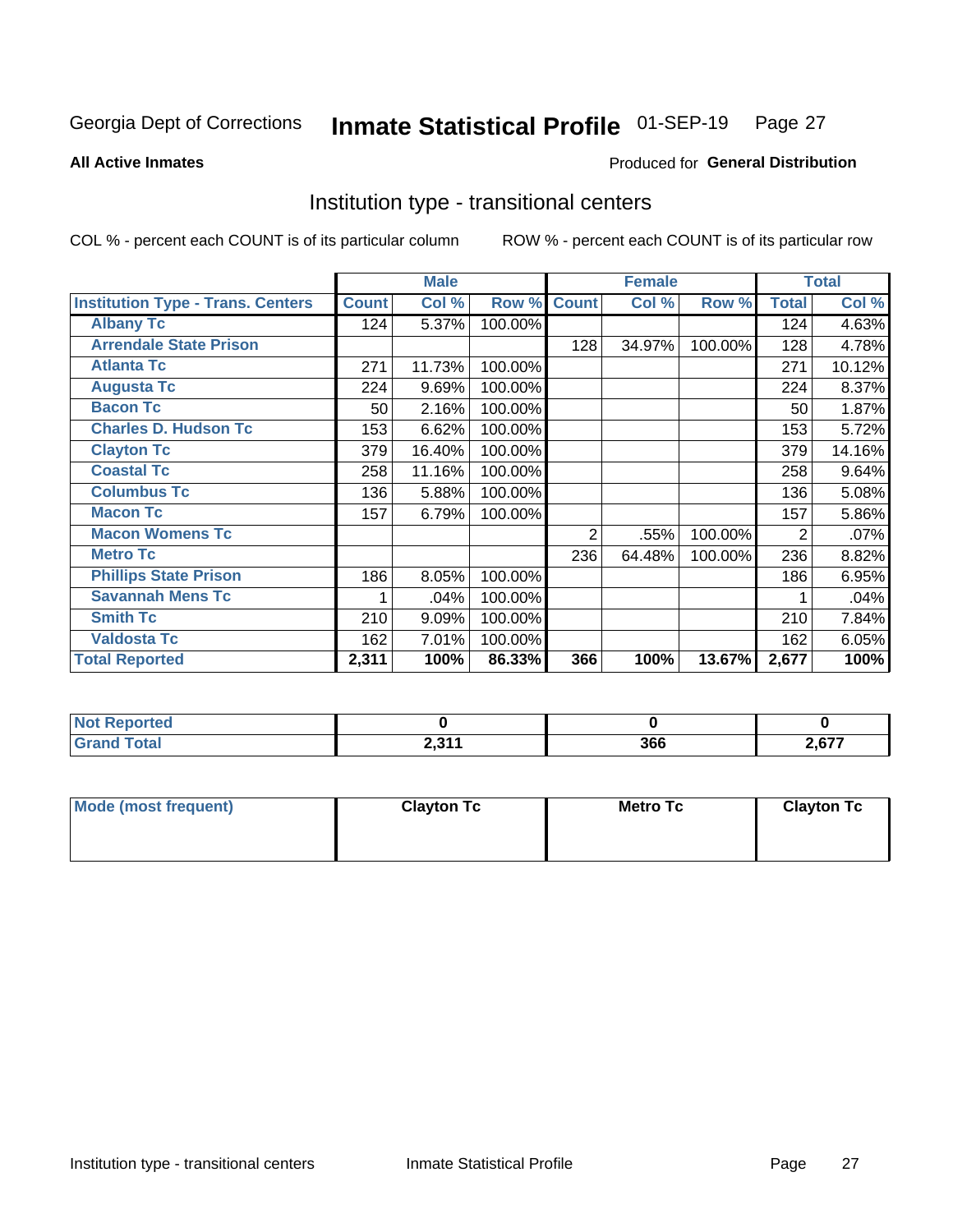## Inmate Statistical Profile 01-SEP-19 Page 28

#### **All Active Inmates**

#### Produced for General Distribution

#### Institution type - county prisons

COL % - percent each COUNT is of its particular column

|                                          |                | <b>Male</b> |         |              | <b>Female</b> |       |                | <b>Total</b> |
|------------------------------------------|----------------|-------------|---------|--------------|---------------|-------|----------------|--------------|
| <b>Institution Type - County Prisons</b> | <b>Count</b>   | Col %       | Row %   | <b>Count</b> | Col %         | Row % | <b>Total</b>   | Col %        |
| <b>Adoc</b>                              | $\overline{7}$ | .14%        | 100.00% |              |               |       | $\overline{7}$ | .14%         |
| <b>Baldwin County Ci</b>                 | 1              | .02%        | 100.00% |              |               |       | 1              | .02%         |
| <b>Bulloch County Ci</b>                 | 150            | 3.01%       | 100.00% |              |               |       | 150            | 3.01%        |
| <b>Calhoun County Ci</b>                 | 1              | .02%        | 100.00% |              |               |       | 1              | .02%         |
| <b>Carroll County Ci</b>                 | 245            | 4.92%       | 100.00% |              |               |       | 245            | 4.92%        |
| <b>Chattooga County Ci</b>               | 1              | .02%        | 100.00% |              |               |       | 1              | .02%         |
| <b>Clarke County Ci</b>                  | 161            | 3.23%       | 100.00% |              |               |       | 161            | 3.23%        |
| <b>Clayton County Ci</b>                 | 261            | 5.24%       | 100.00% |              |               |       | 261            | 5.24%        |
| <b>Colquitt County Ci</b>                | 194            | 3.89%       | 100.00% |              |               |       | 194            | 3.89%        |
| <b>Coweta County Ci</b>                  | 228            | 4.58%       | 100.00% |              |               |       | 228            | 4.57%        |
| <b>Decatur County Ci</b>                 | 186            | 3.73%       | 100.00% |              |               |       | 186            | 3.73%        |
| <b>Effingham County Ci</b>               | 196            | 3.93%       | 100.00% |              |               |       | 196            | 3.93%        |
| <b>Floyd County Ci</b>                   | 444            | 8.91%       | 100.00% |              |               |       | 444            | 8.91%        |
| <b>Fulton County Ci</b>                  | 8              | .16%        | 100.00% |              |               |       | 8              | .16%         |
| <b>Gilmer County Ci</b>                  | $\overline{2}$ | .04%        | 100.00% |              |               |       | $\overline{2}$ | .04%         |
| <b>Grady County Ci</b>                   | $\overline{2}$ | .04%        | 100.00% |              |               |       | $\overline{2}$ | .04%         |
| <b>Gwinnett County Ci</b>                | 221            | 4.44%       | 100.00% |              |               |       | 221            | 4.43%        |
| <b>Hall County Ci</b>                    | 214            | 4.29%       | 100.00% |              |               |       | 214            | 4.29%        |
| <b>Hancock County Ci</b>                 | 1              | .02%        | 100.00% |              |               |       | 1              | .02%         |
| <b>Harris County Ci</b>                  | 155            | 3.11%       | 100.00% |              |               |       | 155            | 3.11%        |
| <b>Hart County Ci</b>                    | 4              | .08%        | 100.00% |              |               |       | 4              | .08%         |
| <b>Jackson County Ci</b>                 | 152            | 3.05%       | 100.00% |              |               |       | 152            | 3.05%        |
| Jefferson County Ci                      | 191            | 3.83%       | 100.00% |              |               |       | 191            | 3.83%        |
| <b>Meriwether County Ci</b>              | 3              | .06%        | 100.00% |              |               |       | 3              | .06%         |
| <b>Miller County Ci</b>                  | 1              | .02%        | 100.00% |              |               |       | 1              | .02%         |
| <b>Mitchell County Ci</b>                | 141            | 2.83%       | 100.00% |              |               |       | 141            | 2.83%        |
| <b>Morgan County Ci</b>                  | 1              | .02%        | 100.00% |              |               |       | 1              | .02%         |
| <b>Muscogee County Ci</b>                | 529            | 10.62%      | 100.00% |              |               |       | 529            | 10.61%       |
| <b>Richmond County Ci</b>                | 239            | 4.80%       | 100.00% |              |               |       | 239            | 4.80%        |
| <b>Screven County Ci</b>                 | 151            | 3.03%       | 100.00% |              |               |       | 151            | 3.03%        |
| <b>Spalding County Ci</b>                | 382            | 7.67%       | 100.00% |              |               |       | 382            | 7.66%        |
| <b>Stewart County Ci</b>                 | $\overline{c}$ | .04%        | 100.00% |              |               |       | $\overline{c}$ | .04%         |
| <b>Sumter County Ci</b>                  | 353            | 7.08%       | 100.00% |              |               |       | 353            | 7.08%        |
| <b>Terrell County Ci</b>                 | 142            | 2.85%       | 100.00% |              |               |       | 142            | 2.85%        |
| <b>Thomas County Ci</b>                  | 3              | .06%        | 100.00% |              |               |       | 3              | .06%         |
| <b>Tift County Ci</b>                    | 3              | .06%        | 100.00% |              |               |       | 3              | .06%         |
| <b>Upson County Ci</b>                   | 1              | .02%        | 100.00% |              |               |       | $\mathbf 1$    | .02%         |
| <b>Walker County Ci</b>                  | 3              | .06%        | 100.00% |              |               |       | 3              | .06%         |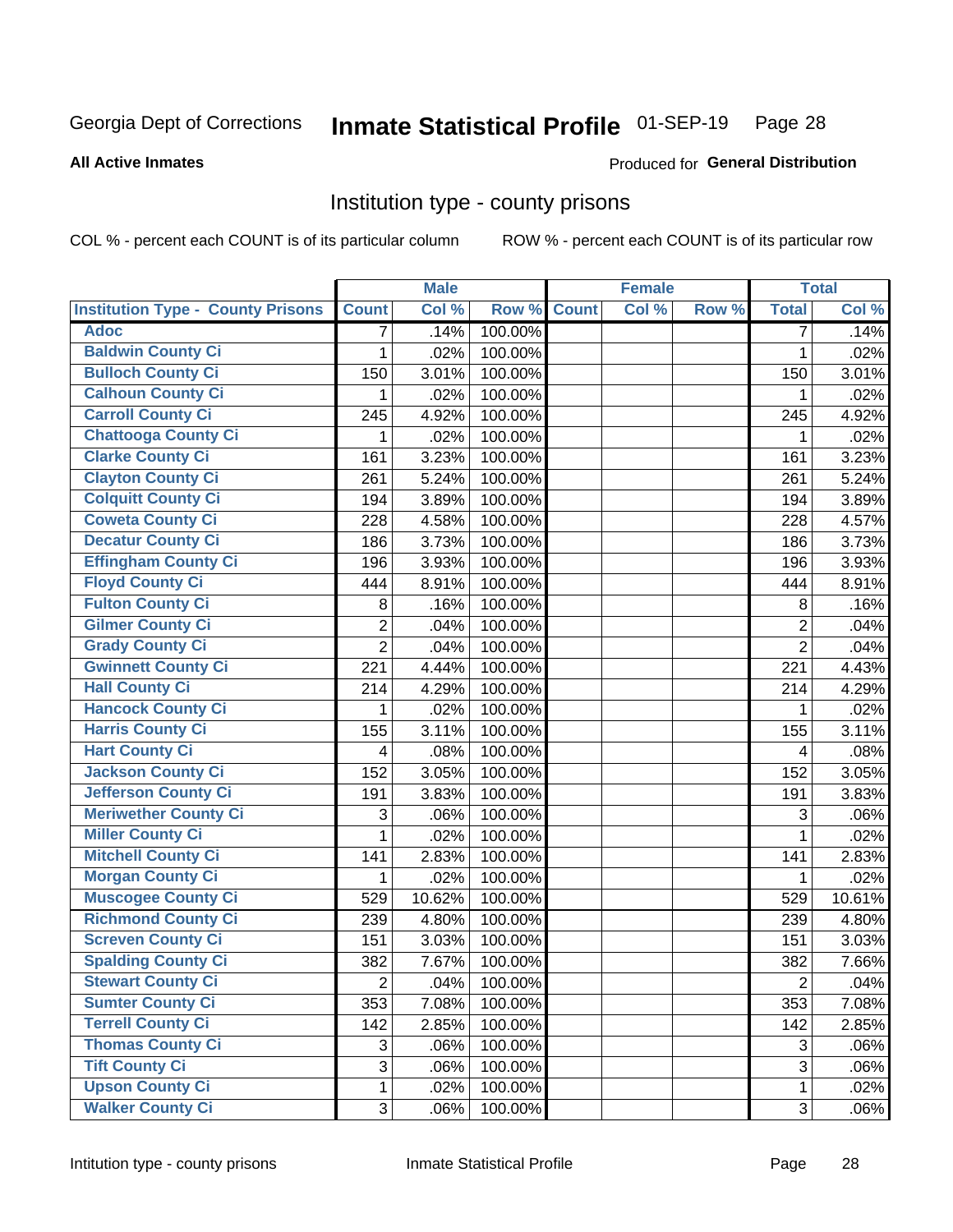## Inmate Statistical Profile 01-SEP-19 Page 29

**All Active Inmates** 

#### **Produced for General Distribution**

#### Institution type - county prisons

COL % - percent each COUNT is of its particular column

|                                          |              | <b>Male</b> |                    | <b>Female</b> |         |       | <b>Total</b> |
|------------------------------------------|--------------|-------------|--------------------|---------------|---------|-------|--------------|
| <b>Institution Type - County Prisons</b> | <b>Count</b> | Col%        | <b>Row % Count</b> | Col%          | Row %   | Total | Col %        |
| <b>Walton County Ci</b>                  | ⌒            | $.04\%$     | 100.00%            |               |         |       | .04%         |
| <b>Wilkes County Ci</b>                  |              | $.04\%$     | 100.00%            |               |         |       | .04%         |
| <b>Womens Ci</b>                         |              |             |                    | 100.00%       | 100.00% |       | .02%         |
| <b>Total Reported</b>                    | 4.983        | 100%        | 99.98%             | 100%          | .02%    | 4,984 | 100%         |

| ⊃rteα<br>110110 |       |       |
|-----------------|-------|-------|
|                 | 4,983 | 1,984 |

| Mode (most frequent) | <b>Muscogee County Ci</b> | <b>Womens Cil Muscogee County</b> |
|----------------------|---------------------------|-----------------------------------|
|                      |                           |                                   |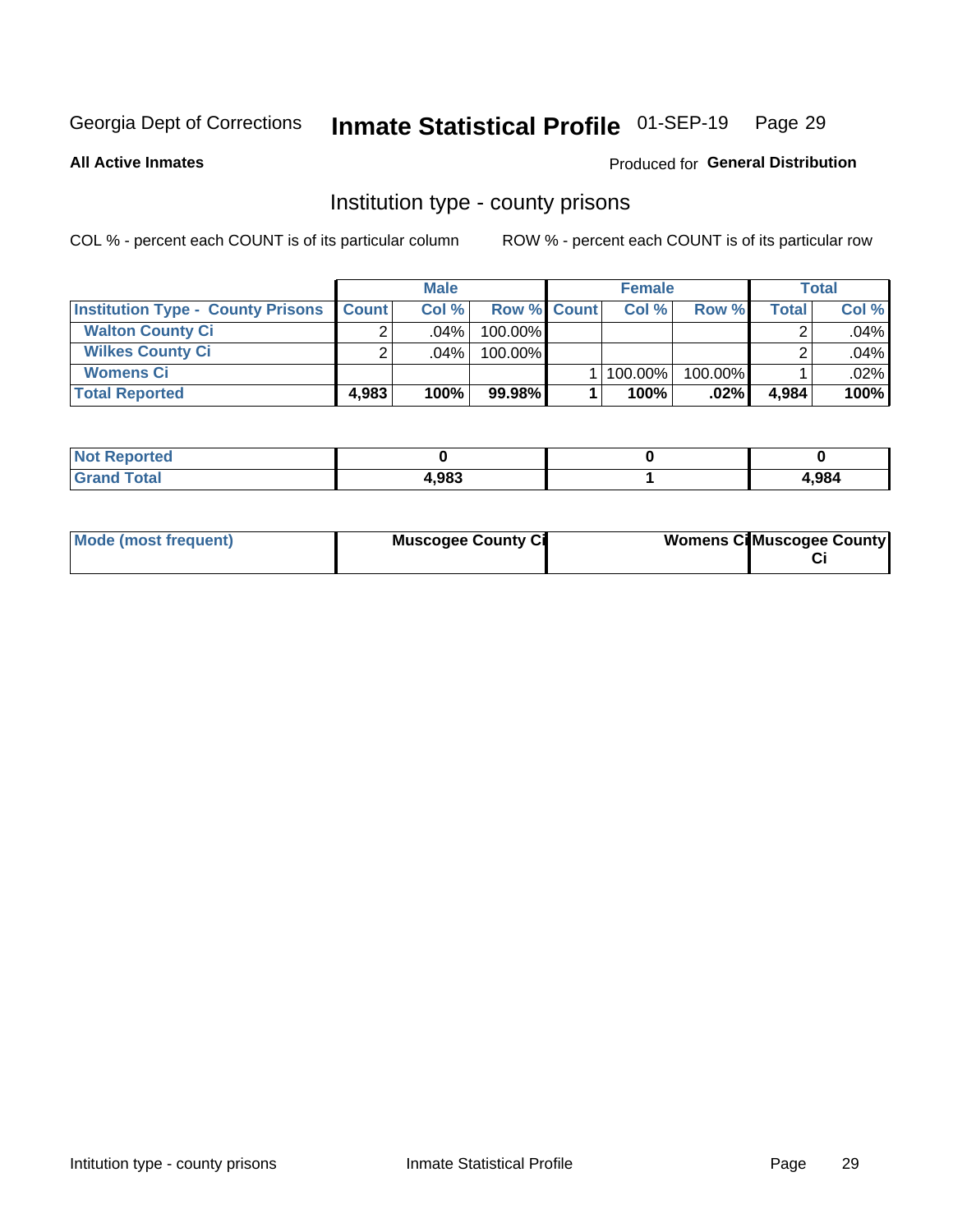## Inmate Statistical Profile 01-SEP-19 Page 30

#### **All Active Inmates**

#### Produced for General Distribution

#### Institution type - state prisons

COL % - percent each COUNT is of its particular column

|                                         |              | <b>Male</b> |         |                | <b>Female</b> |         | <b>Total</b> |       |
|-----------------------------------------|--------------|-------------|---------|----------------|---------------|---------|--------------|-------|
| <b>Institution Type - State Prisons</b> | <b>Count</b> | Col %       | Row %   | <b>Count</b>   | Col %         | Row %   | <b>Total</b> | Col % |
| <b>Arrendale State Prison</b>           |              |             |         | 1,701          | 45.43%        | 100.00% | 1,701        | 4.32% |
| <b>Augusta State Med. Prison</b>        | 1,213        | 3.40%       | 99.84%  | $\overline{2}$ | .05%          | .16%    | 1,215        | 3.09% |
| <b>Autry State Prison</b>               | 1,626        | 4.56%       | 100.00% |                |               |         | 1,626        | 4.13% |
| <b>Baldwin State Prison</b>             | 964          | 2.71%       | 100.00% |                |               |         | 964          | 2.45% |
| <b>Burruss Correctional Training</b>    | 679          | 1.91%       | 100.00% |                |               |         | 679          | 1.72% |
| <b>Ctr</b>                              |              |             |         |                |               |         |              |       |
| <b>Calhoun State Prison</b>             | 1,650        | 4.63%       | 100.00% |                |               |         | 1,650        | 4.19% |
| <b>Central State Prison</b>             | 1,150        | 3.23%       | 100.00% |                |               |         | 1,150        | 2.92% |
| <b>Chatham State Prison</b>             | 5            | .01%        | 100.00% |                |               |         | 5            | .01%  |
| <b>Coastal State Prison</b>             | 1,539        | 4.32%       | 100.00% |                |               |         | 1,539        | 3.91% |
| <b>Dodge State Prison</b>               | 1,248        | 3.50%       | 100.00% |                |               |         | 1,248        | 3.17% |
| <b>Dooly State Prison</b>               | 1,691        | 4.75%       | 100.00% |                |               |         | 1,691        | 4.30% |
| <b>Emanuel Womens Facility</b>          |              |             |         | 415            | 11.08%        | 100.00% | 415          | 1.05% |
| <b>Ga Diag Class Prison</b>             | 3,300        | 9.26%       | 99.97%  | 1              | .03%          | .03%    | 3,301        | 8.38% |
| <b>Ga State Prison</b>                  | 1,405        | 3.94%       | 100.00% |                |               |         | 1,405        | 3.57% |
| <b>Hancock State Prison</b>             | 1,172        | 3.29%       | 100.00% |                |               |         | 1,172        | 2.98% |
| <b>Hays State Prison</b>                | 1,016        | 2.85%       | 100.00% |                |               |         | 1,016        | 2.58% |
| <b>Helms Facility</b>                   | 18           | .05%        | 64.29%  | 10             | .27%          | 35.71%  | 28           | .07%  |
| <b>Johnson State Prison</b>             | 1,521        | 4.27%       | 100.00% |                |               |         | 1,521        | 3.86% |
| <b>Lee State Prison</b>                 | 753          | 2.11%       | 100.00% |                |               |         | 753          | 1.91% |
| <b>Long Unit</b>                        | 207          | .58%        | 100.00% |                |               |         | 207          | .53%  |
| <b>Lowndes Unit</b>                     | 5            | .01%        | 100.00% |                |               |         | 5            | .01%  |
| <b>Macon State Prison</b>               | 1,712        | 4.81%       | 100.00% |                |               |         | 1,712        | 4.35% |
| <b>Metro Reentry Facility</b>           | 301          | .84%        | 100.00% |                |               |         | 301          | .76%  |
| <b>Metro State Prison (W)</b>           |              |             |         | 1              | .03%          | 100.00% | 1            | .01%  |
| <b>Montgomery State Prison</b>          | 410          | 1.15%       | 100.00% |                |               |         | 410          | 1.04% |
| <b>Phillips State Prison</b>            | 1,060        | 2.98%       | 100.00% |                |               |         | 1,060        | 2.69% |
| <b>Pulaski State Prison</b>             |              |             |         | 1,174          | 31.36%        | 100.00% | 1,174        | 2.98% |
| <b>Putnam State Prison</b>              | $\mathbf{1}$ | .01%        | 100.00% |                |               |         | 1            | .01%  |
| <b>Rogers State Prison</b>              | 1,416        | 3.97%       | 100.00% |                |               |         | 1,416        | 3.60% |
| <b>Rutledge State Prison</b>            | 612          | 1.72%       | 100.00% |                |               |         | 612          | 1.55% |
| <b>Smith State Prison</b>               | 1,510        | $4.24\%$    | 100.00% |                |               |         | 1,510        | 3.84% |
| <b>Telfair State Prison</b>             | 1,362        | 3.82%       | 100.00% |                |               |         | 1,362        | 3.46% |
| <b>Valdosta State Prison</b>            | 745          | 2.09%       | 100.00% |                |               |         | 745          | 1.89% |
| <b>Walker State Prison</b>              | 414          | 1.16%       | 100.00% |                |               |         | 414          | 1.05% |
| <b>Ware State Prison</b>                | 1,525        | 4.28%       | 100.00% |                |               |         | 1,525        | 3.87% |
| <b>Washington State Prison</b>          | 1,570        | 4.41%       | 100.00% |                |               |         | 1,570        | 3.99% |
| <b>Wayne State Prison</b>               | 1            | .01%        | 100.00% |                |               |         | 1            | .01%  |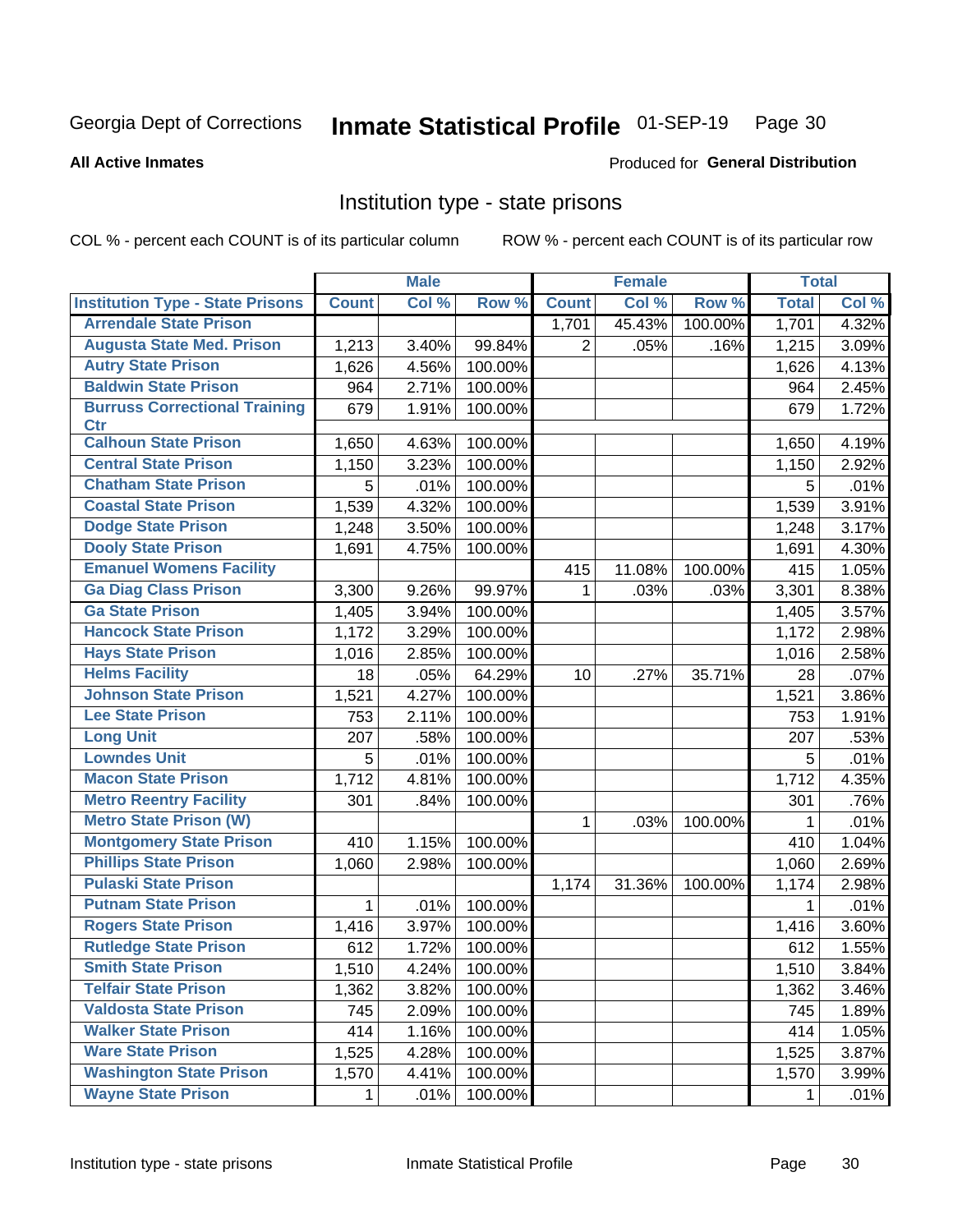## Inmate Statistical Profile 01-SEP-19 Page 31

**All Active Inmates** 

Produced for General Distribution

### Institution type - state prisons

COL % - percent each COUNT is of its particular column

|                                         | <b>Male</b>                 |        |                               |              | <b>Female</b> | <b>Total</b>                          |              |        |  |
|-----------------------------------------|-----------------------------|--------|-------------------------------|--------------|---------------|---------------------------------------|--------------|--------|--|
| <b>Institution Type - State Prisons</b> | <b>Count</b>                | Col %  | Row %                         | <b>Count</b> | Col %         | Row %                                 | <b>Total</b> | Col %  |  |
| <b>Whitworth Women'S Facility</b>       |                             |        |                               | 440          | 11.75%        | 100.00%                               | 440          | 1.12%  |  |
| <b>Wilcox State Prison</b>              | 1,826                       | 5.13%  | 100.00%                       |              |               |                                       | 1,826        | 4.64%  |  |
| <b>Total Reported</b>                   | 35,627                      | 100%   | $90.49\%$                     | 3,744        | 100%          | $9.51\%$                              | 39,371       | 100%   |  |
|                                         |                             |        |                               |              |               |                                       |              |        |  |
| <b>Not Reported</b>                     |                             | 0      |                               |              | 0             |                                       | 0            |        |  |
| <b>Grand Total</b>                      |                             | 35,627 |                               |              | 3,744         |                                       |              | 39,371 |  |
| <b>Mode (most frequent)</b>             | <b>Ga Diag Class Prison</b> |        | <b>Arrendale State Prison</b> |              |               | <b>Ga Diag Class</b><br><b>Prison</b> |              |        |  |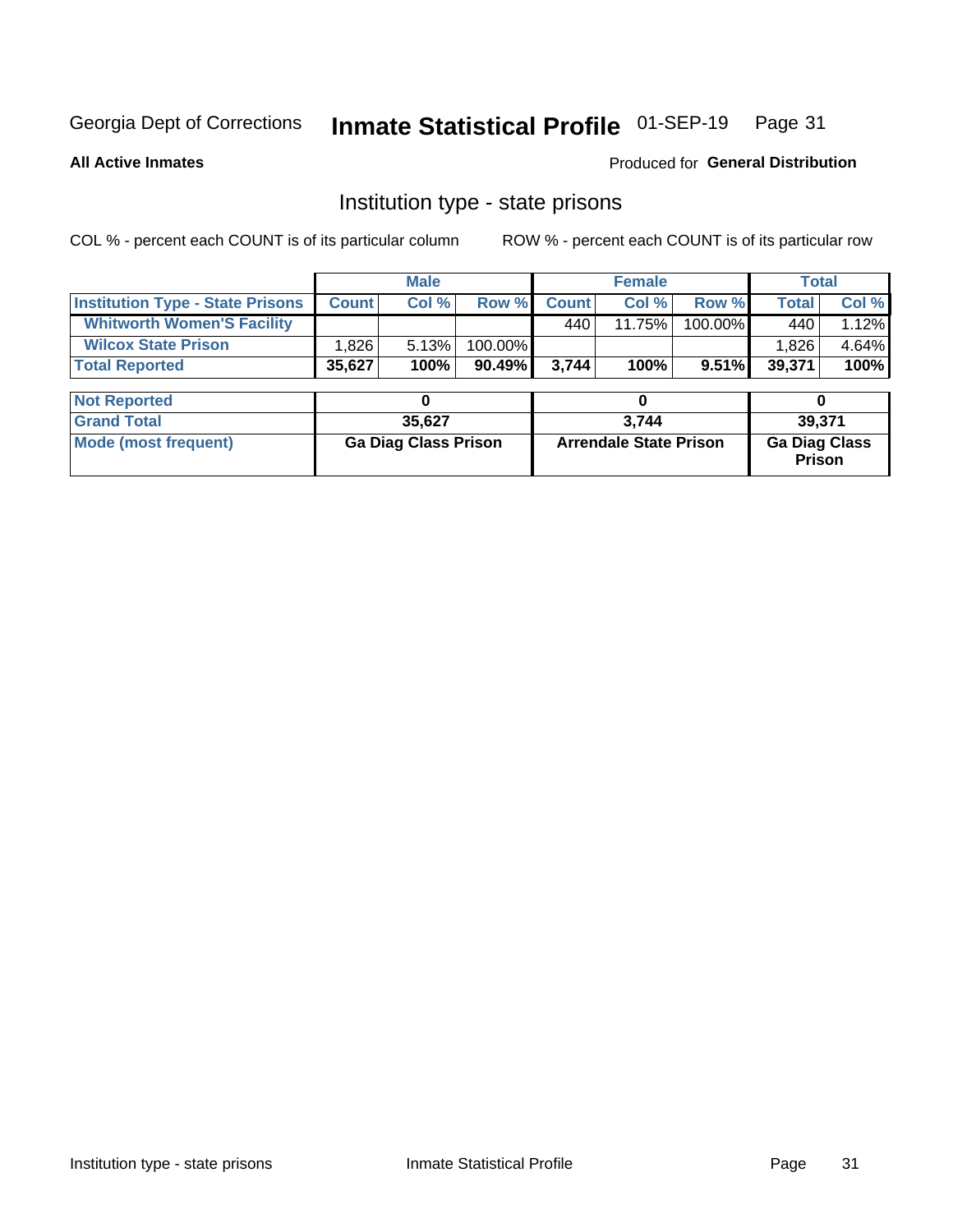## Inmate Statistical Profile 01-SEP-19 Page 32

**All Active Inmates** 

#### Produced for General Distribution

### Institution type - private prisons

COL % - percent each COUNT is of its particular column

|                                           |              | <b>Male</b> |                    | <b>Female</b> |       |       | <b>Total</b> |
|-------------------------------------------|--------------|-------------|--------------------|---------------|-------|-------|--------------|
| <b>Institution Type - Private Prisons</b> | <b>Count</b> | Col %       | <b>Row % Count</b> | Col %         | Row % | Total | Col %        |
| <b>Coffee Corr Facility</b>               | 2.671        | $33.32\%$   | 100.00%            |               |       | 2,671 | 33.32%       |
| <b>Jenkins Corr Facility</b>              | 1.148        | 14.32%      | $100.00\%$         |               |       | 1,148 | 14.32%       |
| <b>Riverbend Corr Facility</b>            | 1.529        | 19.07%      | 100.00%            |               |       | 1,529 | 19.07%       |
| <b>Wheeler Corr Facility</b>              | 2.669        | 33.29%      | 100.00%            |               |       | 2,669 | 33.29%       |
| <b>Total Reported</b>                     | 8,017        | 100%        | 100%               |               | %     | 8,017 | 100%         |

| Reported<br>NOT |       |       |
|-----------------|-------|-------|
| <b>cotal</b>    | 0.017 | 8,017 |

| Mode (most frequent) | <b>Coffee Corr Facility</b> | <b>Null</b> | <b>Coffee Corr</b><br><b>Facility</b> |
|----------------------|-----------------------------|-------------|---------------------------------------|
|----------------------|-----------------------------|-------------|---------------------------------------|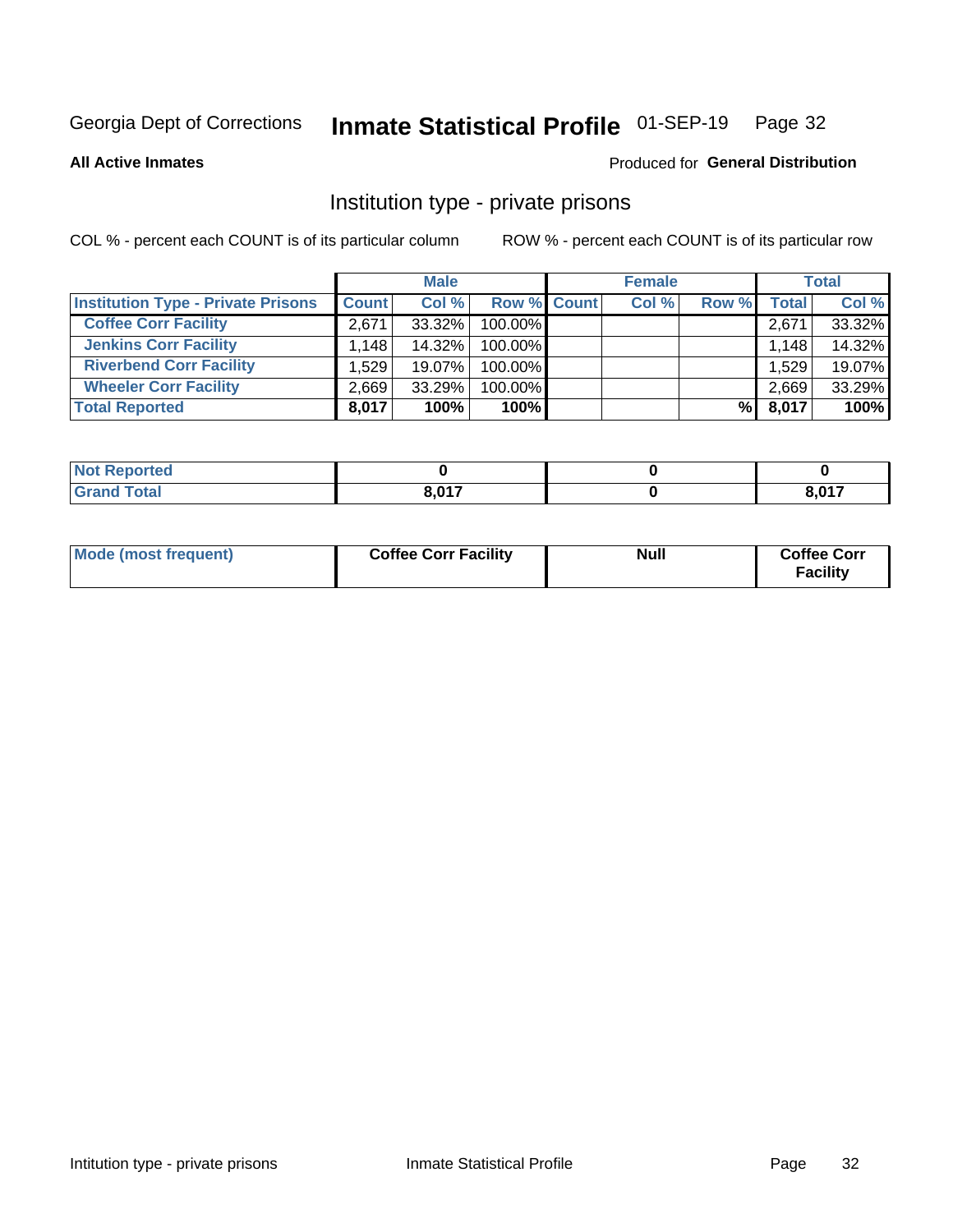## Inmate Statistical Profile 01-SEP-19 Page 33

**All Active Inmates** 

#### Produced for General Distribution

### Institution type - inmate boot camp

COL % - percent each COUNT is of its particular column

|                                      |                  | <b>Male</b> |              |              | <b>Female</b> |             | <b>Total</b> |
|--------------------------------------|------------------|-------------|--------------|--------------|---------------|-------------|--------------|
| <b>Institution Type - Boot Camps</b> | <b>I</b> Count I | Col %       | <b>Row %</b> | <b>Count</b> | Col %         | Row % Total | Col %        |
| <b>Total Rported</b>                 |                  |             |              |              |               |             |              |

| <b>Not Reported</b>            |  |  |
|--------------------------------|--|--|
| <b>Total</b><br>C <sub>r</sub> |  |  |

| Mod<br>uamo | Nul.<br>$- - - - - -$ | <b>Null</b> | . .<br>uu.<br>------ |
|-------------|-----------------------|-------------|----------------------|
|             |                       |             |                      |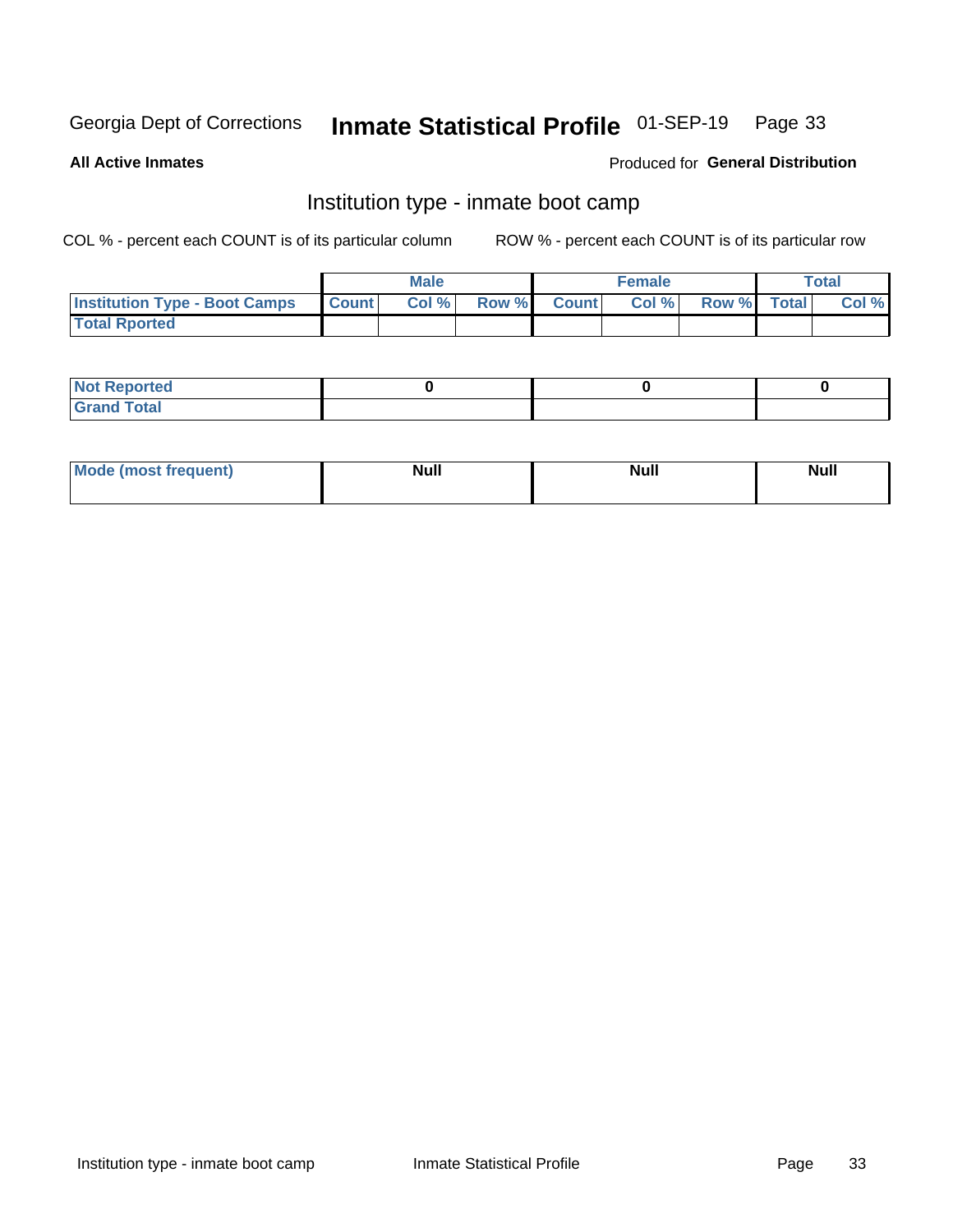#### Inmate Statistical Profile 01-SEP-19 Page 34

**All Active Inmates** 

#### **Produced for General Distribution**

### Number of disciplinary reports

COL % - percent each COUNT is of its particular column

|                                       |              | <b>Male</b> |                    |       | <b>Female</b> |          |              | <b>Total</b> |
|---------------------------------------|--------------|-------------|--------------------|-------|---------------|----------|--------------|--------------|
| <b>Number of Disciplinary Reports</b> | <b>Count</b> | Col %       | <b>Row % Count</b> |       | Col %         | Row %    | <b>Total</b> | Col %        |
|                                       | 24,390       | 47.76%      | 89.47%             | 2,871 | 71.29%        | 10.53%   | 27,261       | 49.48%       |
|                                       | 6,375        | 12.48%      | 93.85%             | 418   | 10.38%        | 6.15%    | 6,793        | 12.33%       |
|                                       | 3,628        | 7.10%       | 95.32%             | 178   | 4.42%         | 4.68%    | 3,806        | 6.91%        |
| 3                                     | 2,508        | 4.91%       | 95.76%             | 111   | 2.76%         | 4.24%    | 2,619        | 4.75%        |
|                                       | 850, ا       | 3.62%       | 96.71%             | 63    | 1.56%         | 3.29%    | 1,913        | 3.47%        |
| 5                                     | .472         | 2.88%       | 97.10%             | 44    | 1.09%         | 2.90%    | 1,516        | 2.75%        |
| <b>More Than 5</b>                    | 10,846       | 21.24%      | 96.94%             | 342   | 8.49%         | $3.06\%$ | 11,188       | 20.31%       |
| <b>Total Reported</b>                 | 51,069       | 100%        | 92.69%             | 4,027 | 100%          | 7.31%    | 55,096       | 100%         |

| orted<br>NO: |        |       |        |
|--------------|--------|-------|--------|
| Total        | 51.069 | 4,027 | 55.096 |

| Mean (average)         | 4.69 | 1.93 | 4.49 |
|------------------------|------|------|------|
| <b>Median (middle)</b> |      |      |      |
| Mode (most frequent)   |      |      |      |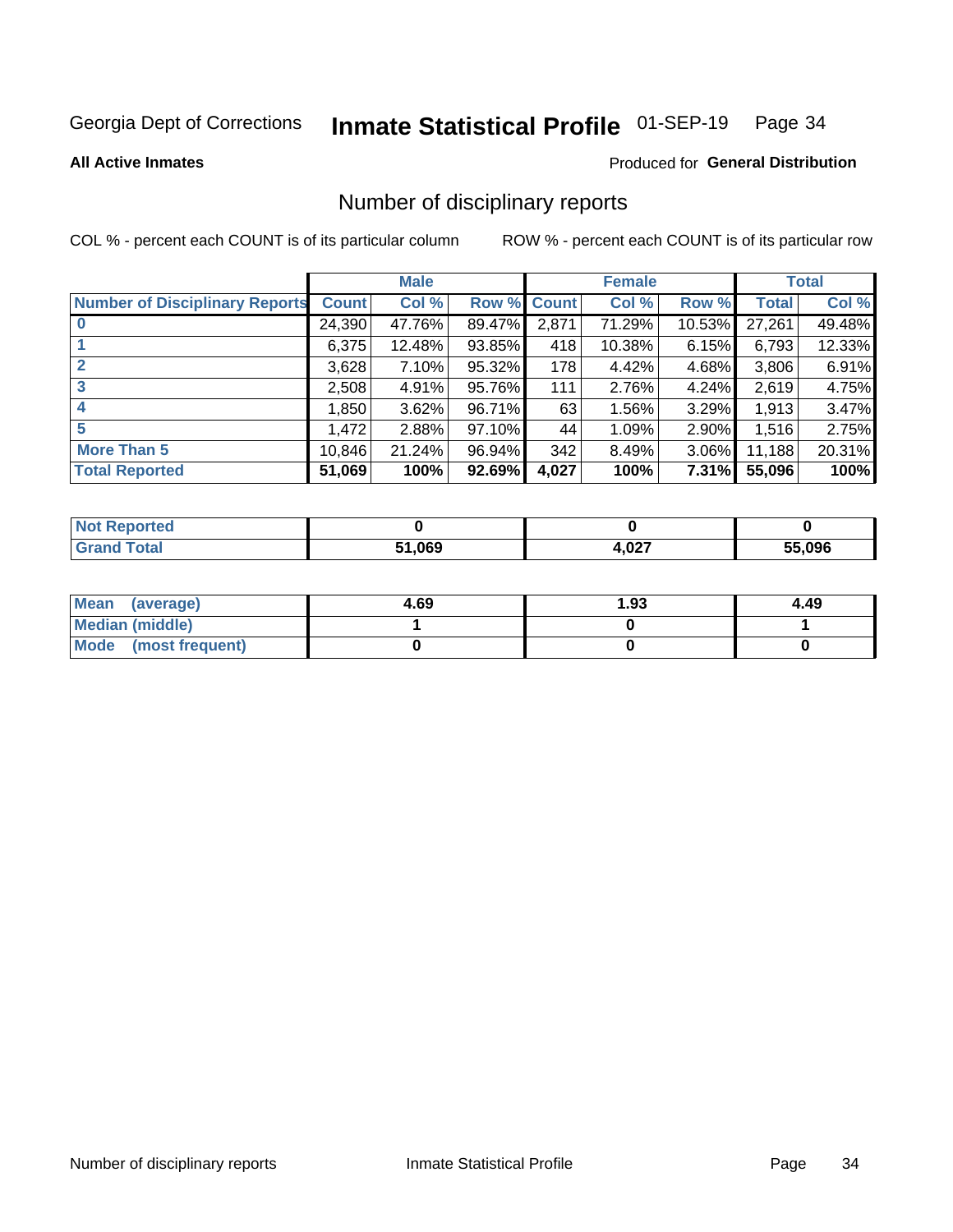## Inmate Statistical Profile 01-SEP-19 Page 35

**All Active Inmates** 

#### **Produced for General Distribution**

### Number of transfers

COL % - percent each COUNT is of its particular column

|                            |              | <b>Male</b> |             |       | <b>Female</b> |          |        | <b>Total</b> |
|----------------------------|--------------|-------------|-------------|-------|---------------|----------|--------|--------------|
| <b>Number of Transfers</b> | <b>Count</b> | Col %       | Row % Count |       | Col %         | Row %    | Total  | Col %        |
|                            | 4,415        | 8.65%       | 82.69%      | 924   | 22.95%        | 17.31%   | 5,339  | 9.69%        |
|                            | 15,859       | 31.05%      | 90.42%      | 1,681 | 41.74%        | 9.58%    | 17,540 | 31.84%       |
| $\mathbf{2}$               | 7,852        | 15.38%      | 91.00%      | 777   | 19.29%        | $9.00\%$ | 8,629  | 15.66%       |
| 3                          | 5,414        | 10.60%      | 95.40%      | 261   | 6.48%         | 4.60%    | 5,675  | 10.30%       |
| 4                          | 3,576        | 7.00%       | 96.70%      | 122   | 3.03%         | $3.30\%$ | 3,698  | 6.71%        |
| 5                          | 2,535        | 4.96%       | 96.98%      | 79    | 1.96%         | $3.02\%$ | 2,614  | 4.74%        |
| <b>More Than 5</b>         | 11,418       | 22.36%      | 98.42%      | 183   | 4.54%         | 1.58%    | 11,601 | 21.06%       |
| <b>Total Reported</b>      | 51,069       | 100%        | 92.69%      | 4,027 | 100%          | 7.31%    | 55,096 | 100%         |

| <b>Not Reported</b> |        |       |        |
|---------------------|--------|-------|--------|
| Total               | 51.069 | 4,027 | 55.096 |

| Mean (average)       | 4.18 | 61.، | 3.99 |
|----------------------|------|------|------|
| Median (middle)      |      |      |      |
| Mode (most frequent) |      |      |      |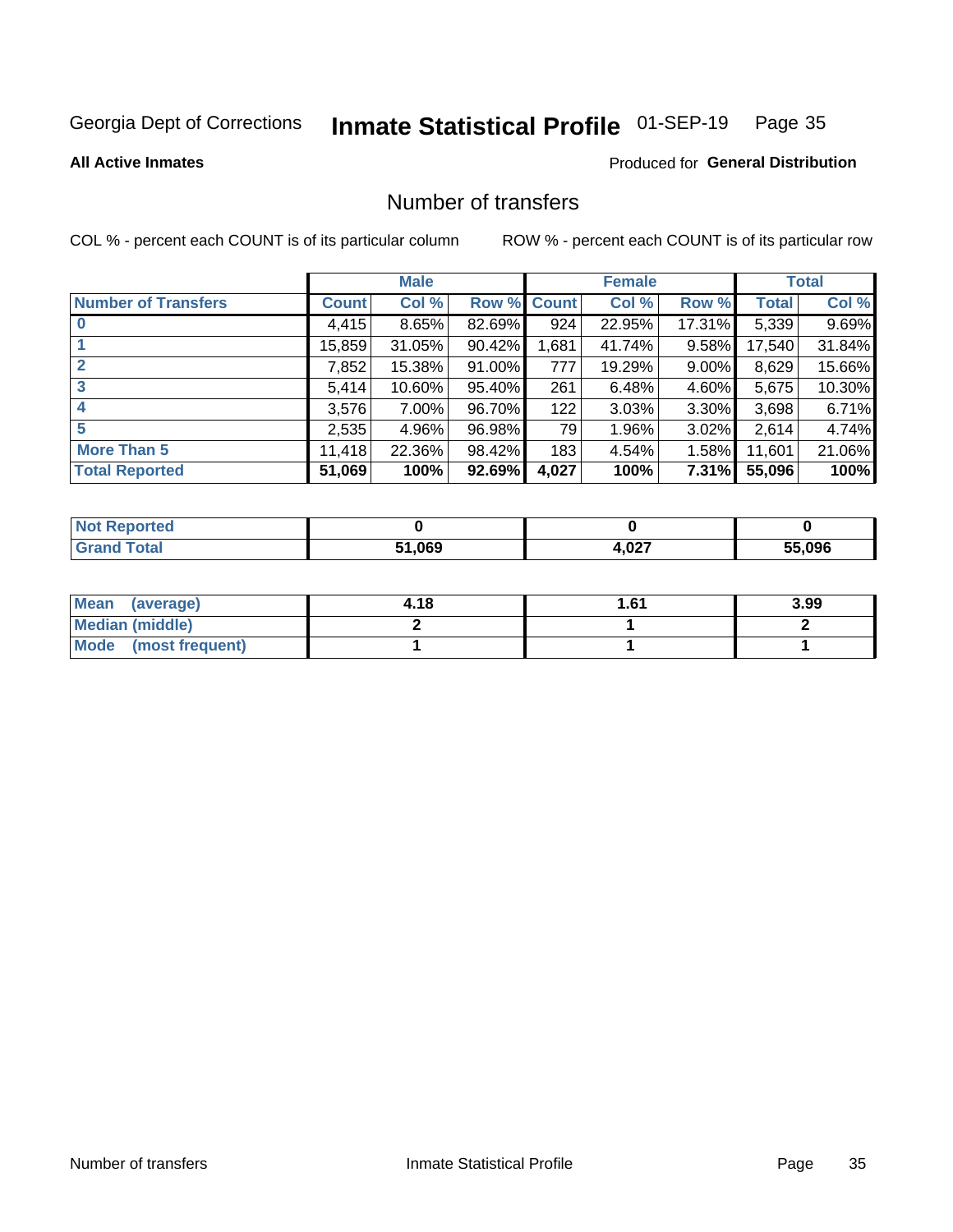## Inmate Statistical Profile 01-SEP-19 Page 36

**All Active Inmates** 

Produced for General Distribution

## Number of escapes

COL % - percent each COUNT is of its particular column

|                          |              | <b>Male</b> |             |       | <b>Female</b> |          |        | <b>Total</b> |
|--------------------------|--------------|-------------|-------------|-------|---------------|----------|--------|--------------|
| <b>Number of Escapes</b> | <b>Count</b> | Col %       | Row % Count |       | Col %         | Row %    | Total  | Col %        |
|                          | 50,494       | 98.87%      | 92.64%      | 4,014 | 99.68%        | 7.36%    | 54,508 | 98.93%       |
|                          | 548          | 1.07%       | $97.68\%$   | 13    | 0.32%         | 2.32%    | 561    | 1.02%        |
|                          | 23           | 0.05%       | 100.00%     |       |               |          | 23     | 0.04%        |
|                          | 3            | 0.01%       | $100.00\%$  |       |               |          | 3      | 0.01%        |
|                          |              | 0.01%       | 100.00%     |       |               |          |        | 0.01%        |
| <b>Total Reported</b>    | 51,069       | 100%        | $92.69\%$   | 4,027 | 100%          | $7.31\%$ | 55,096 | 100.0%       |

| Reported<br>Not. |        |       |        |
|------------------|--------|-------|--------|
| Total            | 51,069 | 1,027 | 55.096 |

| Mean (average)       |  | ו ש. |
|----------------------|--|------|
| Median (middle)      |  |      |
| Mode (most frequent) |  |      |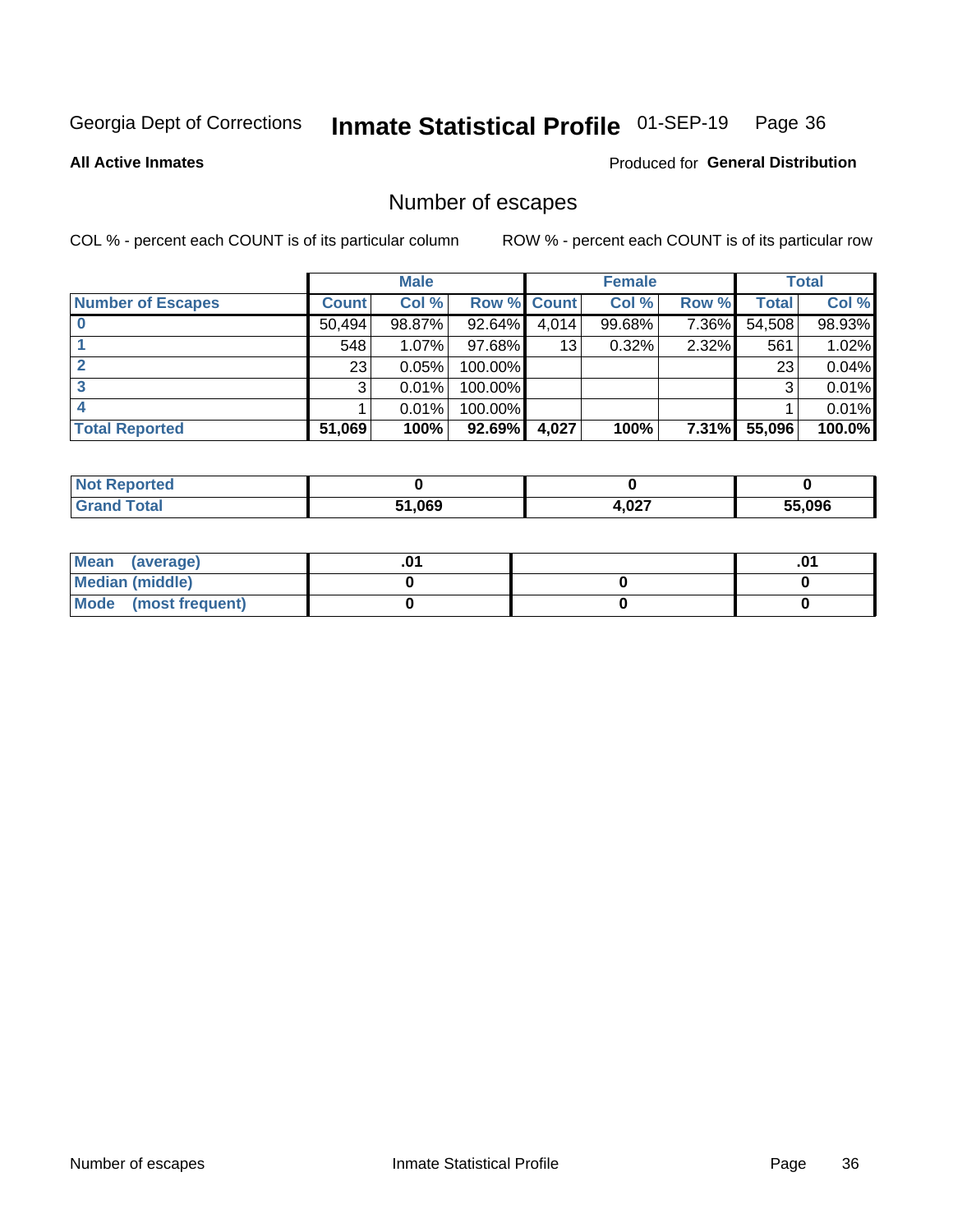#### Inmate Statistical Profile 01-SEP-19 Page 37

**All Active Inmates** 

#### Produced for General Distribution

## Split sentences - Probation to follow

COL % - percent each COUNT is of its particular column

|                            |              | <b>Male</b> |                 |       | <b>Female</b> |          |              | <b>Total</b> |
|----------------------------|--------------|-------------|-----------------|-------|---------------|----------|--------------|--------------|
| <b>Probation to follow</b> | <b>Count</b> | Col%        | Row % Count     |       | Col %         | Row %    | Total        | Col %        |
| <b>Yes</b>                 | 38.442       | 75.27%      | $92.49\%$ 3.123 |       | 77.55%        | $7.51\%$ | 41,565       | 75.44%       |
| <b>No</b>                  | 12.627       | 24.73%      | 93.32%          | 904   | 22.45%        | $6.68\%$ | 13,531       | 24.56%       |
| <b>Total Reported</b>      | 51,069       | 100%        | $92.69\%$       | 4,027 | 100%          |          | 7.31% 55,096 | 100%         |

| _______ | 51.069 | 1,027<br>--- | 55.096 |
|---------|--------|--------------|--------|
|         |        |              |        |

| M<br>reauent)<br>/٥<br>$\sim$<br>v.,<br>.<br>w<br>$\cdot$ - $\cdot$ |  |  |  |  |  |
|---------------------------------------------------------------------|--|--|--|--|--|
|---------------------------------------------------------------------|--|--|--|--|--|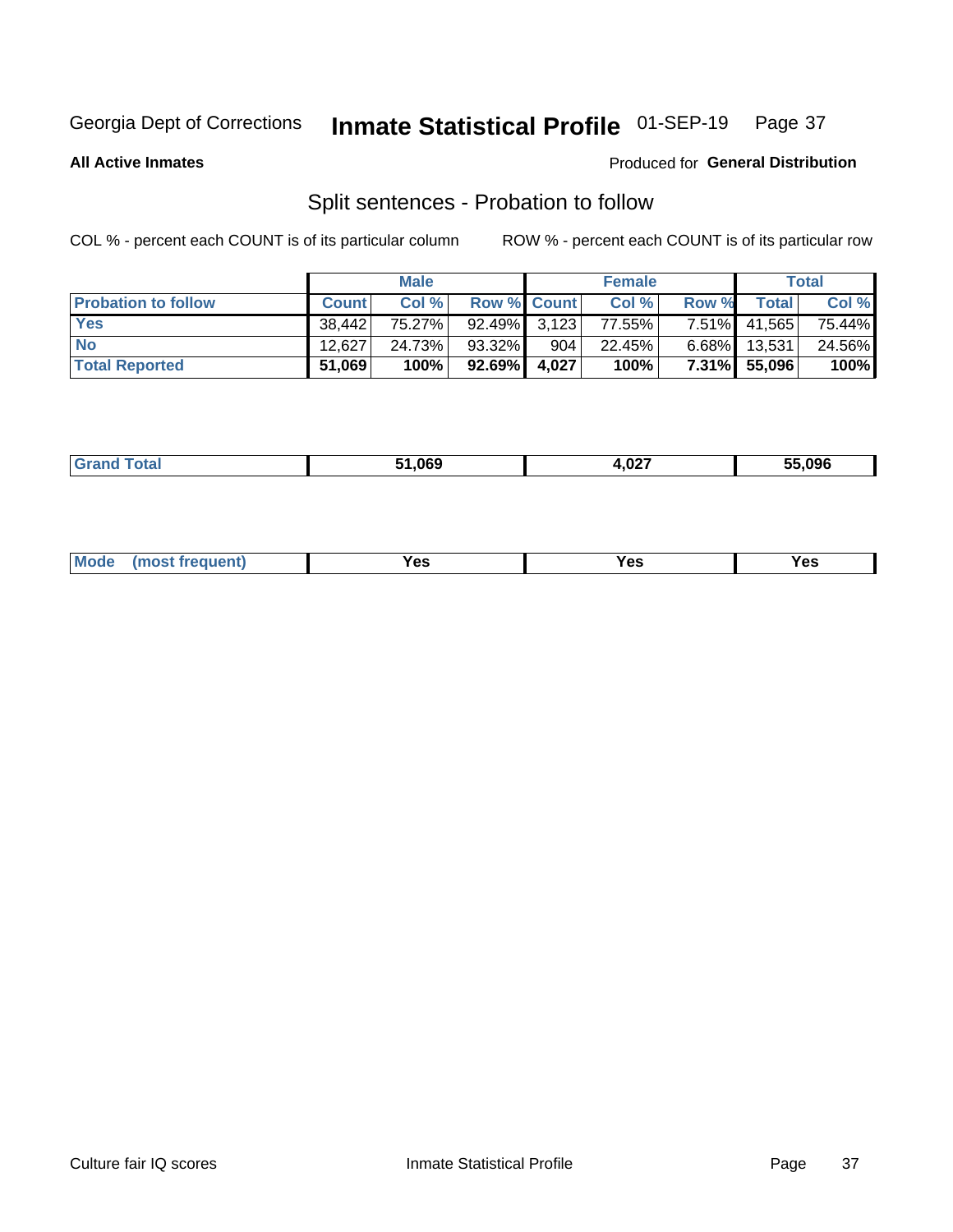#### Inmate Statistical Profile 01-SEP-19 Page 38

**All Active Inmates** 

### Produced for General Distribution

## Probable future release type of still active inmates

COL % - percent each COUNT is of its particular column

|                                         |              | <b>Male</b> |                    |     | <b>Female</b> |          | <b>Total</b> |        |
|-----------------------------------------|--------------|-------------|--------------------|-----|---------------|----------|--------------|--------|
| <b>Probable Future Release Type</b>     | <b>Count</b> | Col %       | <b>Row % Count</b> |     | Col %         | Row %    | <b>Total</b> | Col %  |
| <b>Paroled with probation to follow</b> | 21,284       | 43.30%      | $91.20\%$   2,053  |     | 52.67%        | 8.80%    | 23,337       | 43.99% |
| Paroled w/o probation to follow         | 5,854        | 11.91%      | 91.54%             | 541 | 13.88%        | 8.46%    | 6,395        | 12.05% |
| <b>Maxout with probation to follow</b>  | 14,342       | 29.18%      | $93.84\%$          | 941 | 24.14%        | 6.16%    | 15,283       | 28.81% |
| <b>Maxout w/o probation to follow</b>   | 2,034        | 4.14%       | 93.78%             | 135 | 3.46%         | $6.22\%$ | 2,169        | 4.09%  |
| Life, LWOP or death sentence            | 5.642        | 11.48%      | 96.12%             | 228 | 5.85%         | 3.88%    | 5,870        | 11.06% |
| <b>Total Reported</b>                   | 49,156       | 100%        | $92.65\%$ 3,898    |     | 100%          | $7.35\%$ | 53,054       | 100%   |

| $F0+0$ | 49,156 | 3.898 | 53,054 |
|--------|--------|-------|--------|

| <b>Mode (most frequent)</b> | <b>PAR with PROB follow</b> | <b>PAR with PROB follow</b> | <b>PAR with PROB</b> |
|-----------------------------|-----------------------------|-----------------------------|----------------------|
|                             |                             |                             | follow               |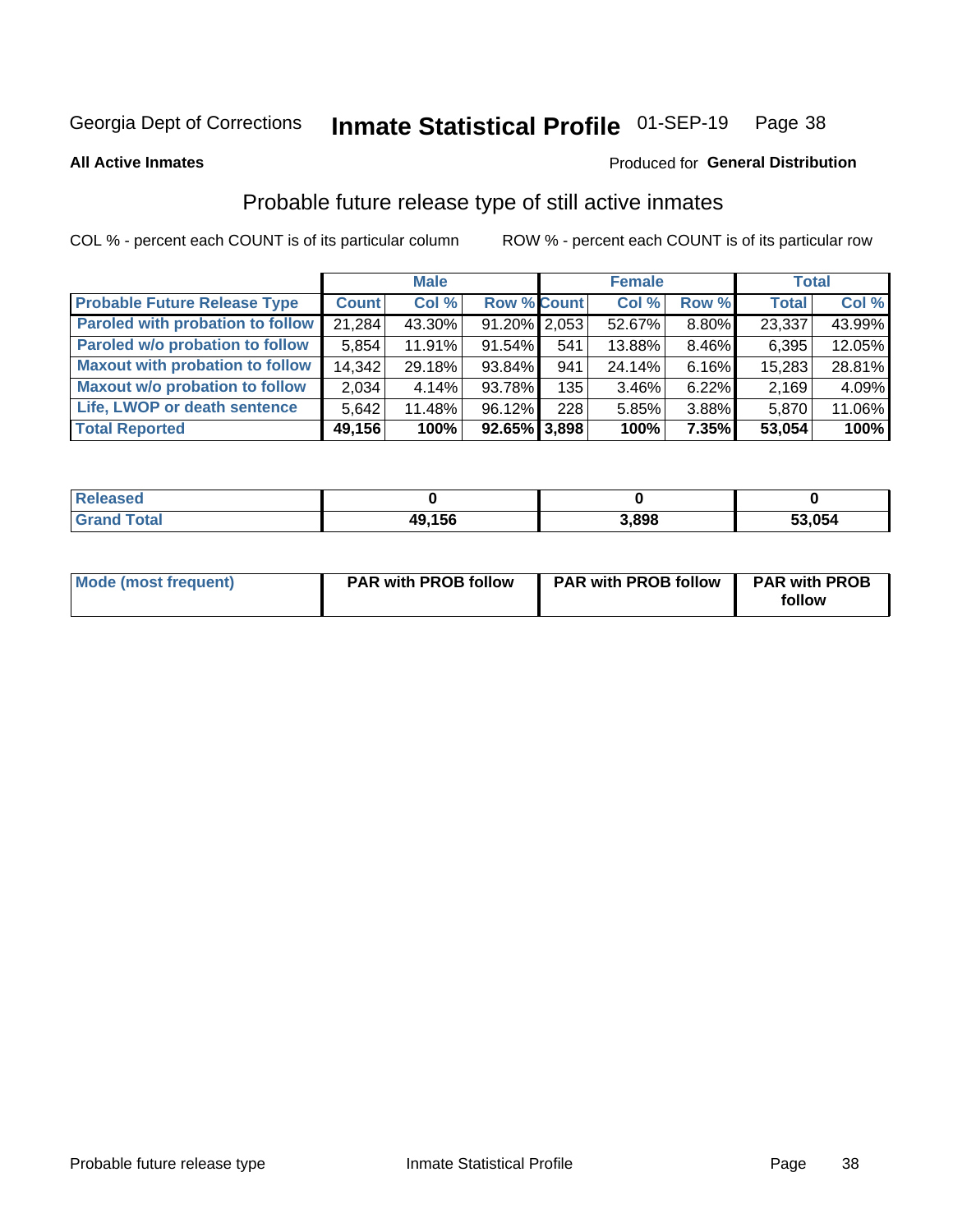## **All Active Inmates**

## Produced for General Distribution

## Time served in current (or last) institution

COL % - percent each COUNT is of its particular column

|                            | <b>Male</b>  |        | <b>Female</b> |              |        | <b>Total</b> |              |        |
|----------------------------|--------------|--------|---------------|--------------|--------|--------------|--------------|--------|
| <b>Time In Institution</b> | <b>Count</b> | Col %  | Row %         | <b>Count</b> | Col %  | Row %        | <b>Total</b> | Col %  |
| 0 to 3 months              | 12,627       | 24.73% | 91.75%        | 1,136        | 28.21% | 8.25%        | 13,763       | 24.98% |
| 3.01 to 6 months           | 7,923        | 15.51% | 92.20%        | 670          | 16.64% | 7.80%        | 8,593        | 15.60% |
| 6.01 to 9 months           | 5,261        | 10.30% | 92.59%        | 421          | 10.45% | 7.41%        | 5,682        | 10.31% |
| 9.01 to 12 months          | 3,839        | 7.52%  | 92.73%        | 301          | 7.47%  | 7.27%        | 4,140        | 7.51%  |
| <b>12.01 to 18 months</b>  | 5,651        | 11.07% | 92.97%        | 427          | 10.60% | 7.03%        | 6,078        | 11.03% |
| <b>18.01 to 24 months</b>  | 3,442        | 6.74%  | 94.04%        | 218          | 5.41%  | 5.96%        | 3,660        | 6.64%  |
| $2.01$ to 3 years          | 4,214        | 8.25%  | 94.44%        | 248          | 6.16%  | 5.56%        | 4,462        | 8.10%  |
| $3.01$ to 4 years          | 2,588        | 5.07%  | 94.76%        | 143          | 3.55%  | 5.24%        | 2,731        | 4.96%  |
| 4.01 to 5 years            | 1,869        | 3.66%  | 94.73%        | 104          | 2.58%  | 5.27%        | 1,973        | 3.58%  |
| 5.01 to 6 years            | 997          | 1.95%  | 93.70%        | 67           | 1.66%  | 6.30%        | 1,064        | 1.93%  |
| 6.01 to 7 years            | 642          | 1.26%  | 90.93%        | 64           | 1.59%  | 9.07%        | 706          | 1.28%  |
| 7.01 to 8 years            | 491          | 0.96%  | 92.64%        | 39           | 0.97%  | 7.36%        | 530          | 0.96%  |
| $8.01$ to 9 years          | 320          | 0.63%  | 79.01%        | 85           | 2.11%  | 20.99%       | 405          | 0.74%  |
| 9.01 to 10 years           | 226          | 0.44%  | 90.40%        | 24           | 0.60%  | 9.60%        | 250          | 0.45%  |
| Over 10 years              | 979          | 1.92%  | 92.45%        | 80           | 1.99%  | 7.55%        | 1,059        | 1.92%  |
| <b>Total Reported</b>      | 51,069       | 100%   | 92.69%        | 4,027        | 100%   | 7.31%        | 55,096       | 100%   |

| orted<br><b>Not</b> |        |               |        |
|---------------------|--------|---------------|--------|
| ntai                | 51,069 | רמה.<br>4,VZ7 | 55.096 |

| <b>Mean</b><br>(average) | 25 months | 20 months | 25 months |
|--------------------------|-----------|-----------|-----------|
| Median (middle)          | 9 months  | 7 months  | 9 months  |
| Mode<br>(most frequent)  | 0 months  | months    | ∖ months  |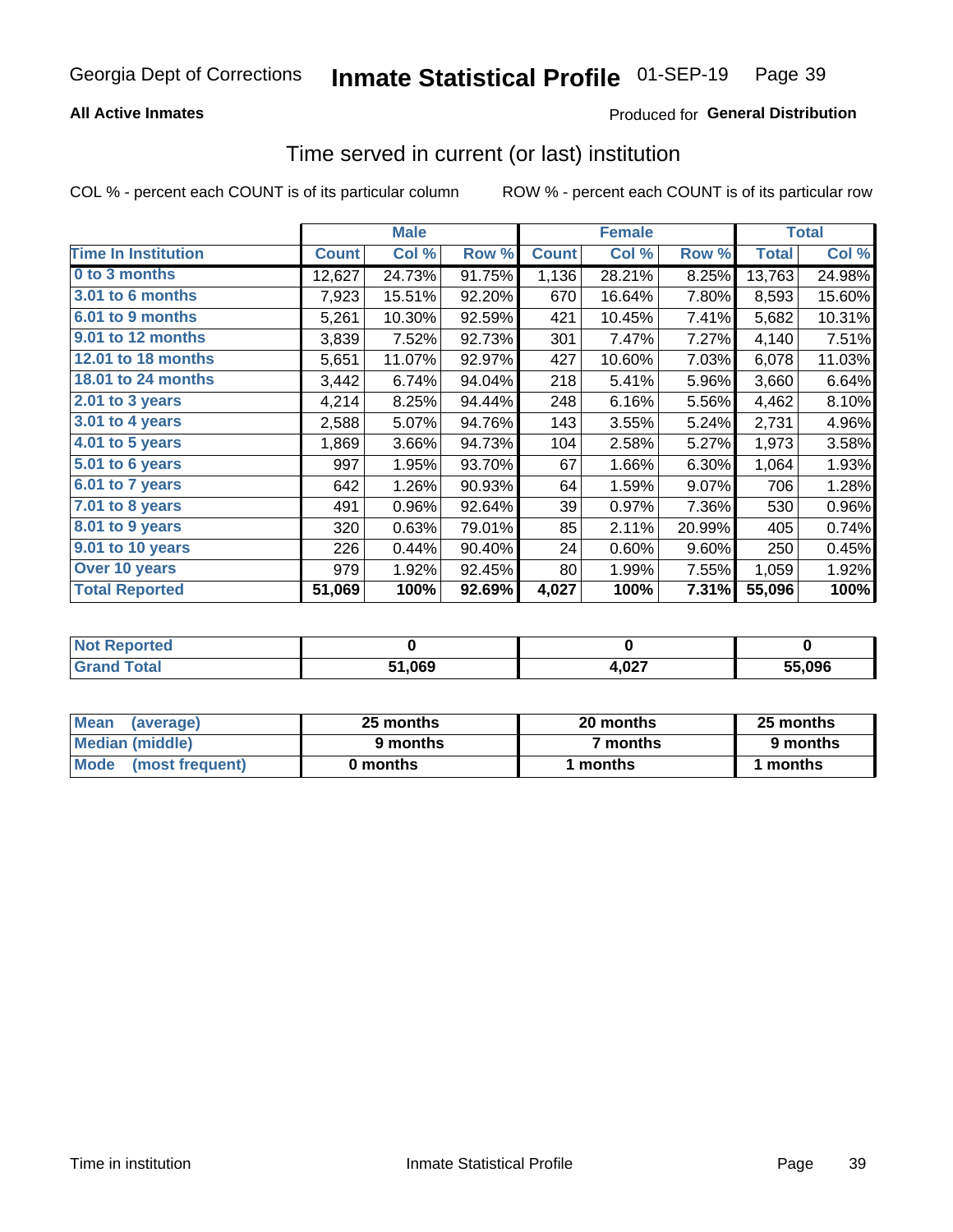#### Inmate Statistical Profile 01-SEP-19 Page 40

### **All Active Inmates**

### Produced for General Distribution

## Highest grade level attained

COL % - percent each COUNT is of its particular column

|                              |                 | <b>Male</b> |         |                | <b>Female</b> |        |                 | <b>Total</b> |
|------------------------------|-----------------|-------------|---------|----------------|---------------|--------|-----------------|--------------|
| <b>Grade Level</b>           | <b>Count</b>    | Col %       | Row %   | <b>Count</b>   | Col %         | Row %  | <b>Total</b>    | Col %        |
| No school at all             | $\overline{13}$ | 0.04%       | 100.00% |                |               |        | $\overline{13}$ | 0.03%        |
| <b>Grade 1</b>               | 18              | 0.05%       | 100.00% |                |               |        | 18              | 0.05%        |
| <b>Grade 2</b>               | 25              | 0.07%       | 96.15%  | 1              | 0.04%         | 3.85%  | 26              | 0.07%        |
| Grade 3                      | 64              | 0.18%       | 98.46%  | 1              | 0.04%         | 1.54%  | 65              | 0.17%        |
| <b>Grade 4</b>               | 74              | 0.21%       | 91.36%  | $\overline{7}$ | 0.30%         | 8.64%  | 81              | 0.21%        |
| Grade 5                      | 87              | 0.24%       | 94.57%  | 5              | 0.21%         | 5.43%  | 92              | 0.24%        |
| Grade 6                      | 330             | 0.92%       | 96.21%  | 13             | 0.56%         | 3.79%  | 343             | 0.90%        |
| <b>Grade 7</b>               | 649             | 1.81%       | 94.06%  | 41             | 1.76%         | 5.94%  | 690             | 1.81%        |
| Grade 8                      | 2,342           | 6.55%       | 94.06%  | 148            | 6.35%         | 5.94%  | 2,490           | 6.53%        |
| Grade 9                      | 4,467           | 12.48%      | 95.63%  | 204            | 8.75%         | 4.37%  | 4,671           | 12.26%       |
| Grade 10                     | 6,090           | 17.02%      | 95.63%  | 278            | 11.93%        | 4.37%  | 6,368           | 16.71%       |
| Grade 11                     | 5,991           | 16.74%      | 95.16%  | 305            | 13.08%        | 4.84%  | 6,296           | 16.52%       |
| <b>Grade 12 or GED</b>       | 12,296          | 34.36%      | 93.27%  | 887            | 38.05%        | 6.73%  | 13,183          | 34.59%       |
| <b>Some tech school</b>      | 242             | 0.68%       | 83.74%  | 47             | 2.02%         | 16.26% | 289             | 0.76%        |
| <b>Completed tech school</b> | 248             | 0.69%       | 82.12%  | 54             | 2.32%         | 17.88% | 302             | 0.79%        |
| College, 1 year              | 969             | 2.71%       | 91.24%  | 93             | 3.99%         | 8.76%  | 1,062           | 2.79%        |
| College, 2 year              | 1,113           | 3.11%       | 87.85%  | 154            | 6.61%         | 12.15% | 1,267           | 3.32%        |
| College, 3 year              | 293             | 0.82%       | 89.06%  | 36             | 1.54%         | 10.94% | 329             | 0.86%        |
| <b>Bachelor's degree</b>     | 372             | 1.04%       | 89.21%  | 45             | 1.93%         | 10.79% | 417             | 1.09%        |
| <b>Master's degree</b>       | 67              | 0.19%       | 89.33%  | 8              | 0.34%         | 10.67% | 75              | 0.20%        |
| Ph.D. degree                 | 8               | 0.02%       | 80.00%  | $\overline{2}$ | 0.09%         | 20.00% | 10              | 0.03%        |
| Law degree                   | 14              | 0.04%       | 93.33%  | $\mathbf{1}$   | 0.04%         | 6.67%  | 15              | 0.04%        |
| <b>Some medical school</b>   | $\overline{2}$  | 0.01%       | 66.67%  | 1              | 0.04%         | 33.33% | 3               | 0.01%        |
| <b>Medical degree</b>        | $\overline{7}$  | 0.02%       | 100.00% |                |               |        | $\overline{7}$  | 0.02%        |
|                              | 1.              | 0.01%       | 100.00% |                |               |        | 1               | 0.01%        |
| <b>Total Reported</b>        | 35,782          | 100%        | 93.88%  | 2,331          | 100%          | 6.12%  | 38,113          | 100.0%       |

| 15.287 | .696  | .983   |
|--------|-------|--------|
| 51,069 | 1,027 | 55.096 |

| <b>Mean</b><br>(average) | 10.84           | 11.34           | 10.87           |
|--------------------------|-----------------|-----------------|-----------------|
| Median (middle)          | Grade 11        | Grade 12 or GED | Grade 11        |
| Mode (most frequent)     | Grade 12 or GED | Grade 12 or GED | Grade 12 or GED |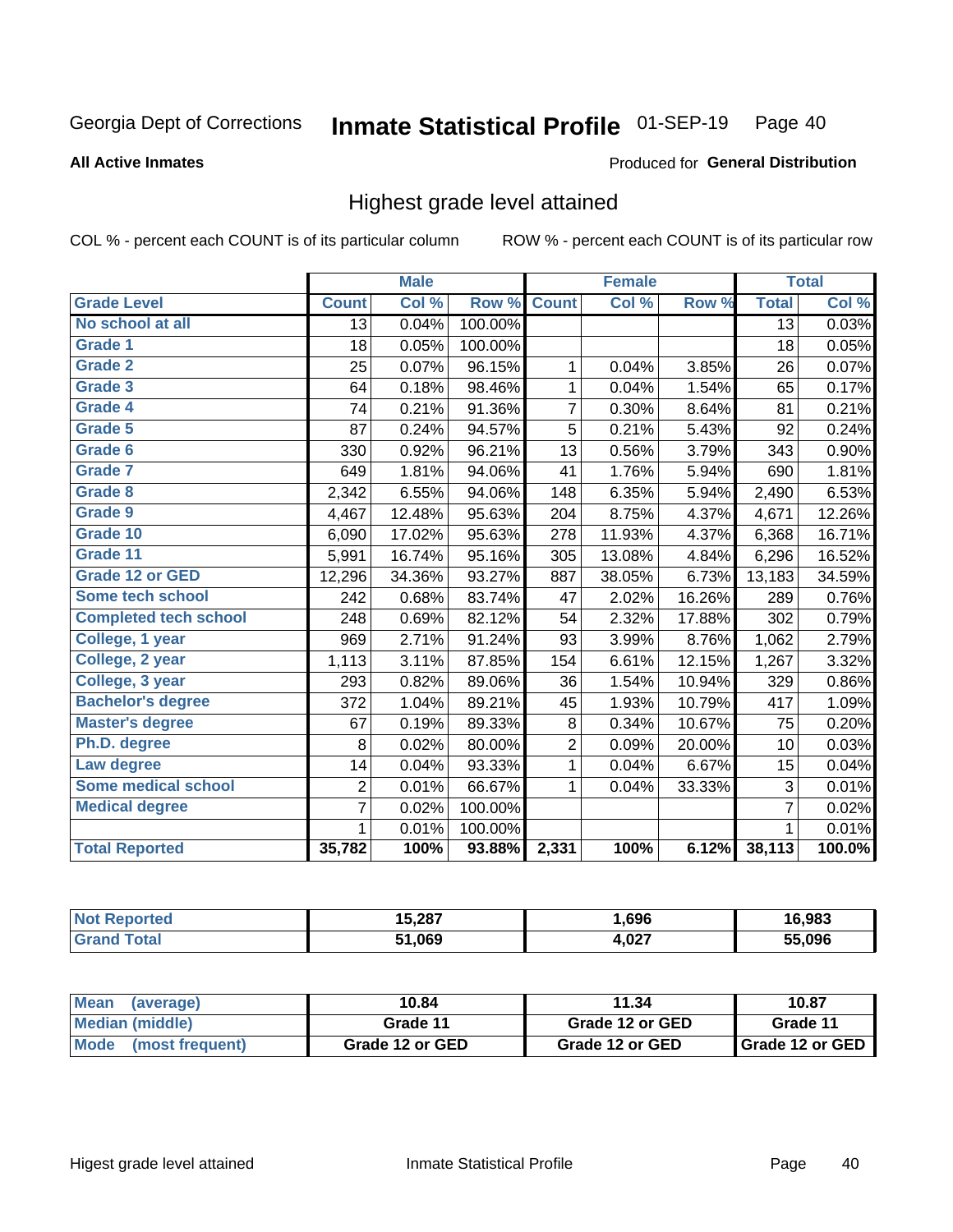# Inmate Statistical Profile 01-SEP-19 Page 41

### **All Active Inmates**

## **Produced for General Distribution**

## Culture fair IQ scores

COL % - percent each COUNT is of its particular column

|                       |              | <b>Male</b> |             |       | <b>Female</b> |        |              | <b>Total</b> |
|-----------------------|--------------|-------------|-------------|-------|---------------|--------|--------------|--------------|
| <b>IQ Scores</b>      | <b>Count</b> | Col %       | Row % Count |       | Col %         | Row %  | <b>Total</b> | Col %        |
| $60 - 69$             | 964          | 2.37%       | 92.78%      | 75    | 2.19%         | 7.22%  | 1,039        | 2.35%        |
| $70 - 79$             | 2,771        | 6.81%       | 92.24%      | 233   | 6.79%         | 7.76%  | 3,004        | 6.81%        |
| $80 - 89$             | 5,921        | 14.55%      | 87.98%      | 809   | 23.58%        | 12.02% | 6,730        | 15.25%       |
| $90 - 99$             | 11,187       | 27.49%      | 89.50%      | 1,312 | 38.24%        | 10.50% | 12,499       | 28.33%       |
| $100 - 109$           | 11,338       | 27.87%      | 95.16%      | 577   | 16.82%        | 4.84%  | 11,915       | 27.01%       |
| $110 - 119$           | 7,016        | 17.24%      | 96.71%      | 239   | 6.97%         | 3.29%  | 7,255        | 16.44%       |
| $120 - 129$           | 1,431        | 3.52%       | 92.20%      | 121   | 3.53%         | 7.80%  | 1,552        | 3.52%        |
| $130 - 139$           | 56           | 0.14%       | 56.00%      | 44    | 1.28%         | 44.00% | 100          | 0.23%        |
| 140 & Up              | 4            | 0.01%       | 16.00%      | 21    | 0.61%         | 84.00% | 25           | 0.06%        |
| <b>Total Reported</b> | 40,688       | 100%        | 92.22%      | 3,431 | 100.0%        | 7.78%  | 44,119       | 100%         |

| <b>Not Reported</b>         | 9,660  | 432   | 10,092 |
|-----------------------------|--------|-------|--------|
| <b>Not Valid (under 60)</b> | 721    | 164   | 885    |
| <b>Grand Total</b>          | 51,069 | 4,027 | 55,096 |

| <b>Mean</b><br>(average)       | 98  | 96 | 98 |
|--------------------------------|-----|----|----|
| Median (middle)                | 99  | 94 | 99 |
| <b>Mode</b><br>(most frequent) | 103 | 92 | 99 |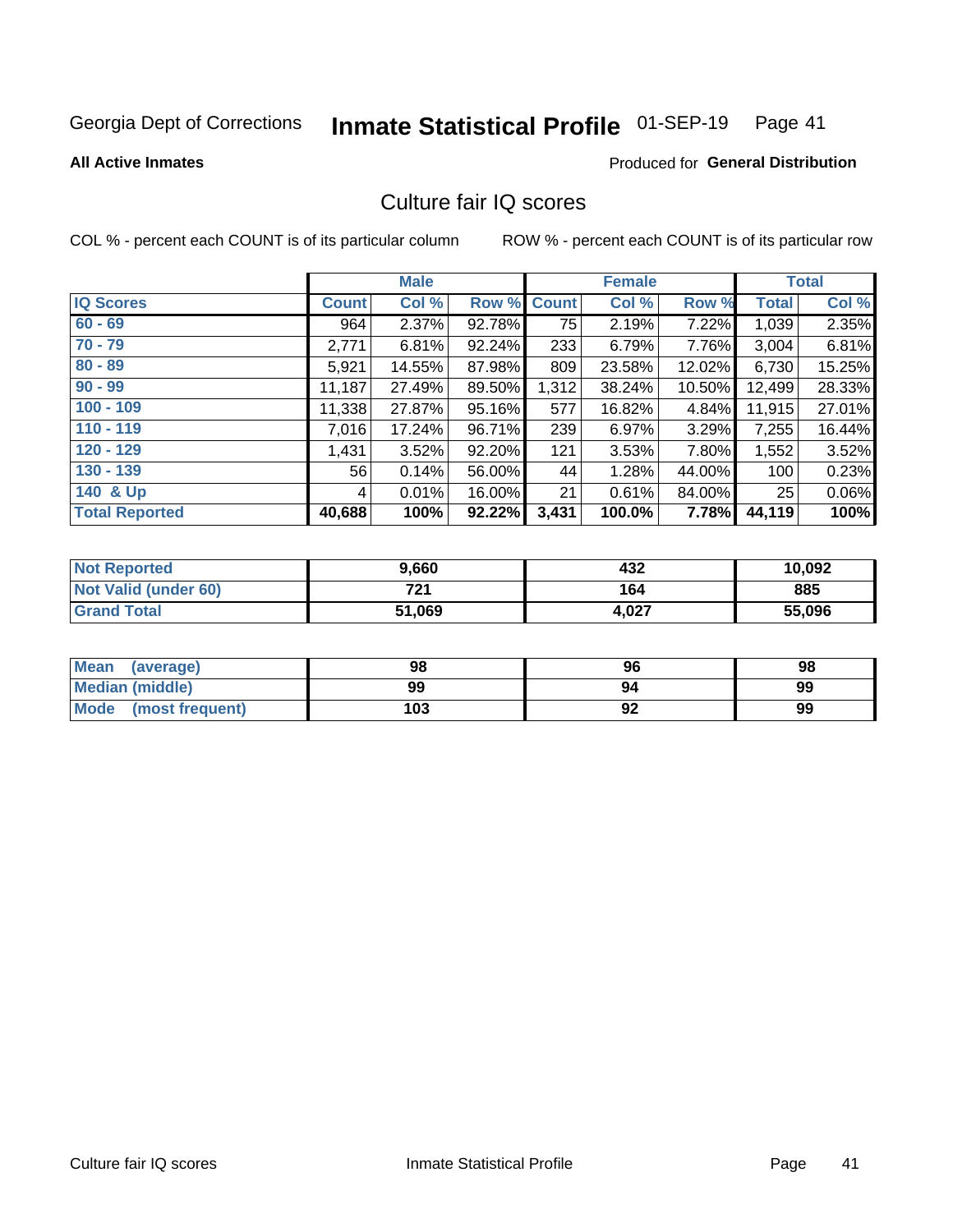#### Inmate Statistical Profile 01-SEP-19 Page 42

**All Active Inmates** 

## Produced for General Distribution

## Wide Range Achievement Test (WRAT) reading score

COL % - percent each COUNT is of its particular column

|                           |              | <b>Male</b> |        |                 | <b>Female</b> |        |              | <b>Total</b> |
|---------------------------|--------------|-------------|--------|-----------------|---------------|--------|--------------|--------------|
| <b>WRAT Reading Score</b> | <b>Count</b> | Col %       | Row %  | <b>Count</b>    | Col %         | Row %  | <b>Total</b> | Col %        |
| $0.1$ to $0.9$            | 880          | 1.93%       | 99.32% | 6               | 0.17%         | 0.68%  | 886          | 1.80%        |
| 1.0 to 1.9                | 886          | 1.95%       | 98.34% | 15 <sub>1</sub> | 0.42%         | 1.66%  | 901          | 1.83%        |
| 2.0 to 2.9                | 1,578        | 3.46%       | 97.59% | 39              | 1.08%         | 2.41%  | 1,617        | 3.29%        |
| 3.0 to 3.9                | 3,243        | 7.12%       | 96.81% | 107             | 2.98%         | 3.19%  | 3,350        | 6.82%        |
| 4.0 to 4.9                | 3,900        | 8.56%       | 94.96% | 207             | 5.76%         | 5.04%  | 4,107        | 8.36%        |
| 5.0 to 5.9                | 3,741        | 8.21%       | 95.53% | 175             | 4.87%         | 4.47%  | 3,916        | 7.97%        |
| 6.0 to 6.9                | 4,086        | 8.97%       | 94.47% | 239             | 6.65%         | 5.53%  | 4,325        | 8.80%        |
| 7.0 to 7.9                | 1,967        | 4.32%       | 95.21% | 99              | 2.75%         | 4.79%  | 2,066        | 4.20%        |
| 8.0 to 8.9                | 3,571        | 7.84%       | 94.50% | 208             | 5.78%         | 5.50%  | 3,779        | 7.69%        |
| 9.0 to 9.9                | 1,901        | 4.17%       | 94.06% | 120             | 3.34%         | 5.94%  | 2,021        | 4.11%        |
| 10.0 to 10.9              | 2,946        | 6.47%       | 92.38% | 243             | 6.76%         | 7.62%  | 3,189        | 6.49%        |
| 11.0 to 11.9              | 3,786        | 8.31%       | 90.23% | 410             | 11.40%        | 9.77%  | 4,196        | 8.54%        |
| 12.0 to 12.9              | 12,508       | 27.46%      | 88.30% | 1,657           | 46.08%        | 11.70% | 14,165       | 28.83%       |
| 13                        | 550          | 1.21%       | 88.57% | 71              | 1.97%         | 11.43% | 621          | 1.26%        |
| <b>Total Reported</b>     | 45,543       | 100%        | 92.68% | 3,596           | 100.0%        | 7.32%  | 49,139       | 100%         |

| Reported<br><b>NOT</b> | 5,526  | 194<br>40            | 5,957  |
|------------------------|--------|----------------------|--------|
| <b>Total</b>           | 51,069 | . രാ $\tau$<br>4.UZ. | 55.096 |

| Mean<br>(average)       | 8.46 | 10.27 | 8.59 |
|-------------------------|------|-------|------|
| Median (middle)         | 8.8  | 11.9  | 8.9  |
| Mode<br>(most frequent) | 12.9 | 12.9  | 12.9 |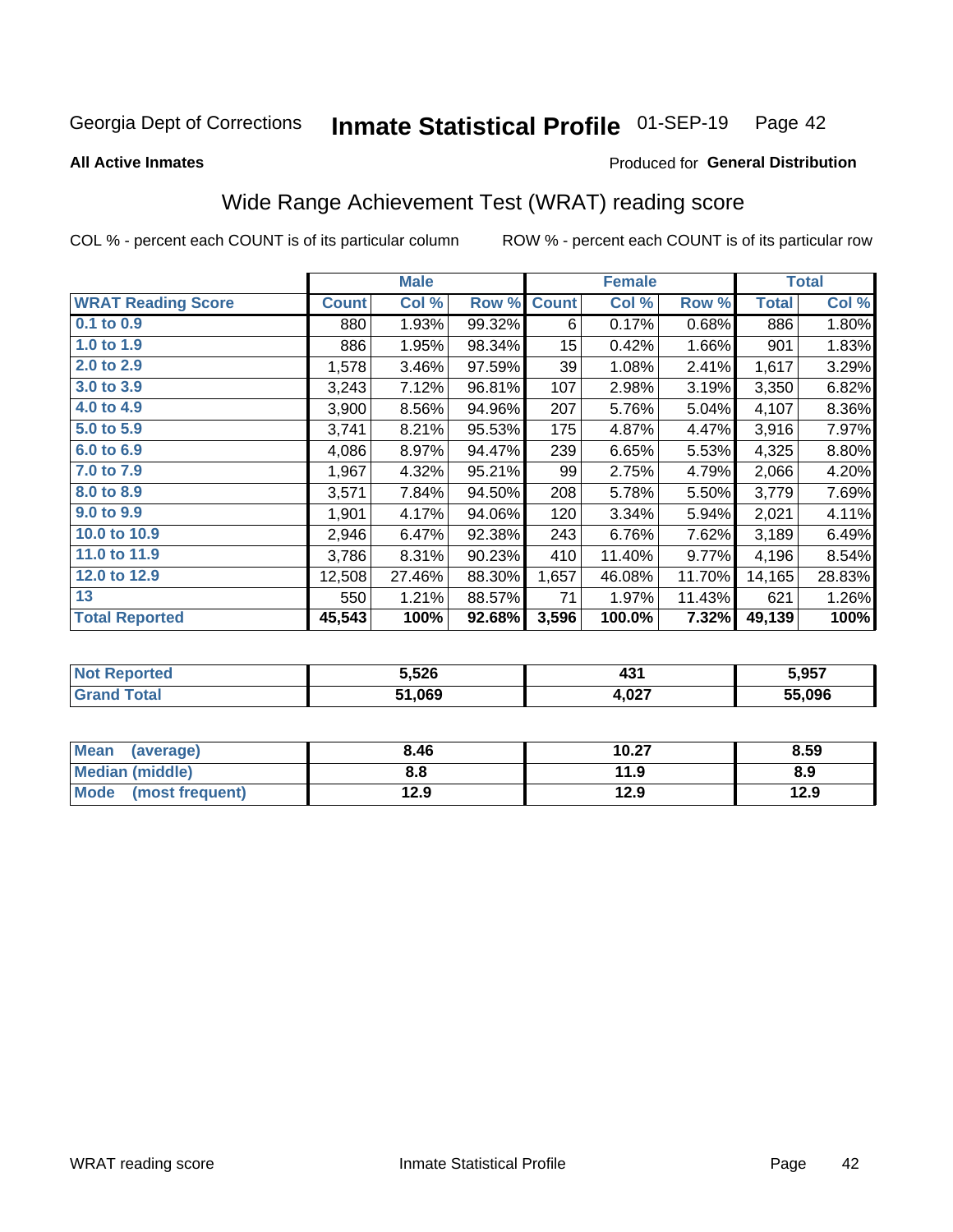#### Inmate Statistical Profile 01-SEP-19 Page 43

**All Active Inmates** 

## **Produced for General Distribution**

## Wide Range Achievement Test (WRAT) math score

COL % - percent each COUNT is of its particular column

|                              |              | <b>Male</b> |        |              | <b>Female</b> |        |              | <b>Total</b> |
|------------------------------|--------------|-------------|--------|--------------|---------------|--------|--------------|--------------|
| <b>WRAT Mathematic Score</b> | <b>Count</b> | Col %       | Row %  | <b>Count</b> | Col %         | Row %  | <b>Total</b> | Col %        |
| 0.1 to 0.9                   | 264          | 0.58%       | 99.62% |              | 0.03%         | 0.38%  | 265          | 0.54%        |
| 1.0 to 1.9                   | 455          | 1.00%       | 98.48% | 7            | 0.19%         | 1.52%  | 462          | 0.94%        |
| 2.0 to 2.9                   | 1,176        | 2.58%       | 96.47% | 43           | 1.20%         | 3.53%  | 1,219        | 2.48%        |
| 3.0 to 3.9                   | 2,681        | 5.89%       | 96.44% | 99           | 2.75%         | 3.56%  | 2,780        | 5.66%        |
| 4.0 to 4.9                   | 5,793        | 12.72%      | 93.83% | 381          | 10.59%        | 6.17%  | 6,174        | 12.56%       |
| 5.0 to 5.9                   | 7,221        | 15.86%      | 91.99% | 629          | 17.49%        | 8.01%  | 7,850        | 15.97%       |
| 6.0 to 6.9                   | 8,752        | 19.22%      | 92.00% | 761          | 21.16%        | 8.00%  | 9,513        | 19.36%       |
| 7.0 to 7.9                   | 3,603        | 7.91%       | 93.05% | 269          | 7.48%         | 6.95%  | 3,872        | 7.88%        |
| 8.0 to 8.9                   | 4,435        | 9.74%       | 90.42% | 470          | 13.07%        | 9.58%  | 4,905        | 9.98%        |
| 9.0 to 9.9                   | 2,608        | 5.73%       | 92.52% | 211          | 5.87%         | 7.48%  | 2,819        | 5.74%        |
| 10.0 to 10.9                 | 812          | 1.78%       | 98.07% | 16           | 0.44%         | 1.93%  | 828          | 1.68%        |
| 11.0 to 11.9                 | 1,477        | 3.24%       | 90.95% | 147          | 4.09%         | 9.05%  | 1,624        | 3.30%        |
| 12.0 to 12.9                 | 6,199        | 13.61%      | 91.92% | 545          | 15.15%        | 8.08%  | 6,744        | 13.72%       |
| 13                           | 67           | 0.15%       | 78.82% | 18           | 0.50%         | 21.18% | 85           | 0.17%        |
| <b>Total Reported</b>        | 45,543       | 100%        | 92.68% | 3,597        | 100.0%        | 7.32%  | 49,140       | 100%         |

| ∍rtec<br>NO     | 5,526  | 430                 | 5.956  |
|-----------------|--------|---------------------|--------|
| $\sim$ follows: | 51,069 | <b>007</b><br>4.VZI | 55.096 |

| <b>Mean</b><br>(average) | ר ר<br>.22 | 7.65 | 7.25 |
|--------------------------|------------|------|------|
| <b>Median (middle)</b>   | 6.5        | 6.9  | c.o  |
| Mode (most frequent)     | 12.9       | 12.9 | 12.9 |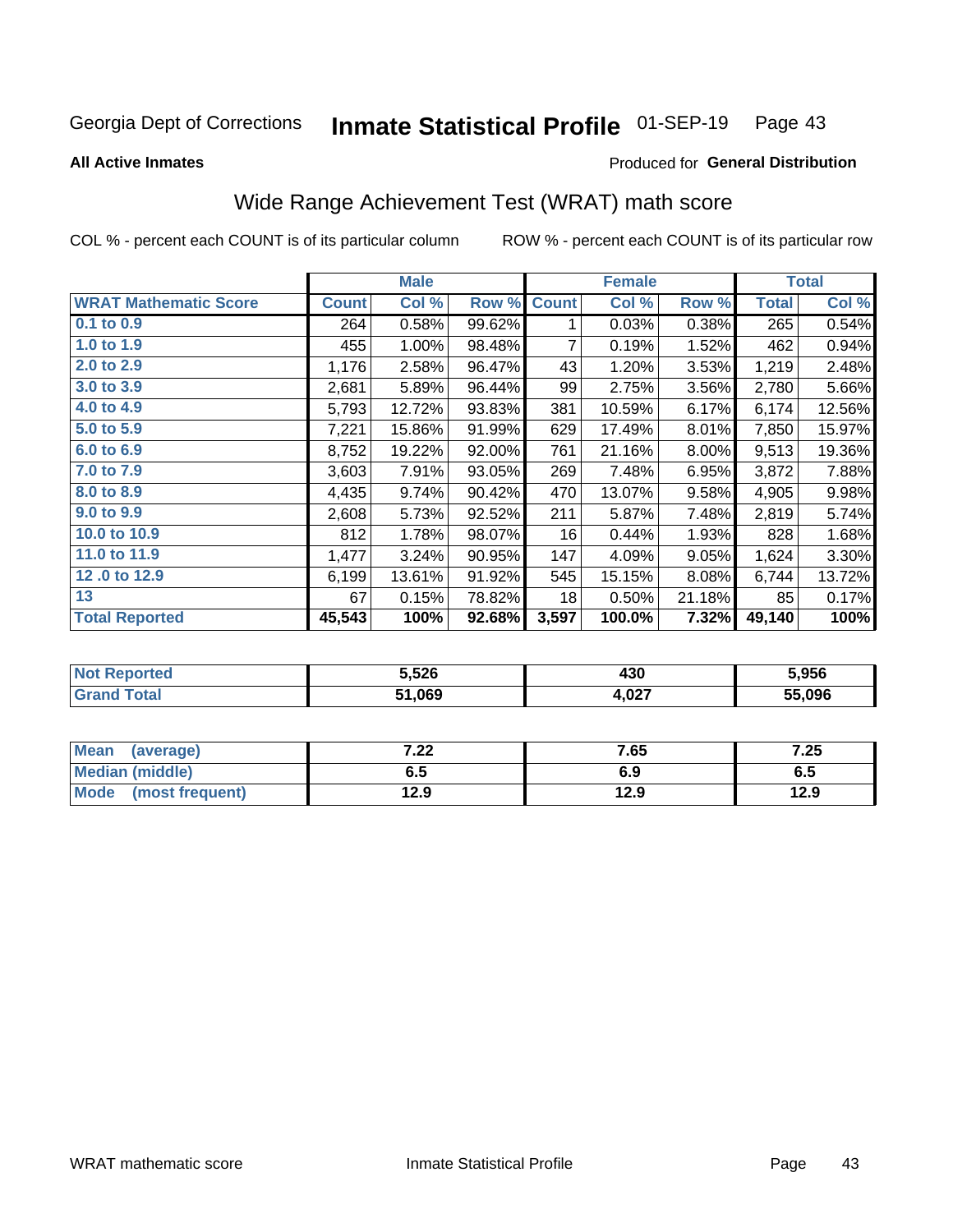#### Inmate Statistical Profile 01-SEP-19 Page 44

### **All Active Inmates**

## **Produced for General Distribution**

## Wide Range Achievement Test (WRAT) spelling score

COL % - percent each COUNT is of its particular column

|                            |              | <b>Male</b> |        |              | <b>Female</b> |        |              | <b>Total</b> |
|----------------------------|--------------|-------------|--------|--------------|---------------|--------|--------------|--------------|
| <b>WRAT Spelling Score</b> | <b>Count</b> | Col %       | Row %  | <b>Count</b> | Col %         | Row %  | <b>Total</b> | Col %        |
| $0.1$ to $0.9$             | 966          | 2.12%       | 99.38% | 6            | 0.17%         | 0.62%  | 972          | 1.98%        |
| 1.0 to 1.9                 | 1,228        | 2.70%       | 98.56% | 18           | 0.50%         | 1.44%  | 1,246        | 2.54%        |
| 2.0 to 2.9                 | 2,325        | 5.10%       | 98.23% | 42           | 1.17%         | 1.77%  | 2,367        | 4.82%        |
| 3.0 to 3.9                 | 3,491        | 7.66%       | 97.90% | 75           | 2.08%         | 2.10%  | 3,566        | 7.26%        |
| 4.0 to 4.9                 | 3,044        | 6.68%       | 96.76% | 102          | 2.83%         | 3.24%  | 3,146        | 6.40%        |
| 5.0 to 5.9                 | 4,464        | 9.80%       | 95.16% | 227          | 6.31%         | 4.84%  | 4,691        | 9.54%        |
| 6.0 to 6.9                 | 4,195        | 9.21%       | 94.87% | 227          | 6.31%         | 5.13%  | 4,422        | $9.00\%$     |
| 7.0 to 7.9                 | 3,950        | $8.67\%$    | 93.89% | 257          | 7.14%         | 6.11%  | 4,207        | 8.56%        |
| 8.0 to 8.9                 | 3,951        | 8.67%       | 93.03% | 296          | 8.23%         | 6.97%  | 4,247        | 8.64%        |
| 9.0 to 9.9                 | 2,207        | 4.84%       | 92.81% | 171          | 4.75%         | 7.19%  | 2,378        | 4.84%        |
| 10.0 to 10.9               | 2,211        | 4.85%       | 92.67% | 175          | 4.86%         | 7.33%  | 2,386        | 4.85%        |
| 11.0 to 11.9               | 3,240        | 7.11%       | 89.55% | 378          | 10.51%        | 10.45% | 3,618        | 7.36%        |
| 12.0 to 12.9               | 10,023       | 22.00%      | 86.35% | 1,584        | 44.02%        | 13.65% | 11,607       | 23.61%       |
| 13                         | 258          | 0.57%       | 86.58% | 40           | 1.11%         | 13.42% | 298          | 0.61%        |
| <b>Total Reported</b>      | 45,553       | 100%        | 92.68% | 3,598        | 100%          | 7.32%  | 49,151       | 100.0%       |

| <b>nted</b><br>NO | 5,516  | 429<br>__            | 5,945  |
|-------------------|--------|----------------------|--------|
| $T \sim$ follows: | 51,069 | <b>ሰገ</b> ን<br>4.VZT | 55.096 |

| Mean<br>(average)    | 7.90 | 10.16 | 8.07 |
|----------------------|------|-------|------|
| Median (middle)      | .    | 11.6  | ه. ، |
| Mode (most frequent) | 12.9 | 12.9  | 12.9 |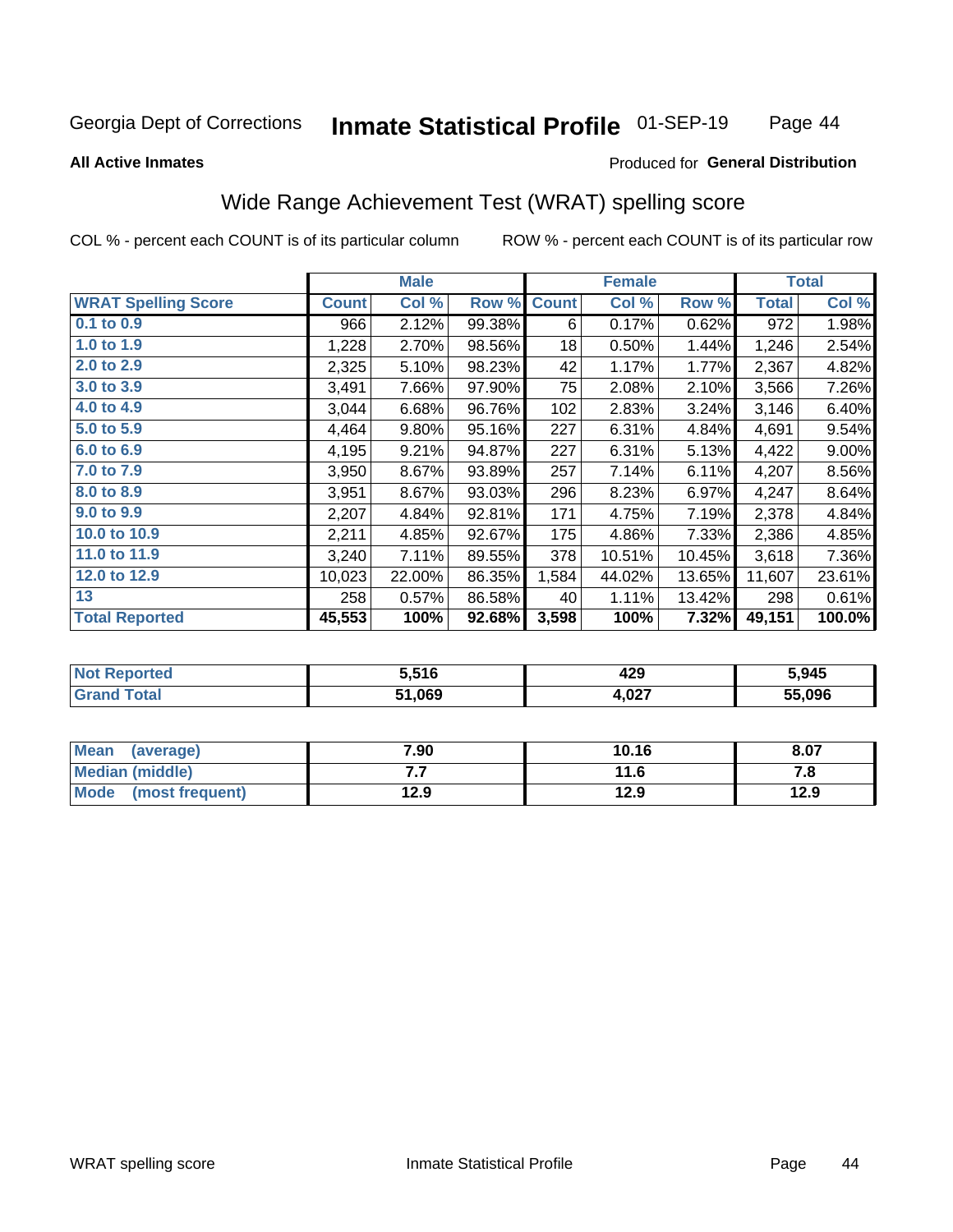# Inmate Statistical Profile 01-SEP-19 Page 45

**All Active Inmates** 

## **Produced for General Distribution**

## Current / last mental health treatment level

COL % - percent each COUNT is of its particular column

|                                    |              | <b>Male</b> |         |              | <b>Female</b> |          |              | <b>Total</b> |
|------------------------------------|--------------|-------------|---------|--------------|---------------|----------|--------------|--------------|
| <b>Mental Health Treatment Lev</b> | <b>Count</b> | Col %       | Row %   | <b>Count</b> | Col %         | Row %    | <b>Total</b> | Col %        |
| 1 No problem at current time       | 8,457        | 48.73%      | 92.39%  | 697          | 22.53%        | $7.61\%$ | 9,154        | 44.76%       |
| 2 Receiving outpatient             | 7,107        | 40.95%      | 75.17%  | 2,347        | 75.86%        | 24.83%   | 9,454        | 46.23%       |
| <b>Treatment</b>                   |              |             |         |              |               |          |              |              |
| 3 Inpatient, moderate              | 1,425        | 8.21%       | 97.40%  | 38           | 1.23%         | 2.60%    | 1,463        | 7.15%        |
| <b>Treatment</b>                   |              |             |         |              |               |          |              |              |
| 4 Inpatient, intensive             | 337          | 1.94%       | 96.56%  | 12           | 0.39%         | 3.44%    | 349          | 1.71%        |
| Treatment                          |              |             |         |              |               |          |              |              |
| <b>5 Undergoing crisis</b>         | 29           | 0.17%       | 100.00% |              |               |          | 29           | 0.14%        |
| <b>Stabilization</b>               |              |             |         |              |               |          |              |              |
| <b>6 Hospital for criminally</b>   |              | 0.01%       | 100.00% |              |               |          |              | 0.01%        |
| <b>Tinsane</b>                     |              |             |         |              |               |          |              |              |
| <b>Total Evaluated</b>             | 17,356       | 100%        | 84.87%  | 3,094        | 100%          | 15.13%   | 20,450       | 100%         |

| Never had MH evaluation | 33,713 | 933   | 34,646 |
|-------------------------|--------|-------|--------|
| <b>Grand Total</b>      | 51,069 | 4,027 | 55,096 |

| <b>Median (middle)</b>         | <b>Receiving outpatient</b><br>treatment | <b>Receiving outpatient</b><br>treatment | <b>Receiving</b><br>outpatient<br>treatment |  |
|--------------------------------|------------------------------------------|------------------------------------------|---------------------------------------------|--|
| <b>Mode</b><br>(most frequent) | No problem at current time               | <b>Receiving outpatient</b><br>treatment | Receiving<br>outpatient<br>treatment        |  |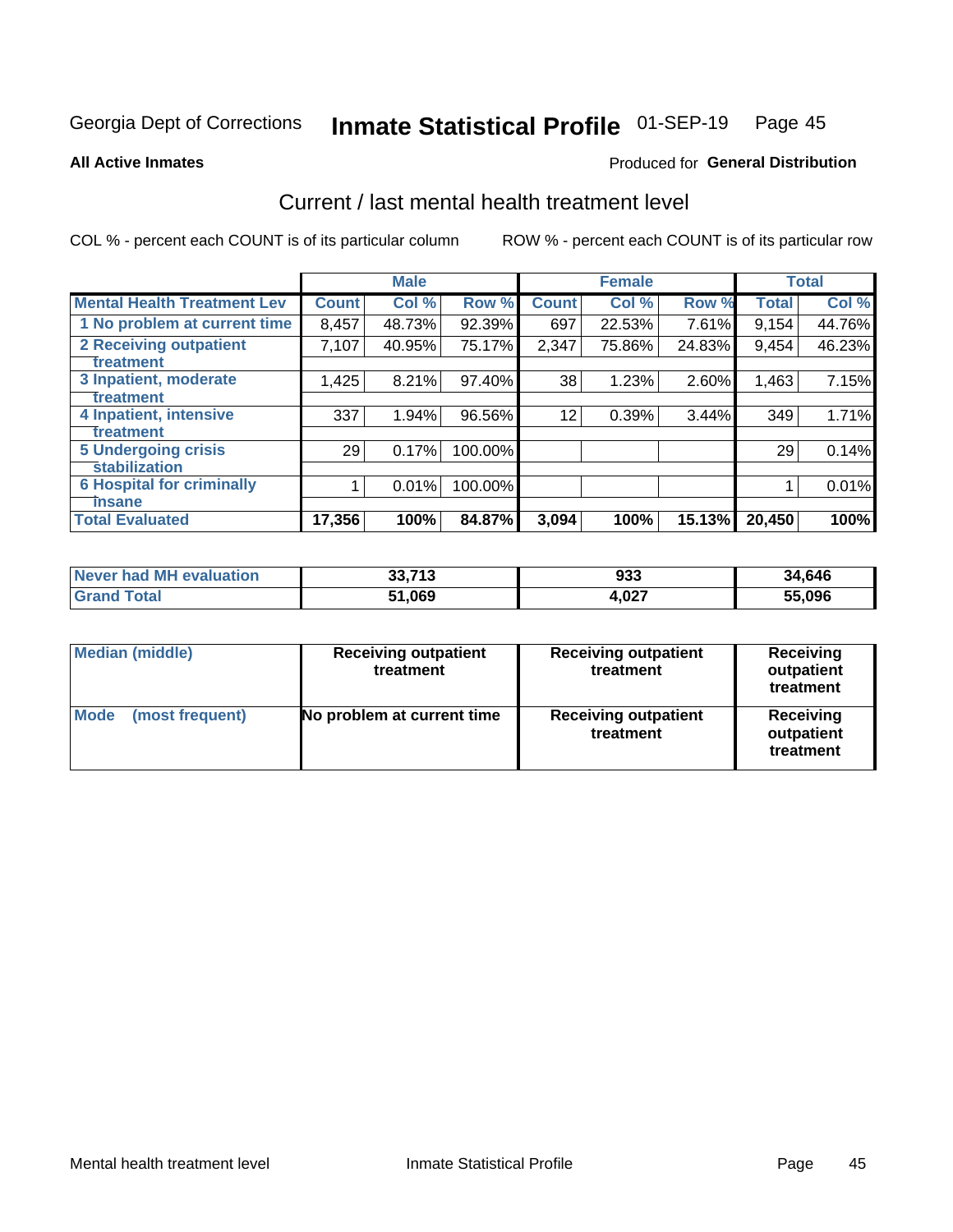## **All Active Inmates**

## Produced for General Distribution

## PULHESDWIT medical scale - 'P' overall condition ('P'hysical)

COL % - percent each COUNT is of its particular column

|                                    |              | <b>Male</b> |         |              | <b>Female</b> |        |              | <b>Total</b> |
|------------------------------------|--------------|-------------|---------|--------------|---------------|--------|--------------|--------------|
| 'P' Overall Condition              | <b>Count</b> | Col %       | Row %   | <b>Count</b> | Col %         | Row %  | <b>Total</b> | Col %        |
| 1 No medical illness               | 34,668       | 74.77%      | 93.74%  | 2,314        | 62.76%        | 6.26%  | 36,982       | 73.89%       |
| 2 Well-controlled chronic          | 10,657       | 22.98%      | 89.32%  | 1,274        | 34.55%        | 10.68% | 11,931       | 23.84%       |
| <b>lillness</b>                    |              |             |         |              |               |        |              |              |
| 3 Poorly-controlled chronic        | 965          | 2.08%       | 92.34%  | 80           | 2.17%         | 7.66%  | 1,045        | 2.09%        |
| <b>lillness</b>                    |              |             |         |              |               |        |              |              |
| 4 Significant problems requiring   | 68           | 0.15%       | 80.00%  | 17           | 0.46%         | 20.00% | 85           | 0.17%        |
| special housing                    |              |             |         |              |               |        |              |              |
| 5 Terminal illness, $\lt 6$ months | 7            | 0.02%       | 100.00% |              |               |        | 7            | 0.01%        |
| to live                            |              |             |         |              |               |        |              |              |
| 6 Inmate is pregnant               |              | $0.01\%$    | 33.33%  | 2            | 0.05%         | 66.67% | 3            | 0.01%        |
| <b>Total Reported</b>              | 46,366       | 100%        | 92.63%  | 3,687        | 100%          | 7.37%  | 50,053       | 100.0%       |

| тео | ,703 | 340          | 5.043  |
|-----|------|--------------|--------|
|     | nen  | .027<br>$ -$ | 55.096 |

| Mode | (most frequent) | 1 No medical illness | 1 No medical illness | 1 No medical<br>illness |
|------|-----------------|----------------------|----------------------|-------------------------|
|------|-----------------|----------------------|----------------------|-------------------------|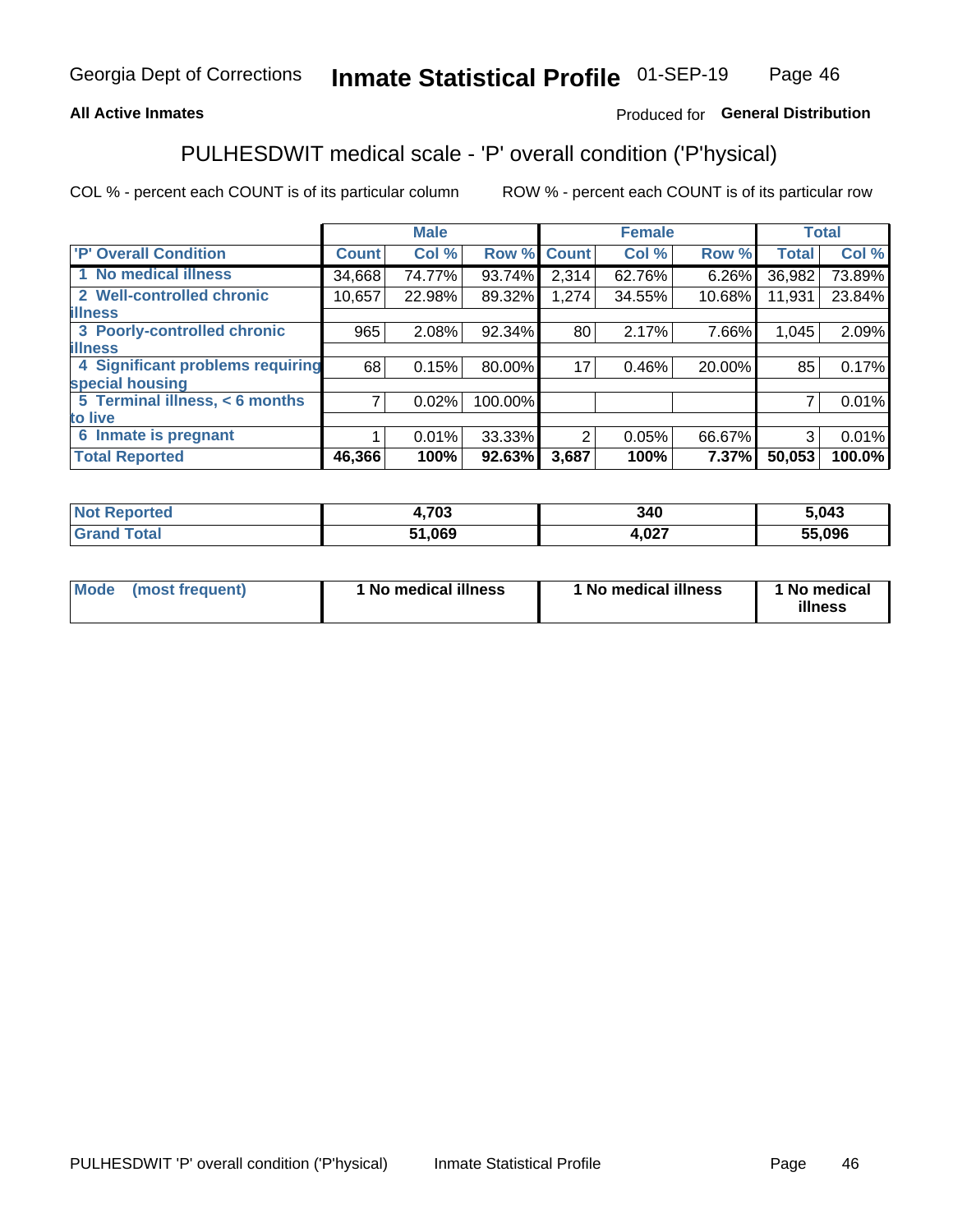### **All Active Inmates**

## Produced for General Distribution

# PULHESDWIT medical scale - 'U' upper body

COL % - percent each COUNT is of its particular column

|                              |              | <b>Male</b> |         |              | <b>Female</b> |       |              | <b>Total</b> |
|------------------------------|--------------|-------------|---------|--------------|---------------|-------|--------------|--------------|
| <b>U' Upper Body</b>         | <b>Count</b> | Col %       | Row %   | <b>Count</b> | Col %         | Row % | <b>Total</b> | Col %        |
| 1 Upper bones, joints,       | 44,165       | 95.68%      | 92.71%  | 3,474        | 94.20%        | 7.29% | 47,639       | 95.57%       |
| muscles all OK               |              |             |         |              |               |       |              |              |
| 2 One or both arms minimally | 1,724        | 3.73%       | 90.07%  | 190          | 5.15%         | 9.93% | 1,914        | 3.84%        |
| limited                      |              |             |         |              |               |       |              |              |
| 3 One or both arms           | 226          | 0.49%       | 91.50%  | 21           | 0.57%         | 8.50% | 247          | 0.50%        |
| <b>moderately limited</b>    |              |             |         |              |               |       |              |              |
| 4 One arm disabled,          | 40           | 0.09%       | 93.02%  | 3            | 0.08%         | 6.98% | 43           | 0.09%        |
| paralyzed, or amputated      |              |             |         |              |               |       |              |              |
| 5 Both arms disabled,        | 4            | 0.01%       | 100.00% |              |               |       | 4            | 0.01%        |
| paralyzed, or amputated      |              |             |         |              |               |       |              |              |
| <b>Total Reported</b>        | 46,159       | 100%        | 92.60%  | 3,688        | 100%          | 7.40% | 49,847       | 100.0%       |

| <b>Not Reported</b> | 4,910  | 339   | 5,249  |
|---------------------|--------|-------|--------|
| <b>Grand Total</b>  | 51,069 | 4,027 | 55,096 |

|  | Mode (most frequent) | 1 Upper bones, joints,<br>muscles all OK | 1 Upper bones, joints,<br>muscles all OK | 1 Upper bones,<br>ljoints, muscles all<br>ΟK |
|--|----------------------|------------------------------------------|------------------------------------------|----------------------------------------------|
|--|----------------------|------------------------------------------|------------------------------------------|----------------------------------------------|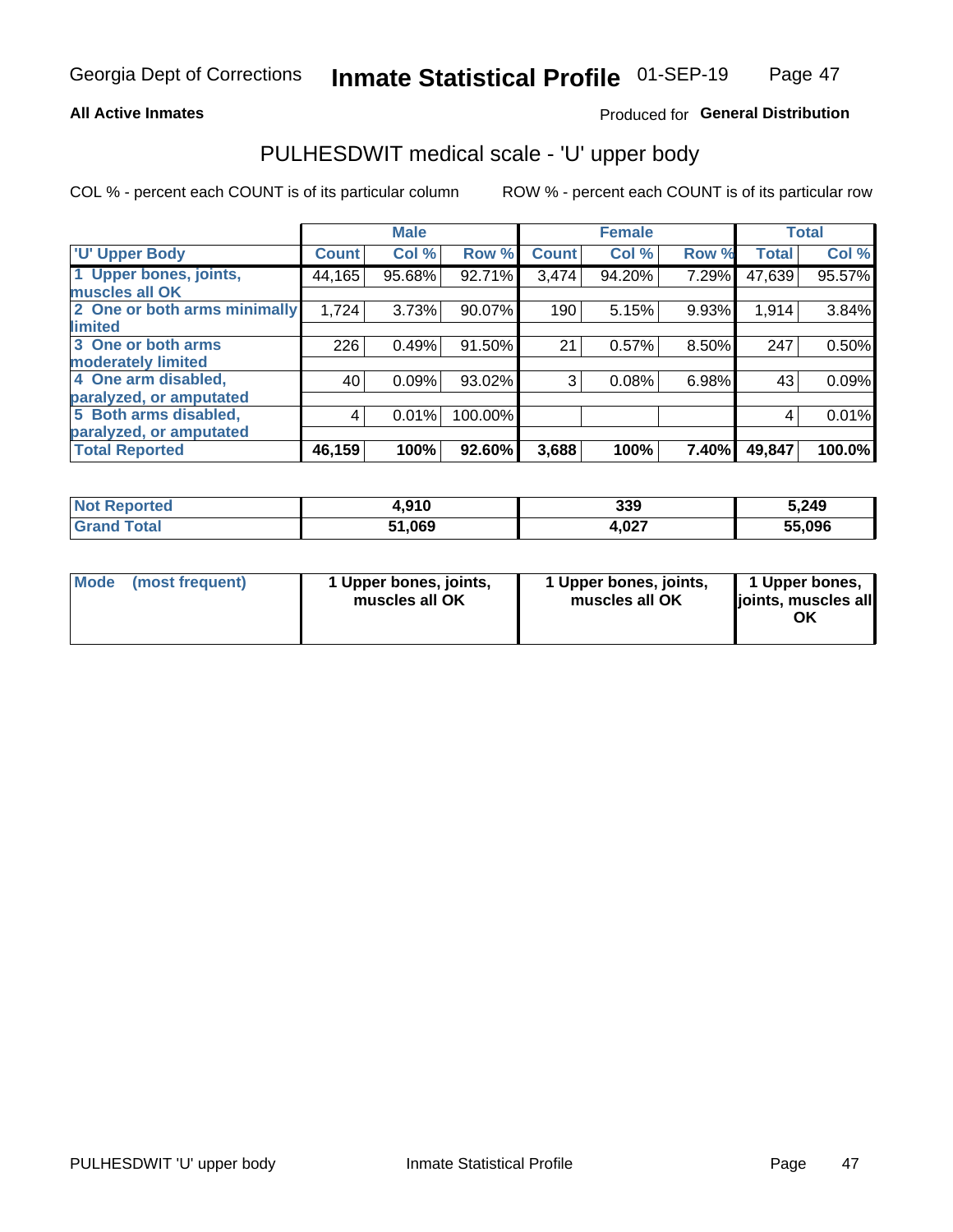### **All Active Inmates**

## Produced for General Distribution

## PULHESDWIT medical scale - 'L' lower body

COL % - percent each COUNT is of its particular column

|                                |                 | <b>Male</b> |         |              | <b>Female</b> |       |              | <b>Total</b> |
|--------------------------------|-----------------|-------------|---------|--------------|---------------|-------|--------------|--------------|
| 'L' Lower Body                 | <b>Count</b>    | Col %       | Row %   | <b>Count</b> | Col %         | Row % | <b>Total</b> | Col %        |
| 1 Lower bones, joints,         | 41,724          | 90.40%      | 92.73%  | 3,272        | 88.79%        | 7.27% | 44,996       | 90.28%       |
| muscles all OK                 |                 |             |         |              |               |       |              |              |
| 2 One or both legs minimally   | 3,694           | 8.00%       | 91.07%  | 362          | 9.82%         | 8.93% | 4,056        | 8.14%        |
| limited                        |                 |             |         |              |               |       |              |              |
| 3 One or both legs             | 594             | 1.29%       | 93.40%  | 42           | 1.14%         | 6.60% | 636          | 1.28%        |
| moderately limited             |                 |             |         |              |               |       |              |              |
| 4 One leg disabled, paralyzed, | 125             | 0.27%       | 93.28%  | 9            | 0.24%         | 6.72% | 134          | 0.27%        |
| or amputated                   |                 |             |         |              |               |       |              |              |
| 5 Both legs disabled,          | 20 <sub>1</sub> | 0.04%       | 100.00% |              |               |       | 20           | 0.04%        |
| paralyzed, or amputated        |                 |             |         |              |               |       |              |              |
| <b>Total Reported</b>          | 46,157          | 100%        | 92.61%  | 3,685        | 100%          | 7.39% | 49,842       | 100.0%       |

| <b>Not Reported</b>   | 012<br>4.J I L | 342   | 5,254  |
|-----------------------|----------------|-------|--------|
| <b>Total</b><br>Grand | 51,069         | 4,027 | 55.096 |

| Mode | (most frequent) | 1 Lower bones, joints,<br>muscles all OK | 1 Lower bones, joints,<br>muscles all OK | 1 Lower bones,<br>joints, muscles all<br>ΟK |
|------|-----------------|------------------------------------------|------------------------------------------|---------------------------------------------|
|------|-----------------|------------------------------------------|------------------------------------------|---------------------------------------------|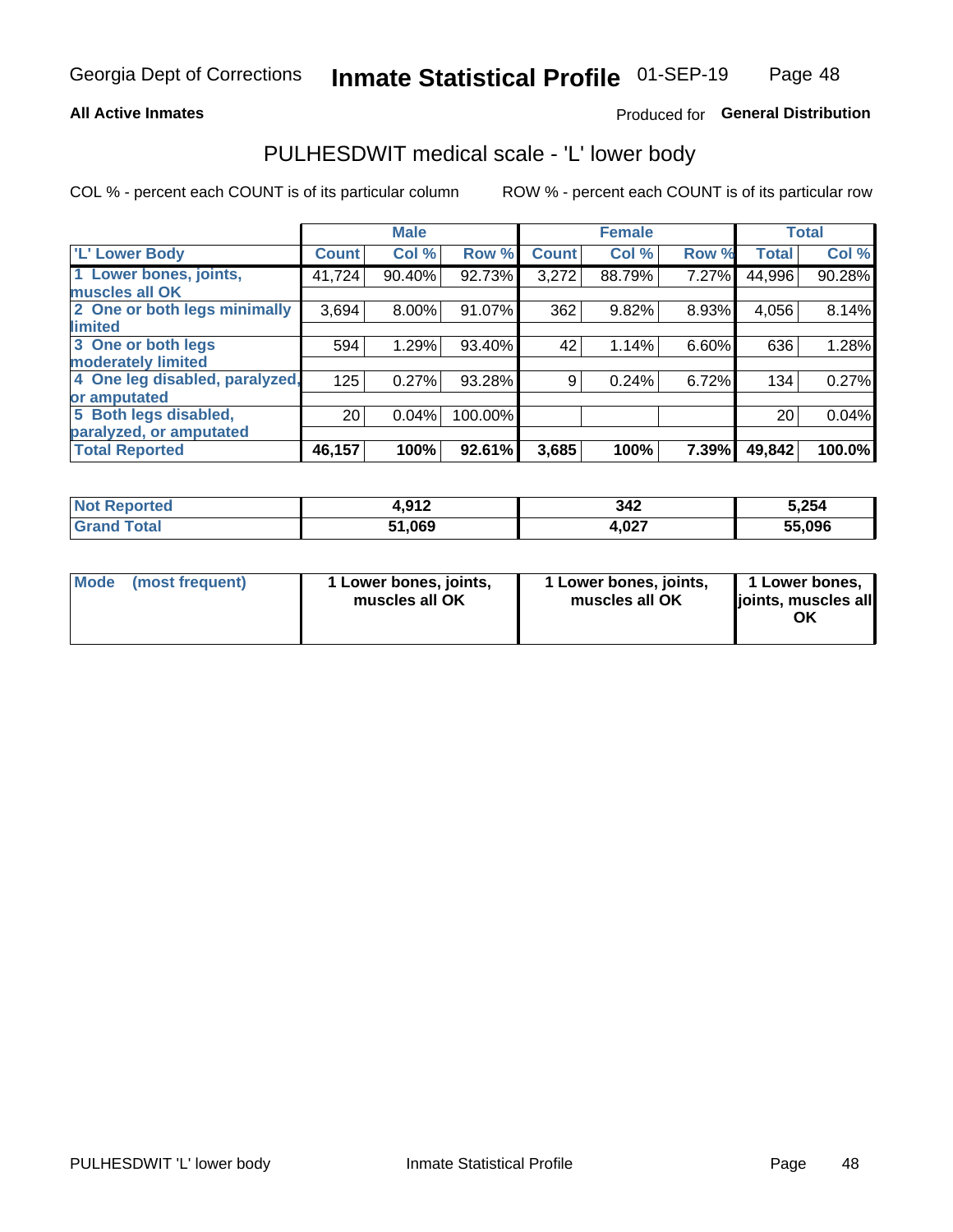### **All Active Inmates**

## **Produced for General Distribution**

## PULHESDWIT medical scale - 'H' hearing

COL % - percent each COUNT is of its particular column

|                                |              | <b>Male</b> |                    |       | <b>Female</b> |        | <b>Total</b> |        |
|--------------------------------|--------------|-------------|--------------------|-------|---------------|--------|--------------|--------|
| <b>H' Hearing</b>              | <b>Count</b> | Col %       | <b>Row % Count</b> |       | Col %         | Row %  | <b>Total</b> | Col %  |
| 1 Normal hearing both ears     | 45,487       | 98.63%      | 92.61%             | 3,628 | 98.45%        | 7.39%  | 49,115       | 98.61% |
| 2 Some loss in one ear with    | 484          | 1.05%       | 91.15%             | 47    | 1.28%         | 8.85%  | 531          | 1.07%  |
| other OK, or mild loss in both |              |             |                    |       |               |        |              |        |
| 3 Total loss in one ear with   | 101          | 0.22%       | 97.12%             | 3     | 0.08%         | 2.88%  | 104          | 0.21%  |
| mild loss in other             |              |             |                    |       |               |        |              |        |
| 4 Severe loss in both ears     | 32           | 0.07%       | 86.49%             | 5     | 0.14%         | 13.51% | 37           | 0.07%  |
| 5 Total loss in both ears,     | 16           | 0.03%       | 88.89%             | 2     | 0.05%         | 11.11% | 18           | 0.04%  |
| requiring special housing      |              |             |                    |       |               |        |              |        |
| <b>Total Reported</b>          | 46,120       | 100%        | 92.60%             | 3,685 | 100%          | 7.40%  | 49,805       | 100%   |

| <b>Not Renc</b><br><b>ported</b> | 1,949  | 342         | 5,291  |
|----------------------------------|--------|-------------|--------|
| Total                            | 51.069 | റാ<br>+,v∠7 | 55,096 |

| Mode (most frequent) | 1 Normal hearing both ears 11 Normal hearing both ears 1 Normal hearing | both ears |
|----------------------|-------------------------------------------------------------------------|-----------|
|                      |                                                                         |           |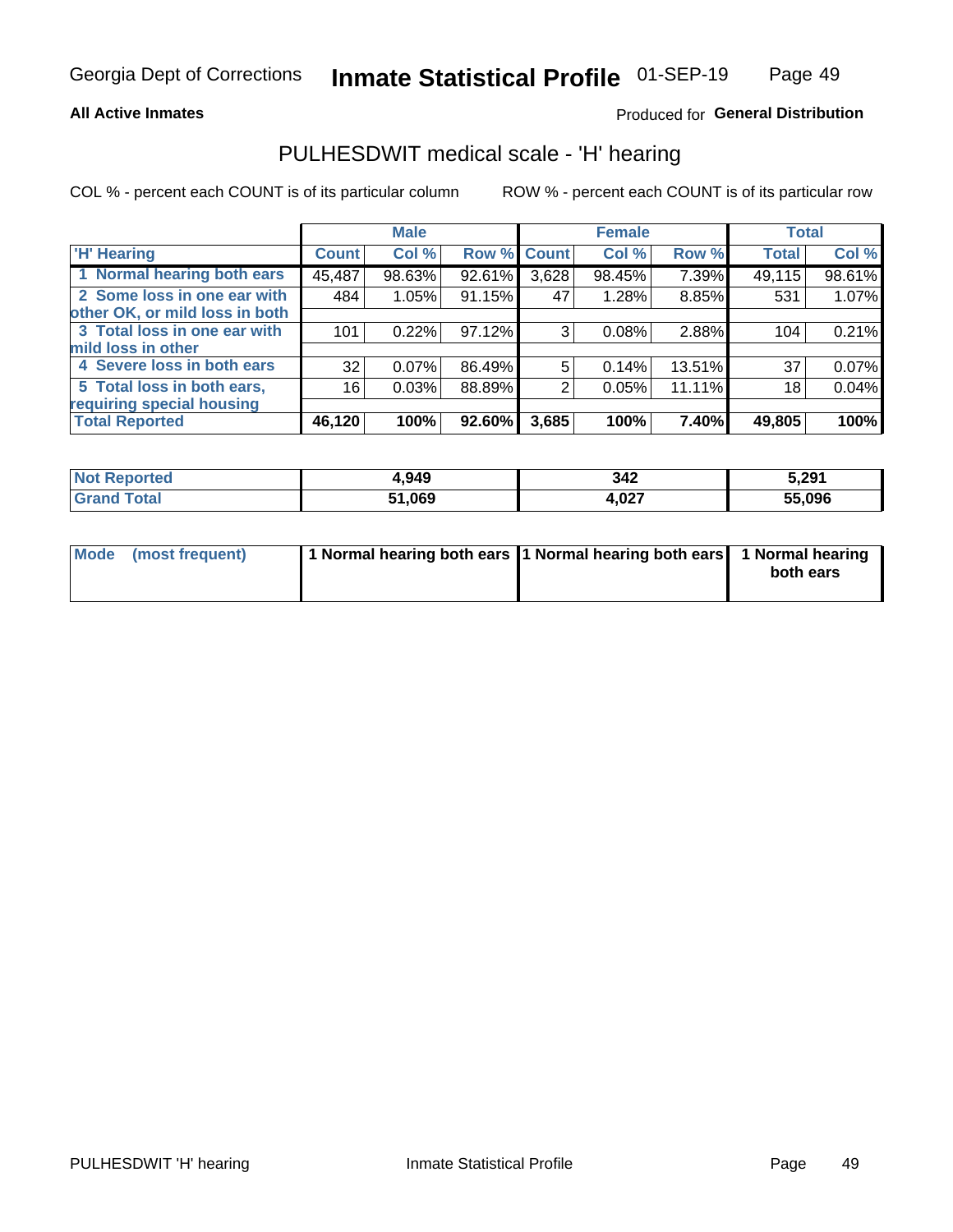## **All Active Inmates**

## Produced for General Distribution

## PULHESDWIT medical scale - 'E' vision

COL % - percent each COUNT is of its particular column

|                                 |                 | <b>Male</b> |        |              | <b>Female</b> |        |              | <b>Total</b> |
|---------------------------------|-----------------|-------------|--------|--------------|---------------|--------|--------------|--------------|
| <b>E' Vision</b>                | <b>Count</b>    | Col %       | Row %  | <b>Count</b> | Col %         | Row %  | <b>Total</b> | Col %        |
| 1 Correctable to 20/40 in both  | 35,817          | 78.34%      | 94.99% | .889         | 51.77%        | 5.01%  | 37,706       | 76.37%       |
| eyes                            |                 |             |        |              |               |        |              |              |
| 2 Correctable to 20/70 in one   | 8,885           | 19.43%      | 85.06% | 1,560        | 42.75%        | 14.94% | 10,445       | 21.16%       |
| eye, may be blind in other      |                 |             |        |              |               |        |              |              |
| 3 Correctable to 20/200 in one  | 831             | 1.82%       | 83.43% | 165          | 4.52%         | 16.57% | 996          | 2.02%        |
| eye, may be blind in other      |                 |             |        |              |               |        |              |              |
| 4 One eye not correctable to    | 168             | 0.37%       | 83.58% | 33           | 0.90%         | 16.42% | 201          | 0.41%        |
| 20/200, other may be blind      |                 |             |        |              |               |        |              |              |
| 5 Blind in both eyes, requiring | 20 <sub>1</sub> | 0.04%       | 90.91% | 2            | 0.05%         | 9.09%  | 22           | 0.04%        |
| special housing                 |                 |             |        |              |               |        |              |              |
| <b>Total Reported</b>           | 45,721          | 100%        | 92.61% | 3,649        | 100%          | 7.39%  | 49,370       | 100%         |

| <b>Not Reported</b> | 5,348  | 378   | 5,726  |
|---------------------|--------|-------|--------|
| <b>Total</b>        | 51,069 | 4,027 | 55,096 |

| Mode (most frequent) | 1 Correctable to 20/40 in both<br>eves | 1 Correctable to 20/40 in   1 Correctable to  <br>both eves | 20/40 in both eyes |
|----------------------|----------------------------------------|-------------------------------------------------------------|--------------------|
|                      |                                        |                                                             |                    |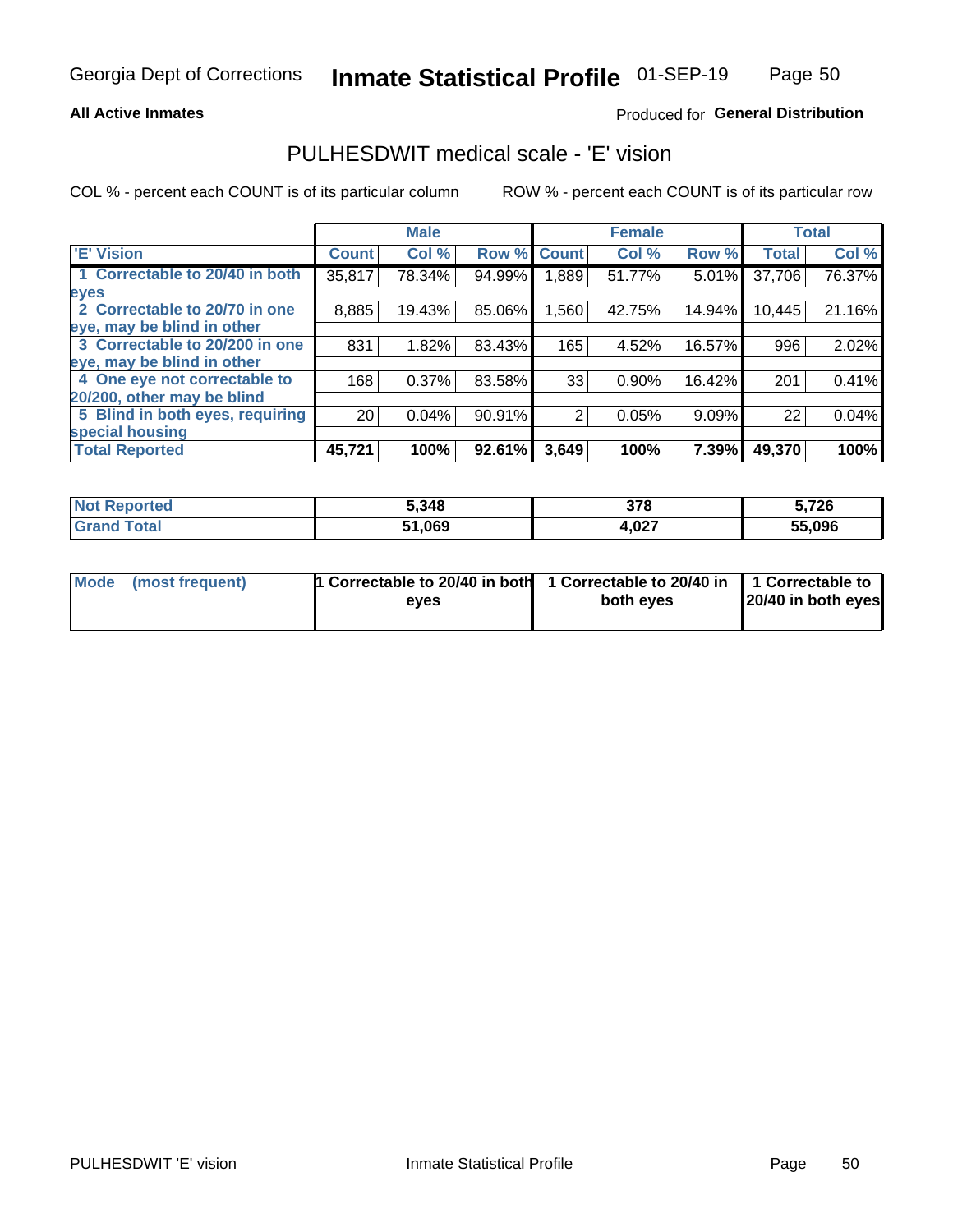## **All Active Inmates**

## Produced for General Distribution

## PULHESDWIT medical scale - 'S' pSychiatric

COL % - percent each COUNT is of its particular column

|                                        |              | <b>Male</b> |         |              | <b>Female</b> |        |              | <b>Total</b> |
|----------------------------------------|--------------|-------------|---------|--------------|---------------|--------|--------------|--------------|
| 'S' pSychiatric                        | <b>Count</b> | Col %       | Row %   | <b>Count</b> | Col %         | Row %  | <b>Total</b> | Col %        |
| 1 No impairment or disorders           | 40,948       | 89.19%      | 96.88%  | 1,317        | 38.35%        | 3.12%  | 42,265       | 85.65%       |
| 2 Stable, or in remission, or          | 3,947        | $8.60\%$    | 65.32%  | 2,096        | 61.04%        | 34.68% | 6,043        | 12.25%       |
| mild impairment or retardation         |              |             |         |              |               |        |              |              |
| 3 Requires moderate inpatient          | 821          | 1.79%       | 98.21%  | 15           | 0.44%         | 1.79%  | 836          | 1.69%        |
| treatment                              |              |             |         |              |               |        |              |              |
| 4 Requires intensive inpatient         | 191          | 0.42%       | 96.95%  | 6            | 0.17%         | 3.05%  | 197          | 0.40%        |
| treatment                              |              |             |         |              |               |        |              |              |
| <b>5 Requires Crisis Stabilization</b> | 6            | 0.01%       | 100.00% |              |               |        | 6            | 0.01%        |
| Unit (CSU) inpatient care              |              |             |         |              |               |        |              |              |
| <b>Total Reported</b>                  | 45,913       | 100%        | 93.04%  | 3,434        | 100%          | 6.96%  | 49,347       | 100%         |

| <b>Not Reported</b> | 5,156  | 593   | 5,749  |
|---------------------|--------|-------|--------|
| Total<br>' Grand    | 51,069 | 4,027 | 55,096 |

| Mode (most frequent) | <b>t No impairment or disorders 2 Stable, or in remission, 1 No impairment or</b> |                       |           |
|----------------------|-----------------------------------------------------------------------------------|-----------------------|-----------|
|                      |                                                                                   | or mild impairment or | disorders |
|                      |                                                                                   | retardation           |           |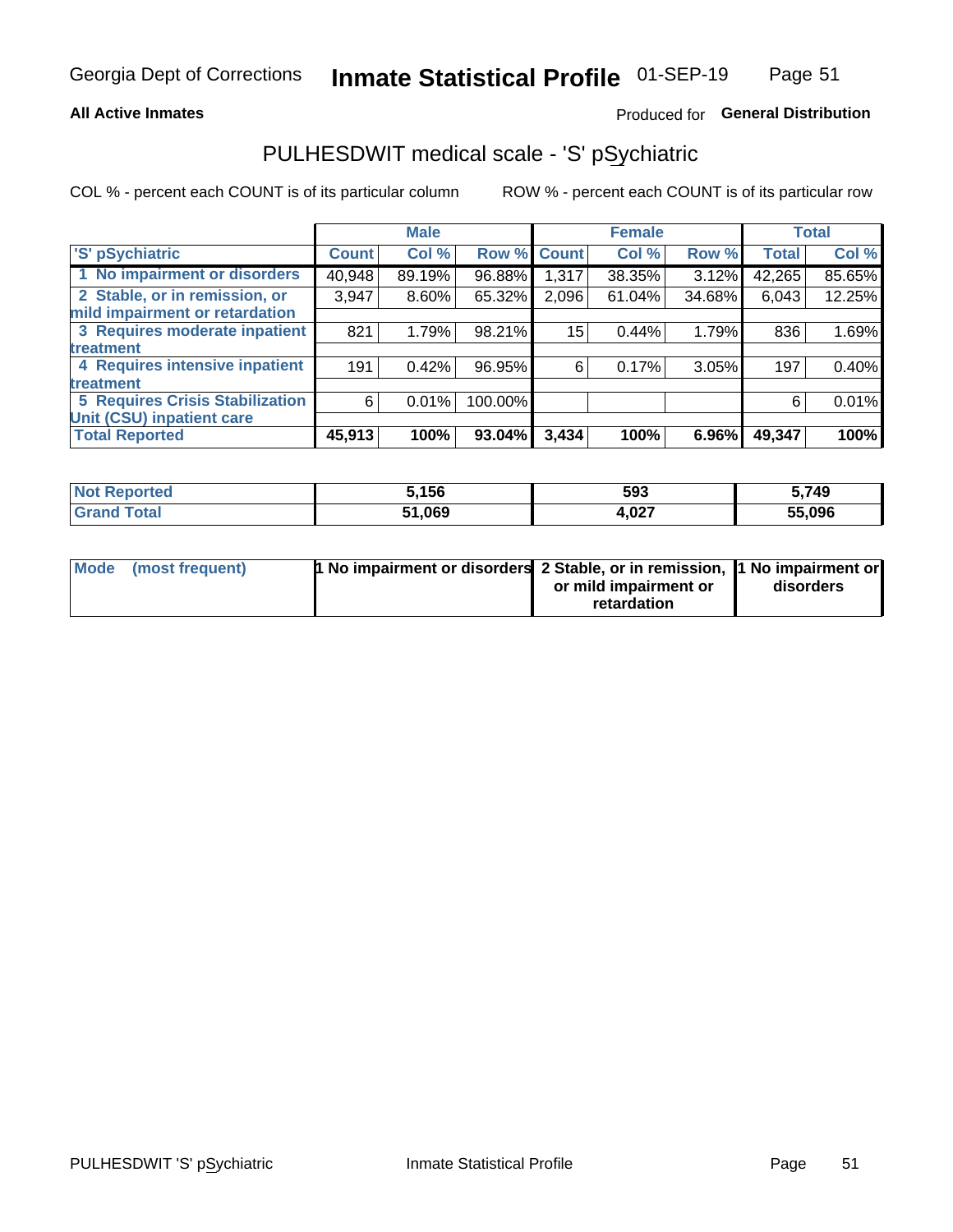## **All Active Inmates**

## Produced for General Distribution

## PULHESDWIT medical scale - 'D' dental

COL % - percent each COUNT is of its particular column

|                                 |              | <b>Male</b> |        |              | <b>Female</b> |          |              | <b>Total</b> |
|---------------------------------|--------------|-------------|--------|--------------|---------------|----------|--------------|--------------|
| <b>D'</b> Dental                | <b>Count</b> | Col %       | Row %  | <b>Count</b> | Col %         | Row %    | <b>Total</b> | Col %        |
| 1 Minimal routine dental health | 25,731       | 59.24%      | 91.19% | 2,487        | 71.26%        | $8.81\%$ | 28,218       | 60.13%       |
| <b>needs</b>                    |              |             |        |              |               |          |              |              |
| 2 Moderate cavities and/or gum  | 15,204       | 35.00%      | 95.80% | 666          | 19.08%        | 4.20%    | 15,870       | 33.82%       |
| disease                         |              |             |        |              |               |          |              |              |
| 3 Extensive gum disease         | 2,463        | 5.67%       | 88.03% | 335          | 9.60%         | 11.97%   | 2,798        | 5.96%        |
| and/or widespread decay         |              |             |        |              |               |          |              |              |
| 4 Urgent need for dental        | 37           | 0.09%       | 94.87% |              | $0.06\%$      | $5.13\%$ | 39           | 0.08%        |
| <b>services</b>                 |              |             |        |              |               |          |              |              |
| <b>Total Reported</b>           | 43,435       | 100%        | 92.56% | 3,490        | 100%          | 7.44%    | 46,925       | 100%         |

| <b>Not Reported</b> | 7,634 | -07<br>ວວາ   | 474<br>----- |
|---------------------|-------|--------------|--------------|
| <b>Total</b>        | 1,069 | רמה<br>4.UZ. | 55,096       |

| <b>Mode</b> | (most frequent) | <b>Minimal routine dental</b><br>health needs | 1 Minimal routine dental   1 Minimal routine  <br>health needs | dental health<br>needs |
|-------------|-----------------|-----------------------------------------------|----------------------------------------------------------------|------------------------|
|-------------|-----------------|-----------------------------------------------|----------------------------------------------------------------|------------------------|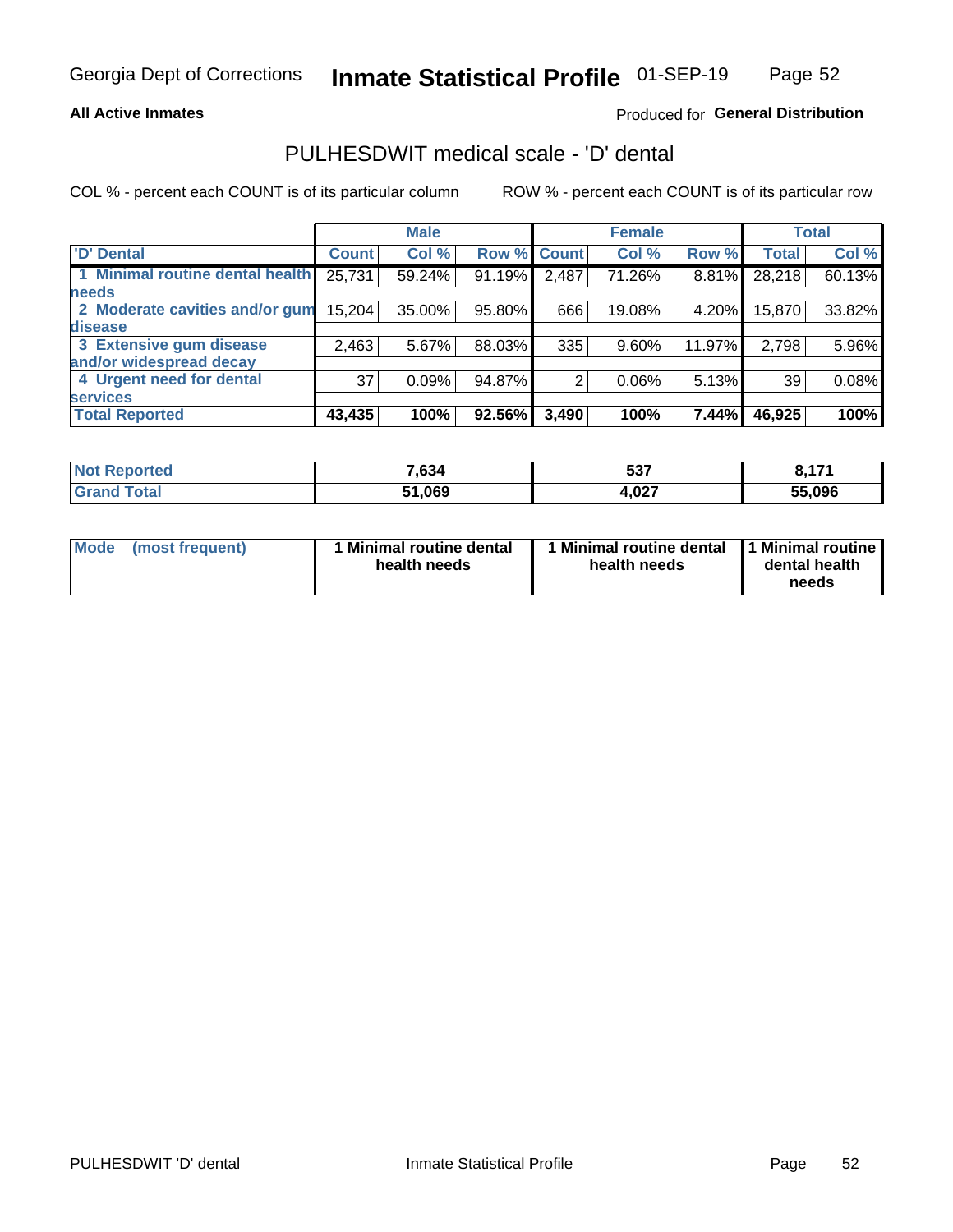## **All Active Inmates**

## Produced for General Distribution

## PULHESDWIT medical scale - 'W' work ability

COL % - percent each COUNT is of its particular column

|                                 |              | <b>Male</b> |        |              | <b>Female</b> |        |              | <b>Total</b> |
|---------------------------------|--------------|-------------|--------|--------------|---------------|--------|--------------|--------------|
| 'W' work ability                | <b>Count</b> | Col %       | Row %  | <b>Count</b> | Col %         | Row %  | <b>Total</b> | Col %        |
| 1 Unrestricted work or activity | 39,258       | 85.08%      | 93.26% | 2,836        | 76.98%        | 6.74%  | 42,094       | 84.48%       |
| 2 Minor restrictions on type of | 5,485        | 11.89%      | 88.08% | 742          | 20.14%        | 11.92% | 6,227        | 12.50%       |
| <b>work</b>                     |              |             |        |              |               |        |              |              |
| 3 Moderate restrictions on type | 958          | 2.08%       | 92.92% | 73           | 1.98%         | 7.08%  | 1,031        | 2.07%        |
| lof work                        |              |             |        |              |               |        |              |              |
| 4 Major restrictions on type of | 313          | 0.68%       | 92.60% | 25           | 0.68%         | 7.40%  | 338          | 0.68%        |
| <b>work</b>                     |              |             |        |              |               |        |              |              |
| 5 Cannot work under any         | 128          | 0.28%       | 94.12% | 8            | 0.22%         | 5.88%  | 136          | 0.27%        |
| <b>circumstances</b>            |              |             |        |              |               |        |              |              |
| <b>Total Reported</b>           | 46,142       | 100%        | 92.61% | 3,684        | 100%          | 7.39%  | 49,826       | 100%         |

| <b>Not Reported</b> | 4,927  | 343   | 5,270  |
|---------------------|--------|-------|--------|
| Total<br>Grand      | 51,069 | 4,027 | 55,096 |

| <b>Mode</b>     | 1 Unrestricted work or | 1 Unrestricted work or | 1 Unrestricted   |
|-----------------|------------------------|------------------------|------------------|
| (most frequent) | activity               | activity               | work or activity |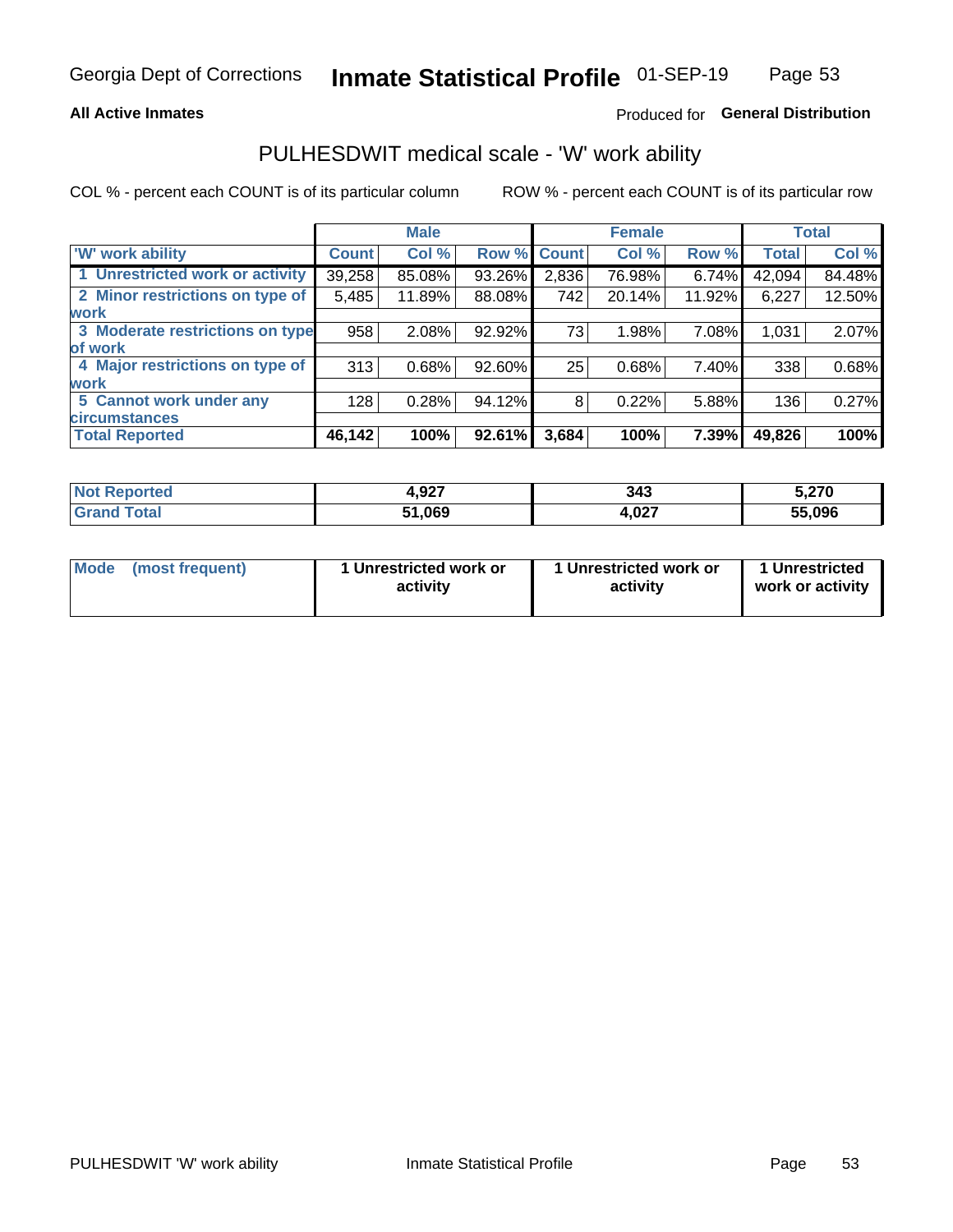### **All Active Inmates**

### Produced for General Distribution

## PULHESDWIT medical scale - 'I' impairment

COL % - percent each COUNT is of its particular column ROW % - percent each COUNT is of its particular row

**Female Male Total** 'l' Impairment **Count** Col % Row % **Count** Col % Row % **Total** Col % 1 No impairments or 99.10% 45,701 99.07% 92.57% 3.667 99.51% 7.43% 49,368 disabilities 2 Wheelchair-bound but  $257$ 0.56% 96.62%  $\overline{9}$  $0.24%$ 3.38% 266 0.53% otherwise OK **3 Needs low-level Assisted**  $49$  $0.11%$ 92.45%  $\overline{4}$  $0.11%$ 7.55% 53  $0.11%$ Living (level I) 4 Needs moderate Assisted  $\overline{23}$  $0.05%$ 100.00%  $\overline{23}$ 0.05% Living (level II) **5 Needs maximal Assisted**  $\overline{5}$  $100$ 0.22% 95.24%  $0.14%$ 4.76% 105 0.21% Living (level III) **Total Reported** 46,130 100% 92.60%  $3,685$ 100% 7.40% 49,815 100%

| <b>Reported</b><br><b>NOT</b> | 4,939  | 342   | 5,281  |
|-------------------------------|--------|-------|--------|
|                               | 51,069 | 1,027 | 55.096 |

| Mode | (most frequent) | 1 No impairments or<br>disabilities | 1 No impairments or<br>disabilities | 1 No impairments<br>or disabilities |
|------|-----------------|-------------------------------------|-------------------------------------|-------------------------------------|
|------|-----------------|-------------------------------------|-------------------------------------|-------------------------------------|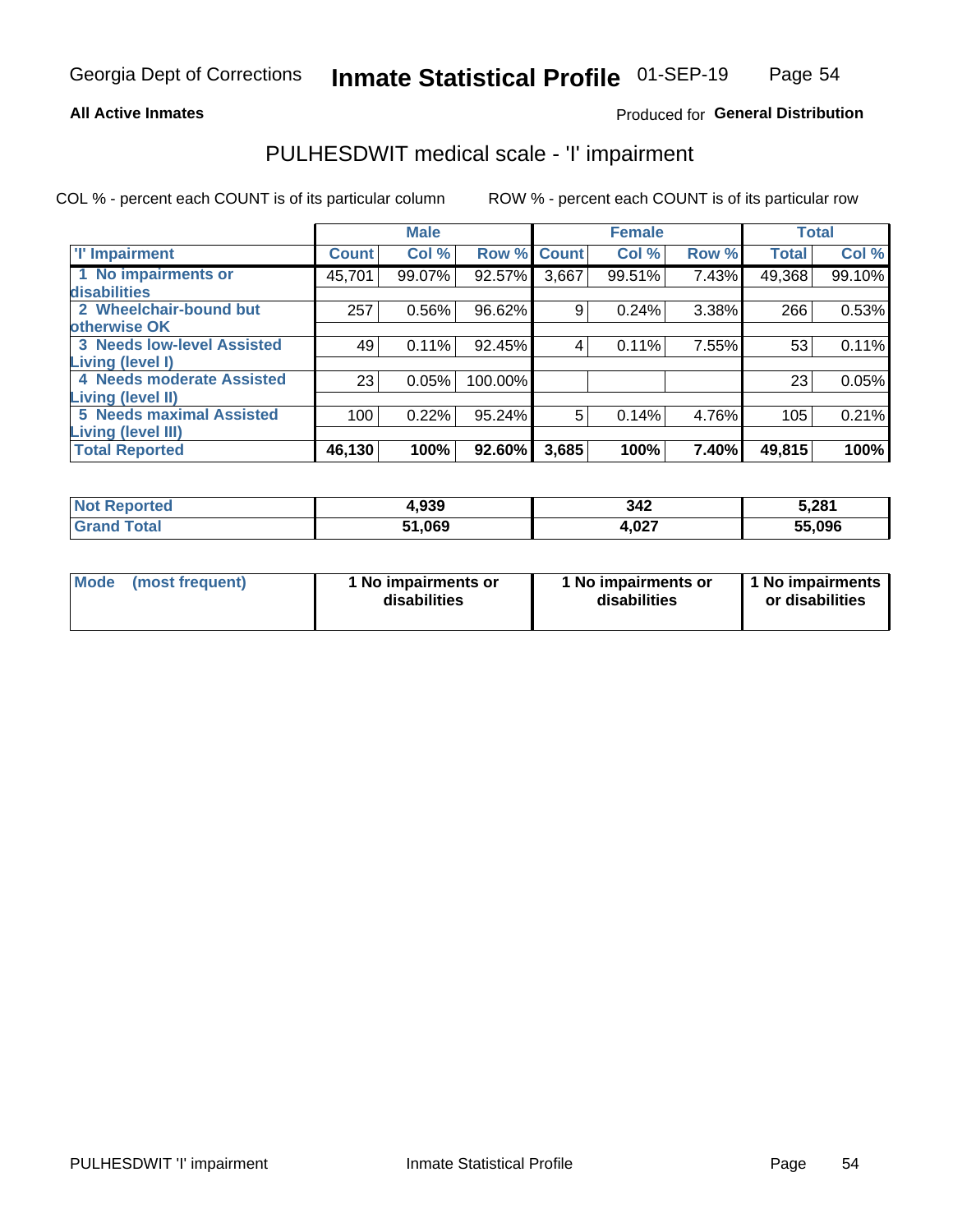## **All Active Inmates**

## Produced fo General Distribution

## PULHESDWIT medical scale - 'T' transportability

COL % - percent each COUNT is of its particular column

|                              |              | <b>Male</b> |         |              | <b>Female</b> |       |              | <b>Total</b> |
|------------------------------|--------------|-------------|---------|--------------|---------------|-------|--------------|--------------|
| <b>T' Transportability</b>   | <b>Count</b> | Col %       | Row %   | <b>Count</b> | Col %         | Row % | <b>Total</b> | Col %        |
| 1 Can be transported in any  | 45,938       | 99.22%      | 92.61%  | 3,665        | 99.62%        | 7.39% | 49,603       | 99.25%       |
| ordinary approved vehicle    |              |             |         |              |               |       |              |              |
| 2 Wheelchair-bound, not      | 69           | 0.15%       | 97.18%  | 2            | 0.05%         | 2.82% | 71           | 0.14%        |
| needing special vehicle      |              |             |         |              |               |       |              |              |
| 3 Wheelchair-bound, requires | 12           | 0.03%       | 100.00% |              |               |       | 12           | 0.02%        |
| special vehicle              |              |             |         |              |               |       |              |              |
| 4 Needs specially-equipped   | 6            | 0.01%       | 100.00% |              |               |       | 6            | 0.01%        |
| medical vehicle              |              |             |         |              |               |       |              |              |
| <b>5 Requires ambulance</b>  | 275          | 0.59%       | 95.82%  | 12           | 0.33%         | 4.18% | 287          | 0.57%        |
| transport                    |              |             |         |              |               |       |              |              |
| <b>Total Reported</b>        | 46,300       | 100%        | 92.64%  | 3,679        | 100%          | 7.36% | 49,979       | 100%         |

| <b>:ported</b> | ,769   | 348   | <b>E</b> 447<br>- -<br>, , , , |
|----------------|--------|-------|--------------------------------|
| <b>otal</b>    | 51,069 | 1,027 | 55,096                         |

|  | Mode (most frequent) | 1 Can be transported in any 1 Can be transported in any<br>ordinary approved vehicle   ordinary approved vehicle   transported in any |  | 1 Can be<br>  ordinary approved  <br>vehicle |
|--|----------------------|---------------------------------------------------------------------------------------------------------------------------------------|--|----------------------------------------------|
|--|----------------------|---------------------------------------------------------------------------------------------------------------------------------------|--|----------------------------------------------|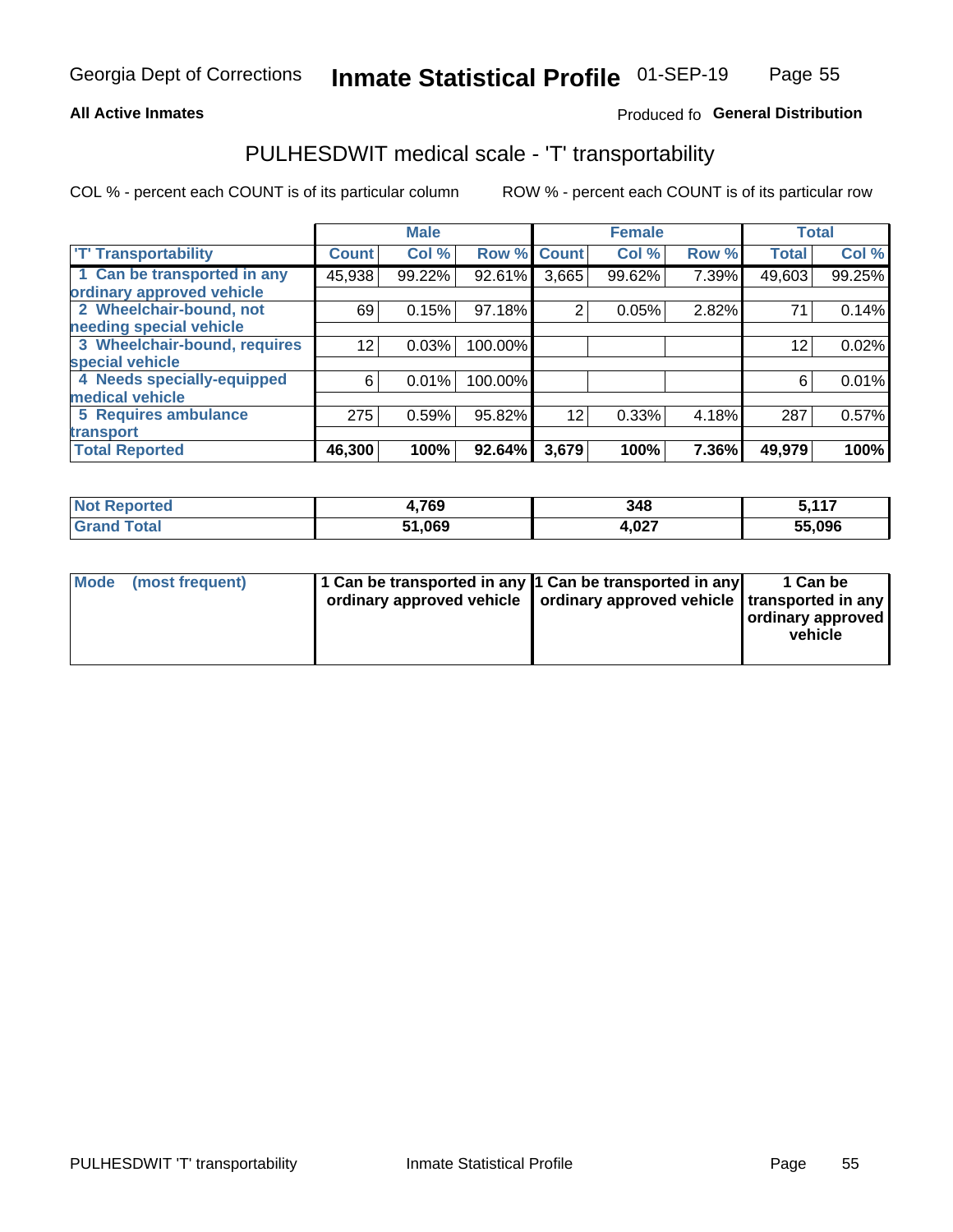#### Inmate Statistical Profile 01-SEP-19 Page 56

**All Active Inmates** 

### **Produced for General Distribution**

## Number of prior Georgia incarcerations

COL % - percent each COUNT is of its particular column

|                                       |              | <b>Male</b> |                    |       | <b>Female</b> |          |        | <b>Total</b> |
|---------------------------------------|--------------|-------------|--------------------|-------|---------------|----------|--------|--------------|
| <b>Num of Prior GA Incarcerations</b> | <b>Count</b> | Col %       | <b>Row % Count</b> |       | Col %         | Row %    | Total  | Col %        |
| $\bf{0}$                              | 28,218       | 55.25%      | 90.70%             | 2,894 | 71.86%        | $9.30\%$ | 31,112 | 56.47%       |
|                                       | 9,493        | 18.59%      | 94.17%             | 588   | 14.60%        | 5.83%    | 10,081 | 18.30%       |
|                                       | 5,504        | 10.78%      | 95.01%             | 289   | 7.18%         | 4.99%    | 5,793  | 10.51%       |
| 3                                     | 3,263        | 6.39%       | 96.88%             | 105   | 2.61%         | 3.12%    | 3,368  | 6.11%        |
| 4                                     | 1,883        | 3.69%       | 97.11%             | 56    | 1.39%         | 2.89%    | 1,939  | 3.52%        |
| 5                                     | 1,112        | 2.18%       | 96.28%             | 43'   | 1.07%         | 3.72%    | 1,155  | 2.10%        |
| <b>More Than 5</b>                    | 1,596        | 3.13%       | 96.84%             | 52    | 1.29%         | 3.16%    | 1,648  | 2.99%        |
| <b>Total Reported</b>                 | 51,069       | 100%        | 92.69%             | 4,027 | 100%          | 7.31%    | 55,096 | 100%         |

| <b>Not Reported</b> |        |       |        |
|---------------------|--------|-------|--------|
| Total               | 51,069 | 4,027 | 55,096 |

| Mean (average)         | .08 | 1.04 |
|------------------------|-----|------|
| <b>Median (middle)</b> |     |      |
| Mode (most frequent)   |     |      |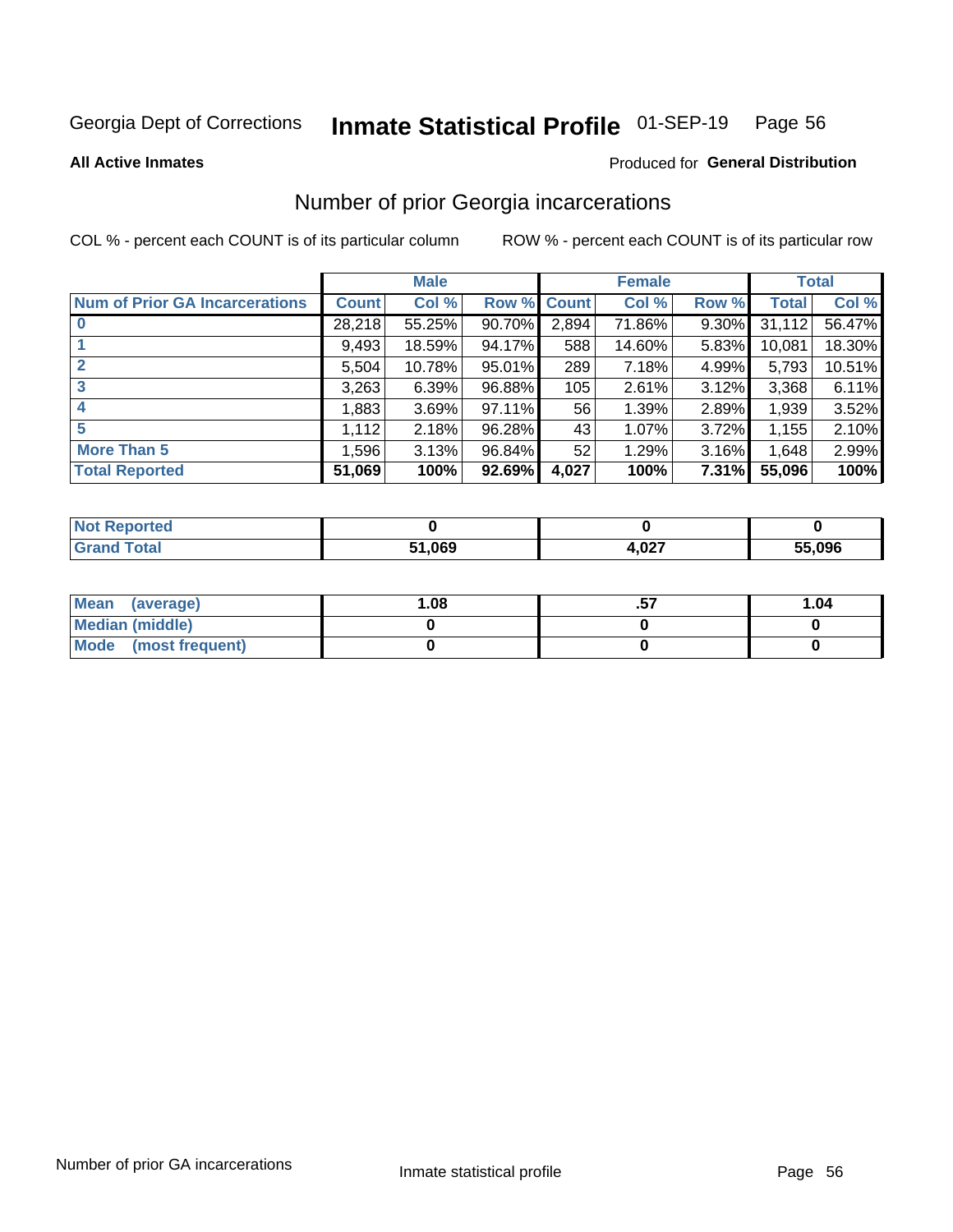#### Inmate Statistical Profile 01-SEP-19 Page 57

**All Active Inmates** 

### Produced for General Distribution

## Prison sentence in years

COL % - percent each COUNT is of its particular column

ROW % - percent each COUNT is of its particular row

|                                 |              | <b>Male</b> |        |              | <b>Female</b> |        |              | <b>Total</b> |
|---------------------------------|--------------|-------------|--------|--------------|---------------|--------|--------------|--------------|
| <b>Prison Sentence In Years</b> | <b>Count</b> | Col %       | Row %  | <b>Count</b> | Col %         | Row %  | <b>Total</b> | Col %        |
| $0 - 1$                         | 533          | 1.04%       | 90.96% | 53           | 1.32%         | 9.04%  | 586          | 1.06%        |
| $1.1 - 2$                       | 819          | 1.60%       | 89.70% | 94           | 2.33%         | 10.30% | 913          | 1.66%        |
| $2.1 - 3$                       | 1,184        | 2.32%       | 87.06% | 176          | 4.37%         | 12.94% | 1,360        | 2.47%        |
| $3.1 - 4$                       | 983          | 1.92%       | 88.48% | 128          | 3.18%         | 11.52% | 1,111        | 2.02%        |
| $4.1 - 5$                       | 1,914        | 3.75%       | 88.86% | 240          | 5.96%         | 11.14% | 2,154        | 3.91%        |
| $5.1 - 6$                       | 1,110        | 2.17%       | 89.59% | 129          | 3.20%         | 10.41% | 1,239        | 2.25%        |
| $6.1 - 7$                       | 1,071        | 2.10%       | 91.15% | 104          | 2.58%         | 8.85%  | 1,175        | 2.13%        |
| $7.1 - 8$                       | 1,136        | 2.22%       | 91.61% | 104          | 2.58%         | 8.39%  | 1,240        | 2.25%        |
| $8.1 - 9$                       | 1,260        | 2.47%       | 93.20% | 92           | 2.28%         | 6.80%  | 1,352        | 2.45%        |
| $9.1 - 10$                      | 3,547        | 6.95%       | 89.35% | 423          | 10.50%        | 10.65% | 3,970        | 7.21%        |
| $10.1 - 12$                     | 2,249        | 4.40%       | 90.91% | 225          | 5.59%         | 9.09%  | 2,474        | 4.49%        |
| $12.1 - 15$                     | 5,033        | 9.86%       | 92.25% | 423          | 10.50%        | 7.75%  | 5,456        | 9.90%        |
| $15.1 - 20$                     | 9,425        | 18.46%      | 93.09% | 700          | 17.38%        | 6.91%  | 10,125       | 18.38%       |
| 20.1 - Over                     | 11,692       | 22.89%      | 94.34% | 702          | 17.43%        | 5.66%  | 12,394       | 22.50%       |
| <b>Life</b>                     | 7,425        | 14.54%      | 95.20% | 374          | 9.29%         | 4.80%  | 7,799        | 14.16%       |
| <b>Life Without Parole</b>      | 1,538        | 3.01%       | 96.49% | 56           | 1.39%         | 3.51%  | 1,594        | 2.89%        |
| <b>Death</b>                    | 85           | 0.17%       | 98.84% |              | 0.02%         | 1.16%  | 86           | 0.16%        |
| <b>Youthful Offenders</b>       | 65           | 0.13%       | 95.59% | 3            | 0.07%         | 4.41%  | 68           | 0.12%        |
| <b>Total Reported</b>           | 51,069       | 100%        | 92.69% | 4,027        | 100%          | 7.31%  | 55,096       | 100.0%       |

| <b>Not Reported</b> |      |                |        |  |
|---------------------|------|----------------|--------|--|
| Total               | ,069 | $\sim$<br>,vz. | 55,096 |  |

### **Determinate (numeric) sentences only**

| <b>Mos</b> | . A -<br>_______ | $ -$ | ЛC<br>п Е<br>25.4V<br>_____ |
|------------|------------------|------|-----------------------------|
|            |                  |      |                             |

All sentences (including determinate), with life, life without parole, and death sentences figured at 45 years

| Me: | 36.31 | 38.22<br>___ | . <del>.</del><br>36.3. |
|-----|-------|--------------|-------------------------|
|     |       |              |                         |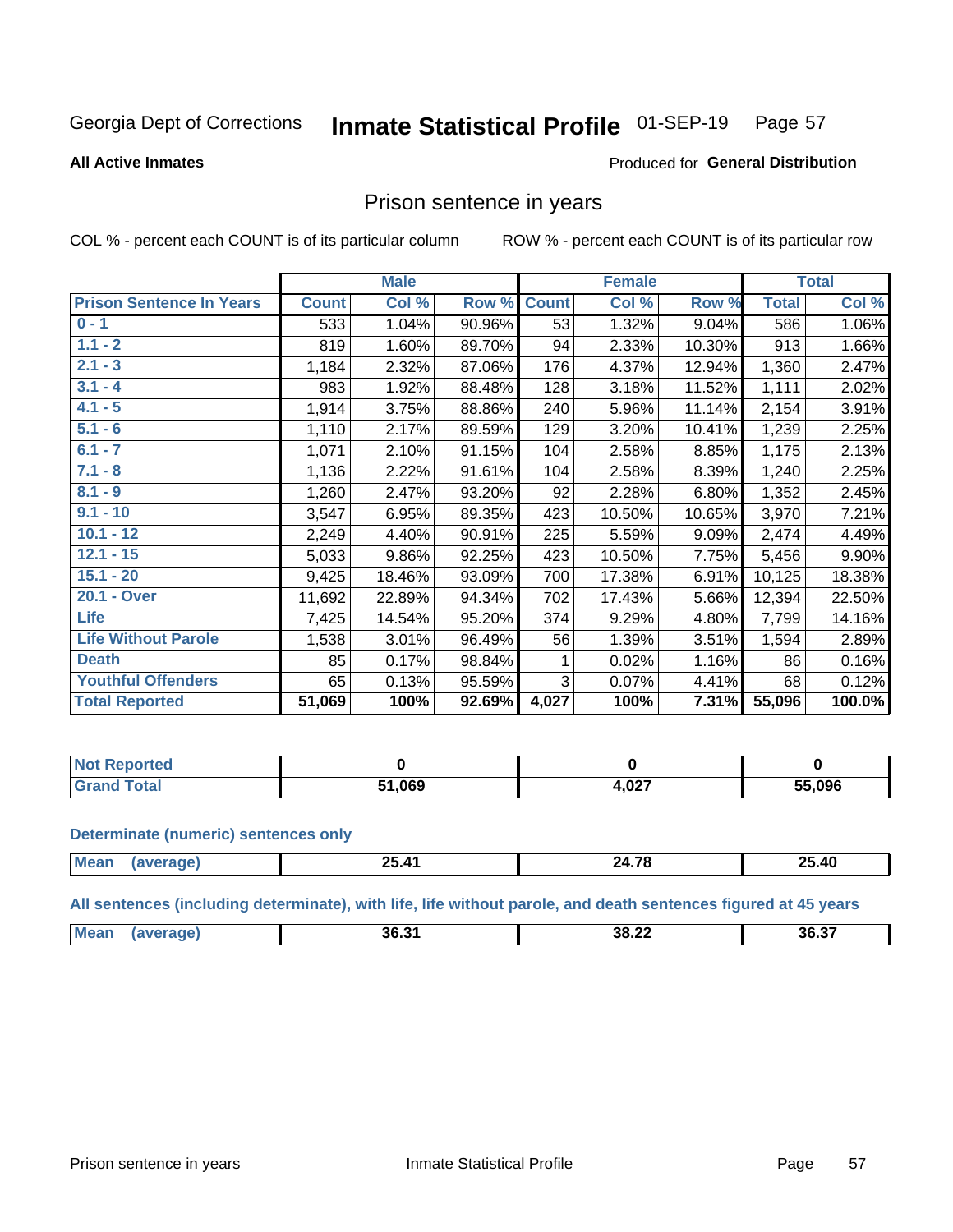#### Inmate Statistical Profile 01-SEP-19 Page 58

### **All Active Inmates**

### Produced for General Distribution

## Primary offense, broken out into felonies vs misdemeanors

COL % - percent each COUNT is of its particular column

|                                  |              | <b>Male</b> |             |       | <b>Female</b> |          |              | Total     |
|----------------------------------|--------------|-------------|-------------|-------|---------------|----------|--------------|-----------|
| <b>Felonies and Misdemeanors</b> | <b>Count</b> | Col %       | Row % Count |       | Col %         | Row %    | <b>Total</b> | Col %     |
| <b>Felonies</b>                  | 50,832       | 99.81%      | $92.68\%$   | 4.017 | 99.93%        | 7.32%    | 54.849       | $99.82\%$ |
| <b>Misdemeanors</b>              | 95           | .19%        | 96.94%      |       | .07%          | $3.06\%$ | 98           | 18%       |
| <b>Total Reported</b>            | 50,927       | 100%        | $92.68\%$   | 4.020 | 100%          | 7.32%    | 54,947       | 100%      |

| Not<br>ted | .<br>- 74 |        | 49     |
|------------|-----------|--------|--------|
| ⊺otar      | 51,069    | 50.934 | 55.096 |

| Mo | ___ | 11 C.S<br>. | onies<br>. |
|----|-----|-------------|------------|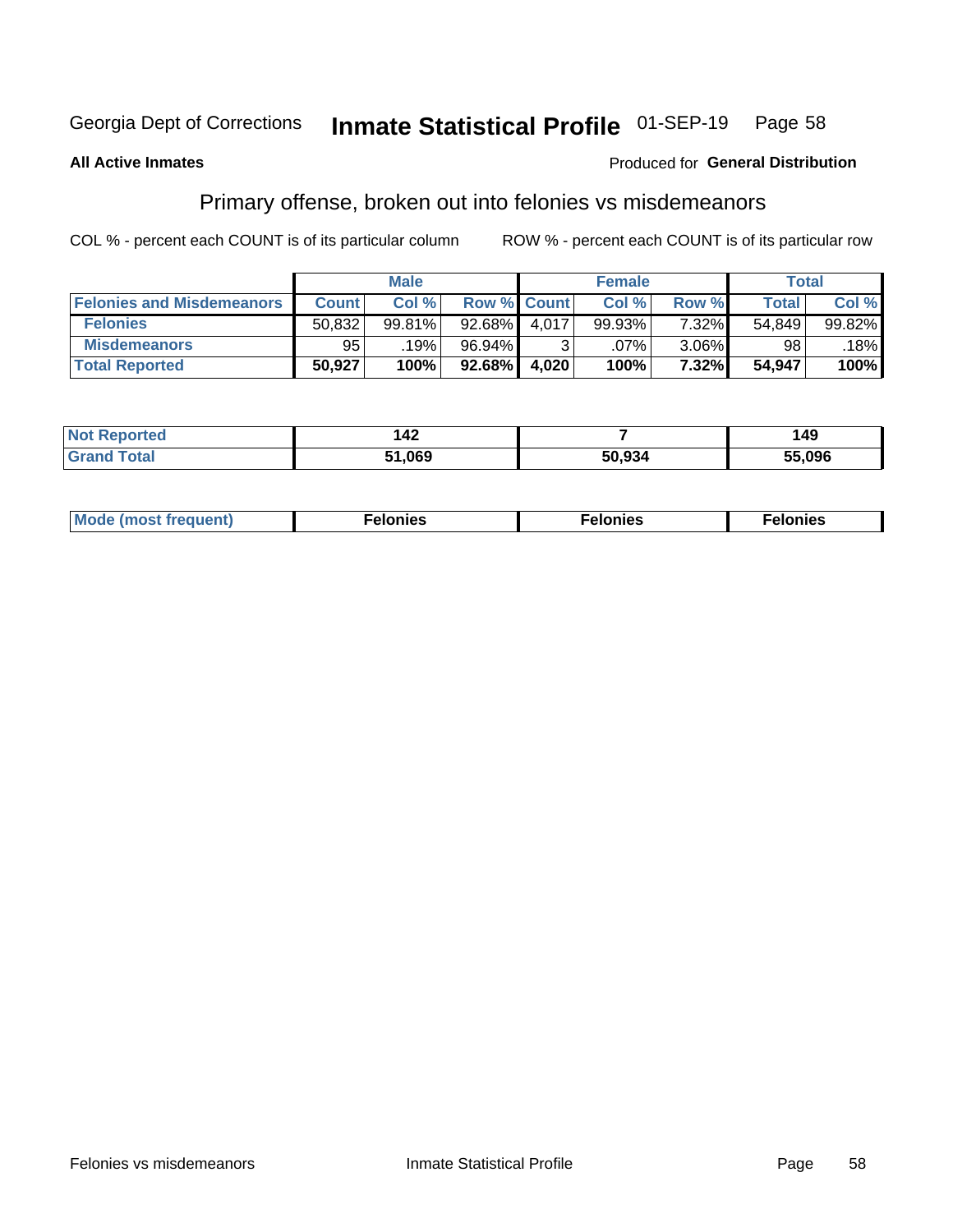#### Inmate Statistical Profile 01-SEP-19 Page 59

### **All Active Inmates**

### Produced for General Distribution

## Primary offense, broken out into six broad crime categories

COL % - percent each COUNT is of its particular column

|                                 |              | <b>Male</b> |        |                    | <b>Female</b> |        |              | <b>Total</b> |
|---------------------------------|--------------|-------------|--------|--------------------|---------------|--------|--------------|--------------|
| <b>Crime Categories</b>         | <b>Count</b> | Col %       |        | <b>Row % Count</b> | Col %         | Row %  | <b>Total</b> | Col %        |
| <b>Violent</b>                  | 26,726       | 52.43%      | 93.70% | 1,798              | 44.65%        | 6.30%  | 28,524       | 51.86%       |
| <b>Sex Crime</b><br>2           | 8,717        | 17.10%      | 98.41% | 141                | $3.50\%$      | 1.59%  | 8,858        | 16.11%       |
| $\mathbf{3}$<br><b>Property</b> | 7,381        | 14.48%      | 89.22% | 892                | 22.15%        | 10.78% | 8,273        | 15.04%       |
| <b>Drug</b><br>4                | 5,300        | 10.40%      | 85.10% | 928                | 23.04%        | 14.90% | 6,228        | 11.32%       |
| <b>Habit/DUI</b><br>5           | 97           | .19%        | 85.84% | 16                 | .40%          | 14.16% | 113          | .21%         |
| <b>Other</b><br>6               | 2,752        | 5.40%       | 91.61% | 252                | 6.26%         | 8.39%  | 3,004        | 5.46%        |
| <b>Total Reported</b>           | 50,973       | 100%        | 92.68% | 4,027              | 100%          | 7.32%  | 55,000       | 100%         |

| <b>Ported</b><br>NO)<br>.     | 96     |               | 96     |
|-------------------------------|--------|---------------|--------|
| $F \wedge f \wedge f$<br>υιαι | 51,069 | $\sim$<br>0.J | 55,096 |

| M | $\overline{\phantom{a}}$<br>- --<br>100011 | .<br><b>VIOIGIIL</b> | 1.91311 |
|---|--------------------------------------------|----------------------|---------|
|   |                                            |                      |         |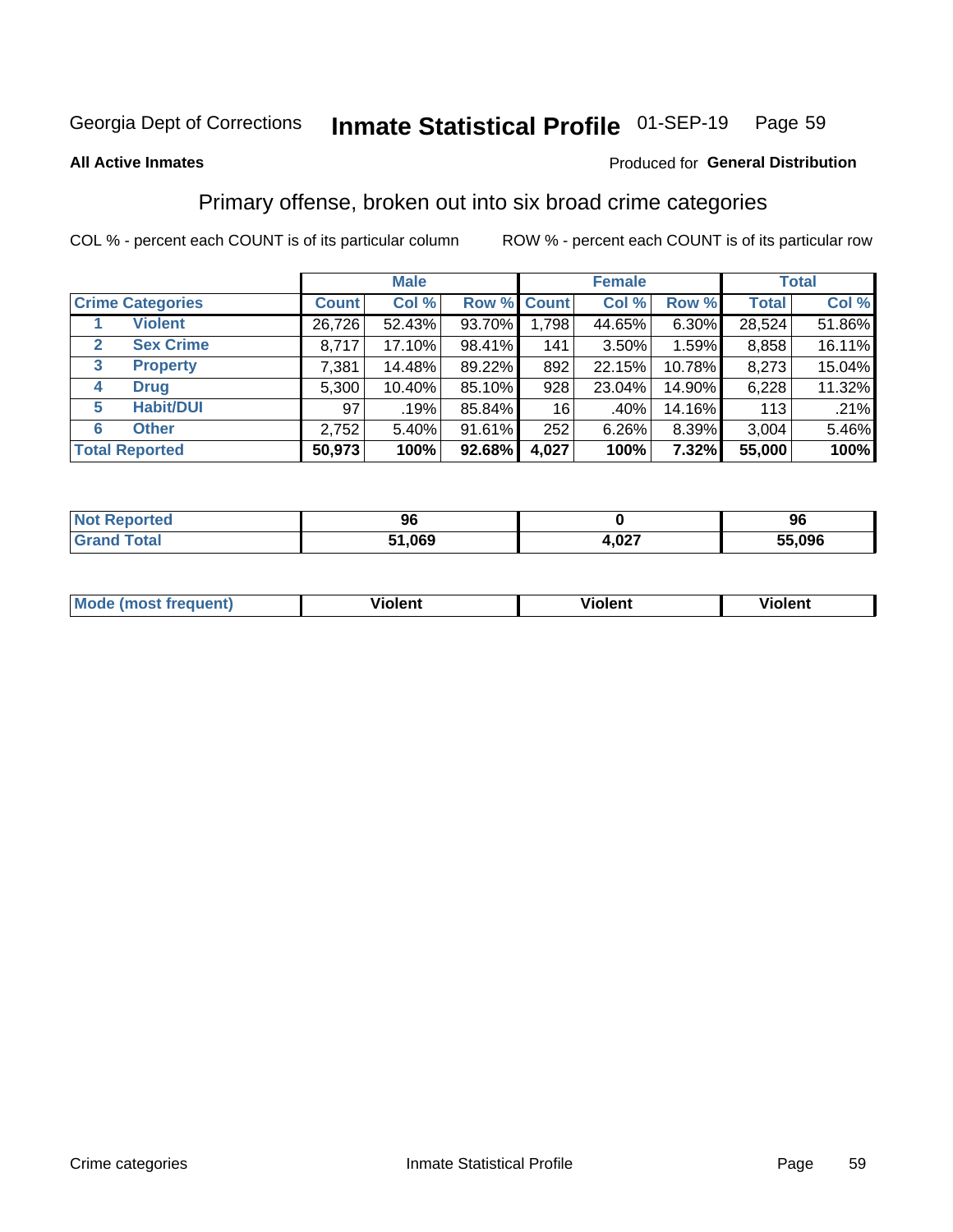#### Inmate Statistical Profile 01-SEP-19 Page 60

**All Active Inmates** 

### Produced for General Distribution

## Primary offense, detailed offense code

COL % - percent each COUNT is of its particular column

|                                            |                | <b>Male</b> |         |                 | <b>Female</b> |         |                | <b>Total</b> |
|--------------------------------------------|----------------|-------------|---------|-----------------|---------------|---------|----------------|--------------|
| <b>Primary Offense</b>                     | <b>Count</b>   | Col %       | Row %   | <b>Count</b>    | Col %         | Row %   | <b>Total</b>   | Col %        |
| <b>Abuse Neglect Elder/Disab (2812)</b>    | 45             | .09%        | 65.22%  | 24              | .60%          | 34.78%  | 69             | .13%         |
| Agg Aslt W Intnt To Rape (2095)            | 74             | .15%        | 100.00% |                 |               |         | 74             | .13%         |
| <b>Agg Sex Battery Atmpt (2099)</b>        | 3              | .01%        | 100.00% |                 |               |         | 3              | .01%         |
| <b>Aggrav Assault (1302)</b>               | 5,263          | 10.33%      | 94.49%  | 307             | 7.62%         | 5.51%   | 5,570          | 10.13%       |
| <b>Aggrav Assault Peace Ofcr</b>           | 355            | .70%        | 94.67%  | 20              | .50%          | 5.33%   | 375            | .68%         |
| (1314)<br><b>Aggrav Battery (1305)</b>     |                |             |         |                 |               |         |                |              |
|                                            | 1,338          | 2.62%       | 92.98%  | 101             | 2.51%         | 7.02%   | 1,439          | 2.62%        |
| <b>Aggrav Battery Peace Ofcr</b><br>(1315) | 29             | .06%        | 96.67%  | 1               | .02%          | 3.33%   | 30             | .05%         |
| <b>Aggrav Ch Molest Atmpt (2096)</b>       | 6              | .01%        | 100.00% |                 |               |         | 6              | .01%         |
| <b>Aggrav Child Molestation (2021)</b>     | 1,304          | 2.56%       | 98.42%  | 21              | .52%          | 1.58%   | 1,325          | 2.41%        |
| <b>Aggrav Cruelty To Animals</b>           | 14             | .03%        | 93.33%  | 1               | .02%          | 6.67%   | 15             | .03%         |
| (2972)                                     |                |             |         |                 |               |         |                |              |
| <b>Aggrav Sexual Battery (2009)</b>        | 240            | .47%        | 99.17%  | $\overline{2}$  | .05%          | .83%    | 242            | .44%         |
| <b>Aggrav Sodomy (2003)</b>                | 225            | .44%        | 98.68%  | 3               | .07%          | 1.32%   | 228            | .41%         |
| <b>Aggrav Stalking (1321)</b>              | 316            | .62%        | 95.76%  | 14              | .35%          | 4.24%   | 330            | .60%         |
| <b>Aggravated Assault On 65+</b><br>(1304) | 6              | .01%        | 75.00%  | $\overline{2}$  | .05%          | 25.00%  | 8              | .01%         |
| <b>Aiding Escape (2502)</b>                |                |             |         | $\overline{2}$  | .05%          | 100.00% | $\overline{2}$ | .01%         |
| <b>Alter Id (1506)</b>                     | 1              | .01%        | 100.00% |                 |               |         | $\mathbf{1}$   | .01%         |
| <b>Armed Robbery (1902)</b>                | 5,782          | 11.34%      | 96.41%  | 215             | 5.34%         | 3.59%   | 5,997          | 10.90%       |
| Arson 1st Degree (1401)                    | 57             | .11%        | 85.07%  | 10              | .25%          | 14.93%  | 67             | .12%         |
| <b>Arson 2nd Degree (1402)</b>             | 9              | .02%        | 90.00%  | 1               | .02%          | 10.00%  | 10             | .02%         |
| <b>Arson 3rd Degree (1403)</b>             | 4              | .01%        | 100.00% |                 |               |         | 4              | .01%         |
| <b>Arson Misc (1400)</b>                   | $\overline{2}$ | .01%        | 100.00% |                 |               |         | $\overline{2}$ | .01%         |
| <b>Ass W/ Int Transmit Hiv (1313)</b>      | 1              | .01%        | 50.00%  | 1               | .02%          | 50.00%  | $\overline{2}$ | .01%         |
| <b>Atmpt Aggrav Assault (1303)</b>         | 9              | .02%        | 90.00%  | 1               | .02%          | 10.00%  | 10             | .02%         |
| <b>Atmpt Aggrav Sodomy (2093)</b>          | 4              | .01%        | 100.00% |                 |               |         | 4              | .01%         |
| <b>Atmpt Armed Robbery (1992)</b>          | 88             | .17%        | 93.62%  | 6               | .15%          | 6.38%   | 94             | .17%         |
| <b>Atmpt Burglary (1690)</b>               | 25             | .05%        | 96.15%  | 1               | .02%          | 3.85%   | 26             | .05%         |
| <b>Atmpt Child Molestation (2094)</b>      | 44             | .09%        | 100.00% |                 |               |         | 44             | .08%         |
| <b>Atmpt Kidnap (1390)</b>                 | 3              | .01%        | 100.00% |                 |               |         | 3              | .01%         |
| <b>Atmpt Murder (1190)</b>                 | 150            | .29%        | 92.59%  | $\overline{12}$ | .30%          | 7.41%   | 162            | .29%         |
| Atmpt Rape (2091)                          | 51             | .10%        | 98.08%  | 1               | .02%          | 1.92%   | 52             | .09%         |
| <b>Atmpt Robbery (1991)</b>                | 36             | .07%        | 97.30%  | 1.              | .02%          | 2.70%   | 37             | .07%         |
| <b>Atmpt Sodomy (2092)</b>                 | 1              | .01%        | 100.00% |                 |               |         | 1              | .01%         |
| <b>Atmpt Theft By Taking (1812)</b>        | $\overline{3}$ | .01%        | 100.00% |                 |               |         | $\overline{3}$ | .01%         |
| <b>Atmpt Viol Substance Act (4090)</b>     | 14             | .03%        | 77.78%  | 4               | .10%          | 22.22%  | 18             | .03%         |
| <b>Att/Consprcy Commt C/S/Of</b>           | 47             | .09%        | 88.68%  | 6 <sup>1</sup>  | .15%          | 11.32%  | 53             | .10%         |
| (4134)                                     |                |             |         |                 |               |         |                |              |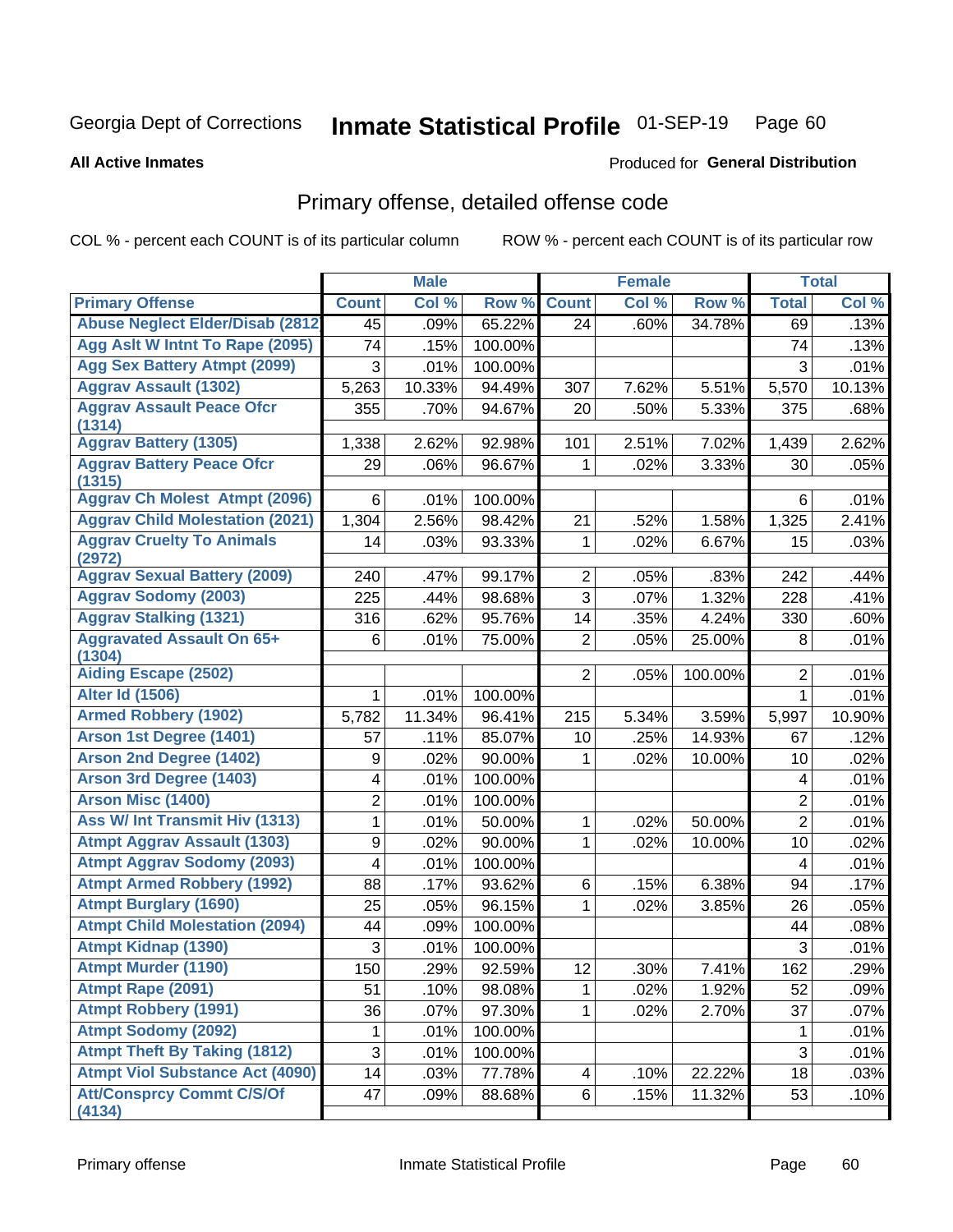#### Inmate Statistical Profile 01-SEP-19 Page 61

**All Active Inmates** 

### Produced for General Distribution

## Primary offense, detailed offense code

COL % - percent each COUNT is of its particular column

|                                            |                | <b>Male</b> |         |                | <b>Female</b>       |         |                | <b>Total</b> |
|--------------------------------------------|----------------|-------------|---------|----------------|---------------------|---------|----------------|--------------|
| <b>Primary Offense</b>                     | <b>Count</b>   | Col %       | Row %   | <b>Count</b>   | Col %               | Row %   | <b>Total</b>   | Col %        |
| <b>Bad Checks (1704)</b>                   | 1.             | .01%        | 100.00% |                |                     |         | 1              | .01%         |
| Bail Jumping (2511)                        | 6              | .01%        | 100.00% |                |                     |         | 6              | .01%         |
| <b>Bestiality (2004)</b>                   | 1              | .01%        | 100.00% |                |                     |         | 1              | .01%         |
| <b>Bigamy (2007)</b>                       | 3              | .01%        | 100.00% |                |                     |         | 3              | .01%         |
| <b>Bribery Govt Officer (2301)</b>         | 1              | .01%        | 50.00%  | 1              | .02%                | 50.00%  | $\overline{2}$ | .01%         |
| <b>Bribery Of Contestant (2711)</b>        |                |             |         | 1              | .02%                | 100.00% | $\mathbf{1}$   | .01%         |
| Burg 1st Aft 6/30/12 (1611)                | 2,012          | 3.95%       | 91.79%  | 180            | 4.47%               | 8.21%   | 2,192          | 3.99%        |
| Burg 2nd Aft 6/30/12 (1612)                | 706            | 1.39%       | 95.92%  | 30             | .74%                | 4.08%   | 736            | 1.34%        |
| Burg Bef 7/1/12 (1601)                     | 1,952          | 3.83%       | 97.11%  | 58             | 1.44%               | 2.89%   | 2,010          | 3.65%        |
| <b>Carry Pistl Without Licns (2903)</b>    | 2              | .01%        | 100.00% |                |                     |         | 2              | .01%         |
| <b>Carry Weapon At School (2915)</b>       | 5              | .01%        | 100.00% |                |                     |         | 5              | .01%         |
| <b>Child Molestation (2019)</b>            | 2,666          | 5.23%       | 97.87%  | 58             | $\overline{1.44\%}$ | 2.13%   | 2,724          | 4.95%        |
| <b>Cnspire Traffic Cntrl Sub (4130)</b>    | 5              | .01%        | 100.00% |                |                     |         | 5              | .01%         |
| <b>Computer Pornography (1760)</b>         | 109            | .21%        | 100.00% |                |                     |         | 109            | .20%         |
| <b>Computer Theft (1761)</b>               | $\overline{2}$ | .01%        | 22.22%  | 7              | .17%                | 77.78%  | 9              | .02%         |
| <b>Computer Trespass (1762)</b>            | 1              | .01%        | 50.00%  | 1              | .02%                | 50.00%  | $\overline{2}$ | .01%         |
| <b>Conceal Death Of Another (1125)</b>     | 14             | .03%        | 63.64%  | 8              | .20%                | 36.36%  | 22             | .04%         |
| <b>Conspiracy (9901)</b>                   | 27             | .05%        | 84.38%  | $\overline{5}$ | .12%                | 15.63%  | 32             | .06%         |
| <b>Convsn Paymnts Real Propy</b><br>(1811) | 1              | .01%        | 100.00% |                |                     |         | 1              | .01%         |
| Crim Use W/Alt Id Mark (7010)              | 3              | .01%        | 100.00% |                |                     |         | 3              | .01%         |
| <b>Crml Atmpt Felony (7027)</b>            | 1              | .01%        | 33.33%  | $\overline{2}$ | .05%                | 66.67%  | $\overline{3}$ | .01%         |
| Crmnl Atmpt (9905)                         | 3              | .01%        | 100.00% |                |                     |         | 3              | .01%         |
| <b>Crmnl Damage 1st Degree (1501)</b>      | 23             | .05%        | 100.00% |                |                     |         | 23             | .04%         |
| <b>Crmnl Damage 2nd Degree</b><br>(1502)   | 70             | .14%        | 89.74%  | 8              | .20%                | 10.26%  | 78             | .14%         |
| <b>Crmnl Interfere Govt Prop (2613)</b>    | 19             | .04%        | 95.00%  | 1              | .02%                | 5.00%   | 20             | .04%         |
| <b>Crmnl Solicitation (9910)</b>           | $\overline{2}$ | .01%        | 100.00% |                |                     |         | $\overline{2}$ | .01%         |
| <b>Cruelty To An Inmate (2810)</b>         | 1              | .01%        | 100.00% |                |                     |         | 1              | .01%         |
| <b>Cruelty To Animals (2971)</b>           | 1              | .01%        | 100.00% |                |                     |         | 1              | .01%         |
| <b>Cruelty To Children (2801)</b>          | 305            | .60%        | 72.97%  | 113            | 2.81%               | 27.03%  | 418            | .76%         |
| <b>Cruelty To Elder Person (2811)</b>      | 24             | .05%        | 61.54%  | 15             | .37%                | 38.46%  | 39             | .07%         |
| <b>Damage Destroy Secr Prop</b><br>(1504)  | $\overline{2}$ | .01%        | 100.00% |                |                     |         | $\overline{2}$ | .01%         |
| <b>Distr Mat Depict Nudity (2102)</b>      | 1              | .01%        | 100.00% |                |                     |         | 1              | .01%         |
| Dogfighting (2718)                         | $\overline{2}$ | .01%        | 100.00% |                |                     |         | $\overline{2}$ | .01%         |
| Drv W/ Improp Veh Reg (7013)               | $\overline{5}$ | .01%        | 100.00% |                |                     |         | 5              | .01%         |
| <b>Drvng Habtl Violator (5004)</b>         | 4              | .01%        | 66.67%  | $\overline{2}$ | .05%                | 33.33%  | 6              | .01%         |
| <b>Embracery (2407)</b>                    | $\mathbf{1}$   | .01%        | 100.00% |                |                     |         | 1              | .01%         |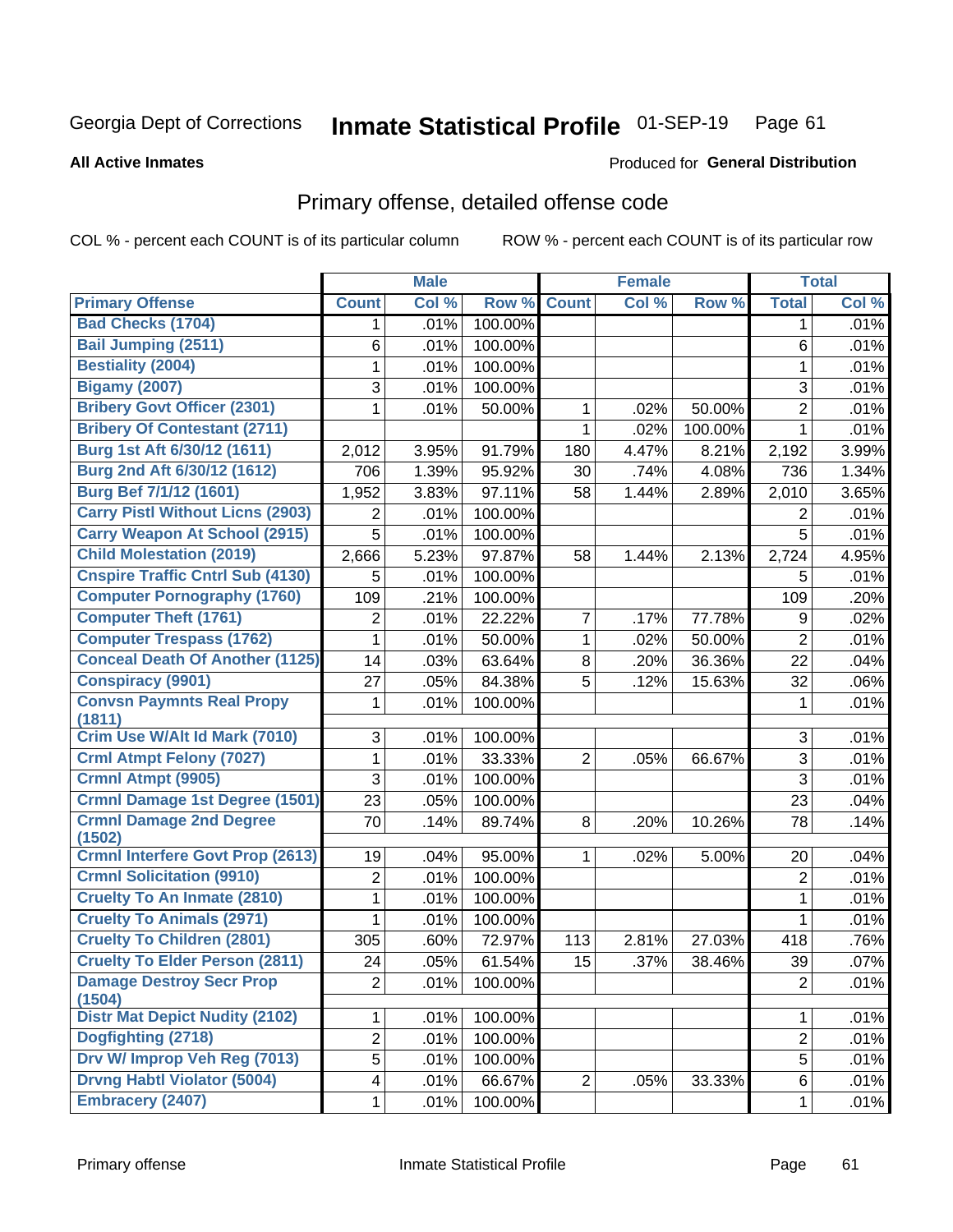#### Inmate Statistical Profile 01-SEP-19 Page 62

### **All Active Inmates**

## **Produced for General Distribution**

## Primary offense, detailed offense code

COL % - percent each COUNT is of its particular column

| Col %<br>Row %<br>Col %<br>Row %<br><b>Total</b><br>Col %<br><b>Primary Offense</b><br><b>Count</b><br><b>Count</b><br><b>Entering Vehicle (1880)</b><br>97.03%<br>.19%<br>3<br>.07%<br>2.97%<br>101<br>.18%<br>98<br><b>Entice Child Attempted (2090)</b><br>$\overline{7}$<br>.01%<br>100.00%<br>.01%<br>7<br><b>Enticing Child-Indec Purp (2020)</b><br>.15%<br>91.86%<br>.16%<br>79<br>7<br>8.14%<br>.17%<br>86<br><b>Escape (2501)</b><br>.07%<br>90.00%<br>.10%<br>10.00%<br>.07%<br>36<br>$\overline{\mathbf{4}}$<br>40<br><b>Exploit Disabled/Elder (7022)</b><br>50.00%<br>6<br>12<br>.02%<br>.01%<br>.15%<br>50.00%<br>6<br><b>False Certificates (2311)</b><br>.01%<br>.01%<br>100.00%<br>1<br>1<br><b>False Imprisonment (1308)</b><br>.38%<br>95.24%<br>210<br>200<br>.39%<br>.25%<br>4.76%<br>10<br><b>False Public Alarm (2609)</b><br>.01%<br>.01%<br>100.00%<br>1<br>1<br><b>False Statements Govt (2408)</b><br>23<br>71.88%<br>32<br>.06%<br>.05%<br>9<br>28.13%<br>.22% |
|---------------------------------------------------------------------------------------------------------------------------------------------------------------------------------------------------------------------------------------------------------------------------------------------------------------------------------------------------------------------------------------------------------------------------------------------------------------------------------------------------------------------------------------------------------------------------------------------------------------------------------------------------------------------------------------------------------------------------------------------------------------------------------------------------------------------------------------------------------------------------------------------------------------------------------------------------------------------------------------------|
|                                                                                                                                                                                                                                                                                                                                                                                                                                                                                                                                                                                                                                                                                                                                                                                                                                                                                                                                                                                             |
|                                                                                                                                                                                                                                                                                                                                                                                                                                                                                                                                                                                                                                                                                                                                                                                                                                                                                                                                                                                             |
|                                                                                                                                                                                                                                                                                                                                                                                                                                                                                                                                                                                                                                                                                                                                                                                                                                                                                                                                                                                             |
|                                                                                                                                                                                                                                                                                                                                                                                                                                                                                                                                                                                                                                                                                                                                                                                                                                                                                                                                                                                             |
|                                                                                                                                                                                                                                                                                                                                                                                                                                                                                                                                                                                                                                                                                                                                                                                                                                                                                                                                                                                             |
|                                                                                                                                                                                                                                                                                                                                                                                                                                                                                                                                                                                                                                                                                                                                                                                                                                                                                                                                                                                             |
|                                                                                                                                                                                                                                                                                                                                                                                                                                                                                                                                                                                                                                                                                                                                                                                                                                                                                                                                                                                             |
|                                                                                                                                                                                                                                                                                                                                                                                                                                                                                                                                                                                                                                                                                                                                                                                                                                                                                                                                                                                             |
|                                                                                                                                                                                                                                                                                                                                                                                                                                                                                                                                                                                                                                                                                                                                                                                                                                                                                                                                                                                             |
|                                                                                                                                                                                                                                                                                                                                                                                                                                                                                                                                                                                                                                                                                                                                                                                                                                                                                                                                                                                             |
| <b>False Swearing (2402)</b><br>.02%<br>100.00%<br>.01%<br>1<br>1                                                                                                                                                                                                                                                                                                                                                                                                                                                                                                                                                                                                                                                                                                                                                                                                                                                                                                                           |
| <b>Family Violence Battery (1301)</b><br>3<br>98.21%<br>.31%<br>165<br>.32%<br>.07%<br>1.79%<br>168                                                                                                                                                                                                                                                                                                                                                                                                                                                                                                                                                                                                                                                                                                                                                                                                                                                                                         |
| Feticide (1121)<br>.01%<br>100.00%<br>.01%<br>1<br>1                                                                                                                                                                                                                                                                                                                                                                                                                                                                                                                                                                                                                                                                                                                                                                                                                                                                                                                                        |
| <b>Feticide By Vehicle (1118)</b><br>6<br>100.00%<br>6<br>.01%<br>.01%                                                                                                                                                                                                                                                                                                                                                                                                                                                                                                                                                                                                                                                                                                                                                                                                                                                                                                                      |
| <b>Financial Identity Fraud (1756)</b><br>64<br>.13%<br>82<br>78.05%<br>18<br>.45%<br>21.95%<br>.15%                                                                                                                                                                                                                                                                                                                                                                                                                                                                                                                                                                                                                                                                                                                                                                                                                                                                                        |
| <b>Fleeing/Eluding Police (2316)</b><br>.98%<br>93.28%<br>.89%<br>6.72%<br>.97%<br>500<br>36<br>536                                                                                                                                                                                                                                                                                                                                                                                                                                                                                                                                                                                                                                                                                                                                                                                                                                                                                         |
| Forg 1st Aft 6/30/12 (1711)<br>122<br>75.31%<br>24.69%<br>.29%<br>.24%<br>.99%<br>162<br>40                                                                                                                                                                                                                                                                                                                                                                                                                                                                                                                                                                                                                                                                                                                                                                                                                                                                                                 |
| Forg 1st Bef 7/1/12 (1701)<br>72.32%<br>.32%<br>224<br>.41%<br>162<br>62<br>1.54%<br>27.68%                                                                                                                                                                                                                                                                                                                                                                                                                                                                                                                                                                                                                                                                                                                                                                                                                                                                                                 |
| Forg 2nd Aft 6/30/12 (1712)<br>40<br>.08%<br>81.63%<br>9<br>.22%<br>18.37%<br>.09%<br>49                                                                                                                                                                                                                                                                                                                                                                                                                                                                                                                                                                                                                                                                                                                                                                                                                                                                                                    |
| Forg 2nd Bef 7/1/12 (1702)<br>3<br>75.00%<br>25.00%<br>.01%<br>.01%<br>1<br>.02%<br>4                                                                                                                                                                                                                                                                                                                                                                                                                                                                                                                                                                                                                                                                                                                                                                                                                                                                                                       |
| Forg 3rd Aft 6/30/12 (1713)<br>82.61%<br>57<br>.11%<br>12<br>.30%<br>17.39%<br>.13%<br>69                                                                                                                                                                                                                                                                                                                                                                                                                                                                                                                                                                                                                                                                                                                                                                                                                                                                                                   |
| Forg 4th Aft 6/30/12 (1714)<br>14<br>.03%<br>70.00%<br>6<br>.04%<br>.15%<br>30.00%<br>20                                                                                                                                                                                                                                                                                                                                                                                                                                                                                                                                                                                                                                                                                                                                                                                                                                                                                                    |
| <b>Forgery Credit Card (1752)</b><br>80.00%<br>8<br>.02%<br>$\overline{2}$<br>.05%<br>20.00%<br>10<br>.02%                                                                                                                                                                                                                                                                                                                                                                                                                                                                                                                                                                                                                                                                                                                                                                                                                                                                                  |
| <b>Fraudulent Access Compute</b><br>$\overline{2}$<br>100.00%<br>$\overline{2}$<br>.01%<br>.01%<br>(1796)                                                                                                                                                                                                                                                                                                                                                                                                                                                                                                                                                                                                                                                                                                                                                                                                                                                                                   |
| <b>Fraudulent Checks (1750)</b><br>3<br>75.00%<br>.01%<br>.02%<br>25.00%<br>.01%<br>1<br>4                                                                                                                                                                                                                                                                                                                                                                                                                                                                                                                                                                                                                                                                                                                                                                                                                                                                                                  |
| <b>Fraudulent Credit Card (1753)</b><br>68<br>.13%<br>73.12%<br>25<br>26.88%<br>.17%<br>.62%<br>93                                                                                                                                                                                                                                                                                                                                                                                                                                                                                                                                                                                                                                                                                                                                                                                                                                                                                          |
| <b>Gang Participation (9914)</b><br>96.43%<br>3.57%<br>.10%<br>54<br>.11%<br>$\overline{2}$<br>.05%<br>56                                                                                                                                                                                                                                                                                                                                                                                                                                                                                                                                                                                                                                                                                                                                                                                                                                                                                   |
| <b>Guard Line W/Weapon/Drugs</b><br>24<br>55.81%<br>19<br>44.19%<br>43<br>.08%<br>.05%<br>.47%                                                                                                                                                                                                                                                                                                                                                                                                                                                                                                                                                                                                                                                                                                                                                                                                                                                                                              |
| (2963)                                                                                                                                                                                                                                                                                                                                                                                                                                                                                                                                                                                                                                                                                                                                                                                                                                                                                                                                                                                      |
| <b>Habit Traf Viol/Impaired (5005)</b><br>100.00%<br>.01%<br>8<br>.02%<br>8                                                                                                                                                                                                                                                                                                                                                                                                                                                                                                                                                                                                                                                                                                                                                                                                                                                                                                                 |
| <b>Habit Traf Viol/Other (5006)</b><br>57.14%<br>3<br>7<br>.01%<br>4<br>.01%<br>.07%<br>42.86%                                                                                                                                                                                                                                                                                                                                                                                                                                                                                                                                                                                                                                                                                                                                                                                                                                                                                              |
| <b>Hijacking Motor Vehicle (1911)</b><br>42<br>42<br>.08%<br>.08%<br>100.00%                                                                                                                                                                                                                                                                                                                                                                                                                                                                                                                                                                                                                                                                                                                                                                                                                                                                                                                |
| <b>Hindering Appreh Or Pun (2503)</b><br>3<br>5<br>.01%<br>.01%<br>62.50%<br>.07%<br>37.50%<br>8                                                                                                                                                                                                                                                                                                                                                                                                                                                                                                                                                                                                                                                                                                                                                                                                                                                                                            |
| Hit-Run W/Injury/Fatality (5007)<br>$\overline{7}$<br>41<br>.08%<br>85.42%<br>.17%<br>14.58%<br>.09%<br>48                                                                                                                                                                                                                                                                                                                                                                                                                                                                                                                                                                                                                                                                                                                                                                                                                                                                                  |
| Home Invasion 1st Degree (7007)<br>22<br>3<br>12.00%<br>.04%<br>88.00%<br>25<br>.05%<br>.07%                                                                                                                                                                                                                                                                                                                                                                                                                                                                                                                                                                                                                                                                                                                                                                                                                                                                                                |
| <b>Home Invasion 2nd Degree</b><br>$\overline{2}$<br>.01%<br>$\overline{2}$<br>.01%<br>100.00%                                                                                                                                                                                                                                                                                                                                                                                                                                                                                                                                                                                                                                                                                                                                                                                                                                                                                              |
| (7008)<br><b>Homicide By Vessel (1124)</b><br>42<br>.09%<br>.08%<br>89.36%<br>5<br>10.64%<br>47<br>.12%                                                                                                                                                                                                                                                                                                                                                                                                                                                                                                                                                                                                                                                                                                                                                                                                                                                                                     |
| <b>Illegal Attm To Obt Drugs (4011)</b><br>.01%<br>$\overline{4}$<br>.01%<br>80.00%<br>.02%<br>20.00%<br>1<br>5                                                                                                                                                                                                                                                                                                                                                                                                                                                                                                                                                                                                                                                                                                                                                                                                                                                                             |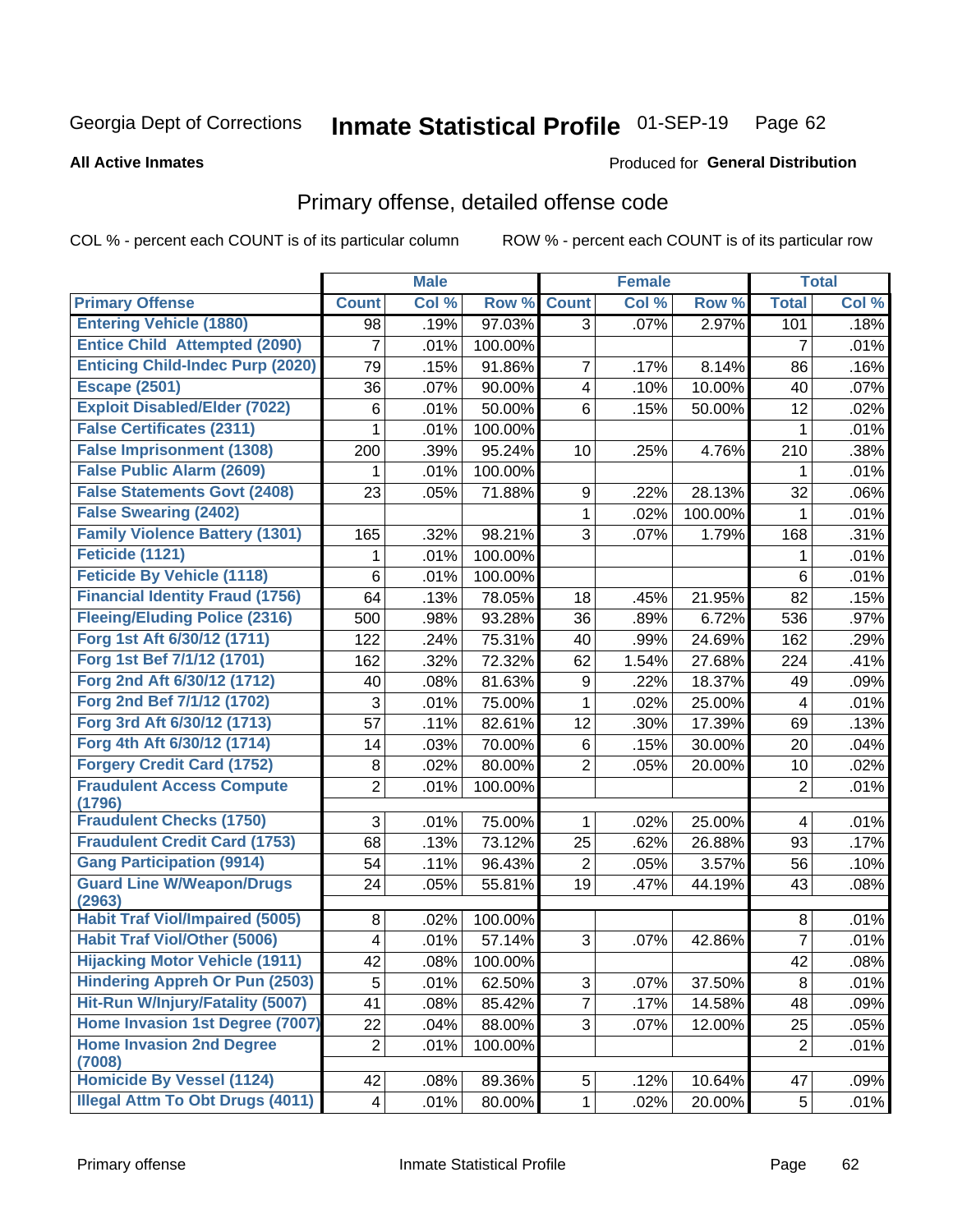#### Inmate Statistical Profile 01-SEP-19 Page 63

### **All Active Inmates**

### Produced for General Distribution

## Primary offense, detailed offense code

COL % - percent each COUNT is of its particular column

|                                         |                         | <b>Male</b> |         |                | <b>Female</b> |        |                | <b>Total</b> |
|-----------------------------------------|-------------------------|-------------|---------|----------------|---------------|--------|----------------|--------------|
| <b>Primary Offense</b>                  | <b>Count</b>            | Col %       | Row %   | <b>Count</b>   | Col %         | Row %  | <b>Total</b>   | Col %        |
| <b>Impersonating Officer (2405)</b>     | 2                       | .01%        | 100.00% |                |               |        | 2              | .01%         |
| <b>Impersonation (2404)</b>             | 3                       | .01%        | 100.00% |                |               |        | 3              | .01%         |
| <b>Incest (2006)</b>                    | 217                     | .43%        | 99.54%  | 1              | .02%          | .46%   | 218            | .40%         |
| <b>Incest Atmpt (2098)</b>              | 1                       | .01%        | 100.00% |                |               |        | 1              | .01%         |
| <b>Inciting To Insurrection (2203)</b>  | 3                       | .01%        | 75.00%  | 1              | .02%          | 25.00% | 4              | .01%         |
| <b>Influencing Witness (2313)</b>       | $\overline{7}$          | .01%        | 77.78%  | $\overline{2}$ | .05%          | 22.22% | 9              | .02%         |
| <b>Injury By Vehicle (1318)</b>         | 102                     | .20%        | 80.31%  | 25             | .62%          | 19.69% | 127            | .23%         |
| <b>Insurance Fraud (7023)</b>           | $\overline{2}$          | .01%        | 100.00% |                |               |        | 2              | .01%         |
| <b>Insurrection (2202)</b>              | 3                       | .01%        | 100.00% |                |               |        | 3              | .01%         |
| <b>Interfere Electronic Dvce (2614)</b> | 1                       | .01%        | 100.00% |                |               |        | 1              | .01%         |
| <b>Interference With Custody (1312)</b> | 14                      | .03%        | 93.33%  | 1              | .02%          | 6.67%  | 15             | .03%         |
| <b>Involuntary Manslaughter (1103)</b>  | 173                     | .34%        | 86.93%  | 26             | .65%          | 13.07% | 199            | .36%         |
| Kidnapping (1311)                       | 1,469                   | 2.88%       | 96.84%  | 48             | 1.19%         | 3.16%  | 1,517          | 2.76%        |
| <b>Livestock Theft (1817)</b>           | 5                       | .01%        | 100.00% |                |               |        | 5              | .01%         |
| <b>Lottery Violation (2730)</b>         | 2                       | .01%        | 100.00% |                |               |        | $\overline{2}$ | .01%         |
| <b>Machine Gun Activities (2906)</b>    | $\mathbf{1}$            | .01%        | 100.00% |                |               |        | $\mathbf{1}$   | .01%         |
| Manf Methamph 200-399 Gm                | 9                       | .02%        | 100.00% |                |               |        | 9              | .02%         |
| (4144)                                  |                         |             |         |                |               |        |                |              |
| Manf Methamph 28-199 Gm<br>(4143)       | 11                      | .02%        | 84.62%  | 2 <sup>1</sup> | .05%          | 15.38% | 13             | .02%         |
| Manf Methamph 400+ Gm (4145)            |                         | .01%        | 100.00% |                |               |        | 1              | .01%         |
| <b>Manf Methamph Unspec Amt</b>         | 100                     | .20%        | 90.09%  | 11             | .27%          | 9.91%  | 111            | .20%         |
| (4147)                                  |                         |             |         |                |               |        |                |              |
| <b>Manufac Marijuana (7012)</b>         | 26                      | .05%        | 92.86%  | $\overline{2}$ | .05%          | 7.14%  | 28             | .05%         |
| <b>Manufact Meth Near Child (2803)</b>  | 12                      | .02%        | 80.00%  | $\overline{3}$ | .07%          | 20.00% | 15             | .03%         |
| <b>Misc Assault/Battery (1300)</b>      | 11                      | .02%        | 100.00% |                |               |        | 11             | .02%         |
| <b>Misc Correctionl Inst Off (6200)</b> | 7                       | .01%        | 100.00% |                |               |        | $\overline{7}$ | .01%         |
| <b>Misc Drugs Trafficking (4100)</b>    | 4                       | .01%        | 100.00% |                |               |        | 4              | .01%         |
| <b>Misc Forgery (1700)</b>              | 3                       | .01%        | 100.00% |                |               |        | 3              | .01%         |
| <b>Misc Fraud (1799)</b>                | 10                      | .02%        | 58.82%  | $\overline{7}$ | .17%          | 41.18% | 17             | .03%         |
| <b>Misc Homicide Offense (1100)</b>     | 6                       | .01%        | 85.71%  | $\mathbf{1}$   | .02%          | 14.29% | $\overline{7}$ | .01%         |
| <b>Misc Invasion Of Privacy (3000)</b>  | 5                       | .01%        | 100.00% |                |               |        | $\overline{5}$ | .01%         |
| <b>Misc Mrals/Pblic H/Safty (6000)</b>  | $\overline{\mathbf{c}}$ | .01%        | 100.00% |                |               |        | $\overline{c}$ | .01%         |
| <b>Misc Obscenity (2100)</b>            | 5                       | .01%        | 100.00% |                |               |        | 5              | .01%         |
| <b>Misc Public Order (2200)</b>         | 1                       | .01%        | 100.00% |                |               |        | $\mathbf 1$    | .01%         |
| <b>Misc Sexual Offense (2000)</b>       | 19                      | .04%        | 95.00%  | 1              | .02%          | 5.00%  | 20             | .04%         |
| <b>Misuse Firearm Hunting (2970)</b>    | 1                       | .01%        | 100.00% |                |               |        | 1              | .01%         |
| <b>Murder (1101)</b>                    | 6,244                   | 12.25%      | 93.60%  | 427            | 10.60%        | 6.40%  | 6,671          | 12.13%       |
| <b>Murder Conspire To Commit</b>        | 16                      | .03%        | 88.89%  | 2              | .05%          | 11.11% | 18             | .03%         |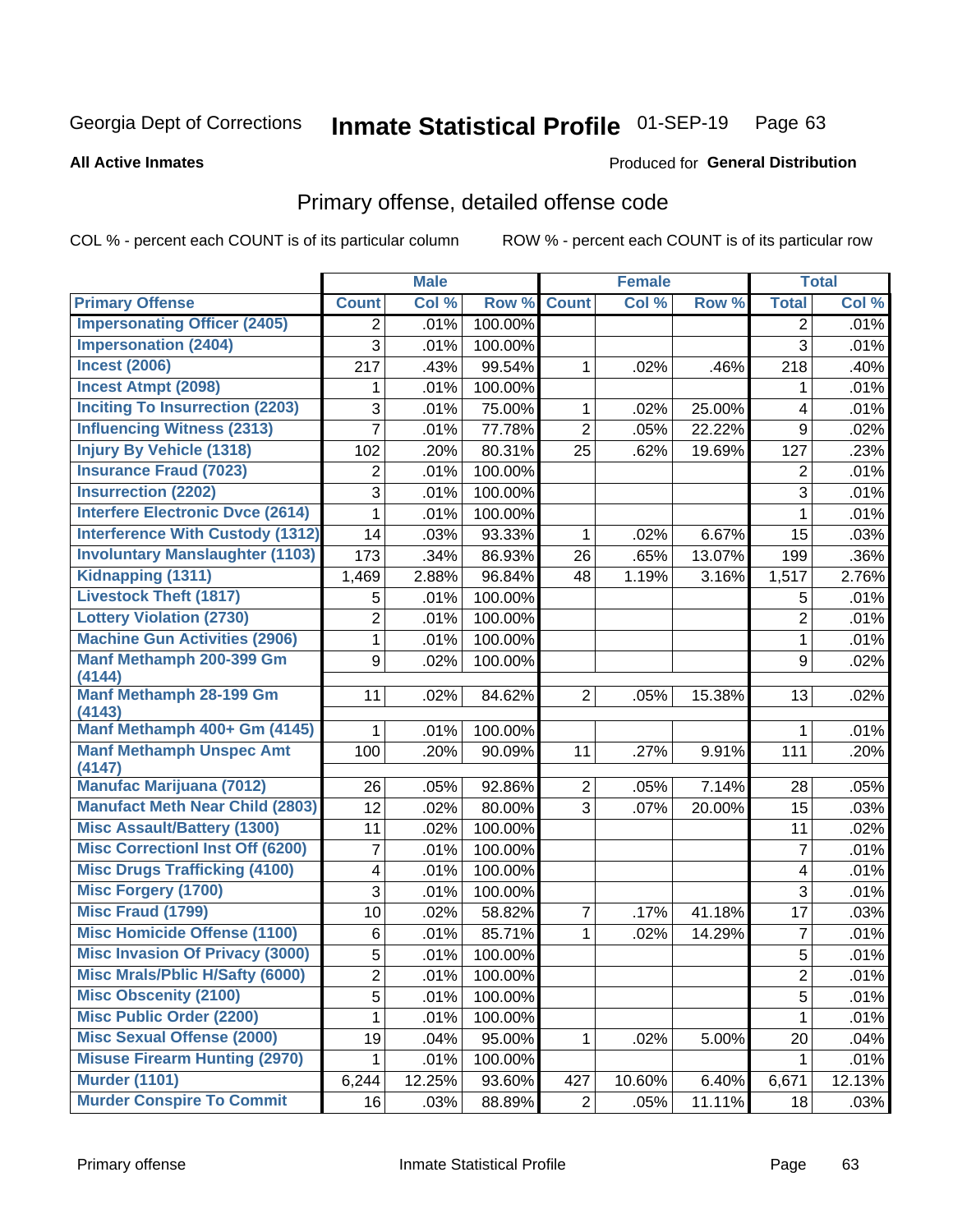#### Inmate Statistical Profile 01-SEP-19 Page 64

**All Active Inmates** 

## **Produced for General Distribution**

## Primary offense, detailed offense code

COL % - percent each COUNT is of its particular column

|                                            |              | <b>Male</b> |         |                         | <b>Female</b> |        |                | <b>Total</b>        |
|--------------------------------------------|--------------|-------------|---------|-------------------------|---------------|--------|----------------|---------------------|
| <b>Primary Offense</b>                     | <b>Count</b> | Col %       | Row %   | <b>Count</b>            | Col %         | Row %  | <b>Total</b>   | Col %               |
| (1191)                                     |              |             |         |                         |               |        |                |                     |
| Mutiny In Penal Inst (2507)                | 12           | .02%        | 100.00% |                         |               |        | 12             | .02%                |
| Necrophilia (2022)                         | 1            | .01%        | 100.00% |                         |               |        | 1              | .01%                |
| <b>Obstr Of Law Enf Officer (2314)</b>     | 400          | .78%        | 90.70%  | 41                      | 1.02%         | 9.30%  | 441            | .80%                |
| <b>Pandering By Compulsion (2017)</b>      | 2            | .01%        | 100.00% |                         |               |        | $\overline{2}$ | .01%                |
| Party To A Crime (9911)                    | 1            | .01%        | 100.00% |                         |               |        | 1              | .01%                |
| Peeping Tom (3002)                         | 14           | .03%        | 100.00% |                         |               |        | 14             | .03%                |
| Perjury (2401)                             | 3            | .01%        | 100.00% |                         |               |        | 3              | .01%                |
| Pimping A Minor Under 18 (2016)            | 6            | .01%        | 85.71%  | $\mathbf{1}$            | .02%          | 14.29% | $\overline{7}$ | .01%                |
| Poss Alprazolam (7003)                     | 13           | .03%        | 76.47%  | $\overline{\mathbf{4}}$ | .10%          | 23.53% | 17             | .03%                |
| Poss By Inm Proh Items (7015)              | 10           | .02%        | 55.56%  | 8                       | .20%          | 44.44% | 18             | .03%                |
| <b>Poss Contraband Articles (5171)</b>     | 3            | .01%        | 100.00% |                         |               |        | 3              | .01%                |
| <b>Poss Dep Stim Cntrf Drugs</b><br>(4007) | 67           | .13%        | 63.81%  | 38                      | .94%          | 36.19% | 105            | .19%                |
| Poss Drug Related Matrl (4016)             | 26           | .05%        | 78.79%  | $\overline{7}$          | .17%          | 21.21% | 33             | .06%                |
| Poss Ephedrine (4030)                      | 3            | .01%        | 100.00% |                         |               |        | 3              | .01%                |
| Poss Firearm 1st Offender (2913)           | 140          | .27%        | 92.72%  | 11                      | .27%          | 7.28%  | 151            | .27%                |
| <b>Poss Firearm Convct Felon</b><br>(2914) | 1,220        | 2.39%       | 96.21%  | 48                      | 1.19%         | 3.79%  | 1,268          | 2.31%               |
| Poss Hydrocodone (7004)                    | 13           | .03%        | 59.09%  | 9                       | .22%          | 40.91% | 22             | .04%                |
| <b>Poss Knife During Crime (2911)</b>      | 5            | .01%        | 100.00% |                         |               |        | 5              | .01%                |
| Poss Mda/Extsy (4033)                      | 3            | .01%        | 100.00% |                         |               |        | 3              | .01%                |
| Poss Methamphetamine (4031)                | 520          | 1.02%       | 74.39%  | 179                     | 4.44%         | 25.61% | 699            | 1.27%               |
| <b>Poss Narcotics Opiates (4006)</b>       | 60           | .12%        | 70.59%  | 25                      | .62%          | 29.41% | 85             | .15%                |
| <b>Poss Of Certain Weapons (2912)</b>      | 24           | .05%        | 92.31%  | $\overline{2}$          | .05%          | 7.69%  | 26             | .05%                |
| <b>Poss Of Cocaine (4022)</b>              | 301          | .59%        | 86.25%  | 48                      | 1.19%         | 13.75% | 349            | .63%                |
| <b>Poss Of Firearm Dur Crime</b><br>(2910) | 964          | 1.89%       | 94.88%  | 52                      | 1.29%         | 5.12%  | 1,016          | 1.85%               |
| Poss Of Marijuana (4009)                   | 66           | .13%        | 94.29%  | 4                       | .10%          | 5.71%  | 70             | .13%                |
| Poss Tools Commit Crime (1602)             | 20           | .04%        | 95.24%  | $\mathbf{1}$            | .02%          | 4.76%  | 21             | .04%                |
| Poss W Int Dis Other Drug (4053)           | 127          | .25%        | 88.81%  | 16                      | .40%          | 11.19% | 143            | .26%                |
| Poss W Int Dist Cocaine (4050)             | 253          | .50%        | 96.93%  | 8                       | .20%          | 3.07%  | 261            | .47%                |
| Poss W Int Dist Marijuana (4051)           | 646          | 1.27%       | 93.76%  | 43                      | 1.07%         | 6.24%  | 689            | 1.25%               |
| Poss W Int Dist Meth (4052)                | 519          | 1.02%       | 76.32%  | 161                     | 4.00%         | 23.68% | 680            | $\overline{1.24\%}$ |
| Poss Within 1000 Hous Pit (7009)           | 6            | .01%        | 85.71%  | 1                       | .02%          | 14.29% | $\overline{7}$ | .01%                |
| <b>Poss Wpn Drugs By Prisnr</b>            | 27           | .05%        | 84.38%  | 5                       | .12%          | 15.63% | 32             | .06%                |
| (2965)                                     |              |             |         |                         |               |        |                |                     |
| <b>Prov Sex Mater To Minors (2110)</b>     | 1            | .01%        | 100.00% |                         |               |        | $\mathbf{1}$   | .01%                |
| <b>Racketeering (3404)</b>                 | 125          | .25%        | 73.96%  | 44                      | 1.09%         | 26.04% | 169            | .31%                |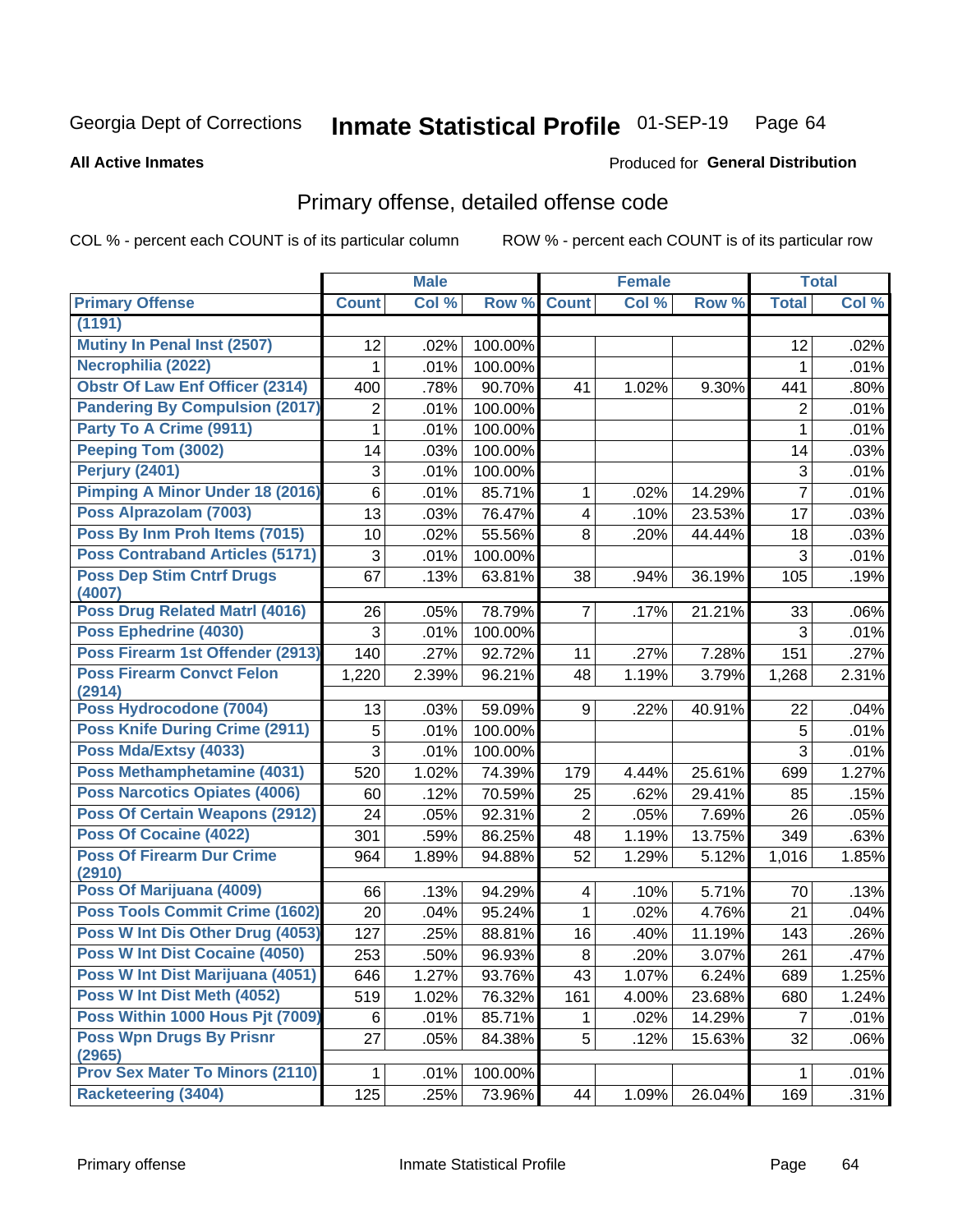#### Inmate Statistical Profile 01-SEP-19 Page 65

### **All Active Inmates**

### Produced for General Distribution

## Primary offense, detailed offense code

COL % - percent each COUNT is of its particular column

|                                                      |                | <b>Male</b> |         |                | <b>Female</b> |        |                | <b>Total</b> |
|------------------------------------------------------|----------------|-------------|---------|----------------|---------------|--------|----------------|--------------|
| <b>Primary Offense</b>                               | <b>Count</b>   | Col %       | Row %   | <b>Count</b>   | Col %         | Row %  | <b>Total</b>   | Col %        |
| <b>Rape (2001)</b>                                   | 1,860          | 3.65%       | 99.52%  | 9              | .22%          | .48%   | 1,869          | 3.40%        |
| <b>Reck Cond Infected Person</b><br>(1317)           | 9              | .02%        | 75.00%  | 3              | .07%          | 25.00% | 12             | .02%         |
| <b>Recv Gds Srvs Fraud Obtnd</b><br>(1755)           | 1.             | .01%        | 100.00% |                |               |        | 1              | .01%         |
| <b>Remov/Atmpt Wpn Pub Offl</b><br>(7021)            | $\overline{2}$ | .01%        | 100.00% |                |               |        | $\overline{2}$ | .01%         |
| <b>Removal Baggage Cargo Etc</b><br>(2761)           | 1              | .01%        | 100.00% |                |               |        | 1              | .01%         |
| <b>Robbery (1901)</b>                                | 1,054          | 2.07%       | 93.61%  | 72             | 1.79%         | 6.39%  | 1,126          | 2.05%        |
| <b>Robbery By Force (1903)</b>                       | 214            | .42%        | 97.27%  | 6              | .15%          | 2.73%  | 220            | .40%         |
| <b>Robbery By Intimidation (1904)</b>                | 258            | .51%        | 94.16%  | 16             | .40%          | 5.84%  | 274            | .50%         |
| <b>Robbery By Sudden Snatch</b><br>(1905)            | 119            | .23%        | 93.70%  | 8              | .20%          | 6.30%  | 127            | .23%         |
| <b>S/D Cocaine (4021)</b>                            | 355            | .70%        | 96.47%  | 13             | .32%          | 3.53%  | 368            | .67%         |
| S/D Cont Sub Public (4017)                           | 27             | .05%        | 100.00% |                |               |        | 27             | .05%         |
| S/D Cont Sub School (4018)                           | 23             | .05%        | 92.00%  | $\overline{2}$ | .05%          | 8.00%  | 25             | .05%         |
| S/D Dep Stim Cntrf Drugs (4002)                      | 43             | .08%        | 86.00%  | $\overline{7}$ | .17%          | 14.00% | 50             | .09%         |
| <b>S/D Narcotics Opiates (4001)</b>                  | 20             | .04%        | 83.33%  | 4              | .10%          | 16.67% | 24             | .04%         |
| S/D Of Marijuana (4004)                              | 203            | .40%        | 96.67%  | $\overline{7}$ | .17%          | 3.33%  | 210            | .38%         |
| Sale Mda/Extsy (4034)                                | $\overline{2}$ | .01%        | 100.00% |                |               |        | 2              | .01%         |
| Sale Methamphetamine (4032)                          | 220            | .43%        | 77.46%  | 64             | 1.59%         | 22.54% | 284            | .52%         |
| <b>Sex Exploitation Child (2843)</b>                 | 246            | .48%        | 99.60%  | 1              | .02%          | .40%   | 247            | .45%         |
| Sex Offender Fail Registr (2026)                     | 547            | 1.07%       | 98.38%  | 9              | .22%          | 1.62%  | 556            | 1.01%        |
| <b>Sex Offender Fail To Move (2028)</b>              | 4              | .01%        | 100.00% |                |               |        | 4              | .01%         |
| Sexl/Asslt/Agn/Pers/Cstdy (2023)                     | 20             | .04%        | 90.91%  | $\overline{2}$ | .05%          | 9.09%  | 22             | .04%         |
| <b>Sexual Aslt By Therapist (2024)</b>               | $\overline{2}$ | .01%        | 66.67%  | 1              | .02%          | 33.33% | $\mathfrak{S}$ | .01%         |
| <b>Sexual Battery (2011)</b>                         | 172            | .34%        | 98.29%  | 3              | .07%          | 1.71%  | 175            | .32%         |
| <b>Simple Battery (1316)</b>                         | 15             | .03%        | 100.00% |                |               |        | 15             | .03%         |
| <b>Sodomy (2002)</b>                                 | 20             | .04%        | 100.00% |                |               |        | 20             | .04%         |
| <b>Solicit Sodomy From Minor</b><br>(2025)           | $\overline{7}$ | .01%        | 87.50%  | $\mathbf{1}$   | .02%          | 12.50% | 8              | .01%         |
| Stalking (1320)                                      | 3              | .01%        | 75.00%  | 1              | .02%          | 25.00% | 4              | .01%         |
| <b>Statutory Rape (2018)</b>                         | 757            | 1.49%       | 97.55%  | 19             | .47%          | 2.45%  | 776            | 1.41%        |
| <b>Statutory Rape Atmpt (2097)</b>                   | 1              | .01%        | 100.00% |                |               |        | 1              | .01%         |
| <b>Tampering With Evidence (2315)</b>                | 12             | .02%        | 63.16%  | $\overline{7}$ | .17%          | 36.84% | 19             | .03%         |
| <b>Telecommunications Fraud</b>                      | $\overline{2}$ | .01%        | 66.67%  | 1.             | .02%          | 33.33% | 3              | .01%         |
| (1759)<br><b>Terrorist Threats &amp; Acts (1307)</b> | 348            | .68%        | 93.30%  | 25             | .62%          | 6.70%  | 373            | .68%         |
| <b>Theft Bring Prop In State (1815)</b>              | 10             | .02%        | 76.92%  | 3 <sup>1</sup> | $.07\%$       | 23.08% | 13             | .02%         |
|                                                      |                |             |         |                |               |        |                |              |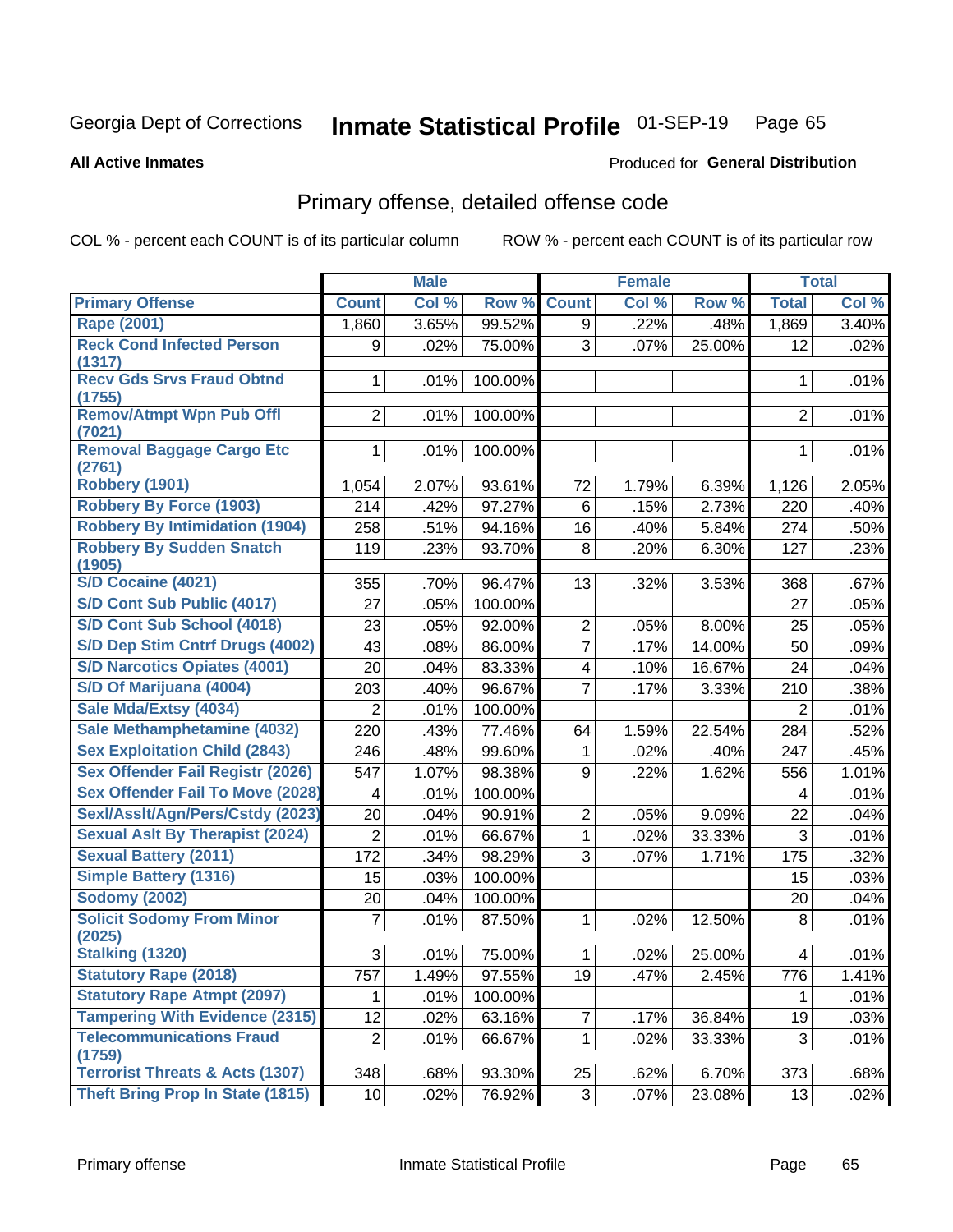#### Inmate Statistical Profile 01-SEP-19 Page 66

### **All Active Inmates**

## **Produced for General Distribution**

## Primary offense, detailed offense code

COL % - percent each COUNT is of its particular column

|                                                |                | <b>Male</b> |         |                 | <b>Female</b> |         |                | <b>Total</b> |
|------------------------------------------------|----------------|-------------|---------|-----------------|---------------|---------|----------------|--------------|
| <b>Primary Offense</b>                         | <b>Count</b>   | Col %       | Row %   | <b>Count</b>    | Col %         | Row %   | <b>Total</b>   | Col %        |
| <b>Theft By Conversion (1808)</b>              | 26             | .05%        | 81.25%  | 6               | .15%          | 18.75%  | 32             | .06%         |
| <b>Theft By Deception (1803)</b>               | 33             | .06%        | 78.57%  | 9               | .22%          | 21.43%  | 42             | .08%         |
| <b>Theft By Rec Stolen Prop (1806)</b>         | 464            | .91%        | 90.63%  | 48              | 1.19%         | 9.38%   | 512            | .93%         |
| <b>Theft By Shoplifting (1821)</b>             | 420            | .82%        | 72.54%  | 159             | 3.95%         | 27.46%  | 579            | 1.05%        |
| <b>Theft By Taking (1802)</b>                  | 641            | 1.26%       | 83.03%  | 131             | 3.25%         | 16.97%  | 772            | 1.40%        |
| <b>Theft Credit Card (1751)</b>                | 12             | .02%        | 70.59%  | 5               | .12%          | 29.41%  | 17             | .03%         |
| <b>Theft Motorveh Or Part (1813)</b>           | 30             | .06%        | 100.00% |                 |               |         | 30             | .05%         |
| <b>Theft Of Lost Property (1805)</b>           | 1              | .01%        | 33.33%  | 2               | .05%          | 66.67%  | 3              | .01%         |
| <b>Theft Of Services (1807)</b>                | 2              | .01%        | 100.00% |                 |               |         | $\overline{2}$ | .01%         |
| <b>Theft Recv Prop Out State (1816)</b>        | 4              | .01%        | 100.00% |                 |               |         | 4              | .01%         |
| <b>Traf Amphtmine 200-399 Gm</b>               | 4              | .01%        | 80.00%  | 1               | .02%          | 20.00%  | 5              | .01%         |
| (4127)                                         |                |             |         |                 |               |         |                |              |
| <b>Traf Amphtmine 28-199 Gm</b><br>(4126)      | 9              | .02%        | 75.00%  | 3 <sup>1</sup>  | .07%          | 25.00%  | 12             | .02%         |
| Traf Amphtmine 400+ Gm (4128)                  | $\overline{4}$ | .01%        | 100.00% |                 |               |         | 4              | .01%         |
| <b>Traf Cocaine 201-400 Gm (4102)</b>          | 90             | .18%        | 98.90%  | 1               | .02%          | 1.10%   | 91             | .17%         |
| <b>Traf Cocaine 401+ Gm (4103)</b>             | 83             | .16%        | 94.32%  | $\sqrt{5}$      | .12%          | 5.68%   | 88             | .16%         |
| Traf Cocaine Less 200 Gm (4101)                | 185            | .36%        | 97.37%  | 5               | .12%          | 2.63%   | 190            | .35%         |
| <b>Traf Marijna 10-2000 Lb (4121)</b>          | 50             | .10%        | 98.04%  | 1               | .02%          | 1.96%   | 51             | .09%         |
| <b>Traf Marijna 10001+ Lb (4123)</b>           |                |             |         | 1               | .02%          | 100.00% | 1              | .01%         |
| Traf Mda/Extsy 200-399gm                       | $\overline{2}$ | .01%        | 100.00% |                 |               |         | $\overline{2}$ | .01%         |
| (4151)                                         |                |             |         |                 |               |         |                |              |
| <b>Traf Mda/Extsy 28-199gm (4150)</b>          | 9              | .02%        | 100.00% |                 |               |         | 9              | .02%         |
| Traf Mda/Extsy 400+Gm (4152)                   | 4              | .01%        | 100.00% |                 |               |         | 4              | .01%         |
| <b>Traf Methamph 200-399 Gm</b>                | 135            | .26%        | 83.85%  | 26              | .65%          | 16.15%  | 161            | .29%         |
| (4141)<br><b>Traf Methamph 28-199 Gm</b>       |                |             |         |                 |               |         |                |              |
| (4140)                                         | 447            | .88%        | 78.01%  | 126             | 3.13%         | 21.99%  | 573            | 1.04%        |
| Traf Methamph 400+ Gm (4142)                   | 95             | .19%        | 84.82%  | 17              | .42%          | 15.18%  | 112            | .20%         |
| <b>Traf Methamph Unspec Amt</b>                | 114            | .22%        | 85.07%  | 20              | .50%          | 14.93%  | 134            | .24%         |
| (4146)                                         |                |             |         |                 |               |         |                |              |
| <b>Traf Methaqualone&lt; 400 Gm</b>            | $\overline{2}$ | .01%        | 100.00% |                 |               |         | $\overline{2}$ | .01%         |
| (4124)<br><b>Traf Narcotic 15-28 Gm (4112)</b> |                |             |         |                 |               |         |                |              |
| Traf Narcotic 29+ Gm (4113)                    | 35             | .07%        | 89.74%  | $\overline{4}$  | $.10\%$       | 10.26%  | 39             | .07%         |
|                                                | 32             | .06%        | 94.12%  | $\overline{2}$  | .05%          | 5.88%   | 34             | .06%         |
| Traf Narcotic Less 14 Gm (4111)                | 46             | .09%        | 82.14%  | 10 <sup>1</sup> | .25%          | 17.86%  | 56             | .10%         |
| <b>Traffick Labor Servitude (1330)</b>         | $\overline{2}$ | .01%        | 100.00% |                 |               |         | $\overline{2}$ | .01%         |
| <b>Traffick Sexual Servitude (1331)</b>        | 23             | .05%        | 88.46%  | 3 <sup>1</sup>  | .07%          | 11.54%  | 26             | .05%         |
| <b>Transactions Cntrft Drugs (4132)</b>        | 1              | .01%        | 100.00% |                 |               |         | 1              | .01%         |
| <b>Unauth Dist Contrild Sub (4135)</b>         | $\mathbf{1}$   | .01%        | 100.00% |                 |               |         | $\mathbf 1$    | .01%         |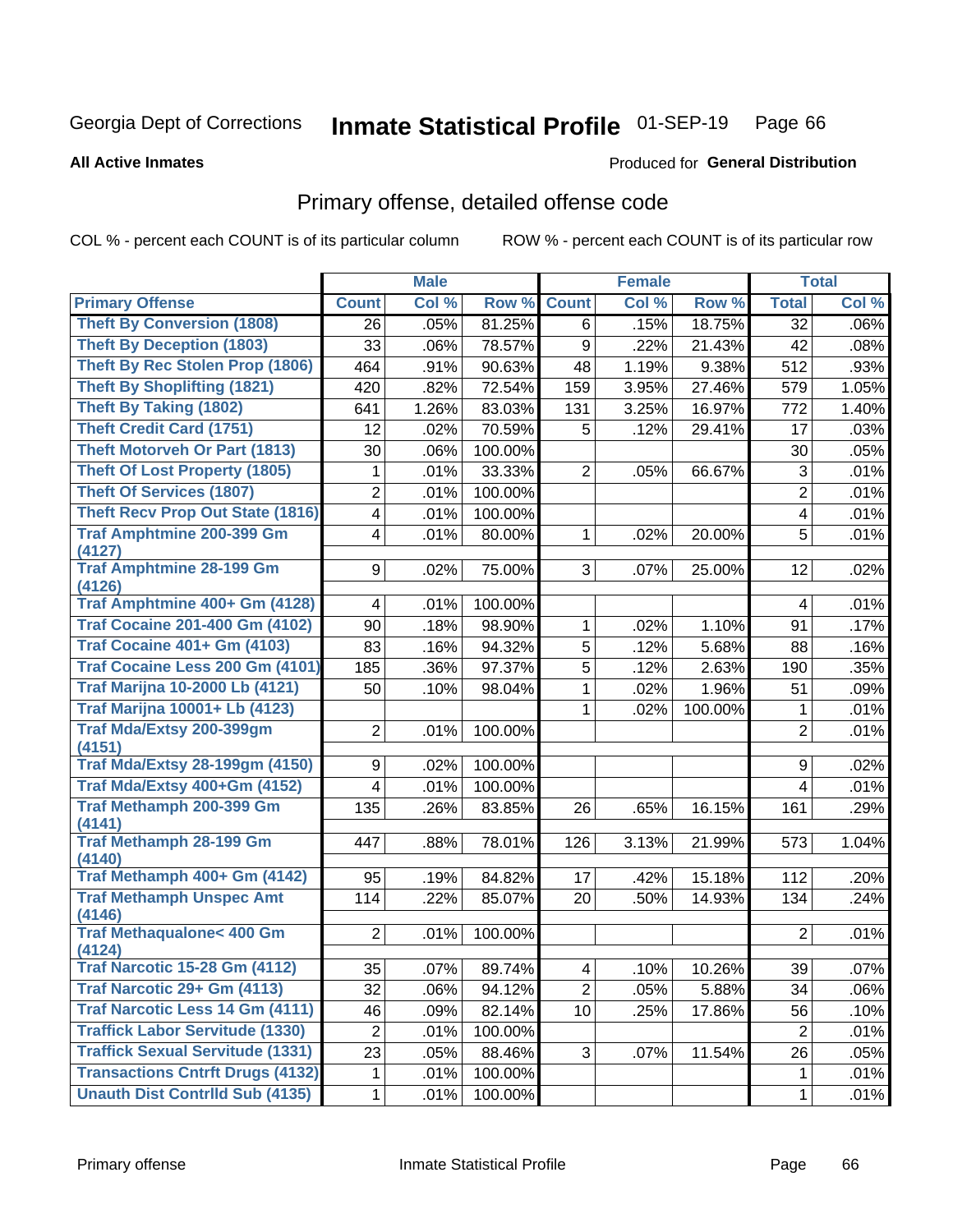#### Inmate Statistical Profile 01-SEP-19 Page 67

**All Active Inmates** 

### Produced for General Distribution

## Primary offense, detailed offense code

COL % - percent each COUNT is of its particular column

|                                            |                         | <b>Male</b> |         |                | <b>Female</b> |         |                         | <b>Total</b> |
|--------------------------------------------|-------------------------|-------------|---------|----------------|---------------|---------|-------------------------|--------------|
| <b>Primary Offense</b>                     | <b>Count</b>            | Col %       | Row %   | <b>Count</b>   | Col %         | Row %   | <b>Total</b>            | Col %        |
| <b>Unknown Offense (9999)</b>              | 14                      | .03%        | 93.33%  | $\mathbf 1$    | .02%          | 6.67%   | $\overline{15}$         | .03%         |
| Uniwfl Mfg/Del/Dist N-C S (4014)           | $\overline{\mathbf{4}}$ | .01%        | 100.00% |                |               |         | $\overline{\mathbf{4}}$ | .01%         |
| <b>Use Comm Facity Vio C Sub</b>           | $\overline{15}$         | .03%        | 83.33%  | 3              | .07%          | 16.67%  | 18                      | .03%         |
| (4133)                                     |                         |             |         |                |               |         |                         |              |
| <b>Vandalism To Church Etc (1505)</b>      | $\mathbf{1}$            | .01%        | 100.00% |                |               |         | $\mathbf{1}$            | .01%         |
| <b>Vehicular Homicide (1123)</b>           | 320                     | .63%        | 78.05%  | 90             | 2.23%         | 21.95%  | 410                     | .75%         |
| <b>Viol Dngrous Drgs Act (4013)</b>        | 181                     | .36%        | 84.19%  | 34             | .84%          | 15.81%  | 215                     | .39%         |
| Viol Ga Cntrl Sbst Act (4012)              | 3                       | .01%        | 100.00% |                |               |         | 3                       | .01%         |
| <b>Viol Motor Vehicle Laws (5001)</b>      | $\overline{35}$         | .07%        | 89.74%  | 4              | .10%          | 10.26%  | 39                      | .07%         |
| <b>Viol Oath Public Offcr (2302)</b>       | $\overline{4}$          | .01%        | 80.00%  | $\mathbf{1}$   | .02%          | 20.00%  | 5                       | .01%         |
| <b>Violatn Othr States Law (8001)</b>      | $\overline{48}$         | .09%        | 85.71%  | $\overline{8}$ | .20%          | 14.29%  | 56                      | .10%         |
| <b>Vol Manslaughter Of Fetus</b><br>(1119) | 3                       | .01%        | 100.00% |                |               |         | 3                       | .01%         |
| <b>Voluntary Manslaughter (1102)</b>       | 1,124                   | 2.21%       | 88.02%  | 153            | 3.80%         | 11.98%  | 1,277                   | 2.32%        |
| <b>Abandonment Of Dep Child (11)</b>       | $\overline{\mathbf{4}}$ | .01%        | 100.00% |                |               |         | 4                       | .01%         |
| <b>Assault &amp; Battery (21)</b>          | $\overline{5}$          | .01%        | 100.00% |                |               |         | $\overline{5}$          | .01%         |
| <b>Bad Checks (52)</b>                     | $\overline{2}$          | .01%        | 66.67%  | $\mathbf{1}$   | .02%          | 33.33%  | $\overline{3}$          | .01%         |
| <b>Burglary (45)</b>                       | $\overline{7}$          | .01%        | 100.00% |                |               |         | $\overline{7}$          | .01%         |
| <b>Cheating &amp; Swindling (51)</b>       | $\overline{2}$          | .01%        | 100.00% |                |               |         | $\overline{2}$          | .01%         |
| <b>Cpwl &amp; Concealed Weapon (93)</b>    | $\overline{5}$          | .01%        | 100.00% |                |               |         | $\overline{5}$          | .01%         |
| <b>Crmnl Attempt (98)</b>                  | $\overline{1}$          | .01%        | 100.00% |                |               |         | $\mathbf 1$             | .01%         |
| <b>Dui</b> (72)                            | $\overline{5}$          | .01%        | 100.00% |                |               |         | 5                       | .01%         |
| Escape (92)                                | $\overline{3}$          | .01%        | 100.00% |                |               |         | $\overline{3}$          | .01%         |
| Forgery (55)                               | $\overline{3}$          | .01%        | 100.00% |                |               |         | 3                       | .01%         |
| Lottery (54)                               | $\mathbf{1}$            | .01%        | 100.00% |                |               |         | $\mathbf{1}$            | .01%         |
| <b>Misc Misdemeanor (500)</b>              | $\overline{2}$          | .01%        | 100.00% |                |               |         | $\overline{2}$          | .01%         |
| <b>Other Misdemeanor (99)</b>              | $\overline{16}$         | .03%        | 94.12%  | 1              | .02%          | 5.88%   | 17                      | .03%         |
| <b>Pointing Gun At Another (96)</b>        | 1                       | .01%        | 100.00% |                |               |         | $\mathbf 1$             | .01%         |
| Poss Ntp Whiskey (64)                      | $\overline{2}$          | .01%        | 100.00% |                |               |         | $\overline{2}$          | .01%         |
| <b>Prostitution (81)</b>                   |                         |             |         | $\mathbf{1}$   | .02%          | 100.00% | $\mathbf{1}$            | .01%         |
| <b>Public Drunkenness (61)</b>             | 3                       | .01%        | 100.00% |                |               |         | 3                       | .01%         |
| <b>Simple Assault (24)</b>                 | 1                       | .01%        | 100.00% |                |               |         | $\mathbf{1}$            | .01%         |
| <b>Simple Battery (25)</b>                 | $\mathbf{1}$            | .01%        | 100.00% |                |               |         | $\mathbf{1}$            | .01%         |
| <b>Theft By Taking - Larceny (41)</b>      | $\overline{25}$         | .05%        | 100.00% |                |               |         | $\overline{25}$         | .05%         |
| Viol Motor Veh Law (71)                    | 4                       | .01%        | 100.00% |                |               |         | 4                       | .01%         |
| <b>Wife Beating (28)</b>                   | $\overline{2}$          | .01%        | 100.00% |                |               |         | $\overline{2}$          | .01%         |
| <b>Total Rported</b>                       | 50,973                  | 101%        | 92.68%  | 4,027          | 100%          | 7.32%   | 55,000                  | 101%         |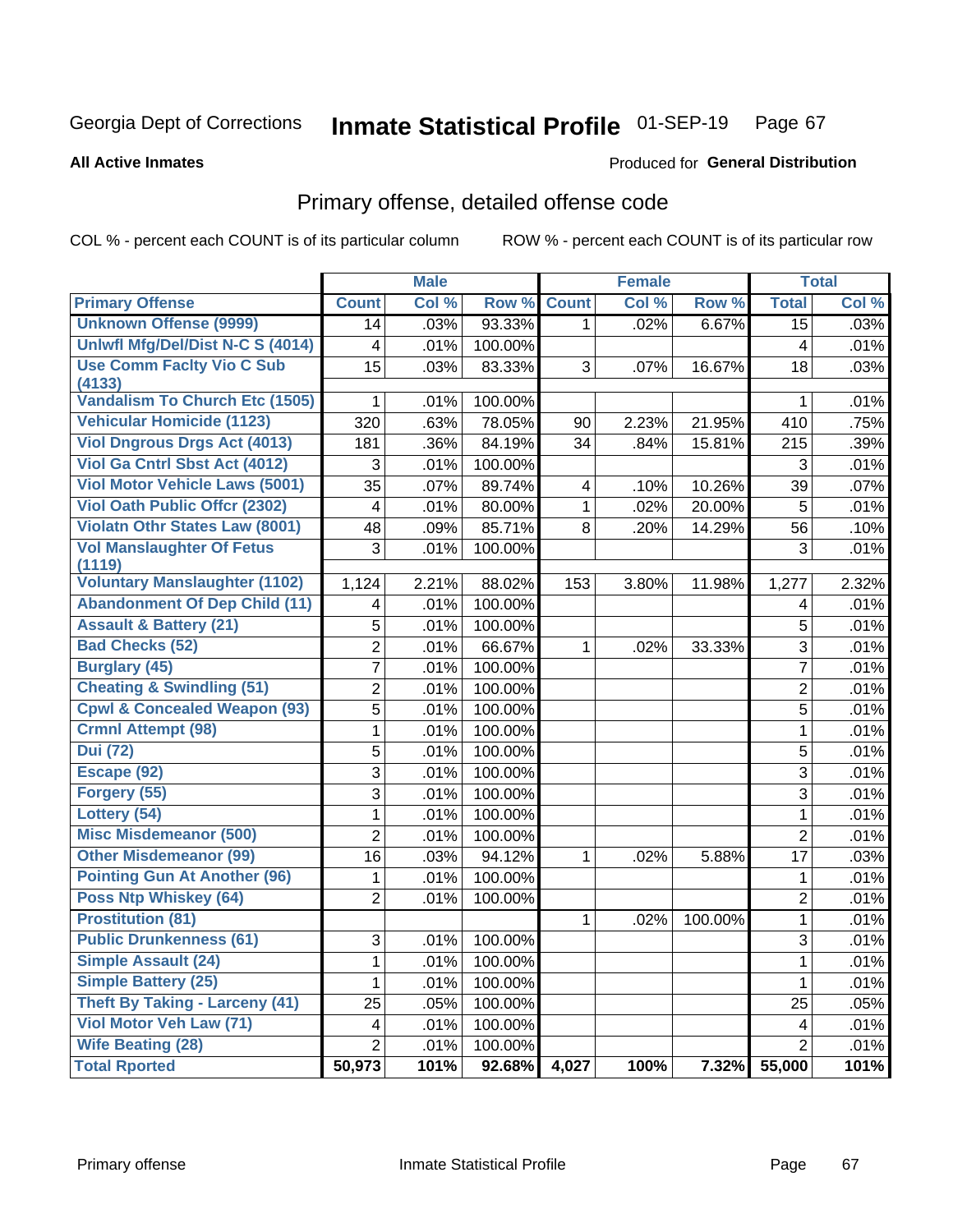#### Inmate Statistical Profile 01-SEP-19 Page 68

**All Active Inmates** 

Produced for General Distribution

## Primary offense, detailed offense code

COL % - percent each COUNT is of its particular column

|                     | <b>Male</b> | <b>Female</b> | Total  |
|---------------------|-------------|---------------|--------|
| <b>Not Reported</b> | 96          |               | 96     |
| <b>Grand Total</b>  | 51,069      | 4,027         | 55,096 |

| Mode (most frequent) | 1101 Murder | 1101 Murder | 1101 Murder |
|----------------------|-------------|-------------|-------------|
|                      |             |             |             |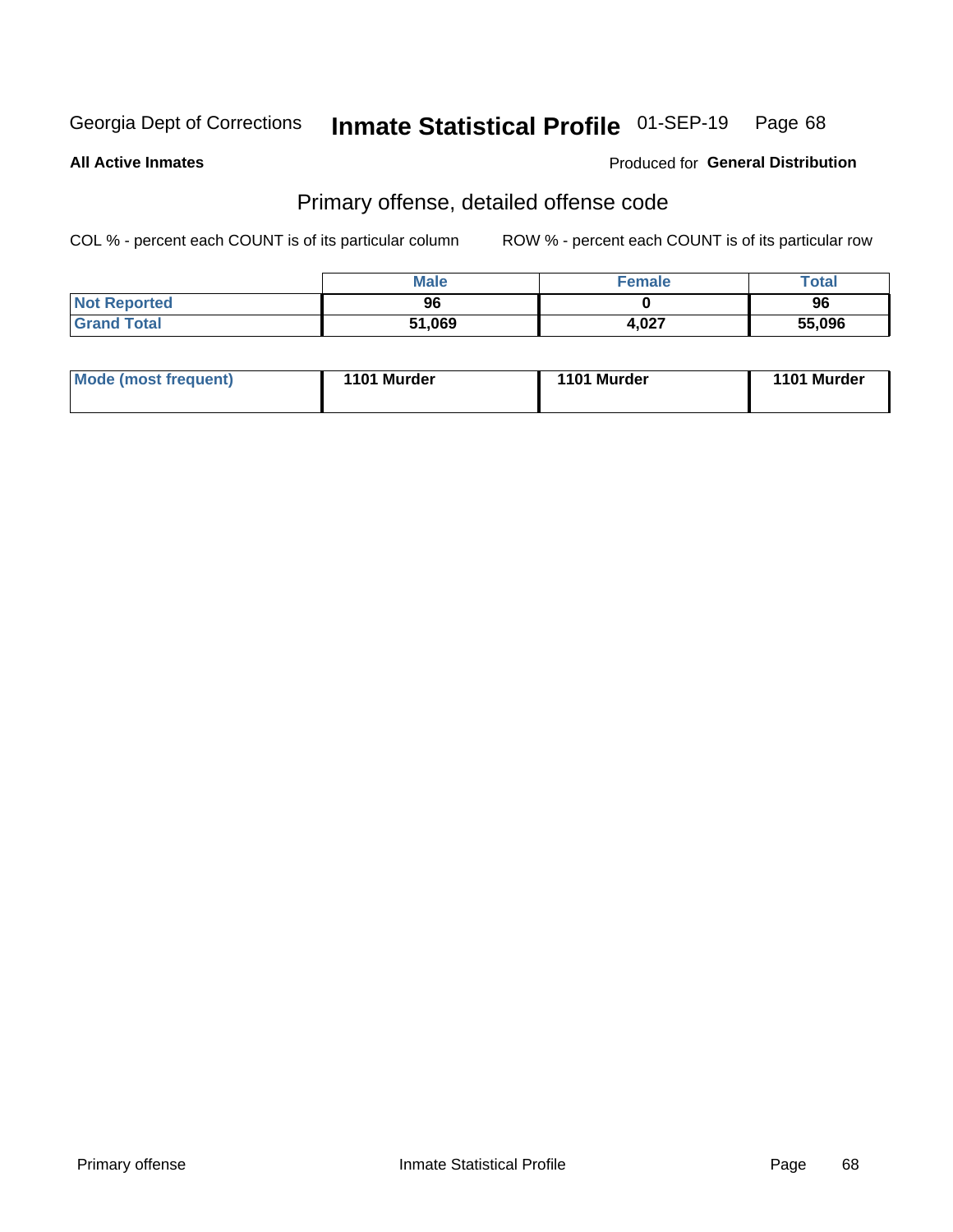# Inmate Statistical Profile 01-SEP-19 Page 69

**All Active Inmates** 

### Produced for General Distribution

## County of conviction of primary offense

COL % - percent each COUNT is of its particular column

|     |                             |              | <b>Male</b> |         |                         | <b>Female</b> |        |                  | <b>Total</b> |
|-----|-----------------------------|--------------|-------------|---------|-------------------------|---------------|--------|------------------|--------------|
|     | <b>County of Conviction</b> | <b>Count</b> | Col %       | Row %   | <b>Count</b>            | Col %         | Row %  | <b>Total</b>     | Col %        |
| 000 | <b>Unknown</b>              | 193          | .38%        | 94.15%  | 12                      | .30%          | 5.85%  | $\overline{205}$ | .37%         |
| 001 | <b>Appling County</b>       | 118          | .23%        | 95.93%  | 5                       | .12%          | 4.07%  | 123              | .22%         |
| 002 | <b>Atkinson County</b>      | 58           | .11%        | 89.23%  | $\overline{7}$          | .17%          | 10.77% | 65               | .12%         |
| 003 | <b>Bacon County</b>         | 86           | .17%        | 90.53%  | $\boldsymbol{9}$        | .22%          | 9.47%  | 95               | .17%         |
| 004 | <b>Baker County</b>         | 11           | .02%        | 84.62%  | $\overline{2}$          | .05%          | 15.38% | 13               | .02%         |
| 005 | <b>Baldwin County</b>       | 323          | .63%        | 93.08%  | 24                      | .60%          | 6.92%  | 347              | .63%         |
| 006 | <b>Banks County</b>         | 76           | .15%        | 93.83%  | 5                       | .12%          | 6.17%  | 81               | .15%         |
| 007 | <b>Barrow County</b>        | 352          | .69%        | 92.15%  | 30                      | .74%          | 7.85%  | 382              | .69%         |
| 008 | <b>Bartow County</b>        | 623          | 1.22%       | 87.25%  | 91                      | 2.26%         | 12.75% | 714              | 1.30%        |
| 009 | <b>Ben Hill County</b>      | 254          | .50%        | 93.04%  | 19                      | .47%          | 6.96%  | 273              | .50%         |
| 010 | <b>Berrien County</b>       | 88           | .17%        | 97.78%  | $\overline{2}$          | .05%          | 2.22%  | 90               | .16%         |
| 011 | <b>Bibb County</b>          | 1,160        | 2.27%       | 94.00%  | 74                      | 1.84%         | 6.00%  | 1,234            | 2.24%        |
| 012 | <b>Bleckley County</b>      | 72           | .14%        | 93.51%  | 5                       | .12%          | 6.49%  | 77               | .14%         |
| 013 | <b>Brantley County</b>      | 85           | .17%        | 82.52%  | 18                      | .45%          | 17.48% | 103              | .19%         |
| 014 | <b>Brooks County</b>        | 50           | .10%        | 98.04%  | 1                       | .02%          | 1.96%  | 51               | .09%         |
| 015 | <b>Bryan County</b>         | 57           | .11%        | 95.00%  | 3                       | .07%          | 5.00%  | 60               | .11%         |
| 016 | <b>Bulloch County</b>       | 527          | 1.03%       | 92.46%  | 43                      | 1.07%         | 7.54%  | 570              | 1.03%        |
| 017 | <b>Burke County</b>         | 238          | .47%        | 96.75%  | 8                       | .20%          | 3.25%  | 246              | .45%         |
| 018 | <b>Butts County</b>         | 117          | .23%        | 92.13%  | 10                      | .25%          | 7.87%  | 127              | .23%         |
| 019 | <b>Calhoun County</b>       | 30           | .06%        | 88.24%  | $\overline{\mathbf{4}}$ | .10%          | 11.76% | 34               | .06%         |
| 020 | <b>Camden County</b>        | 201          | .39%        | 91.78%  | 18                      | .45%          | 8.22%  | 219              | .40%         |
| 021 | <b>Candler County</b>       | 109          | .21%        | 93.16%  | $\,8\,$                 | .20%          | 6.84%  | 117              | .21%         |
| 022 | <b>Carroll County</b>       | 631          | 1.24%       | 91.98%  | 55                      | 1.37%         | 8.02%  | 686              | 1.25%        |
| 023 | <b>Catoosa County</b>       | 362          | .71%        | 89.83%  | 41                      | 1.02%         | 10.17% | 403              | .73%         |
| 024 | <b>Charlton County</b>      | 67           | .13%        | 93.06%  | 5                       | .12%          | 6.94%  | 72               | .13%         |
| 025 | <b>Chatham County</b>       | 1,930        | 3.78%       | 94.42%  | 114                     | 2.83%         | 5.58%  | 2,044            | 3.71%        |
| 026 | <b>Chattahoochee County</b> | 25           | .05%        | 100.00% |                         |               |        | 25               | .05%         |
| 027 | <b>Chattooga County</b>     | 229          | .45%        | 87.40%  | 33                      | .82%          | 12.60% | 262              | .48%         |
| 028 | <b>Cherokee County</b>      | 582          | 1.14%       | 92.09%  | 50                      | 1.24%         | 7.91%  | 632              | 1.15%        |
| 029 | <b>Clarke County</b>        | 574          | 1.12%       | 93.03%  | 43                      | 1.07%         | 6.97%  | 617              | 1.12%        |
| 030 | <b>Clay County</b>          | 26           | .05%        | 86.67%  | $\overline{\mathbf{4}}$ | .10%          | 13.33% | 30               | .05%         |
| 031 | <b>Clayton County</b>       | 1,408        | 2.76%       | 93.31%  | 101                     | 2.51%         | 6.69%  | 1,509            | 2.74%        |
| 032 | <b>Clinch County</b>        | 47           | .09%        | 90.38%  | 5                       | .12%          | 9.62%  | 52               | .09%         |
| 033 | <b>Cobb County</b>          | 2,581        | 5.05%       | 92.15%  | 220                     | 5.46%         | 7.85%  | 2,801            | 5.08%        |
| 034 | <b>Coffee County</b>        | 226          | .44%        | 94.17%  | 14                      | .35%          | 5.83%  | 240              | .44%         |
| 035 | <b>Colquitt County</b>      | 219          | .43%        | 95.63%  | 10                      | .25%          | 4.37%  | 229              | .42%         |
| 036 | <b>Columbia County</b>      | 433          | .85%        | 90.78%  | 44                      | 1.09%         | 9.22%  | 477              | .87%         |
| 037 | <b>Cook County</b>          | 116          | .23%        | 94.31%  | $\overline{7}$          | .17%          | 5.69%  | 123              | .22%         |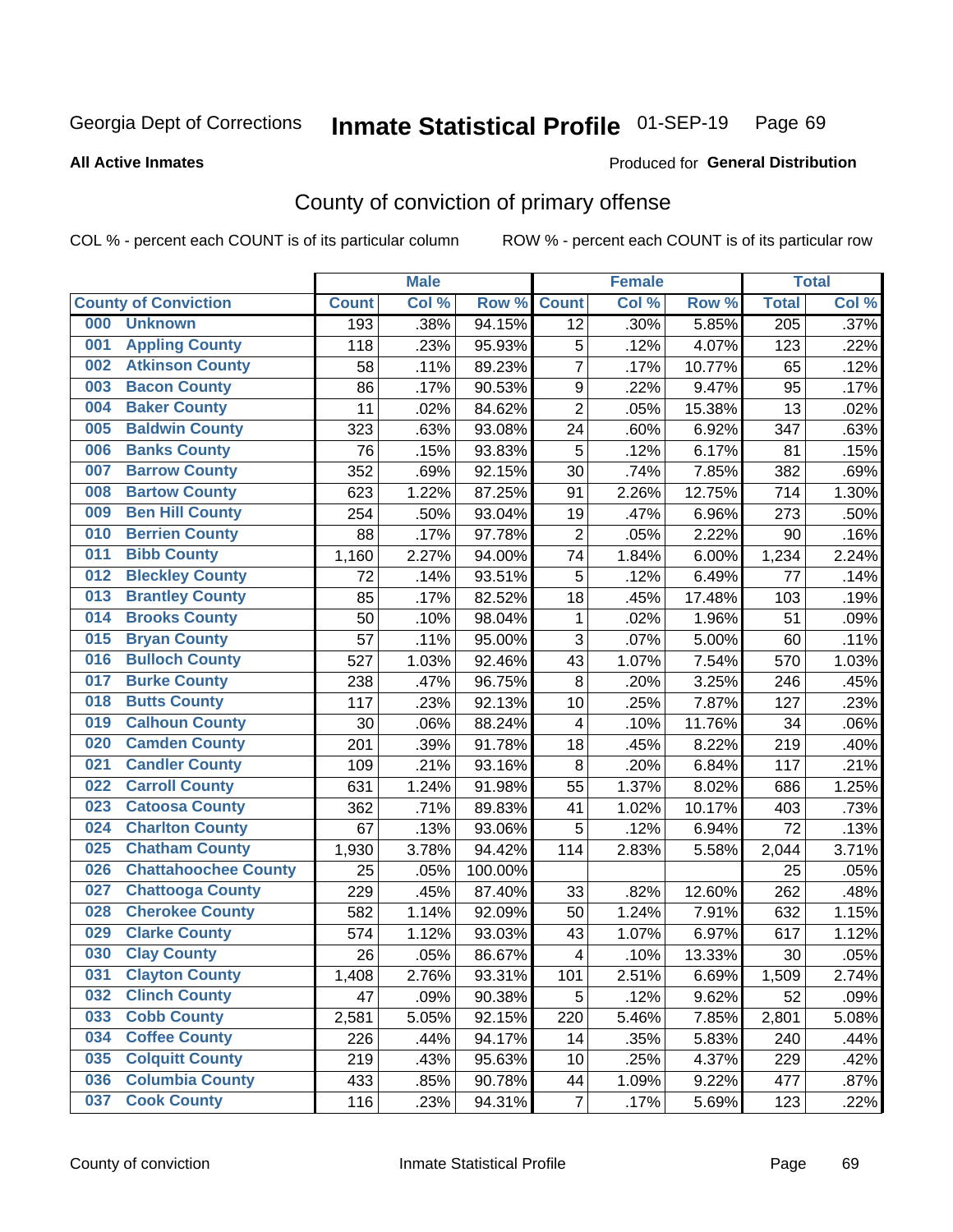# Inmate Statistical Profile 01-SEP-19 Page 70

Produced for General Distribution

### **All Active Inmates**

## County of conviction of primary offense

COL % - percent each COUNT is of its particular column

|     |                             |              | <b>Male</b> |         |                  | <b>Female</b> |        |              | <b>Total</b> |
|-----|-----------------------------|--------------|-------------|---------|------------------|---------------|--------|--------------|--------------|
|     | <b>County of Conviction</b> | <b>Count</b> | Col %       | Row %   | <b>Count</b>     | Col %         | Row %  | <b>Total</b> | Col %        |
| 038 | <b>Coweta County</b>        | 649          | 1.27%       | 92.98%  | 49               | 1.22%         | 7.02%  | 698          | 1.27%        |
| 039 | <b>Crawford County</b>      | 25           | .05%        | 96.15%  | 1                | .02%          | 3.85%  | 26           | .05%         |
| 040 | <b>Crisp County</b>         | 329          | .64%        | 94.54%  | 19               | .47%          | 5.46%  | 348          | .63%         |
| 041 | <b>Dade County</b>          | 102          | .20%        | 91.89%  | $\boldsymbol{9}$ | .22%          | 8.11%  | 111          | .20%         |
| 042 | <b>Dawson County</b>        | 94           | .18%        | 90.38%  | 10               | .25%          | 9.62%  | 104          | .19%         |
| 043 | <b>Decatur County</b>       | 230          | .45%        | 94.65%  | 13               | .32%          | 5.35%  | 243          | .44%         |
| 044 | <b>Dekalb County</b>        | 2,965        | 5.81%       | 95.06%  | 154              | 3.82%         | 4.94%  | 3,119        | 5.66%        |
| 045 | <b>Dodge County</b>         | 145          | .28%        | 93.55%  | 10               | .25%          | 6.45%  | 155          | .28%         |
| 046 | <b>Dooly County</b>         | 118          | .23%        | 95.16%  | $\,6$            | .15%          | 4.84%  | 124          | .23%         |
| 047 | <b>Dougherty County</b>     | 811          | 1.59%       | 95.08%  | 42               | 1.04%         | 4.92%  | 853          | 1.55%        |
| 048 | <b>Douglas County</b>       | 1,027        | 2.01%       | 90.64%  | 106              | 2.63%         | 9.36%  | 1,133        | 2.06%        |
| 049 | <b>Early County</b>         | 90           | .18%        | 95.74%  | 4                | .10%          | 4.26%  | 94           | .17%         |
| 050 | <b>Echols County</b>        | 13           | .03%        | 92.86%  | $\mathbf{1}$     | .02%          | 7.14%  | 14           | .03%         |
| 051 | <b>Effingham County</b>     | 256          | .50%        | 90.46%  | 27               | .67%          | 9.54%  | 283          | .51%         |
| 052 | <b>Elbert County</b>        | 139          | .27%        | 92.67%  | 11               | .27%          | 7.33%  | 150          | .27%         |
| 053 | <b>Emanuel County</b>       | 173          | .34%        | 92.02%  | 15               | .37%          | 7.98%  | 188          | .34%         |
| 054 | <b>Evans County</b>         | 87           | .17%        | 93.55%  | 6                | .15%          | 6.45%  | 93           | .17%         |
| 055 | <b>Fannin County</b>        | 104          | .20%        | 85.95%  | 17               | .42%          | 14.05% | 121          | .22%         |
| 056 | <b>Fayette County</b>       | 329          | .64%        | 89.89%  | 37               | .92%          | 10.11% | 366          | .66%         |
| 057 | <b>Floyd County</b>         | 874          | 1.71%       | 90.57%  | 91               | 2.26%         | 9.43%  | 965          | 1.75%        |
| 058 | <b>Forsyth County</b>       | 363          | .71%        | 91.90%  | 32               | .79%          | 8.10%  | 395          | .72%         |
| 059 | <b>Franklin County</b>      | 160          | .31%        | 87.43%  | 23               | .57%          | 12.57% | 183          | .33%         |
| 060 | <b>Fulton County</b>        | 4,941        | 9.68%       | 95.94%  | 209              | 5.19%         | 4.06%  | 5,150        | 9.35%        |
| 061 | <b>Gilmer County</b>        | 107          | .21%        | 91.45%  | 10               | .25%          | 8.55%  | 117          | .21%         |
| 062 | <b>Glascock County</b>      | 10           | .02%        | 100.00% |                  |               |        | 10           | .02%         |
| 063 | <b>Glynn County</b>         | 563          | 1.10%       | 95.26%  | 28               | .70%          | 4.74%  | 591          | 1.07%        |
| 064 | <b>Gordon County</b>        | 412          | .81%        | 88.60%  | 53               | 1.32%         | 11.40% | 465          | .84%         |
| 065 | <b>Grady County</b>         | 158          | .31%        | 96.34%  | $\,6$            | .15%          | 3.66%  | 164          | .30%         |
| 066 | <b>Greene County</b>        | 119          | .23%        | 92.97%  | $\boldsymbol{9}$ | .22%          | 7.03%  | 128          | .23%         |
| 067 | <b>Gwinnett County</b>      | 2,666        | 5.22%       | 92.92%  | 203              | 5.04%         | 7.08%  | 2,869        | 5.21%        |
| 068 | <b>Habersham County</b>     | 122          | .24%        | 89.71%  | 14               | .35%          | 10.29% | 136          | .25%         |
| 069 | <b>Hall County</b>          | 696          | 1.36%       | 91.10%  | 68               | 1.69%         | 8.90%  | 764          | 1.39%        |
| 070 | <b>Hancock County</b>       | 40           | .08%        | 90.91%  | 4                | .10%          | 9.09%  | 44           | .08%         |
| 071 | <b>Haralson County</b>      | 97           | .19%        | 86.61%  | 15               | .37%          | 13.39% | 112          | .20%         |
| 072 | <b>Harris County</b>        | 128          | .25%        | 95.52%  | 6                | .15%          | 4.48%  | 134          | .24%         |
| 073 | <b>Hart County</b>          | 180          | .35%        | 90.45%  | 19               | .47%          | 9.55%  | 199          | .36%         |
| 074 | <b>Heard County</b>         | 53           | .10%        | 96.36%  | $\overline{c}$   | .05%          | 3.64%  | 55           | .10%         |
| 075 | <b>Henry County</b>         | 698          | 1.37%       | 89.60%  | 81               | 2.01%         | 10.40% | 779          | 1.41%        |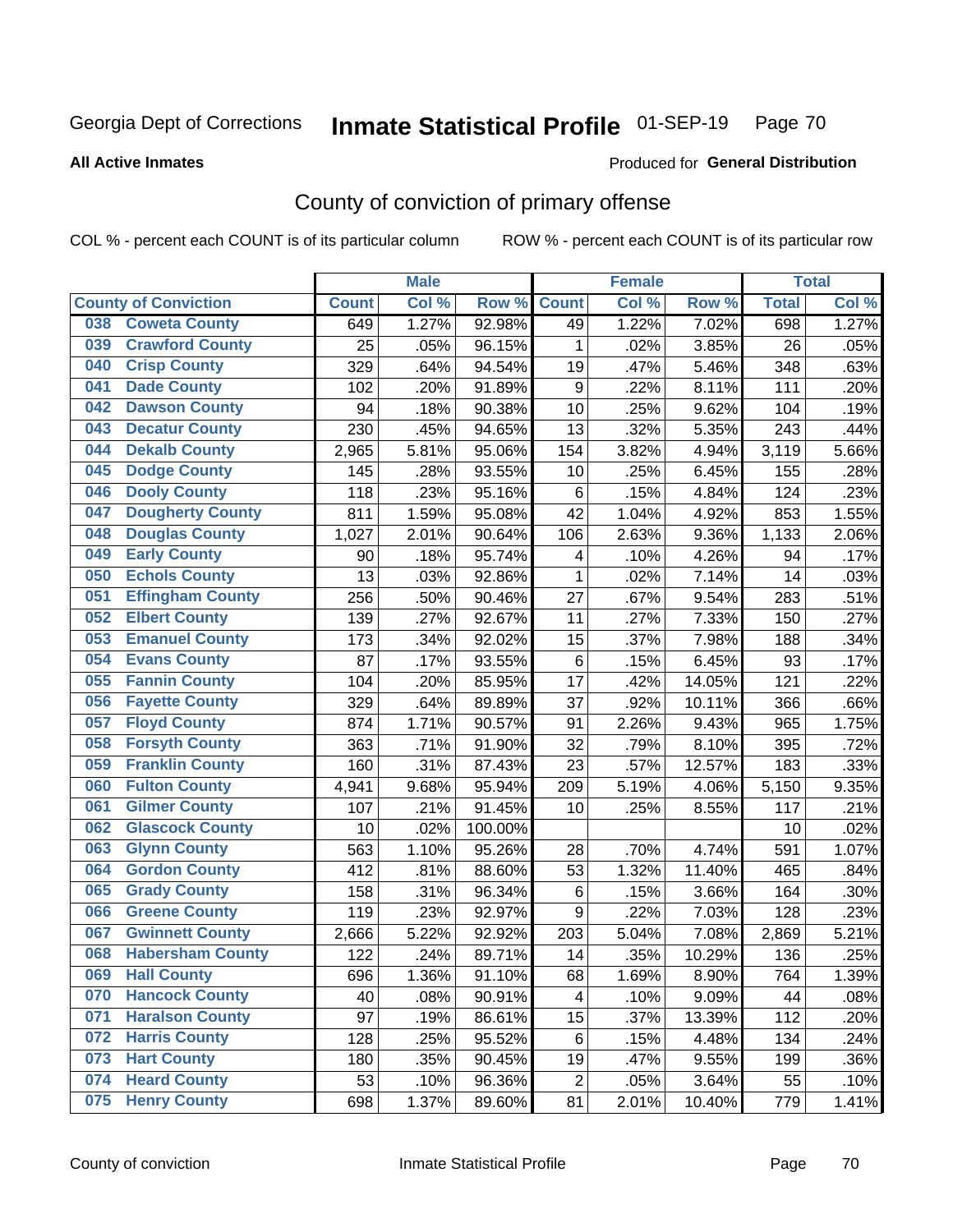# Inmate Statistical Profile 01-SEP-19 Page 71

### **All Active Inmates**

### Produced for General Distribution

## County of conviction of primary offense

COL % - percent each COUNT is of its particular column

|     |                             |              | <b>Male</b> |         |                           | <b>Female</b> |        |                  | <b>Total</b>       |
|-----|-----------------------------|--------------|-------------|---------|---------------------------|---------------|--------|------------------|--------------------|
|     | <b>County of Conviction</b> | <b>Count</b> | Col %       | Row %   | <b>Count</b>              | Col %         | Row %  | <b>Total</b>     | Col %              |
| 076 | <b>Houston County</b>       | 679          | 1.33%       | 92.63%  | 54                        | 1.34%         | 7.37%  | $\overline{733}$ | 1.33%              |
| 077 | <b>Irwin County</b>         | 72           | .14%        | 94.74%  | 4                         | .10%          | 5.26%  | 76               | .14%               |
| 078 | <b>Jackson County</b>       | 279          | .55%        | 93.31%  | 20                        | .50%          | 6.69%  | 299              | .54%               |
| 079 | <b>Jasper County</b>        | 67           | .13%        | 91.78%  | $\,6$                     | .15%          | 8.22%  | 73               | .13%               |
| 080 | <b>Jeff Davis County</b>    | 94           | .18%        | 92.16%  | 8                         | .20%          | 7.84%  | 102              | .19%               |
| 081 | <b>Jefferson County</b>     | 167          | .33%        | 92.27%  | 14                        | .35%          | 7.73%  | 181              | .33%               |
| 082 | <b>Jenkins County</b>       | 78           | .15%        | 93.98%  | $\mathbf 5$               | .12%          | 6.02%  | 83               | .15%               |
| 083 | <b>Johnson County</b>       | 39           | .08%        | 90.70%  | 4                         | .10%          | 9.30%  | 43               | .08%               |
| 084 | <b>Jones County</b>         | 197          | .39%        | 87.56%  | 28                        | .70%          | 12.44% | 225              | .41%               |
| 085 | <b>Lamar County</b>         | 68           | .13%        | 90.67%  | $\overline{7}$            | .17%          | 9.33%  | 75               | .14%               |
| 086 | <b>Lanier County</b>        | 41           | .08%        | 95.35%  | $\overline{2}$            | .05%          | 4.65%  | 43               | .08%               |
| 087 | <b>Laurens County</b>       | 293          | .57%        | 92.14%  | 25                        | .62%          | 7.86%  | 318              | .58%               |
| 088 | <b>Lee County</b>           | 79           | .15%        | 89.77%  | $\boldsymbol{9}$          | .22%          | 10.23% | 88               | .16%               |
| 089 | <b>Liberty County</b>       | 228          | .45%        | 94.61%  | 13                        | .32%          | 5.39%  | 241              | .44%               |
| 090 | <b>Lincoln County</b>       | 44           | .09%        | 95.65%  | $\overline{2}$            | .05%          | 4.35%  | 46               | .08%               |
| 091 | <b>Long County</b>          | 63           | .12%        | 91.30%  | 6                         | .15%          | 8.70%  | 69               | .13%               |
| 092 | <b>Lowndes County</b>       | 450          | .88%        | 95.54%  | 21                        | .52%          | 4.46%  | 471              | .85%               |
| 093 | <b>Lumpkin County</b>       | 93           | .18%        | 93.94%  | 6                         | .15%          | 6.06%  | 99               | .18%               |
| 094 | <b>Macon County</b>         | 43           | .08%        | 93.48%  | $\sqrt{3}$                | .07%          | 6.52%  | 46               | .08%               |
| 095 | <b>Madison County</b>       | 154          | .30%        | 89.53%  | 18                        | .45%          | 10.47% | 172              | .31%               |
| 096 | <b>Marion County</b>        | 35           | .07%        | 92.11%  | $\ensuremath{\mathsf{3}}$ | .07%          | 7.89%  | 38               | .07%               |
| 097 | <b>Mcduffie County</b>      | 192          | .38%        | 95.52%  | $\boldsymbol{9}$          | .22%          | 4.48%  | 201              | .36%               |
| 098 | <b>Mcintosh County</b>      | 49           | .10%        | 84.48%  | $\boldsymbol{9}$          | .22%          | 15.52% | 58               | .11%               |
| 099 | <b>Meriwether County</b>    | 198          | .39%        | 90.83%  | 20                        | .50%          | 9.17%  | 218              | .40%               |
| 100 | <b>Miller County</b>        | 36           | .07%        | 97.30%  | 1                         | .02%          | 2.70%  | 37               | .07%               |
| 101 | <b>Mitchell County</b>      | 154          | .30%        | 93.33%  | 11                        | .27%          | 6.67%  | 165              | .30%               |
| 102 | <b>Monroe County</b>        | 143          | .28%        | 91.67%  | 13                        | .32%          | 8.33%  | 156              | .28%               |
| 103 | <b>Montgomery County</b>    | 37           | .07%        | 86.05%  | 6                         | .15%          | 13.95% | 43               | .08%               |
| 104 | <b>Morgan County</b>        | 147          | .29%        | 90.74%  | 15                        | .37%          | 9.26%  | 162              | .29%               |
| 105 | <b>Murray County</b>        | 216          | .42%        | 91.53%  | 20                        | .50%          | 8.47%  | 236              | .43%               |
| 106 | <b>Muscogee County</b>      | 1,235        | 2.42%       | 94.20%  | 76                        | 1.89%         | 5.80%  | 1,311            | 2.38%              |
| 107 | <b>Newton County</b>        | 735          | 1.44%       | 90.97%  | 73                        | 1.81%         | 9.03%  | 808              | 1.47%              |
| 108 | <b>Oconee County</b>        | 49           | .10%        | 100.00% |                           |               |        | 49               | .09%               |
| 109 | <b>Oglethorpe County</b>    | 66           | .13%        | 94.29%  | 4                         | .10%          | 5.71%  | 70               | .13%               |
| 110 | <b>Paulding County</b>      | 220          | .43%        | 91.29%  | 21                        | .52%          | 8.71%  | 241              | .44%               |
| 111 | <b>Peach County</b>         | 90           | .18%        | 95.74%  | 4                         | .10%          | 4.26%  | 94               | .17%               |
| 112 | <b>Pickens County</b>       | 112          | .22%        | 85.50%  | 19                        | .47%          | 14.50% | 131              | .24%               |
| 113 | <b>Pierce County</b>        | 109          | .21%        | 95.61%  | 5                         | .12%          | 4.39%  | 114              | $\overline{.}21\%$ |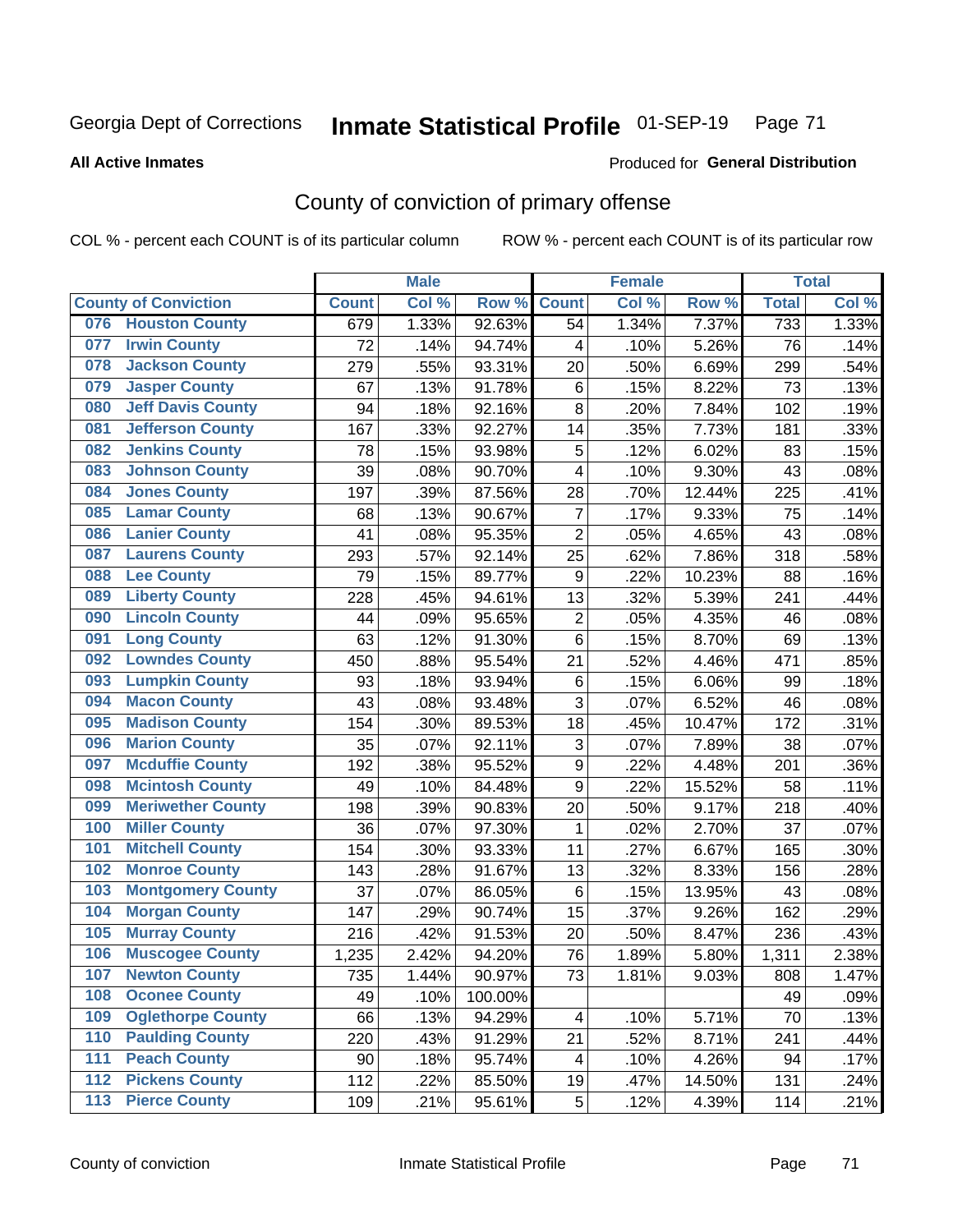# Inmate Statistical Profile 01-SEP-19 Page 72

### **All Active Inmates**

### Produced for General Distribution

## County of conviction of primary offense

COL % - percent each COUNT is of its particular column

|                                          |              | <b>Male</b> |         |                | <b>Female</b> |          |              | <b>Total</b> |
|------------------------------------------|--------------|-------------|---------|----------------|---------------|----------|--------------|--------------|
| <b>County of Conviction</b>              | <b>Count</b> | Col %       | Row %   | <b>Count</b>   | Col %         | Row %    | <b>Total</b> | Col %        |
| <b>Pike County</b><br>114                | 46           | .09%        | 93.88%  | 3              | .07%          | 6.12%    | 49           | .09%         |
| <b>Polk County</b><br>$\overline{115}$   | 193          | .38%        | 89.77%  | 22             | .55%          | 10.23%   | 215          | .39%         |
| <b>Pulaski County</b><br>116             | 43           | .08%        | 93.48%  | 3              | .07%          | 6.52%    | 46           | .08%         |
| <b>Putnam County</b><br>117              | 158          | .31%        | 92.94%  | 12             | .30%          | 7.06%    | 170          | .31%         |
| <b>Quitman County</b><br>118             | 14           | .03%        | 100.00% |                |               |          | 14           | .03%         |
| <b>Rabun County</b><br>119               | 67           | .13%        | 89.33%  | 8              | .20%          | 10.67%   | 75           | .14%         |
| <b>Randolph County</b><br>120            | 60           | .12%        | 92.31%  | $\overline{5}$ | .12%          | 7.69%    | 65           | .12%         |
| <b>Richmond County</b><br>121            | 1,936        | 3.79%       | 93.26%  | 140            | 3.48%         | 6.74%    | 2,076        | 3.77%        |
| <b>Rockdale County</b><br>122            | 485          | .95%        | 91.68%  | 44             | 1.09%         | 8.32%    | 529          | .96%         |
| <b>Schley County</b><br>123              | 13           | .03%        | 92.86%  | 1              | .02%          | 7.14%    | 14           | .03%         |
| <b>Screven County</b><br>124             | 121          | .24%        | 96.03%  | 5              | .12%          | 3.97%    | 126          | .23%         |
| <b>Seminole County</b><br>125            | 73           | .14%        | 90.12%  | 8              | .20%          | 9.88%    | 81           | .15%         |
| <b>Spalding County</b><br>126            | 504          | .99%        | 92.14%  | 43             | 1.07%         | 7.86%    | 547          | .99%         |
| <b>Stephens County</b><br>127            | 147          | .29%        | 87.50%  | 21             | .52%          | 12.50%   | 168          | .30%         |
| <b>Stewart County</b><br>128             | 31           | .06%        | 96.88%  | 1              | .02%          | 3.13%    | 32           | .06%         |
| <b>Sumter County</b><br>129              | 214          | .42%        | 95.54%  | 10             | .25%          | 4.46%    | 224          | .41%         |
| <b>Talbot County</b><br>130              | 31           | .06%        | 93.94%  | $\overline{2}$ | .05%          | 6.06%    | 33           | .06%         |
| <b>Taliaferro County</b><br>131          | 18           | .04%        | 94.74%  | 1              | .02%          | 5.26%    | 19           | .03%         |
| <b>Tattnall County</b><br>132            | 205          | .40%        | 89.91%  | 23             | .57%          | 10.09%   | 228          | .41%         |
| <b>Taylor County</b><br>133              | 75           | .15%        | 93.75%  | 5              | .12%          | 6.25%    | 80           | .15%         |
| <b>Telfair County</b><br>134             | 112          | .22%        | 93.33%  | 8              | .20%          | 6.67%    | 120          | .22%         |
| <b>Terrell County</b><br>135             | 86           | .17%        | 93.48%  | 6              | .15%          | 6.52%    | 92           | .17%         |
| <b>Thomas County</b><br>136              | 207          | .41%        | 96.28%  | 8              | .20%          | 3.72%    | 215          | .39%         |
| <b>Tift County</b><br>137                | 324          | .63%        | 93.64%  | 22             | .55%          | 6.36%    | 346          | .63%         |
| <b>Toombs County</b><br>138              | 325          | .64%        | 88.32%  | 43             | 1.07%         | 11.68%   | 368          | .67%         |
| <b>Towns County</b><br>139               | 53           | .10%        | 75.71%  | 17             | .42%          | 24.29%   | 70           | .13%         |
| <b>Treutlen County</b><br>140            | 76           | .15%        | 92.68%  | 6              | .15%          | 7.32%    | 82           | .15%         |
| <b>Troup County</b><br>141               | 654          | 1.28%       | 92.37%  | 54             | 1.34%         | 7.63%    | 708          | 1.29%        |
| <b>Turner County</b><br>142              | 68           | .13%        | 98.55%  | 1              | .02%          | 1.45%    | 69           | .13%         |
| <b>Twiggs County</b><br>$\overline{143}$ | 52           | .10%        | 94.55%  | 3              | .07%          | 5.45%    | 55           | .10%         |
| <b>Union County</b><br>144               | 118          | .23%        | 81.38%  | 27             | .67%          | 18.62%   | 145          | .26%         |
| 145<br><b>Upson County</b>               | 170          | .33%        | 88.54%  | 22             | .55%          | 11.46%   | 192          | .35%         |
| <b>Walker County</b><br>146              | 439          | .86%        | 89.78%  | 50             | 1.24%         | 10.22%   | 489          | .89%         |
| <b>Walton County</b><br>147              | 658          | 1.29%       | 90.88%  | 66             | 1.64%         | 9.12%    | 724          | 1.31%        |
| <b>Ware County</b><br>148                | 295          | .58%        | 92.19%  | 25             | .62%          | 7.81%    | 320          | .58%         |
| <b>Warren County</b><br>149              | 41           | .08%        | 95.35%  | $\overline{2}$ | .05%          | 4.65%    | 43           | .08%         |
| <b>Washington County</b><br>150          | 192          | .38%        | 91.00%  | 19             | .47%          | $9.00\%$ | 211          | .38%         |
| <b>Wayne County</b><br>151               | 179          | .35%        | 90.40%  | 19             | .47%          | 9.60%    | 198          | .36%         |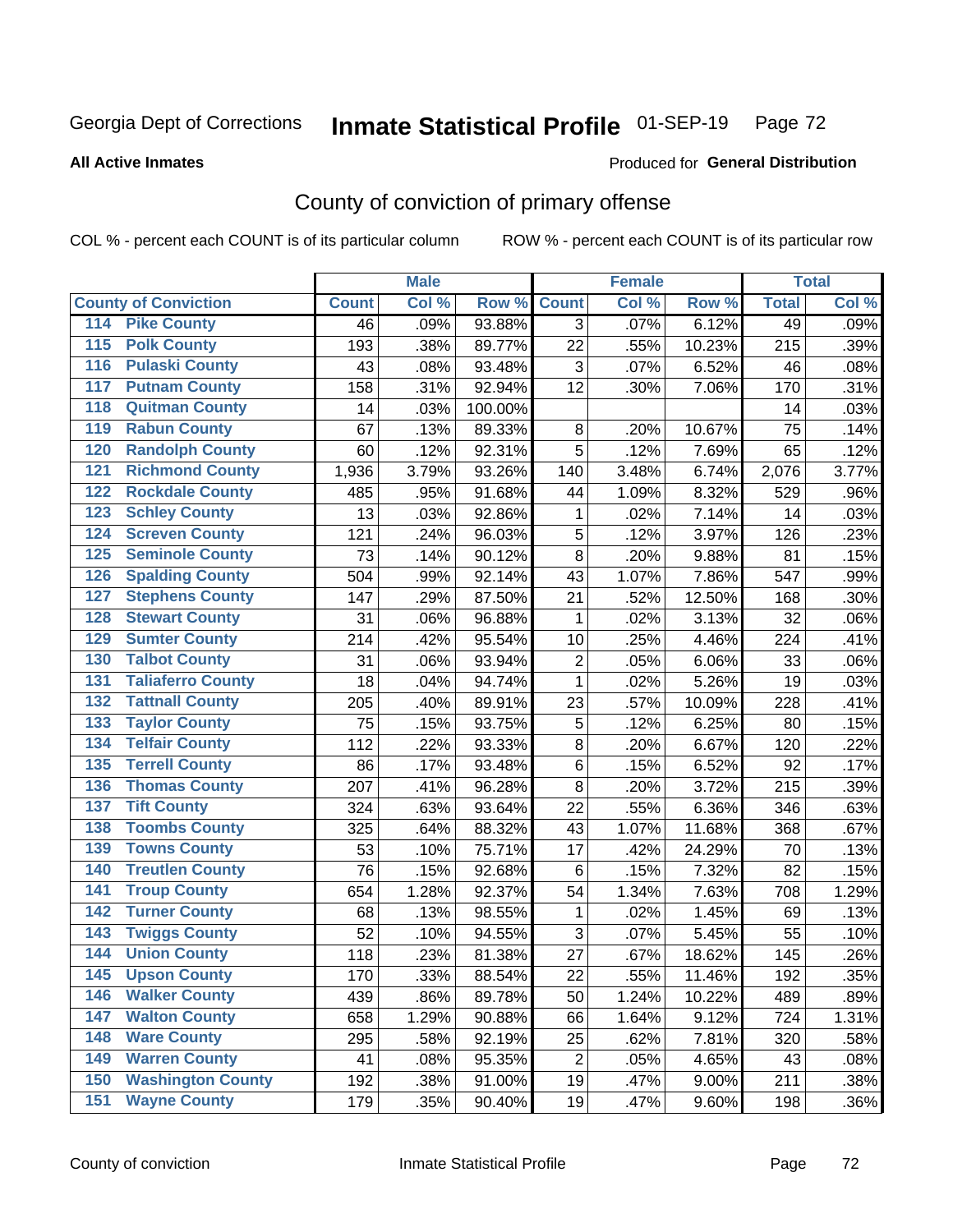# Inmate Statistical Profile 01-SEP-19 Page 73

**All Active Inmates** 

### Produced for General Distribution

## County of conviction of primary offense

COL % - percent each COUNT is of its particular column

|                                |              | <b>Male</b> |             |       | <b>Female</b> |              |              | <b>Total</b> |
|--------------------------------|--------------|-------------|-------------|-------|---------------|--------------|--------------|--------------|
| <b>County of Conviction</b>    | <b>Count</b> | Col %       | Row % Count |       | Col %         | Row %        | <b>Total</b> | Col %        |
| <b>Webster County</b><br>152   |              | .01%        | 66.67%      | 2     | .05%          | 33.33%       | 6            | .01%         |
| <b>Wheeler County</b><br>153   | 20           | $.04\%$     | 100.00%     |       |               |              | 20           | .04%         |
| <b>White County</b><br>154     | 99           | .19%        | 87.61%      | 14    | .35%          | 12.39%       | 113          | .21%         |
| <b>Whitfield County</b><br>155 | 776          | 1.52%       | 87.09%      | 115   | 2.86%         | 12.91%       | 891          | 1.62%        |
| <b>Wilcox County</b><br>156    | 53           | .10%        | 92.98%      | 4     | .10%          | 7.02%        | 57           | .10%         |
| <b>Wilkes County</b><br>157    | 66           | .13%        | 94.29%      | 4     | .10%          | 5.71%        | 70           | .13%         |
| <b>Wilkinson County</b><br>158 | 48           | .09%        | 94.12%      | 3     | $.07\%$       | 5.88%        | 51           | .09%         |
| <b>Worth County</b><br>159     | 112          | $.22\%$     | 90.32%      | 12    | .30%          | 9.68%        | 124          | .23%         |
| <b>Total Rported</b>           | 51,069       | 100%        | 92.69%      | 4,027 | 100%          | <b>7.31%</b> | 55,096       | 100%         |

| <b>Not Reported</b> |        |       |        |
|---------------------|--------|-------|--------|
| <b>Grand Total</b>  | 51,069 | 4,027 | 55,096 |

| Mode (most frequent) | <b>Fulton County</b> | <b>Cobb County</b> | <b>Fulton County</b> |
|----------------------|----------------------|--------------------|----------------------|
|                      |                      |                    |                      |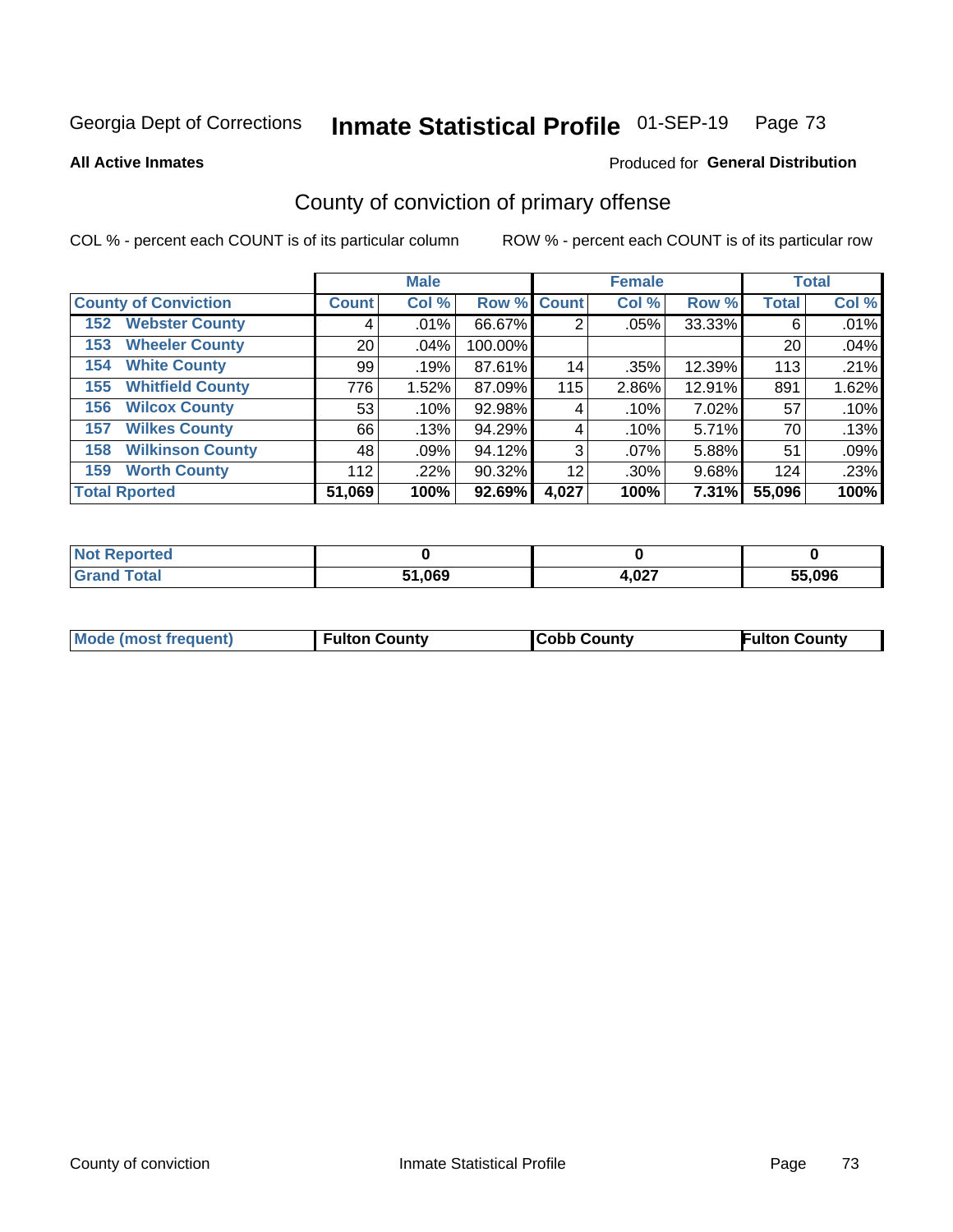### Georgia Dept of Corrections **All Active Inmates**

#### Inmate Statistical Profile 01-SEP-19 Page 74

Produced for General Distribution

## Circuit of conviction of primary offense

|                         |                                 |              | <b>Male</b> |        |                 | <b>Female</b> |        |                  | <b>Total</b> |
|-------------------------|---------------------------------|--------------|-------------|--------|-----------------|---------------|--------|------------------|--------------|
|                         | <b>Circuit of Conviction</b>    | <b>Count</b> | Col %       | Row %  | <b>Count</b>    | Col %         | Row %  | <b>Total</b>     | Col %        |
| 1                       | <b>Alapaha Circuit</b>          | 350          | .69%        | 93.83% | $\overline{23}$ | .57%          | 6.17%  | $\overline{373}$ | .68%         |
| $\overline{2}$          | <b>Alcovy Circuit</b>           | 1,393        | 2.74%       | 90.93% | 139             | 3.46%         | 9.07%  | 1,532            | 2.79%        |
| $\overline{\mathbf{3}}$ | <b>Atlanta Circuit</b>          | 4,941        | 9.71%       | 95.94% | 209             | 5.21%         | 4.06%  | 5,150            | 9.38%        |
| 4                       | <b>Atlantic Circuit</b>         | 689          | 1.35%       | 91.99% | 60              | 1.49%         | 8.01%  | 749              | 1.36%        |
| 5                       | <b>Augusta Circuit</b>          | 2,607        | 5.12%       | 93.14% | 192             | 4.78%         | 6.86%  | 2,799            | 5.10%        |
| $\overline{\bf{6}}$     | <b>Blue Ridge Circuit</b>       | 582          | 1.14%       | 92.09% | 50              | 1.25%         | 7.91%  | 632              | 1.15%        |
| 7                       | <b>Brunswick Circuit</b>        | 1,155        | 2.27%       | 93.67% | 78              | 1.94%         | 6.33%  | 1,233            | 2.25%        |
| $\overline{\mathbf{8}}$ | <b>Chattahoochee Circuit</b>    | 1,529        | 3.01%       | 94.32% | 92              | 2.29%         | 5.68%  | 1,621            | 2.95%        |
| $\overline{9}$          | <b>Cherokee Circuit</b>         | 1,035        | 2.03%       | 87.79% | 144             | 3.59%         | 12.21% | 1,179            | 2.15%        |
| 10                      | <b>Clayton Circuit</b>          | 1,408        | 2.77%       | 93.31% | 101             | 2.52%         | 6.69%  | 1,509            | 2.75%        |
| $\overline{11}$         | <b>Cobb Circuit</b>             | 2,581        | 5.07%       | 92.15% | 220             | 5.48%         | 7.85%  | 2,801            | 5.10%        |
| $\overline{12}$         | <b>Conasauga Circuit</b>        | 992          | 1.95%       | 88.02% | 135             | 3.36%         | 11.98% | 1,127            | 2.05%        |
| 13                      | <b>Cordele Circuit</b>          | 754          | 1.48%       | 94.01% | 48              | 1.20%         | 5.99%  | 802              | 1.46%        |
| $\overline{14}$         | <b>Coweta Circuit</b>           | 2,185        | 4.29%       | 92.39% | 180             | 4.48%         | 7.61%  | 2,365            | 4.31%        |
| 15                      | <b>Dougherty Circuit</b>        | 811          | 1.59%       | 95.08% | 42              | 1.05%         | 4.92%  | 853              | 1.55%        |
| 16                      | <b>Dublin Circuit</b>           | 460          | .90%        | 92.37% | 38              | .95%          | 7.63%  | 498              | .91%         |
| 17                      | <b>Eastern Circuit</b>          | 1,930        | 3.79%       | 94.42% | 114             | 2.84%         | 5.58%  | 2,044            | 3.72%        |
| $\overline{18}$         | <b>Flint Circuit</b>            | 698          | 1.37%       | 89.60% | 81              | 2.02%         | 10.40% | 779              | 1.42%        |
| 19                      | <b>Griffin Circuit</b>          | 1,049        | 2.06%       | 90.90% | 105             | 2.62%         | 9.10%  | 1,154            | 2.10%        |
| 20                      | <b>Gwinnett Circuit</b>         | 2,666        | 5.24%       | 92.92% | 203             | 5.06%         | 7.08%  | 2,869            | 5.23%        |
| $\overline{21}$         | <b>Houston Circuit</b>          | 679          | 1.33%       | 92.63% | 54              | 1.34%         | 7.37%  | 733              | 1.34%        |
| $\overline{22}$         | <b>Lookout Mountain Circuit</b> | 1,132        | 2.23%       | 89.49% | 133             | 3.31%         | 10.51% | 1,265            | 2.30%        |
| 23                      | <b>Macon Circuit</b>            | 1,275        | 2.51%       | 94.17% | 79              | 1.97%         | 5.83%  | 1,354            | 2.47%        |
| $\overline{24}$         | <b>Middle Circuit</b>           | 966          | 1.90%       | 90.70% | 99              | 2.47%         | 9.30%  | 1,065            | 1.94%        |
| $\overline{25}$         | <b>Mountain Circuit</b>         | 336          | .66%        | 88.65% | 43              | 1.07%         | 11.35% | 379              | .69%         |
| 26                      | <b>Northeastern Circuit</b>     | 790          | 1.55%       | 91.01% | 78              | 1.94%         | 8.99%  | 868              | 1.58%        |
| $\overline{27}$         | <b>Northern Circuit</b>         | 699          | 1.37%       | 90.31% | 75              | 1.87%         | 9.69%  | 774              | 1.41%        |
| 28                      | <b>Ocmulgee Circuit</b>         | 1,099        | 2.16%       | 91.58% | 101             | 2.52%         | 8.42%  | 1,200            | 2.19%        |
| 29                      | <b>Oconee Circuit</b>           | 429          | .84%        | 93.06% | 32              | .80%          | 6.94%  | 461              | .84%         |
| 30                      | <b>Ogeechee Circuit</b>         | 982          | 1.93%       | 92.47% | 80              | 1.99%         | 7.53%  | 1,062            | 1.93%        |
| $\overline{31}$         | <b>Pataula Circuit</b>          | 385          | .76%        | 93.22% | 28              | .70%          | 6.78%  | 413              | .75%         |
| 32                      | <b>Piedmont Circuit</b>         | 707          | 1.39%       | 92.78% | 55              | 1.37%         | 7.22%  | 762              | 1.39%        |
| 33                      | <b>Rome Circuit</b>             | 874          | 1.72%       | 90.57% | 91              | 2.27%         | 9.43%  | 965              | 1.76%        |
| 34                      | <b>South Georgia Circuit</b>    | 583          | 1.15%       | 94.18% | 36              | .90%          | 5.82%  | 619              | 1.13%        |
| 35                      | <b>Southern Circuit</b>         | 939          | 1.85%       | 95.82% | 41              | 1.02%         | 4.18%  | 980              | 1.79%        |
| 36                      | <b>Southwestern Circuit</b>     | 384          | .75%        | 93.66% | 26              | .65%          | 6.34%  | 410              | .75%         |
| 37                      | <b>Stone Mountain Circuit</b>   | 2,965        | 5.83%       | 95.06% | 154             | 3.84%         | 4.94%  | 3,119            | 5.68%        |
| 38                      | <b>Tallapoosa Circuit</b>       | 290          | .57%        | 88.69% | 37              | .92%          | 11.31% | 327              | .60%         |
| 39                      | <b>Tifton Circuit</b>           | 576          | 1.13%       | 93.66% | 39              | .97%          | 6.34%  | 615              | 1.12%        |
| 40                      | <b>Toombs Circuit</b>           | 371          | .73%        | 95.37% | 18              | .45%          | 4.63%  | 389              | .71%         |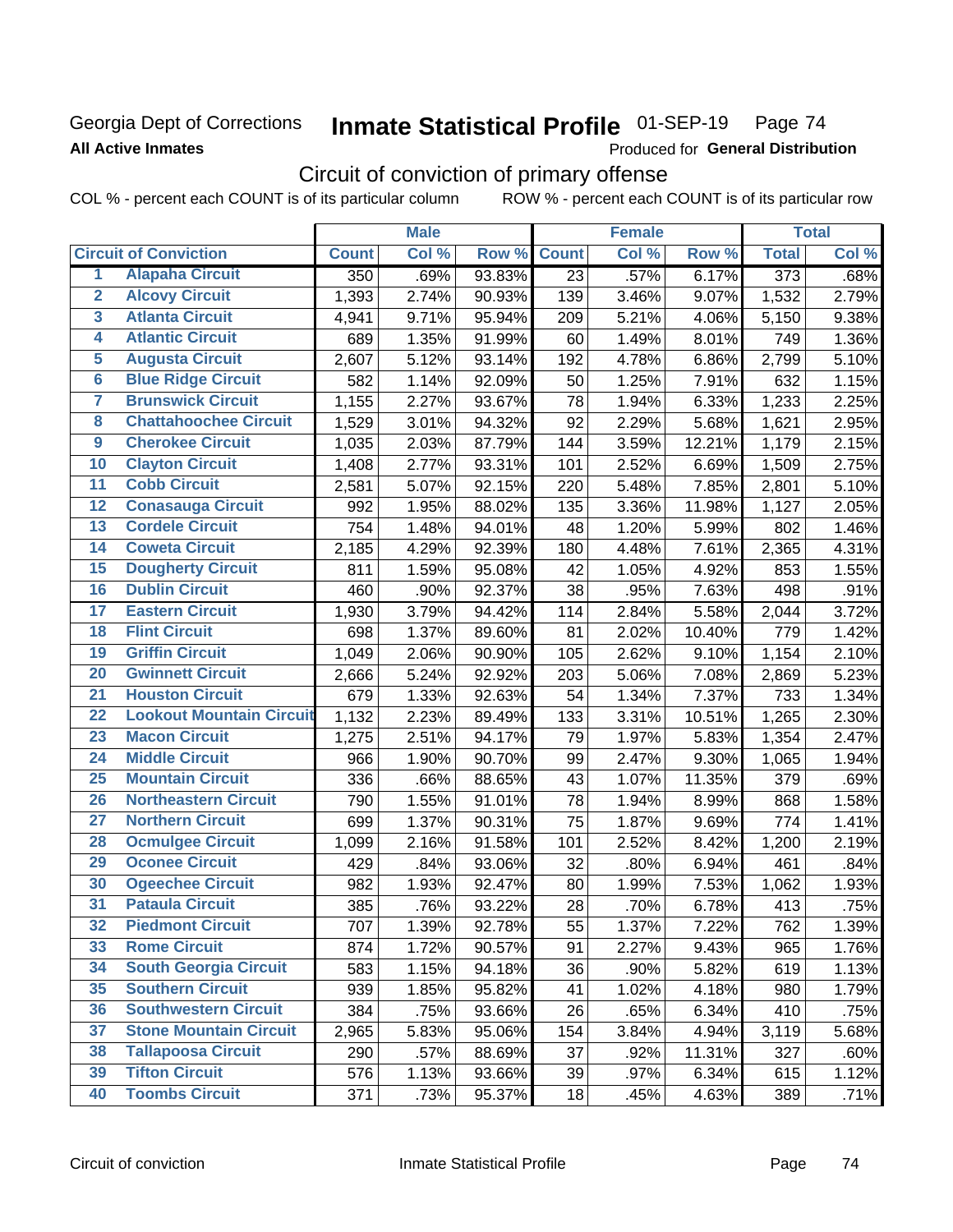### Georgia Dept of Corrections **All Active Inmates**

# Inmate Statistical Profile 01-SEP-19 Page 75

Produced for General Distribution

## Circuit of conviction of primary offense

|                                        |              | <b>Male</b> |        |              | <b>Female</b> |          |        | <b>Total</b> |
|----------------------------------------|--------------|-------------|--------|--------------|---------------|----------|--------|--------------|
| <b>Circuit of Conviction</b>           | <b>Count</b> | Col %       | Row %  | <b>Count</b> | Col %         | Row %    | Total  | Col %        |
| <b>Waycross Circuit</b><br>41          | 868          | 1.71%       | 91.95% | 76           | 1.89%         | 8.05%    | 944    | 1.72%        |
| <b>Western Circuit</b><br>42           | 623          | 1.22%       | 93.54% | 43           | $1.07\%$      | 6.46%    | 666    | 1.21%        |
| <b>Rockdale Circuit</b><br>43          | 485          | .95%        | 91.68% | 44           | 1.10%         | 8.32%    | 529    | $.96\%$      |
| <b>Douglas Circuit</b><br>44           | 1,027        | 2.02%       | 90.64% | 106          | 2.64%         | $9.36\%$ | 1,133  | 2.06%        |
| <b>Appalachian Circuit</b><br>45       | 323          | .63%        | 87.53% | 46           | 1.15%         | 12.47%   | 369    | .67%         |
| <b>Enotah Circuit</b><br>46            | 363          | .71%        | 85.01% | 64           | 1.59%         | 14.99%   | 427    | .78%         |
| 47<br><b>Bell-Forsyth J.C.</b>         | 363          | .71%        | 91.90% | 32           | .80%          | 8.10%    | 395    | .72%         |
| <b>Towaliga Judicial Circuit</b><br>48 | 328          | .64%        | 91.62% | 30           | .75%          | 8.38%    | 358    | .65%         |
| <b>Paulding Circuit</b><br>49          | 220          | .43%        | 91.29% | 21           | .52%          | 8.71%    | 241    | .44%         |
| <b>Total Rported</b>                   | 50,876       | 100%        | 92.69% | 4,015        | 100%          | 7.31%    | 54,891 | 100%         |
| <b>Not Reported</b>                    |              | 193         |        |              | 12            |          |        | 205          |
| <b>Considered</b> Tradelli             |              | 21 ACA      |        |              | , ^^7         |          |        | PP AAA       |

| otal                      | .069    | 4.027 | 5.096   |
|---------------------------|---------|-------|---------|
| Mode (most f<br>frequent) | Atlanta | Cobb  | Atlanta |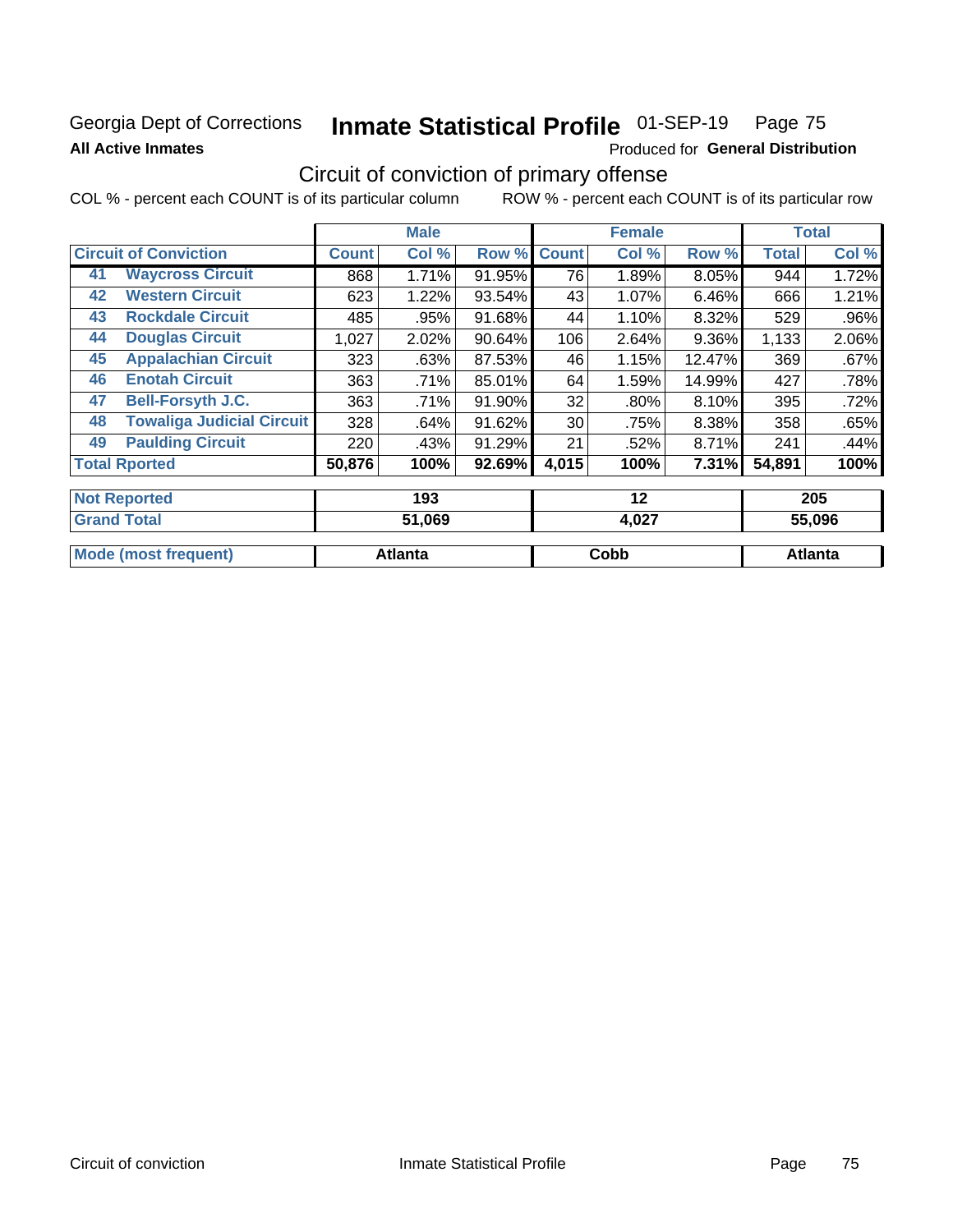#### **All Active Inmates**

#### Produced for **General Distribution**

## Years served (jail + prison) in this incarceration

|                              |              | <b>Male</b> |        |              | <b>Female</b> |       |              | <b>Total</b> |
|------------------------------|--------------|-------------|--------|--------------|---------------|-------|--------------|--------------|
| <b>Years Served</b>          | <b>Count</b> | Col %       | Row %  | <b>Count</b> | Col %         | Row % | <b>Total</b> | Col %        |
| Less than one year           | 9,857        | 19.31%      | 90.10% | 1,083        | 26.90%        | 9.90% | 10,940       | 19.87%       |
| 1 to 1.99 years              | 7,571        | 14.83%      | 90.55% | 790          | 19.62%        | 9.45% | 8,361        | 15.18%       |
| 2 to 2.99 years              | 5,364        | 10.51%      | 92.12% | 459          | 11.40%        | 7.88% | 5,823        | 10.57%       |
| $3$ to $3.99$ years          | 4,254        | 8.33%       | 92.48% | 346          | 8.59%         | 7.52% | 4,600        | 8.35%        |
| $\overline{4}$ to 4.99 years | 3,264        | 6.39%       | 92.15% | 278          | 6.91%         | 7.85% | 3,542        | 6.43%        |
| $\overline{5}$ to 5.99 years | 2,676        | 5.24%       | 93.44% | 188          | 4.67%         | 6.56% | 2,864        | 5.20%        |
| $6$ to $6.99$ years          | 2,253        | 4.41%       | 92.95% | 171          | 4.25%         | 7.05% | 2,424        | 4.40%        |
| 7 to 7.99 years              | 2,002        | 3.92%       | 94.48% | 117          | 2.91%         | 5.52% | 2,119        | 3.85%        |
| 8 to 8.99 years              | 1,831        | 3.59%       | 94.28% | 111          | 2.76%         | 5.72% | 1,942        | 3.53%        |
| 9 to 9.99 years              | 1,316        | 2.58%       | 94.74% | 73           | 1.81%         | 5.26% | 1,389        | 2.52%        |
| 10 to 10.99 years            | 1,068        | 2.09%       | 94.68% | 60           | 1.49%         | 5.32% | 1,128        | 2.05%        |
| 11 to 11.99 years            | 1,046        | 2.05%       | 96.05% | 43           | 1.07%         | 3.95% | 1,089        | 1.98%        |
| 12 to 12.99 years            | 956          | 1.87%       | 95.98% | 40           | 0.99%         | 4.02% | 996          | 1.81%        |
| 13 to 13.99 years            | 783          | 1.53%       | 96.31% | 30           | 0.75%         | 3.69% | 813          | 1.48%        |
| 14 to 14.99 years            | 615          | 1.20%       | 95.50% | 29           | 0.72%         | 4.50% | 644          | 1.17%        |
| 15 to 15.99 years            | 514          | 1.01%       | 95.01% | 27           | 0.67%         | 4.99% | 541          | 0.98%        |
| 16 to 16.99 years            | 536          | 1.05%       | 94.87% | 29           | 0.72%         | 5.13% | 565          | 1.03%        |
| 17 to 17.99 years            | 460          | 0.90%       | 95.63% | 21           | 0.52%         | 4.37% | 481          | 0.87%        |
| 18 to 18.99 years            | 459          | 0.90%       | 97.04% | 14           | 0.35%         | 2.96% | 473          | 0.86%        |
| 19 to 19.99 years            | 441          | 0.86%       | 95.66% | 20           | 0.50%         | 4.34% | 461          | 0.84%        |
| 20 to 20.99 years            | 328          | 0.64%       | 94.52% | 19           | 0.47%         | 5.48% | 347          | 0.63%        |
| 21 to 21.99 years            | 366          | 0.72%       | 96.83% | 12           | 0.30%         | 3.17% | 378          | 0.69%        |
| 22 to 22.99 years            | 380          | 0.74%       | 97.69% | 9            | 0.22%         | 2.31% | 389          | 0.71%        |
| 23 to 23.99 years            | 339          | 0.66%       | 96.31% | 13           | 0.32%         | 3.69% | 352          | 0.64%        |
| 24 to 24.99 years            | 317          | 0.62%       | 97.84% | 7            | 0.17%         | 2.16% | 324          | 0.59%        |
| 25 to 25.99 years            | 276          | 0.54%       | 96.84% | 9            | 0.22%         | 3.16% | 285          | 0.52%        |
| 26 to 26.99 years            | 218          | 0.43%       | 98.64% | 3            | 0.07%         | 1.36% | 221          | 0.40%        |
| 27 to 27.99 years            | 183          | 0.36%       | 95.81% | 8            | 0.20%         | 4.19% | 191          | 0.35%        |
| 28 to 28.99 years            | 181          | 0.35%       | 97.84% | 4            | 0.10%         | 2.16% | 185          | 0.34%        |
| 29 to 29.99 years            | 124          | 0.24%       | 96.88% | 4            | 0.10%         | 3.13% | 128          | 0.23%        |
| Thirty + years               | 1,067        | 2.09%       | 99.16% | 9            | 0.22%         | 0.84% | 1,076        | 1.95%        |
| <b>Total Reported</b>        | 51,045       | 100%        | 92.69% | 4,026        | 100%          | 7.31% | 55,071       | 100.0%       |

| י כ         |                  | 25     |
|-------------|------------------|--------|
| ,069<br>C 4 | $\sim$<br>7,VZ 1 | 55,096 |

| Mean<br>(average)    | 6.76               | 4.16               | 6.57          |
|----------------------|--------------------|--------------------|---------------|
| Median (middle)      |                    | 2.25               | 3.49          |
| Mode (most frequent) | Less than one year | Less than one year | Less than one |
|                      |                    |                    | vear          |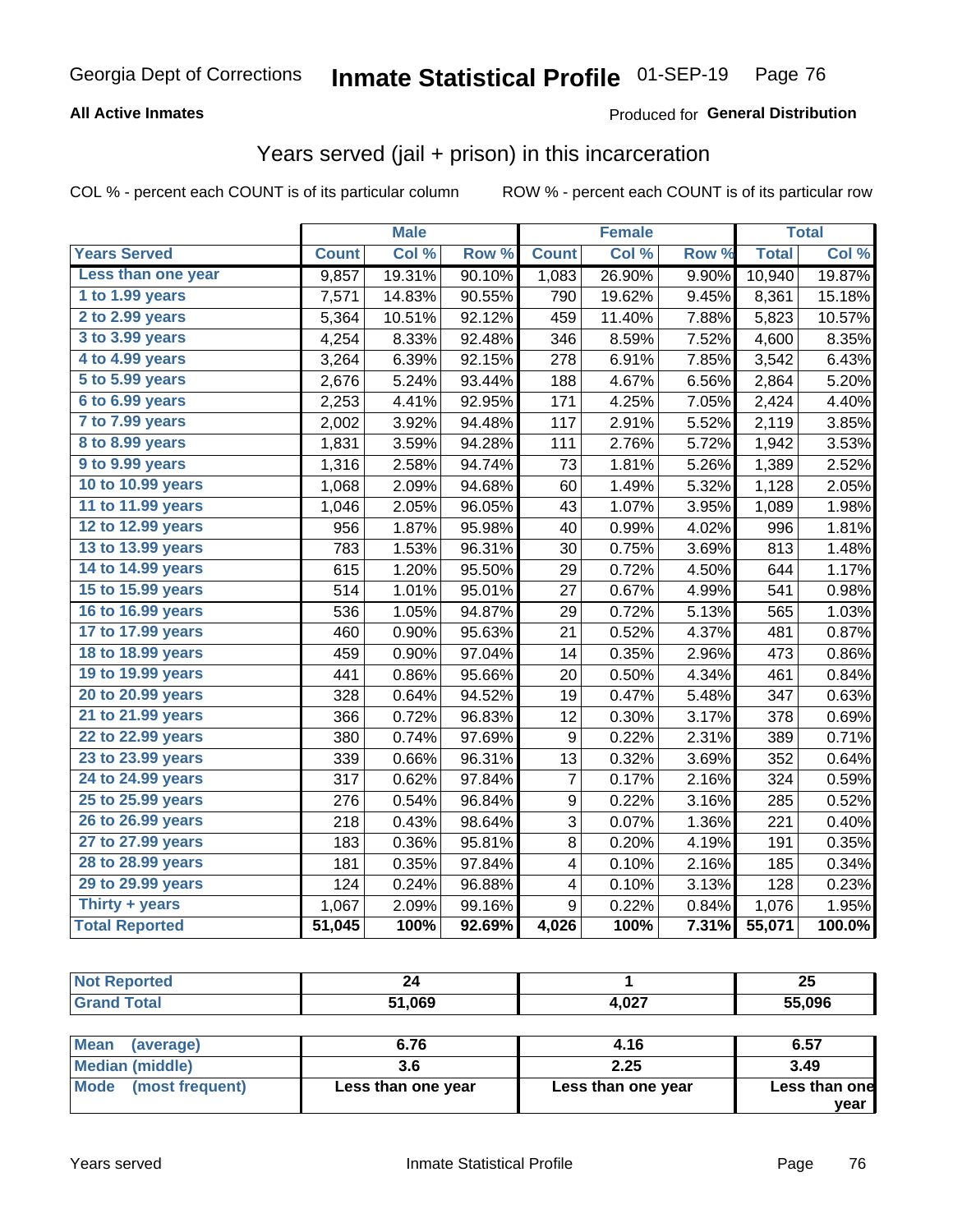#### **All Active Inmates**

Produced for **General Distribution**

### Results of most recent HIV tests

|                         |              | <b>Male</b> |         |              | <b>Female</b> |       |        | Total  |
|-------------------------|--------------|-------------|---------|--------------|---------------|-------|--------|--------|
| <b>HIV Test Results</b> | <b>Count</b> | Col %       | Row %I  | <b>Count</b> | Col %         | Row % | Total  | Col %  |
| <b>Positive</b>         | 652          | 1.42%       | 92.61%  | 52           | 1.39%         | 7.39% | 704    | 1.42%  |
| <b>Negative</b>         | 45,232       | 98.57%      | 92.45%  | 3,696        | 98.61%        | 7.55% | 48,928 | 98.58% |
| Indeterminate           | ົ            | 0.01%       | 100.00% |              |               |       |        | 0.01%  |
| <b>Total Reported</b>   | 45,887       | 100%        | 92.45%  | 3,748        | 100%          | 7.55% | 49,635 | 100.0% |

| <b>Not Reported</b>          | 5,182  | חדר<br>21 J | 5,461  |
|------------------------------|--------|-------------|--------|
| <b>Total</b><br><b>Grand</b> | 51,069 | 4,027       | 55,096 |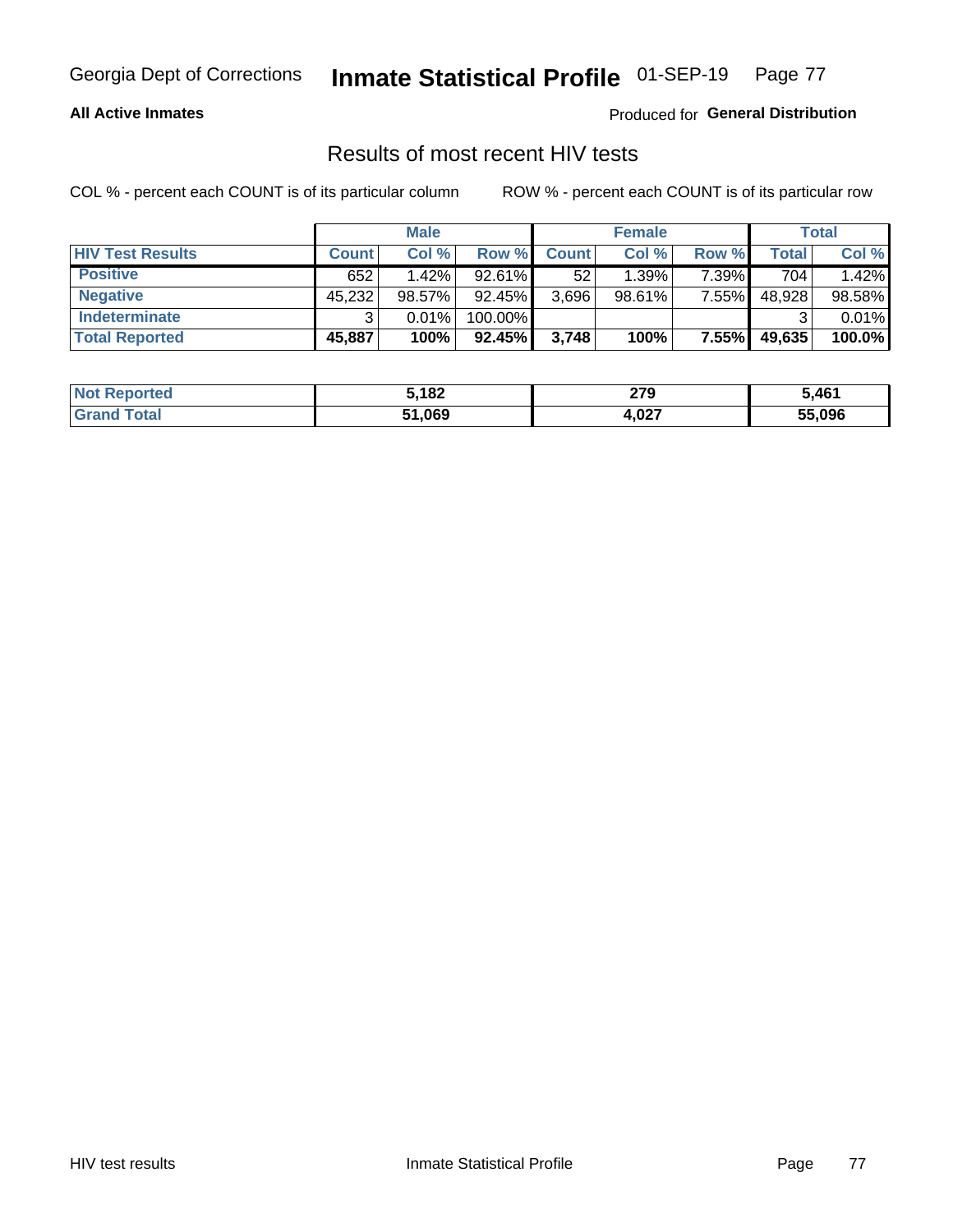#### **All Active Inmates**

### Produced for **General Distribution**

### Results of most recent tuberculosis test

|                                  |              | <b>Male</b> |           |              | <b>Female</b> |          |        | Total  |
|----------------------------------|--------------|-------------|-----------|--------------|---------------|----------|--------|--------|
| <b>Tuberculosis Test Results</b> | <b>Count</b> | Col%        | Row %I    | <b>Count</b> | Col%          | Row %    | Total  | Col %  |
| <b>Positive on current test</b>  | 6,122        | 12.96%      | $98.01\%$ | 124          | $3.24\%$      | 1.99%    | 6,246  | 12.23% |
| <b>Positive on previous test</b> | ົ            | $0.01\%$    | 100.00%   |              |               |          |        | 0.01%  |
| <b>Negative</b>                  | 41.102       | $87.03\%$   | 91.73%    | 3,708        | 96.76%        | $8.27\%$ | 44,810 | 87.76% |
| <b>Total Reported</b>            | 47,226       | 100%        | $92.49\%$ | 3,832        | 100%          | $7.51\%$ | 51.058 | 100%   |

| <b>Not Reported</b> | 3,843  | 195   | ,038   |
|---------------------|--------|-------|--------|
| Total<br>' Grand    | 51,069 | 4,027 | 55,096 |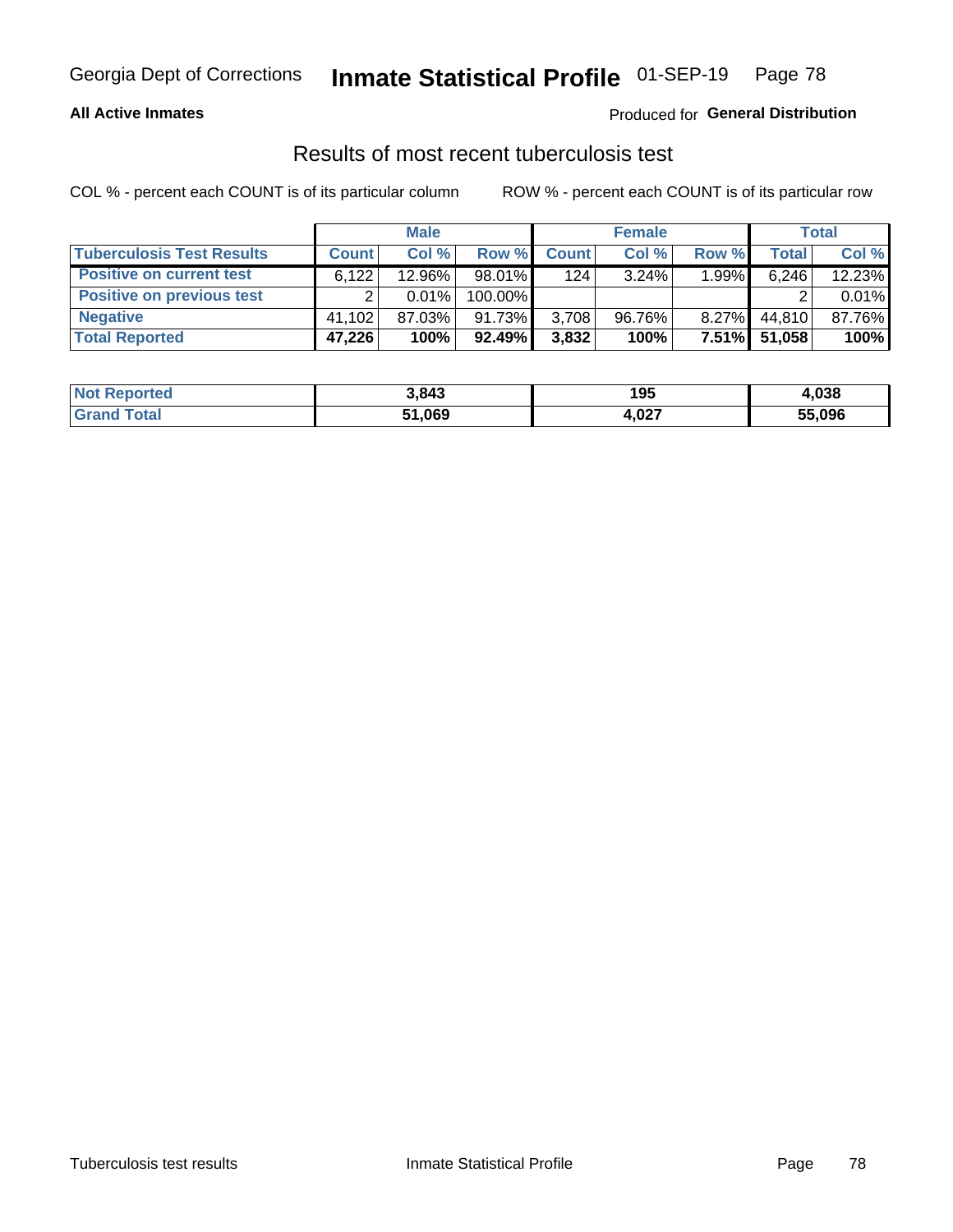#### **All Active Inmates**

Produced for **General Distribution**

### Results of most recent syphilis test

|                                 |              | <b>Male</b> |           |              | <b>Female</b> |          |        | Total  |
|---------------------------------|--------------|-------------|-----------|--------------|---------------|----------|--------|--------|
| <b>Syphilis Test Results</b>    | <b>Count</b> | Col %       | Row %     | <b>Count</b> | Col %         | Row %    | Total  | Col %  |
| <b>Positive on current test</b> | 154          | 1.37%       | $95.06\%$ |              | 1.96%         | $4.94\%$ | 162    | 1.39%  |
| <b>Negative</b>                 | 11.080       | $98.63\%$   | 96.51%    | 401          | $98.04\%$     | $3.49\%$ | 11.481 | 98.61% |
| <b>Total Reported</b>           | 11,234       | 100%        | 96.49%    | 409          | 100%          | $3.51\%$ | 11,643 | 100%   |

| <b>Not Reported</b> | 39,835 | 3,618 | 43,453 |
|---------------------|--------|-------|--------|
| <b>Grand Total</b>  | 51,069 | 4,027 | 55,096 |